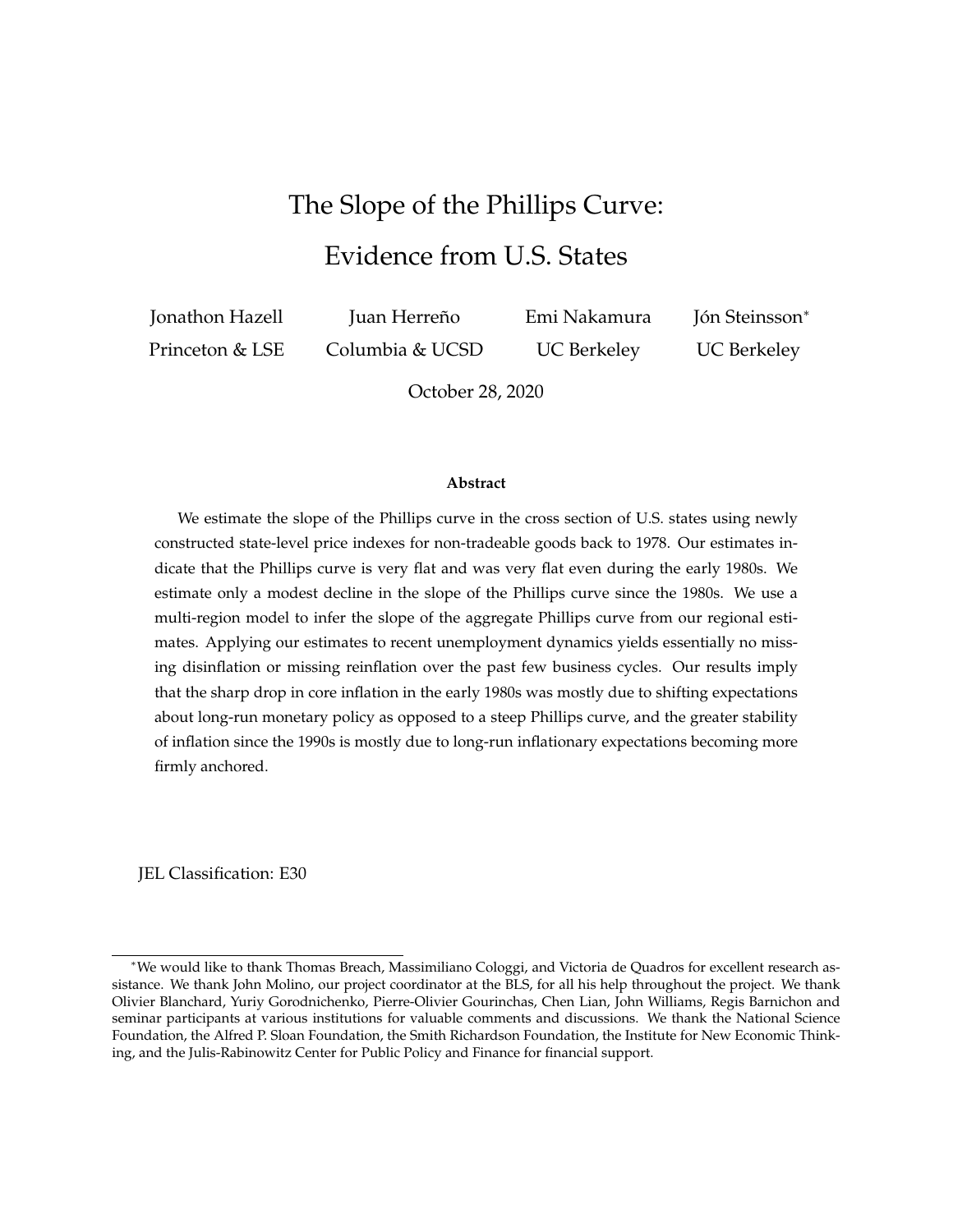# **1 Introduction**

The Phillips curve is a formal statement of the common intuition that, if demand is high in a booming economy, this will provoke workers to seek higher wages, and firms to raise prices. A well-known formulation is the New Keynesian Phillips curve:

<span id="page-1-0"></span>
$$
\pi_t = \beta E_t \pi_{t+1} - \kappa (u_t - u_t^n) + \nu_t. \tag{1}
$$

According to this formulation, inflation  $\pi_t$  is determined by three factors: expected inflation  $E_t\pi_{t+1}$ , the output gap — measured here as the difference between unemployment  $u_t$  and the natural rate of unemployment  $u_t^n$  — and cost-push shocks  $\nu_t$ . The slope of the Phillips curve  $\kappa$ represents the sensitivity of inflation to the output gap (i.e., to an increase in demand).

The episode in US economic history that has perhaps most strongly influenced the profession's thinking regarding the slope of the Phillips curve is the Volcker disinflation. In the early 1980s, Paul Volcker's Federal Reserve sharply tightened monetary policy. Unemployment rose sharply and inflation fell sharply. The conventional interpretation of this episode is that it provides evidence for a relatively steep Phillips curve.

One way to formalize this conventional interpretation is to assume that inflationary expectations are adaptive:  $\beta E_t \pi_{t+1} = \pi_{t-1}$  in equation [\(1\)](#page-1-0). This yields the accelerationist Phillips curve:

$$
\Delta \pi_t = -\kappa (u_t - u_t^n) + \nu_t. \tag{2}
$$

[Stock and Watson](#page-70-0) [\(2019\)](#page-70-0) estimate  $\kappa$  in this equation and refer to it as the "Phillips correlation." They measure  $\Delta \pi_t$  by the annual change in 12-month core PCE inflation, and  $u_t - u_t^n$  by the CBO unemployment gap, both at a quarterly frequency. Figure [1](#page-2-0) reproduces this analysis. It suggests that the slope of the Phillips curve was steep prior to and during the Volcker disinflation (0.67 for the period 1960-1983), but has flattened considerably since then (to only 0.03 for the period  $2000 - 2019q1$  $2000 - 2019q1$  $2000 - 2019q1$ .<sup>1</sup>

The insensitivity of inflation to changes in unemployment over the past few decades has led many economists to suggest that the Phillips curve has disappeared—or is "hibernating." During the Great Recession, unemployment rose to levels comparable to those during the Volcker disinflation, yet inflation fell by much less. The "missing disinflation" during and after the Great

<span id="page-1-1"></span><sup>&</sup>lt;sup>1</sup>See also [Ball and Mazumder](#page-67-0) [\(2011\)](#page-67-0), [Kiley](#page-69-0) [\(2015\)](#page-69-0), and [Blanchard](#page-67-1) [\(2016\)](#page-67-1).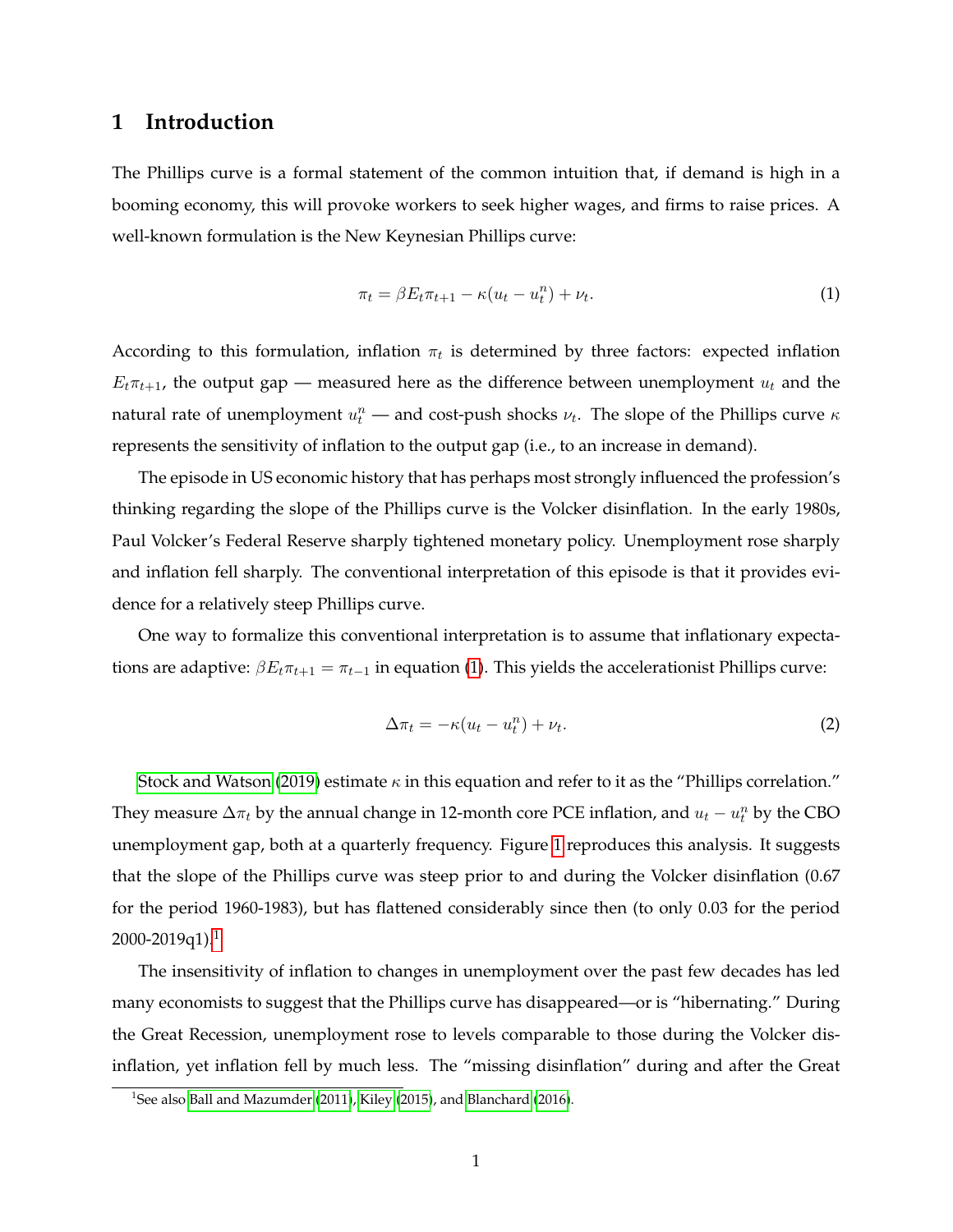<span id="page-2-0"></span>

*Note:* Black solid line is a regression line for 2000-2019. Dark grey broken line is regression for 1984-1999. Light gray dash-dot line is a regression line for 1960-1983. The year-over-year change in inflation is the 4 quarter change in the (backward-looking) 4 quarter moving average of headline PCE inflation. The unemployment gap is the 4 quarter (backward-looking) moving average of the gap between the unemployment rate and the natural rate of unemployment. Author's calculations. The figure replicates Figure 1 from [Stock and Watson](#page-70-0) [\(2019\)](#page-70-0).

Recession then gave way to "missing reinflation" in the late 2010s as unemployment fell to levels not seen in 50 years, but inflation inched up only slightly. A similar debate raged in the late 1990s, when unemployment was also very low without this leading to much of a rise in inflation. Some have argued that the apparent flattening of the Phillips curve signals an important flaw in the Keynesian model.

There is, however, an alternative interpretation of these facts that emphasizes the anchoring of long-term inflation expectations in the United States [\(Bernanke, 2007;](#page-67-2) [Mishkin, 2007\)](#page-69-1). Figure [2](#page-3-0) plots long-term inflation expectations from the Survey of Professional Forecasters. During the 1980s, long-term inflation expectations fluctuated a great deal. In particular, they fell rapidly over the period of the Volcker disinflation. In sharp contrast, since 1998, long-term inflation expectations have been extremely stable.

An alternative to the standard narrative of the Volcker disinflation is that the decline in infla-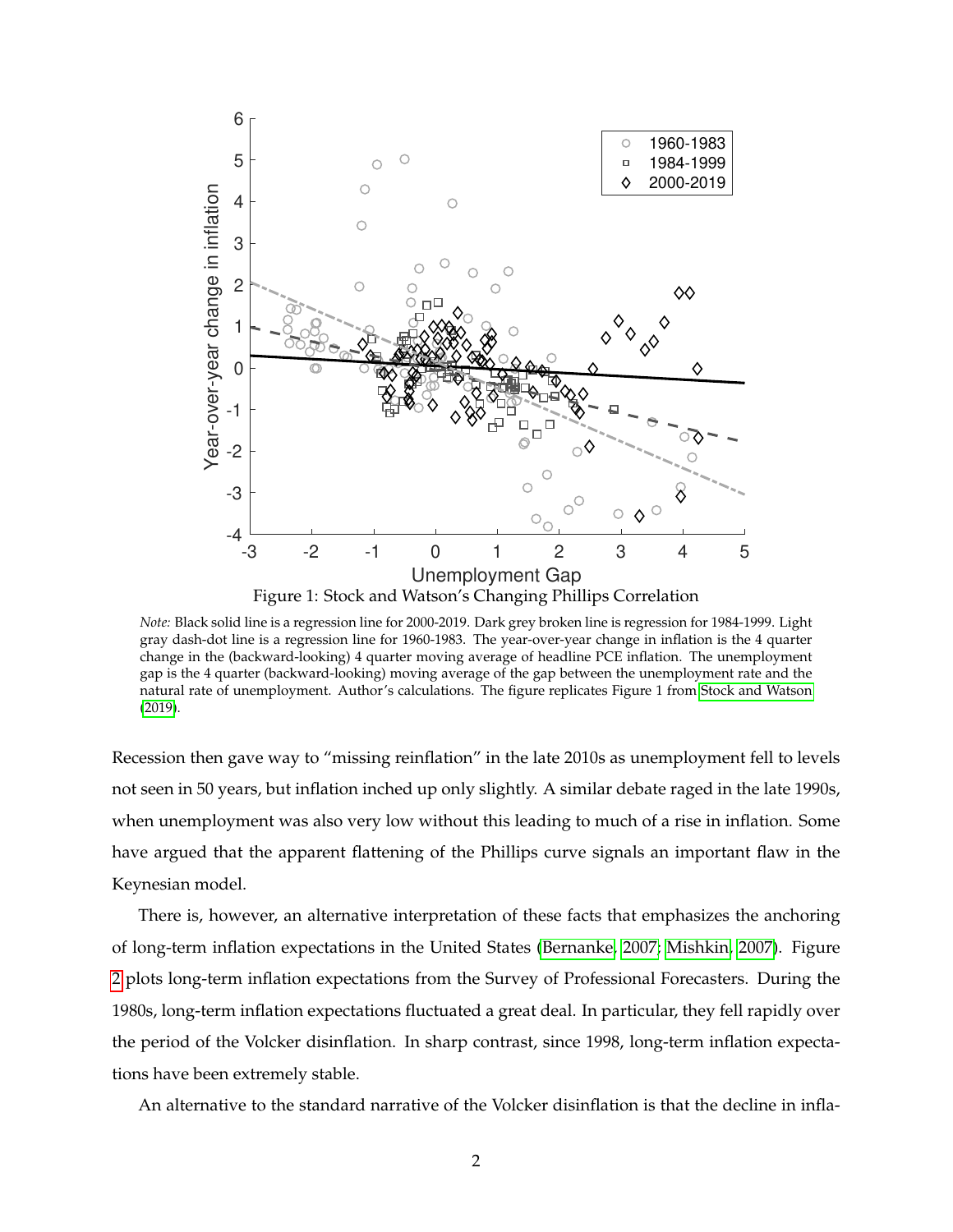<span id="page-3-0"></span>

Figure 2: PCE Core Inflation and Long-Term Inflation Expectations

*Note*: The grey line plots 10 year ahead inflation expectation for the CPI. From 1990 onward, these come from Survey of Professional Forecasters. For the 1980s, these come from Blue Chip. The black line plots 12 month core CPI inflation using the Bureau of Labor Statistics' research series. This research series uses current methods to calculate inflation back in time. The inflation expectations we use before 1990 can be found at: [https://www.philadelphiafed.org/-/media/research-and-data/real-time-center/survey-of-professional](#page-0-0)[forecasters/historical-data/additional-cpie10.xls?la=en](#page-0-0)

tion was driven not by a steep Phillips curve but by shifts in beliefs about the long-run monetary regime in the United States that caused the rapid fall in long-run inflation expectations we observe in Figure [2.](#page-3-0) To see how this can be the case, it is useful to solve equation [\(1\)](#page-1-0) forward and assume for simplicity that unemployment follows an AR(1) process. This yields

<span id="page-3-1"></span>
$$
\pi_t = -\psi \tilde{u}_t + E_t \pi_{t+\infty} + \omega_t, \tag{3}
$$

where  $\tilde{u}_t$  denotes the deviation of unemployment from its long-run expected value,  $E_t\pi_{t+\infty}$  represents long-term inflation expectations, and the parameter  $\psi$  is proportional to  $\kappa$  in equation [\(1\)](#page-1-0). (Section [2](#page-8-0) presents a more detailed derivation.) What this formulation of the Phillips curve makes clear is that changes in beliefs about the long-run monetary regime feed strongly into current inflation: the coefficient on  $E_t\pi_{t+\infty}$  in equation [\(3\)](#page-3-1) is one. Furthermore, in the presence of substantial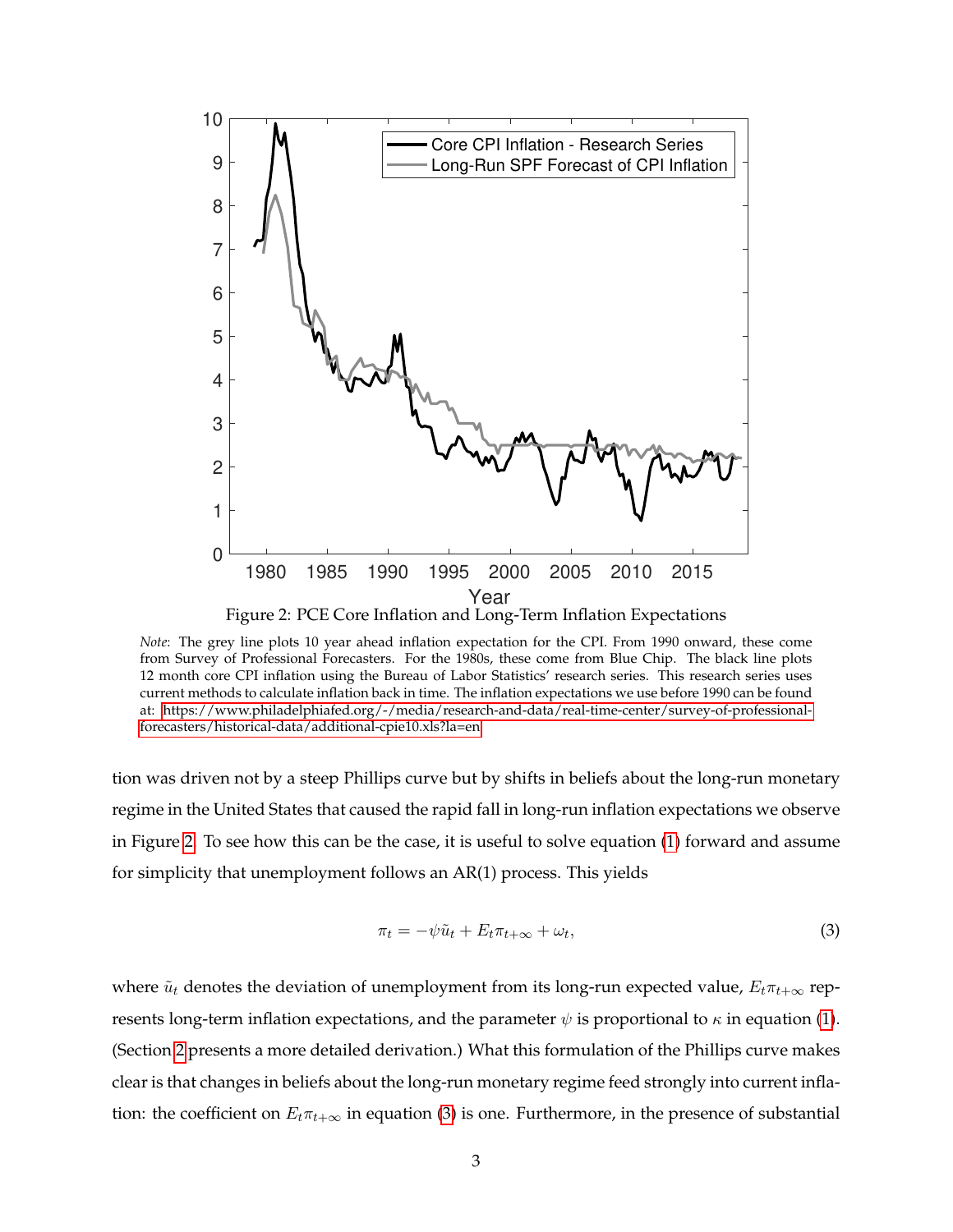variation in  $E_t\pi_{t+\infty}$ , the relationship between  $\pi_t$  and  $\tilde{u}_t$  may be essentially uninformative about the slope of the Phillips curve ( $\psi$  and  $\kappa$ ). In particular, if changes in  $E_t\pi_{t+\infty}$  comove negatively with  $\tilde{u}_t$  (as they would during an imperfectly credible shift in the long-run inflation target) the Phillips curve would appear to be steeper than it actually was.

[Sargent](#page-70-1) [\(1982\)](#page-70-1) emphasizes that hyperinflations tend to end quickly, much too quickly to be explained by even a very large value of  $\kappa$  in the Phillips curve. In these episodes, it is clear that the primary cause of the abrupt fall in inflation is an abrupt fall in  $E_t \pi_{t+\infty}$  associated with an abrupt change in the policy regime. Volcker's monetary policy constituted a sharp regime shift that was imperfectly credible at the outset but became gradually more credible as time passed [\(Erceg and](#page-68-0) [Levin, 2003;](#page-68-0) [Goodfriend and King, 2005;](#page-68-1) [Bianchi and Ilut, 2017\)](#page-67-3). This regime shift led to a large and sustained decline in long-term inflation expectations over the 1980s but also a transitory rise in unemployment. Perhaps it was this large change in inflation expectations that was the primary cause of the rapid fall in inflation over this period rather than high unemployment working through a steep Phillips curve.

This discussion highlights an important identification problem researchers face when they seek to estimate the slope of the Phillips curve: inflation expectations may co-vary with the output gap. Standard methods for estimating the Phillips curve aim to address this issue by controlling for inflation expectations  $E_t\pi_{t+1}$  when estimating equation [\(1\)](#page-1-0). A challenge with this approach is that estimates are quite sensitive to details of the specification. [Mavroeidis, Plagborg-Møller, and Stock](#page-69-2) [\(2014\)](#page-69-2) show that reasonable variation in the choice of data series, the specification, and the time period used yield a wide range of estimates for  $\kappa$  roughly centered on a value of zero (i.e., they are equally likely to have the "right" as the "wrong" sign). [Mavroeidis, Plagborg-Møller, and Stock](#page-69-2) [\(2014\)](#page-69-2) point to a weak instruments problem in driving these results: there simply isn't enough variation available in the aggregate data to separately identify the coefficients on unemployment and expected inflation. They conclude: "the literature has reached a limit on how much can be learned about the New Keynesian Phillips curve from aggregate macroeconomic time series. New identification approaches and new datasets are needed to reach an empirical consensus."

In addition to the identification problem discussed above, researchers seeking to estimate the slope of the Phillips curve also face the classic simultaneity problem of distinguishing demand shocks from supply shocks. Supply shocks  $(u_t^n$  and  $v_t)$  yield positive comovement of inflation and unemployment (stagflation). If the variation used to identify the slope of the Phillips curve is contaminated by such shocks, the estimated slope will be biased towards zero and may even have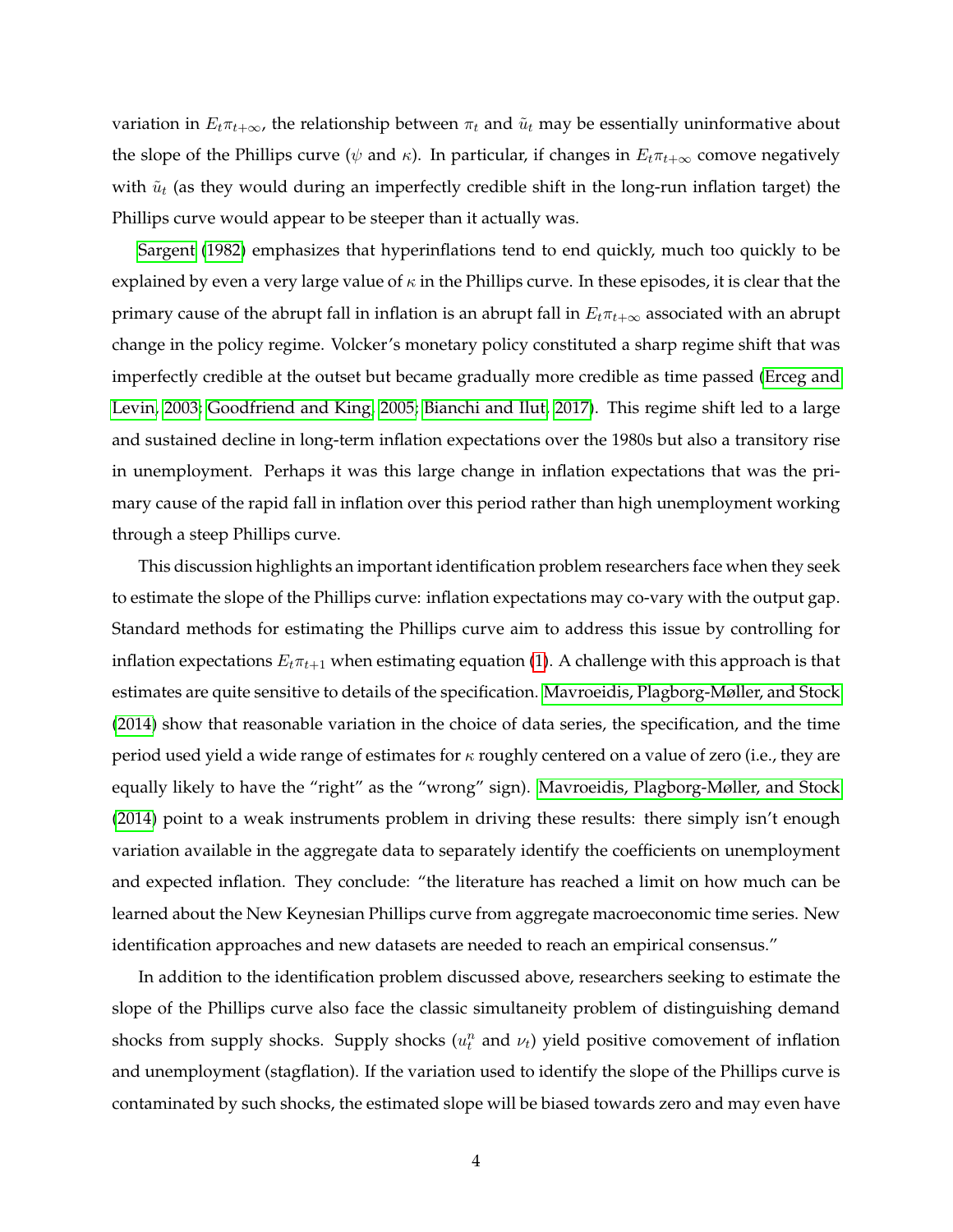the "wrong" sign. [Fitzgerald and Nicolini](#page-68-2) [\(2014\)](#page-68-2) and [McLeay and Tenreyro](#page-69-3) [\(2019\)](#page-69-3) point out that a central bank conducting optimal monetary policy will seek to offset aggregate demand shocks. If the central bank is successful, the remaining variation in inflation will be *only* due to supply shocks, a worst case scenario for the simultaneity problem.

Can cross-sectional data help overcome these problems? Several recent papers have argued that they can. [Fitzgerald and Nicolini](#page-68-2) [\(2014\)](#page-68-2) and [McLeay and Tenreyro](#page-69-3) [\(2019\)](#page-69-3) show that using regional data helps overcome the simultaneity problem of distinguishing demand and supply shocks: central banks cannot offset regional demand shocks using a single national interest rate. These papers as well as [Babb and Detmeister](#page-67-4) [\(2017\)](#page-67-4) and [Hooper, Mishkin, and Sufi](#page-68-3) [\(2019\)](#page-68-3) make use of city-level inflation data produced by the BLS to estimate regional Phillips curves. [Beraja,](#page-67-5) [Hurst, and Ospina](#page-67-5) [\(2019\)](#page-67-5) use regional wage data to estimate wage Phillips curves.

We contribute to this regional Phillips curve literature in several ways. First, we show formally how estimating the Phillips curve using regional data provides a solution to the problem of shifting values of  $E_t\pi_{t+\infty}$  confounding the estimation of the slope of the Phillips curve. We derive a regional Phillips curve in an multi-region model of a monetary union. The model clarifies the interpretation of the slope of regional Phillips curves relative to that of the aggregate Phillips curve. We also use the model to show that changes in the long-run monetary regime are absorbed by time fixed effects when the regional Phillips curve is estimated using a panel data specification. The intuition is that such long-run regime changes are common to all regions and therefore "cancel out" across regions within the monetary union.

Our cross-sectional estimates indicate that the Phillips curve is very flat and was very flat even during the 1980s: a one percentage point increase in unemployment lowered inflation over time by a mere 0.46 percentage points in the 1980s. This implies that the 5 percentage points increase in unemployment during the Volcker disinflation lowered inflation by only about 2.3 percentage points. Using our cross-section specification, we estimate a modest flattening of the Phillips curve when we split our sample in 1990: the Phillips curve in the post-1990 sample is flatter by a factor of about 1.8. This contrasts sharply with empirical specifications that make use of time series variation: a specification without time fixed effects yields a 45 times steeper Phillips curve for the pre-1990 sample. We interpret this as evidence that shifting long-run inflation expectations seriously confound estimates of the Phillips curve based on time series variation in the pre-1990 sample.

Figure [2](#page-3-0) shows that core CPI inflation fell by about 6 percentage points during the Volcker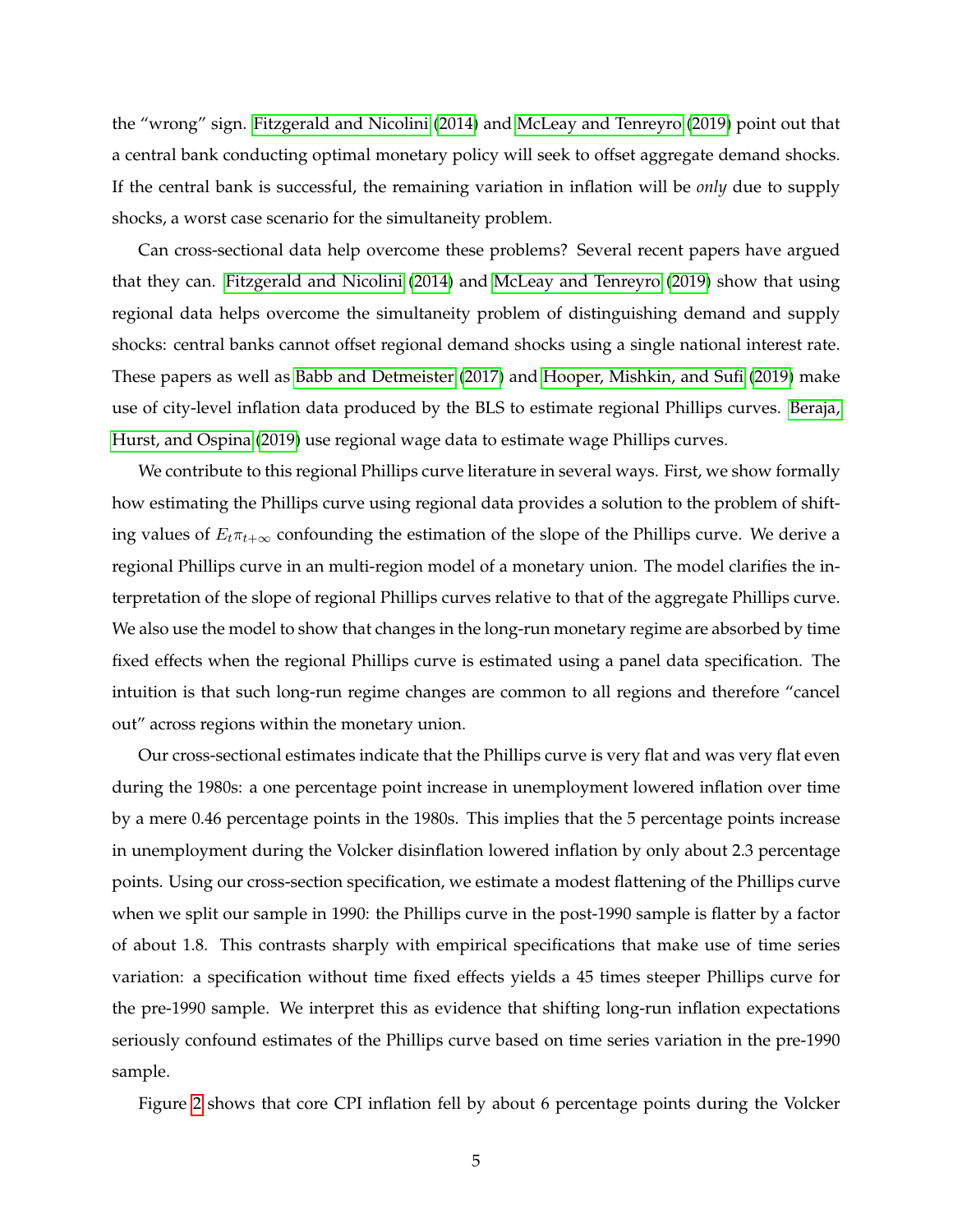disinflation (as measured by the BLS's research series which employs modern methods back in time). Our estimates indicate that only a little more than 1/3 of this fall was due to the rise in unemployment over this period. Figure [2](#page-3-0) shows that long-run inflationary expectations fell by about 4 percentage points from 1981 to 1987, accounting for about 2/3 of the fall in core inflation during this period. We conclude that a majority of the rapid decline in core inflation during the Volcker disinflation arose from a rapid decline of long-term inflation expectations, associated with a rapidly changing monetary regime.

Our estimates of the slope of the Phillips curve imply essentially no "missing disinflation" during the Great Recession or "missing reinflation" in the late 2010s or late 1990s. We conclude that the stability of inflation since 1990 is due to long-run inflationary expectations becoming more firmly anchored. These conclusions echo those of [Jorgensen and Lansing](#page-68-4) [\(2019\)](#page-68-4).

Our analysis uses new state-level consumer price indexes for the United States that we have constructed back to the 1970s. Prior to our work, state level price indexes based on BLS micro price data have not existed. The BLS has published city-level inflation series for a group of relatively large cities. But it has refrained from reporting inflation indexes for smaller metropolitan areas (and for states). Our new state-level price indexes use all the available underlying micro-data gathered by the BLS. We also construct state-level price indexes for non-tradeables and tradeables. We focus our analysis on the behavior of the prices of non-tradeable goods. This is important. For prices set at the national level—as is more likely for tradeables—the slope of the regional Phillips curve will be zero no matter how large the slope of the aggregate Phillips curve is.

A notable conclusion of the recent regional Phillips curve literature has been that the estimated slope of the regional Phillips curve has tended to be steeper than the slope estimated for the aggregate Phillips curve. The theoretical framework we develop helps explain why this is the case. We show that panel data estimates of the regional Phillips curve are estimates of  $\psi$  in equation [\(3\)](#page-3-1) as opposed to estimates of  $\kappa$  in equation [\(1\)](#page-1-0). This means that they are not directly comparable to much of the aggregate literature. We discuss how researchers can convert estimates of  $\psi$  to  $\kappa$ and explain what other statistics this conversion depends on (primarily the degree of persistence of the unemployment variation used to estimate  $\psi$ ). Our analysis highlights the importance of the exact specification used in estimating regional Phillips curves.<sup>[2](#page-6-0)</sup>

The regional setting, along with our new inflation indexes, allow us to leverage new forms

<span id="page-6-0"></span> $^2$ For example, [Nishizaki and Watanabe](#page-69-4) [\(2000\)](#page-69-4) find evidence of Phillips curve flattening in their baseline specification with no time fixed effects but this evidence changes dramatically when time fixed effects are added.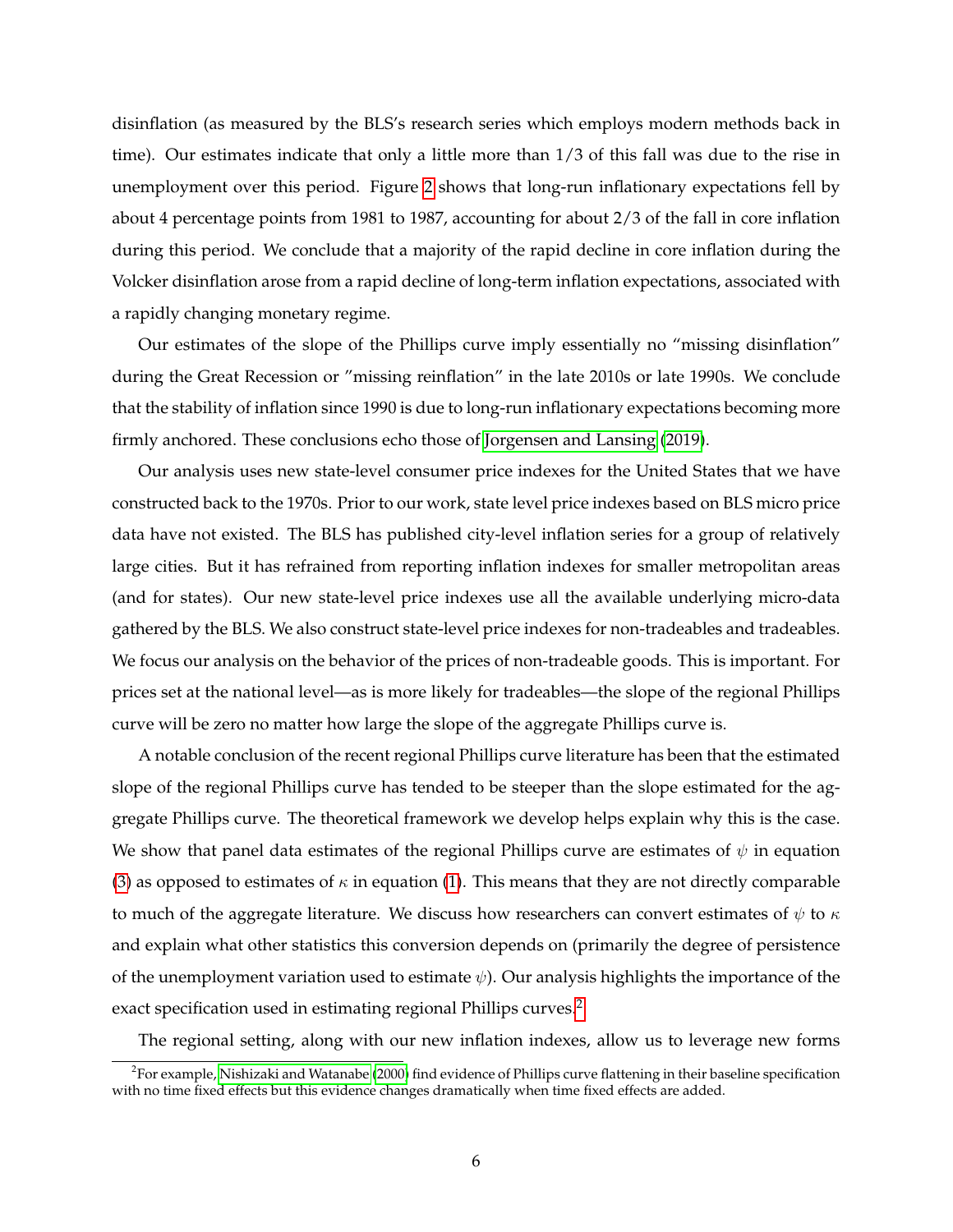of variation in estimating the Phillips curve. We develop a new "tradeable demand spillovers" instrument building on insights from [Nguyen](#page-69-5) [\(2014\)](#page-69-5). This instrument is based on the idea that supply shocks in tradeable sectors will differentially affect demand in non-tradeable sectors in regions that are differentially exposed to the shocked tradeable sectors: e.g., an oil boom will increase demand for restaurant meals in Texas.

In carrying out our regional analysis, we are careful to account for the fact that roughly 42% of the expenditure weight in core inflation is on the shelter component of housing services, which are measured by rents. $3$  We estimate the slope of the regional Phillips curve for rents, and show that it is substantially steeper than the regional Phillips curve for non-tradeables excluding housing. We use the combination of these two estimates to predict the behavior of aggregate core inflation, which includes rents, and show that these predictions match the greater aggregate cyclicality of core inflation than core inflation excluding housing, a fact emphasized by [Stock and Watson](#page-70-0) [\(2019\)](#page-70-0). We conclude from this that the behavior of rent prices play an important role in determining the slope of both the regional and aggregate Phillips curves.

In addition to the papers discussed above, our work builds on the vast empirical and theoretical literature on the Phillips curve. The literature on the Phillips curve originates with [Phillips](#page-69-6) [\(1958\)](#page-69-6) and [Samuelson and Solow](#page-70-2) [\(1960\)](#page-70-2). [Friedman](#page-68-5) [\(1968\)](#page-68-5) and [Phelps](#page-69-7) [\(1967\)](#page-69-7) emphasized the importance of including an inflationary expectations term in the Phillips curve. [Gordon](#page-68-6) [\(1982\)](#page-68-6) emphasized the importance of supply shocks. Important early papers that estimate the New Keynesian include [Roberts](#page-69-8) [\(1995\)](#page-69-8), [Fuhrer and Moore](#page-68-7) [\(1995\)](#page-68-7), [Gali and Gertler](#page-68-8) [\(1999\)](#page-68-8) and [Sbordone](#page-70-3) [\(2002\)](#page-70-3), but see also papers cited in [Mavroeidis, Plagborg-Møller, and Stock](#page-69-2) [\(2014\)](#page-69-2). Important recent papers estimating the Phillips curve include [Ball and Mazumder](#page-67-0) [\(2011,](#page-67-0) [2019\)](#page-67-6), [Coibion and](#page-67-7) [Gorodnichenko](#page-67-7) [\(2015b\)](#page-67-7), [Stock and Watson](#page-70-0) [\(2019\)](#page-70-0), [Barnichon and Mesters](#page-67-8) [\(2019\)](#page-67-8), [Geerolf](#page-68-9) [\(2019\)](#page-68-9) and [Del Negro et al.](#page-68-10) [\(2020\)](#page-68-10). Our paper is also related to a recent literature that assesses the missing disinflation during the Great Recession through the lens of fully specified DSGE models (see, e.g., [Del Negro et al., 2015;](#page-68-11) [Christiano et al., 2015;](#page-67-9) [Gilchrist et al., 2017\)](#page-68-12).

The paper proceeds as follows. Section [2](#page-8-0) derives equation [\(3\)](#page-3-1) and explains the problem of regime change in estimating the Phillips curve. Section [3](#page-11-0) describes our main framework for interpreting the regional Phillips curve. Section [4](#page-23-0) describes our new state-level inflation indexes.

<span id="page-7-0"></span> $3$ Much of the expenditure weight for housing derives from owner-occupied housing. However, rents are used to measure inflation for all shelter, due to the difficulty of backing out the user cost of housing from actual house prices in a theoretically appealing way. The expenditure weight of the CPI less food and energy is 77.7%, and 32.3% out of this expenditure weight is rents.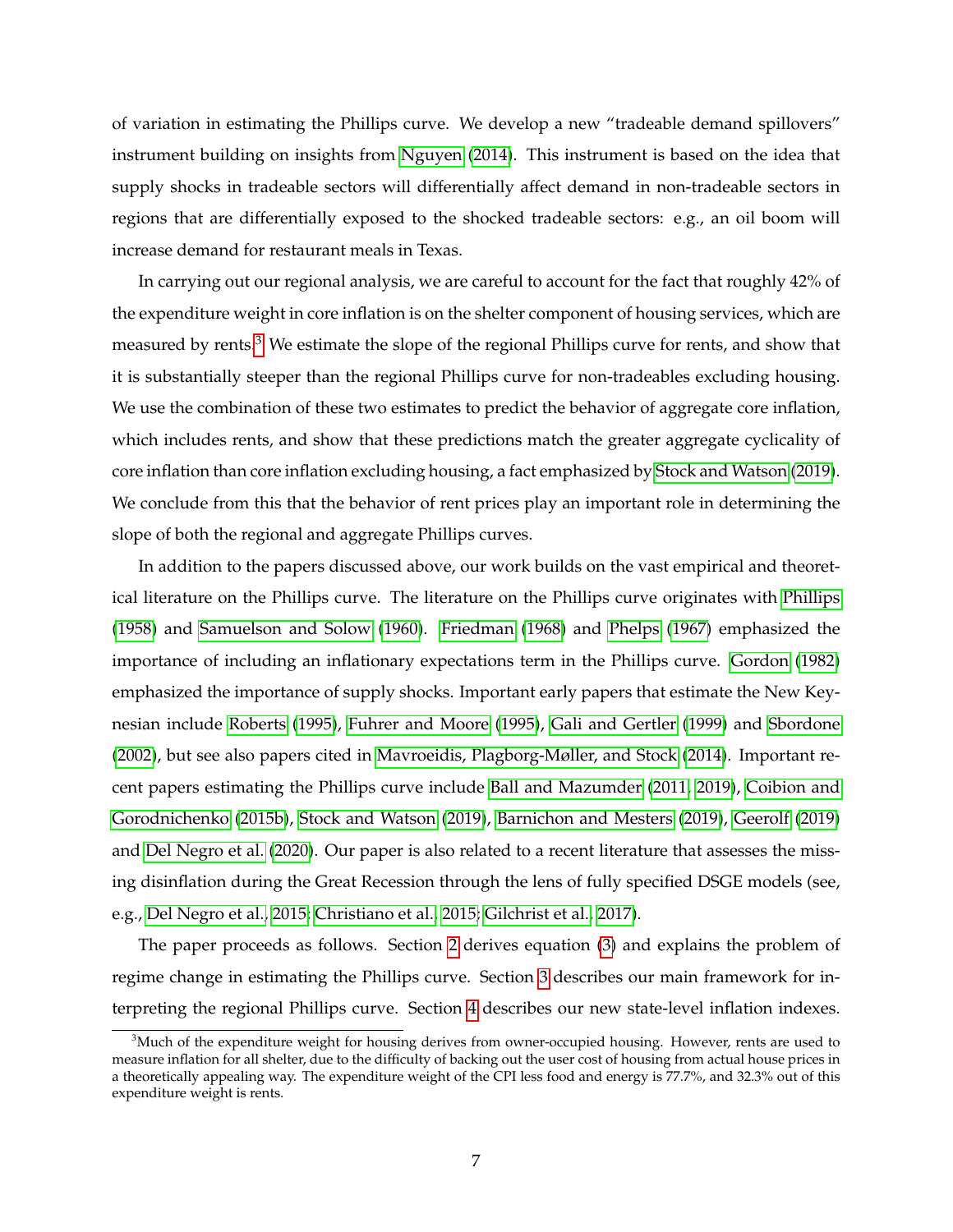Section [5](#page-27-0) presents our empirical results. Section [6](#page-41-0) concludes.

## <span id="page-8-0"></span>**2 The Power and Problem of Long-Run Inflation Expectations**

To appreciate the value of using regional variation to estimate the slope of the Phillips curve, it is useful to understand the central role of long-run inflationary expectations in determining aggregate inflation. To this end, we solve equation [\(1\)](#page-1-0) forward to get

<span id="page-8-2"></span>
$$
\pi_t = -\kappa E_t \sum_{j=0}^{\infty} \beta^j u_{t+j} + \omega_t \tag{4}
$$

where  $\omega_t \equiv E_t \sum_{j=0}^{\infty} \beta^j (\kappa u_{t+j}^n + \nu_{t+j}).$  This equation illustrates how inflation at time t is deter-mined by the path of unemployment out into the infinite future.<sup>[4](#page-8-1)</sup> We can furthermore decompose the variation in future unemployment  $u_{t+j}$  into a transitory and permanent component. Define the transitory component of variation in unemployment to be  $\tilde{u}_t = u_t - E_t u_{t+\infty}$ , where  $E_t u_{t+\infty}$ is the permanent component of the variation in unemployment. Using these concepts, we can rewrite equation [\(4\)](#page-8-2) as

<span id="page-8-3"></span>
$$
\pi_t = -\kappa E_t \sum_{j=0}^{\infty} \beta^j \tilde{u}_{t+j} - \frac{\kappa}{1-\beta} E_t u_{t+\infty} + \omega_t,
$$
\n(5)

Assuming that shocks to  $u_t^n$  and  $\nu_t$  are transitory, equation [\(1\)](#page-1-0) implies that  $E_t\pi_{t+\infty} = -\frac{\kappa}{1-\beta}E_t u_{t+\infty}$ . We can then rewrite equation [\(5\)](#page-8-3) as

<span id="page-8-4"></span>
$$
\pi_t = -\kappa E_t \sum_{j=0}^{\infty} \beta^j \tilde{u}_{t+j} + E_t \pi_{t+\infty} + \omega_t.
$$
 (6)

Finally, let's assume for simplicity that  $\tilde{u}_t$  follows and AR(1) process with autocorrelation coefficient equal to  $\rho_u$ . In this case  $E_t\tilde{u}_{t+j}=\rho^j_u\tilde{u}_t$  and we can rewrite equation [\(6\)](#page-8-4) as

<span id="page-8-5"></span>
$$
\pi_t = -\psi \tilde{u}_t + E_t \pi_{t+\infty} + \omega_t, \tag{7}
$$

where  $\psi = \kappa/(1 - \beta \rho_u)$ .

This way of writing the Phillips curve highlights the importance of long-run inflation expectations in determining inflation at the aggregate level. Long-run inflation expectations  $E_t \pi_{t+\infty}$ 

<span id="page-8-1"></span><sup>4</sup> [Sbordone](#page-70-3) [\(2002\)](#page-70-3) and [Rudd and Whelan](#page-70-4) [\(2005\)](#page-70-4) develop approaches to estimating the Phillips Curve on aggregate data using versions of equation [\(4\)](#page-8-2).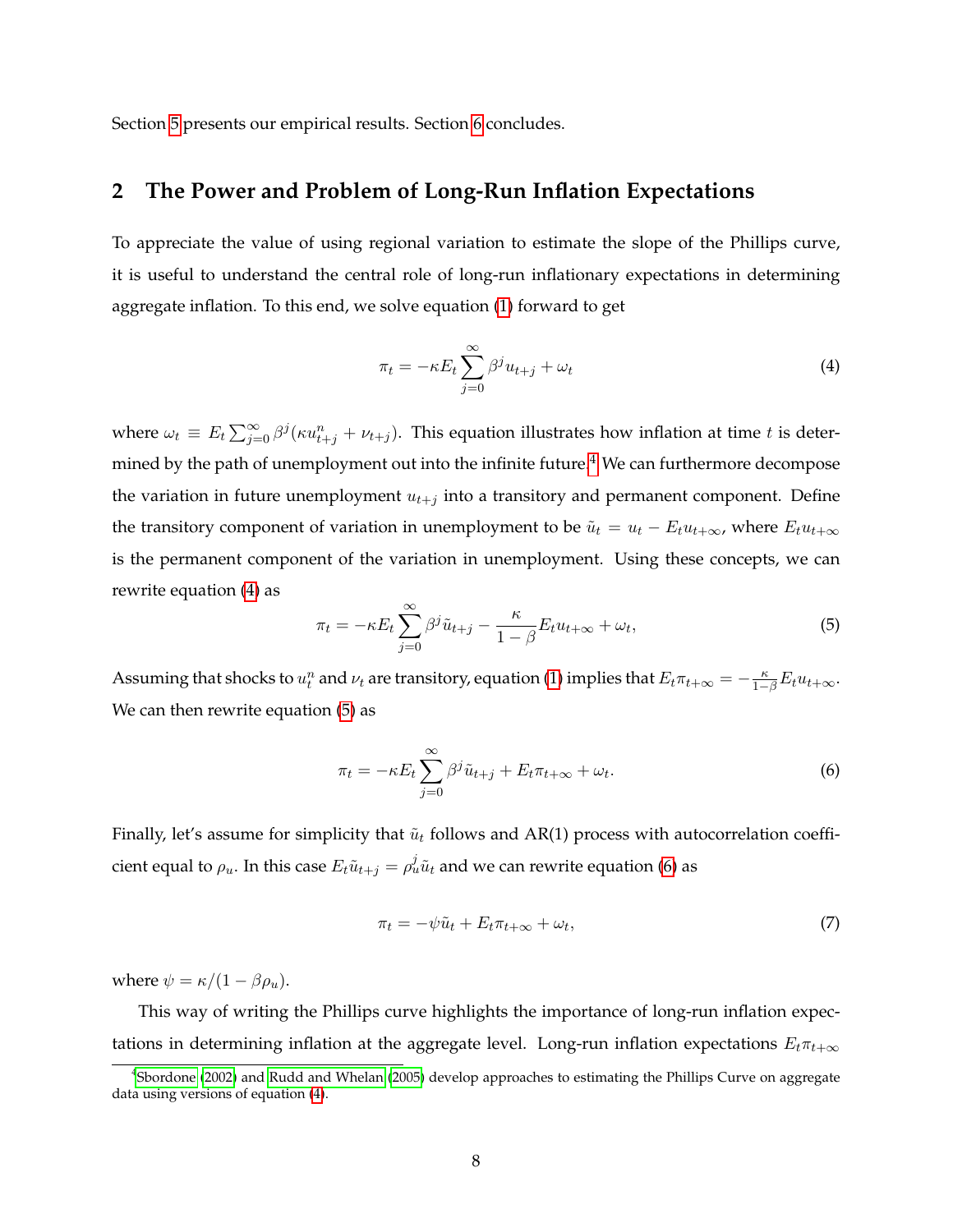appear with a coefficient of one in equation [\(7\)](#page-8-5). In other words, current inflation moves one-forone with changes in long-run inflation expectations. These long-run expectations are determined by the private sector's beliefs about the long-run monetary regime being followed by the central bank (the long-run inflation target). Variation in beliefs about the long-run monetary regime therefore have very large effects on current inflation.<sup>[5](#page-9-0)</sup>

Equation [\(7\)](#page-8-5) implies that inflation can vary dramatically without *any* variation in  $\tilde{u}_t$  if there is substantial variation in long-run inflation expectations. In this case, the relationship between inflation and  $\tilde{u}_t$  may be entirely uninformative about the slope of the Phillips curve. Worse still, variation in long-run inflation expectations may be correlated with variation in  $\tilde{u}_t$ . For example, it seems very plausible that Paul Volcker's willingness to allow unemployment to rise to very high values in the early 1980s—and the fact that Volcker was not forced to resign—signalled to the public that he was serious about bringing down inflation (and had the backing of the president to do this). Such a correlation will impart an upward bias on estimates of the slope of the Phillips curve unless variation in inflation expectations can be controlled for. But in practice, controlling for inflation expectations is hard due to weak instruments [\(Mavroeidis et al., 2014\)](#page-69-2) and because direct measures of inflation expectations may be imperfect. So, a rapid drop in inflation expectations may masquerade as a steep Phillips curve.

Why has the Phillips curve appeared to flatten over the past few decades? Figure [2](#page-3-0) shows that since roughly 1998, long-term inflation expectations have been firmly anchored at close to 2%. This has led to a collapse of the covariance between  $E_t \pi_{t+\infty}$  and unemployment and therefore eliminated any bias associated with poorly proxied variation in inflation expectations. A fall in this bias will appear from the perspective of the (misspecified) accelerationist Phillips curve (such as the one we discuss in the introduction) as a flatter curve.

One piece of corroborating evidence for this view is the close relationship between  $\pi_t$  and  $E_t\pi_{t+1}$  in the data. Recall that the standard formulation of the New Keynesian Phillips—equation [\(1\)](#page-1-0)—implies that it is the gap between  $\pi_t$  and  $\beta E_t \pi_{t+1}$ —let's call this the "inflation gap"—that must be explained by demand pressure (the  $\kappa u_t$  term) or supply shocks ( $\kappa u_t^n + \nu_t$ ). Figure [3](#page-10-0) plots SPF forecasts of inflation over the next year along with four different measures of current inflation. The difference between the two series is approximately equal to the inflation gap  $\pi_t - \beta E_t \pi_{t+1}$ .

<span id="page-9-0"></span><sup>&</sup>lt;sup>5</sup>Equations [\(6\)](#page-8-4) and [\(7\)](#page-8-5) remain valid in the case where the coefficient on  $E_t\pi_{t+1}$  in equation [\(1\)](#page-1-0) is equal to one rather than  $\beta$ . In this case, the long-run Phillips curve is vertical and  $E_t u_{t+\infty}$  is a constant independent of long-run inflation expectations. But the solved-forward Phillips curve has a  $E_t\pi_{t+\infty}$  term with a coefficient of one, i.e., it takes the form of equation [\(6\)](#page-8-4) as opposed to equation [\(4\)](#page-8-2).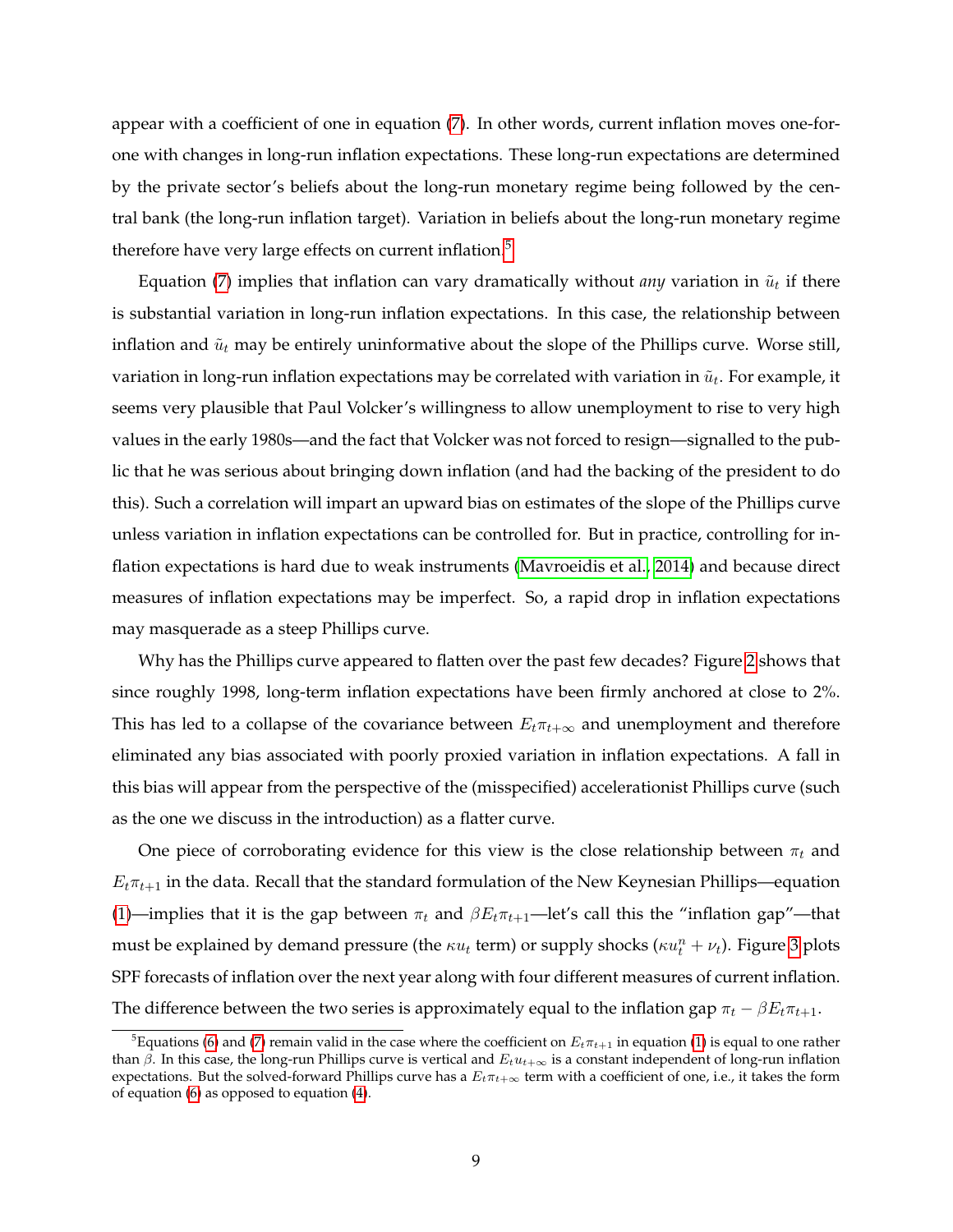<span id="page-10-0"></span>

*Note*: Each panel shows the comparison of the one-year ahead forecast of the GDP deflator coming from the Survey of Professional of Forecasters and a measure of inflation. The top left panel uses the published headline CPI. The top right panel excludes food and energy by plotting the published measure of the Core CPI. The bottom panels correct for changes in the methodology of inflation measurement. The bottom left panel uses PCE inflation which has maintained a stable methodology, while the bottom right panel uses the Constant Methodology Research Series for Core CPI published by the Bureau of Labor Statistics. We use forecasts of the GDP deflator because forecasts for the CPI are not available before 1980.

The measure of current inflation plotted in the top-left panel of Figure [3](#page-10-0) is the 12-month change in the overall CPI. This conventional way of comparing current inflation and inflationary expectations over the next year suggests that these series are closely related, but that there is nevertheless substantial variation in the gap between them (the inflation gap). Moving to the top-right panel, we measure current inflation by the 12-month change in core CPI inflation, excluding food and energy. The inflation gap measured this way is quite a bit smaller. Evidently, commodities account for a large part of the inflation gap for the overall CPI. However, a substantial inflation gap remains in the early 1980s.

The measure of current inflation plotted in the bottom-left panel of Figure [3](#page-10-0) is the 12-month change in the core PCE. The advantage of this series is that it makes use of current measurement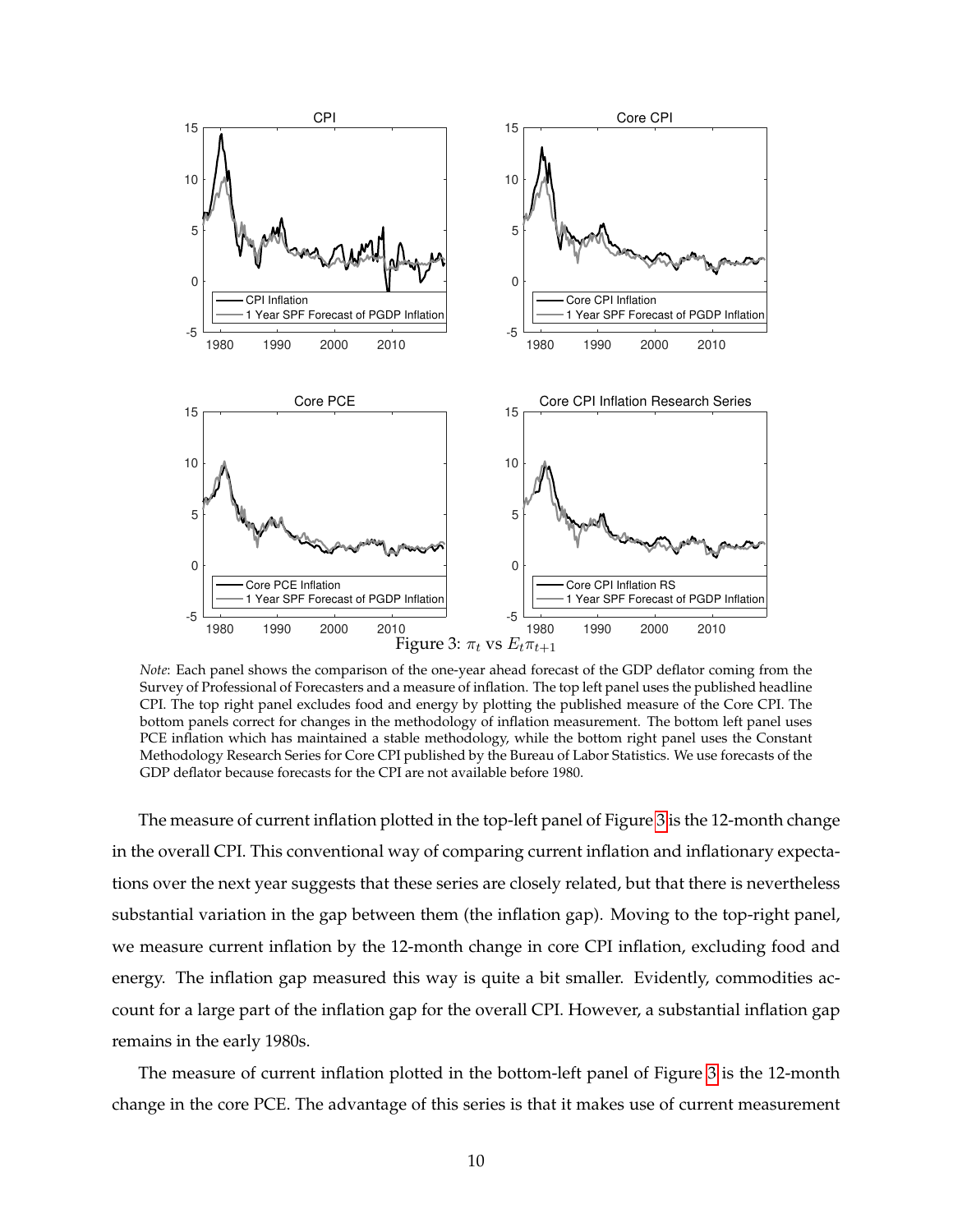methods, retroactively applied back in time. In this case, the inflation gap is very small. A similar message emerges in the bottom-right panel using the 12-month change in the core CPI research series published by the BLS. This series also uses consistent, modern methods to calculate inflation back in time. A particularly important measurement change for our purposes occurred in 1983, when the BLS switched to using rent inflation as a proxy for overall housing inflation, including for owner-occupied housing ("rental equivalence"). Before that time, housing services inflation in the CPI was constructed from a weighted average of changes in house prices and mortgage costs (i.e., interest rates). This earlier approach essentially "baked in" a strong relationship between Volcker's actions to curb the Great Inflation and measured CPI inflation, since interest rates (and house prices) fed directly into the CPI.[6](#page-11-1)

The overall message that emerges from Figure [3](#page-10-0) is that the inflation gap for core inflation measured using modern methods is tiny throughout our sample period. Importantly, this includes the period of the Volcker disinflation. This is suggestive evidence that the slope of the Phillips curve was small throughout our sample period: unemployment varied a great deal both in the early 1980s and again in the Great Recession without much variation in the inflation gap. However, the four panels in Figure [3](#page-10-0) illustrate well that this conclusion is sensitive to the details of how inflation is measured. $^7$  $^7$  It is also sensitive to whether the expectations data used come from the SPF or from the Michigan Survey of Consumers [\(Coibion and Gorodnichenko, 2015b\)](#page-67-7) emphasize and the exact timing of the variables.

## <span id="page-11-0"></span>**3 A Model of the Regional Phillips Curve**

We now develop a two-region, New Keynesian, open economy model featuring tradeable and non-tradeable sectors. We derive a regional Phillips curve in this model and show how it relates to the aggregate Phillips curve. The model demonstrates a chief benefit of regional data: time fixed effects "difference out" changes in long run inflation expectations. The model also illustrates the importance of using non-tradeable inflation to estimate the regional Phillips curve.

<span id="page-11-1"></span><sup>6</sup>These choices are consequential since the housing component of the CPI has a weight of roughly one-third in the overall CPI. Appendix [B.2](#page-60-0) presents our attempt to replicate the pre-1983 BLS housing methodology on more modern data. The main conclusion from this is that this methodology would have led to much more variable (and cyclical) inflation over the past few decades.

<span id="page-11-2"></span><sup>&</sup>lt;sup>7</sup>We discuss this in more detail in appendix [B.1.](#page-59-0)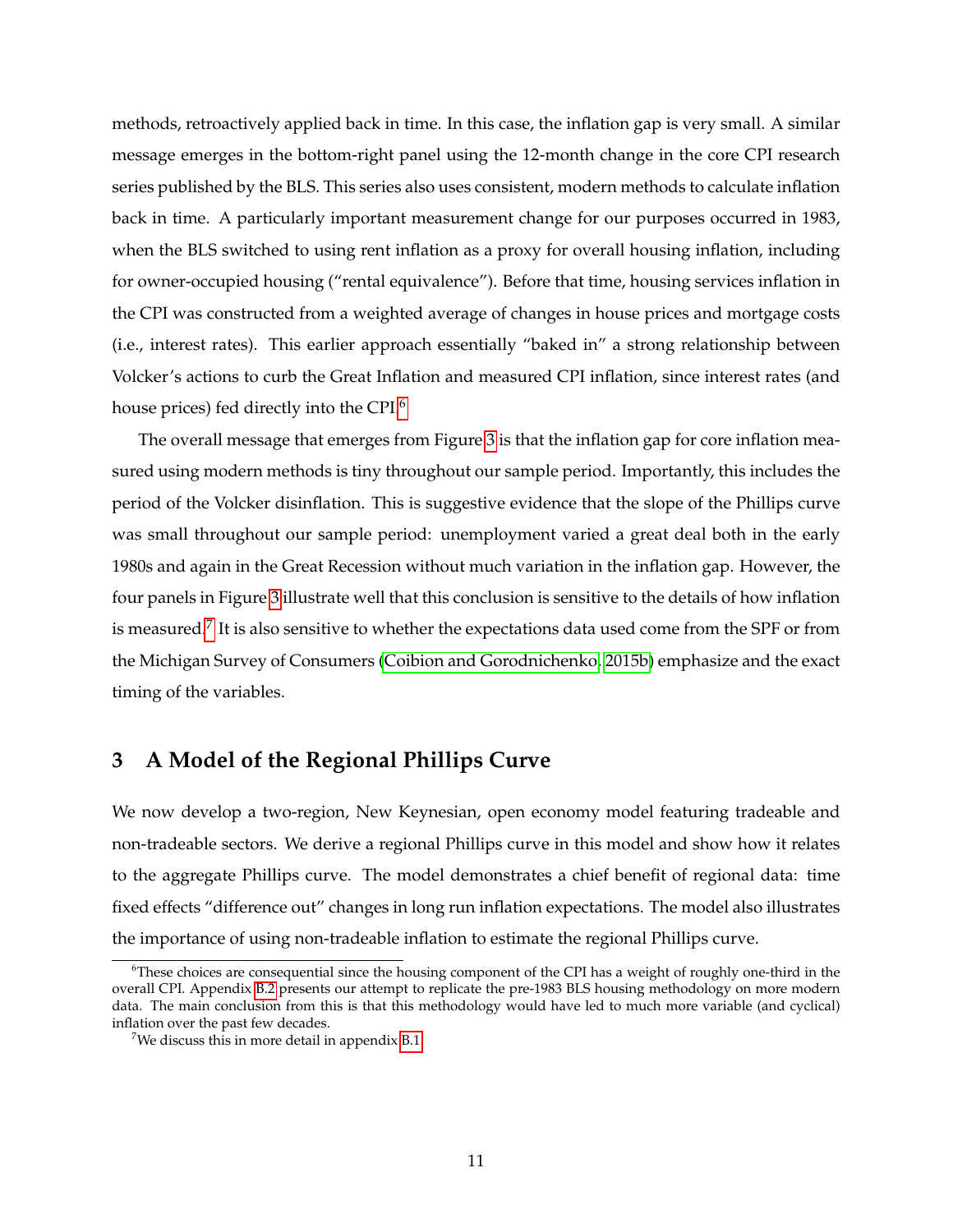#### <span id="page-12-1"></span>**3.1 Model Setup**

Our model consists of two regions that belong to a monetary and fiscal union. We refer to the regions as Home (H) and Foreign (F). The population of the entire economy is normalized to one. The population of the home region is denoted by  $\zeta$ . Household preferences, market structure, and firm behavior take the same form in both regions. Below, we describe the economy of the home region. All prices in the economy are denominated in "dollars," a digital currency issued by the federal government.<sup>[8](#page-12-0)</sup> Throughout, we adopt the following conventions unless otherwise stated. Lower case variables are the logs of upper case variables. Hatted variables denote the percentage deviation of a variable from its steady state value. Steady state values are recorded without time subscripts.

#### **3.1.1 Households**

The representative household in the home region seeks to maximize the utility function

$$
E_0 \sum_{t=0}^{\infty} \beta^t u(C_{Ht}, N_{Ht}),
$$

where  $C_{Ht}$  is consumption of a composite consumption good,  $N_{Ht}$  is employment, and  $\beta$  is the household's subjective discount factor. We follow [Greenwood, Hercowitz, and Huffman](#page-68-13) [\(1988\)](#page-68-13) in assuming that the function  $u(C_{Ht}, N_{Ht})$  takes the form

$$
u(C_{Ht}, N_{Ht}) = \frac{\left(C_{Ht} - \chi_{\frac{Ht}{1+\varphi^{-1}}}^{N_{Ht}^{1+\varphi^{-1}}}\right)^{1-\sigma^{-1}}}{1-\sigma^{-1}}
$$

where  $\varphi$  is the household's Frisch elasticity of labor supply,  $\sigma$  is the household's elasticity of intertemporal substitution, and  $\chi$  governs the intensity of the household's disutility of labor. We refer to this preference specification as GHH preferences.

The composite consumption good  $C_{Ht}$  is a constant elasticity of substitution (CES) index over tradeables  $C_{Ht}^T$  and non-tradeables  $C_{Ht}^N$  given by

$$
C_{Ht} = \left[ \phi_N^{\frac{1}{\eta}} C_{Ht}^{N \frac{\eta - 1}{\eta}} + \phi_T^{\frac{1}{\eta}} C_{Ht}^{T \frac{\eta - 1}{\eta}} \right]^{\frac{\eta}{\eta - 1}},
$$

<span id="page-12-0"></span> ${}^{8}$ In other words, we are considering an economy in the cashless limit [\(Woodford, 1998,](#page-70-5) [2003\)](#page-70-6).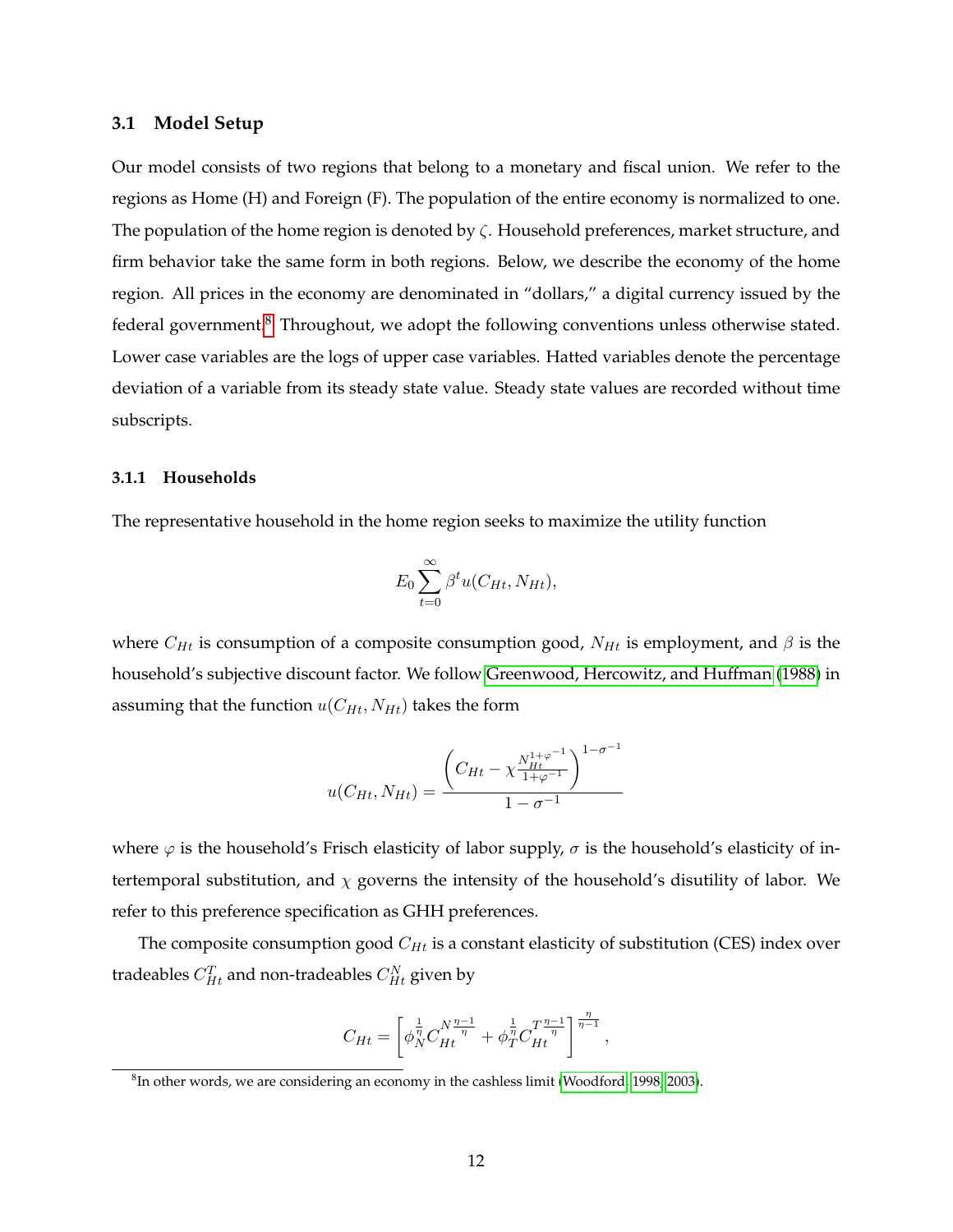where  $\eta$  is the elasticity of substitution between tradeables and non-tradeables and  $\phi_T$  and  $\phi_N$ are the household's steady state expenditure shares on tradeable and non-tradeable goods, respectively.  $C_{Ht}^{N}$  and  $C_{Ht}^{T}$  are themselves composite goods described further below. Non-tradeable goods are only consumed in the region in which they are produced. In contrast, the market for tradeable goods is completely integrated across regions. Hence, home and foreign households may face different prices for non-tradeables, but face the same prices for tradeable goods. The expenditure share on tradeable and non-tradeable goods must sum to one, i.e.,  $\phi_N + \phi_T = 1$ .

The composite non-tradeable good  $C_{Ht}^N$  is given by

$$
C_{Ht}^N = \left[ \int_0^1 C_{Ht}^N(z)^{\frac{\theta-1}{\theta}}dz \right]^{\frac{\theta}{\theta-1}}
$$

where  $C_{Ht}^{N}(z)$  denotes consumption of variety  $z$  of non-tradeable goods in the home region. The home price of this non-trabeable variety is  $P_{Ht}^{N}(z)$ . The parameter  $\theta > 1$  denotes the elasticity of substitution between different non-tradeable varieties.

Home tradeable consumption  $C_{Ht}^T$  is a CES aggregate over tradeable goods produced in the home and foreign regions given by

$$
C_{Ht}^{T} = \left[ \tau_{Ht}^{H \frac{1}{\eta}} C_{Ht}^{TH \frac{\eta - 1}{\eta}} + \tau_{Ht}^{F \frac{1}{\eta}} C_{Ht}^{TF \frac{\eta - 1}{\eta}} \right]^{\frac{\eta}{\eta - 1}},
$$
\n(8)

.

where  $C_{Ht}^{TH}$  and  $C_{Ht}^{TF}$  are home consumption of composite tradeable goods produced in the home and foreign regions, respectively. We assume (for simplicity) that the elasticity of substitution between home-produced and foreign-produces tradables is  $\eta$  (the same as the elasticity of substitution between tradeables and non-tradeables). Demand for home-produced and foreign-produced tradeables is subject to shocks denoted by  $\tau_{Ht}^H$  and  $\tau_{Ht}^F$ , respectively. We normalize  $\tau_{Ht}^H+\tau_{Ht}^F=1.$ For simplicity, we do not allow home bias in tradeable consumption, so  $\tau_H^H = \tau_F^H = \zeta$ .

The home and foreign composite tradeable goods are CES indexes given by

$$
C_{Ht}^{TH} = \left[ \int_0^1 C_{Ht}^{TH}(z)^{\frac{\theta-1}{\theta}} dz \right]^{\frac{\theta}{\theta-1}} \quad \text{and} \quad C_{Ht}^{TF} = \left[ \int_0^1 C_{Ht}^{TF}(z)^{\frac{\theta-1}{\theta}} dz \right]^{\frac{\theta}{\theta-1}}
$$

where  $C_{Ht}^{TH}(z)$  and  $C_{Ht}^{TF}(z)$  are home consumption of varieties of tradeable goods produced in the home and foreign region, respectively. The prices of these home-produced and foreign-produced tradeable good varieties are  $P_{Ht}^T(z)$  and  $P_{Ft}^T(z)$ , respectively.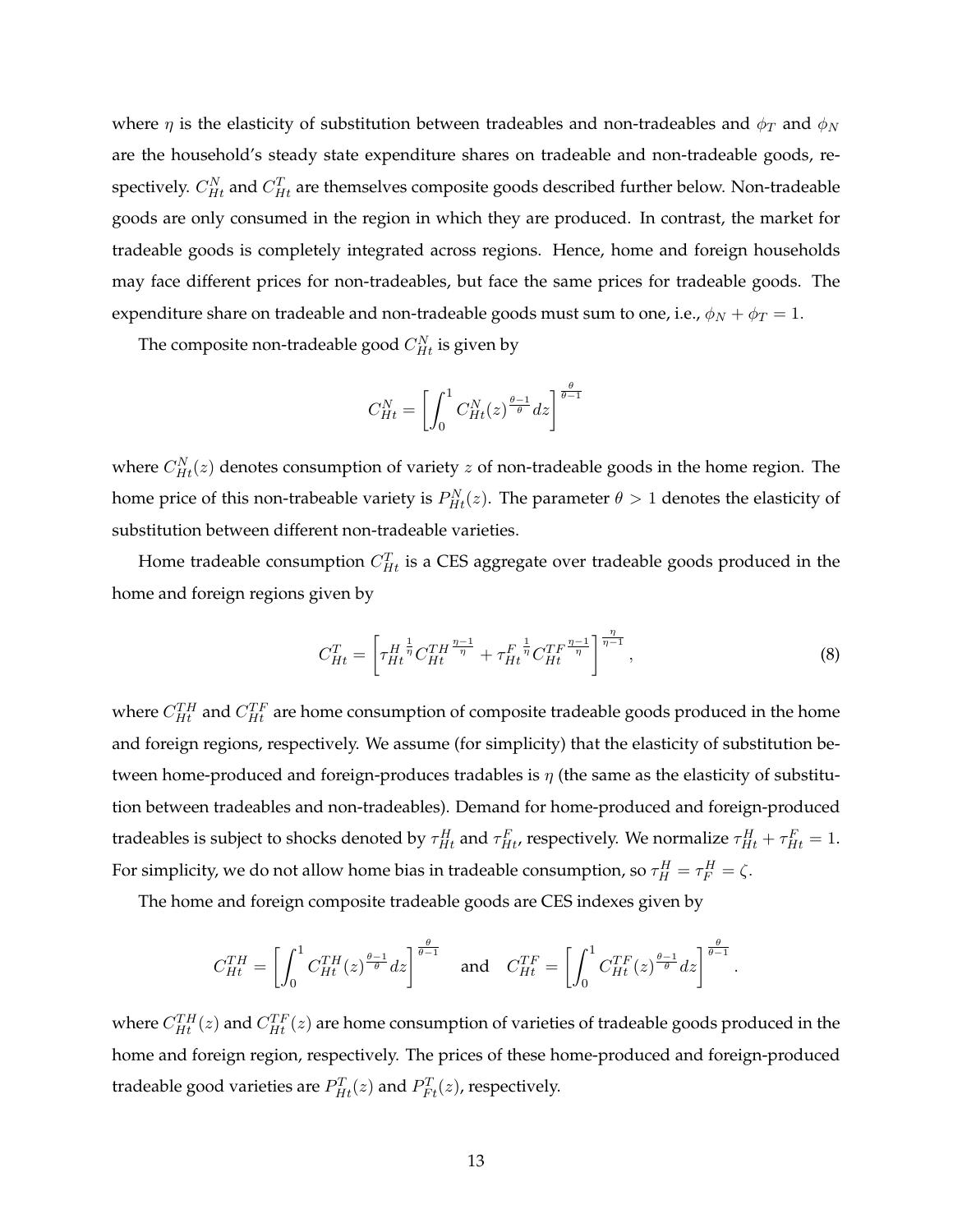Households maximize utility subject to a sequence of budget constraints

$$
\int_{0}^{1} C_{Ht}^{N}(z) P_{Ht}^{N}(z) dz + \int_{0}^{1} C_{Ht}^{TH}(z) P_{Ht}^{T}(z) dz + \int_{0}^{1} C_{Ht}^{TF}(z) P_{Ft}^{T}(z) dz + E_{t} \left[ M_{Ht,t+1} B_{H,t+1} \right]
$$
  

$$
\leq B_{Ht} + W_{Ht} N_{Ht} + \int_{0}^{1} \Xi_{Ht}^{N}(z) dz + \int_{0}^{1} \Xi_{Ht}^{T}(z) dz
$$

where  $B_{Ht}$  is a random variable denoting payoffs of the state contingent portfolio held by households in period t,  $M_{Ht,t+1}$  is the one-period-ahead stochastic discount factor of the home representative household, and  $\Xi_{Ht}^N(z)$  and  $\Xi_{Ht}^T(z)$  are the profits of non-tradeable and tradeable firms producing varieties z, respectively, in the home region. There is a complete set of financial markets across the two regions. To rule out Ponzi schemes, we assume that household debt cannot exceed the present value of future income in any state.

Labor is immobile across regions. Within each region, there is a single labor market. Workers in region H receive a nominal wage  $W_{Ht}$ . Let  $P_{Ht}$  denote the lowest cost of purchasing a unit of the composite consumption good  $C_{Ht}$ . Household optimization regarding the trade-off between current consumption and current labor supply yields the following labor supply curve:

$$
-\frac{u_n(C_{Ht}, N_{Ht})}{u_c(C_{Ht}, N_{Ht})} = \frac{W_{Ht}}{P_{Ht}},
$$

where subscripts on the utility function denote partial derivatives. Using expressions for  $u_n(C_{Ht}, N_{Ht})$  and  $u_c(C_{Ht}, N_{Ht})$ , we can rewrite the home labor supply curve as

<span id="page-14-0"></span>
$$
\chi N_{Ht}^{\varphi^{-1}} = \frac{W_{Ht}}{P_{Ht}}.\tag{9}
$$

Household optimization regarding the trade-off between current consumption and consumption in the next period yields the following consumption Euler equation:

$$
\beta R_t^n E_t \left[ \frac{u_c(C_{H,t+1}, N_{H,t+1})}{u_c(C_{Ht}, N_{Ht})} \frac{P_{Ht}}{P_{H,t+1}} \right] = 1. \tag{10}
$$

where  $R_t^n$  is the gross nominal interest rate, which is common to both regions in the monetary union. Household optimization also implies a standard transversality condition and it implies that the stochastic discount factor takes a standard form.

Households choose how much to purchase of the various goods in the economy to minimize the cost of attaining the level of consumption  $C_{Ht}$  they choose. This implies the following demand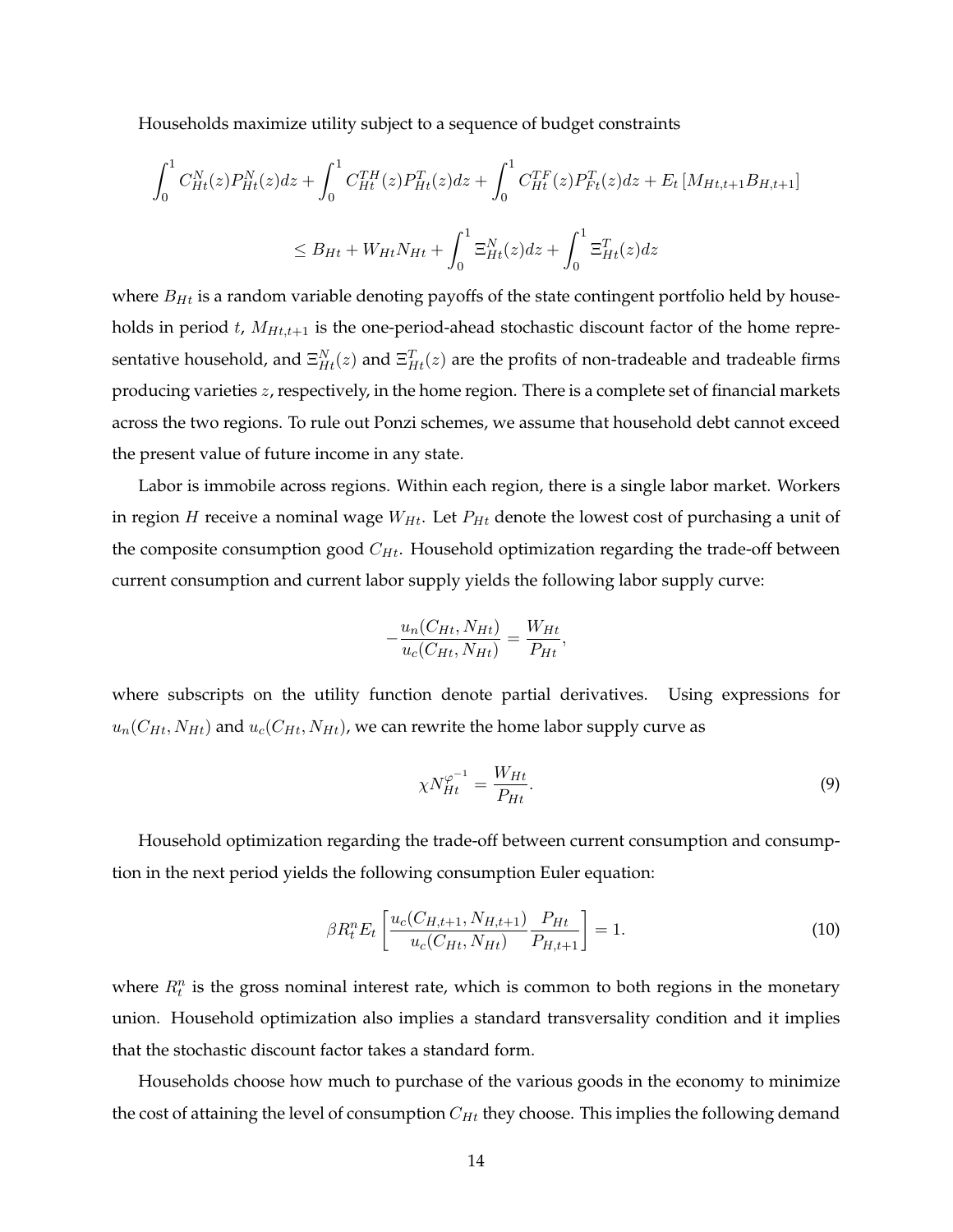curves for home and foreign tradeable and non-tradeable goods:

$$
C_{Ht}^{N} = \phi_N C_{Ht} \left(\frac{P_{Ht}^{N}}{P_{Ht}}\right)^{-\eta},
$$
  

$$
C_{Ht}^{TH} = \phi_T \tau_{Ht}^{H} C_{Ht} \left(\frac{P_{Ht}^{T}}{P_{Ht}}\right)^{-\eta}, \text{ and } C_{Ht}^{TF} = \phi_T \tau_{Ht}^{F} C_{Ht} \left(\frac{P_{Ft}^{T}}{P_{Ht}}\right)^{-\eta}.
$$

where  $P_{Ht}$  is a price index that gives the mimimum cost of purchasing a unit of  $C_{Ht}$  and  $P_{Ht}^N$ ,  $P_{Ht}^T$ and  $P^T_{Ft}$  are price indexes that give the minimum cost of purchasing a unit of  $C_{Ht}^N, C_{Ht}^{TH}$  , and  $C_{Ht}^{TF}$  , respectively. Utility maximization, furthermore, implies the following demand curves for each of the varieties of goods produced in the economy:

$$
C_{Ht}^{N}(z) = C_{Ht}^{N} \left(\frac{P_{Ht}^{N}(z)}{P_{Ht}^{N}}\right)^{-\theta} \quad C_{Ht}^{TH}(z) = C_{Ht}^{TH} \left(\frac{P_{Ht}^{T}(z)}{P_{Ht}^{T}}\right)^{-\theta} \quad C_{Ht}^{TF}(z) = C_{Ht}^{TF} \left(\frac{P_{Ft}^{T}(z)}{P_{Ft}^{T}}\right)^{-\theta} \quad (11)
$$

The cost minimizing price indexes are given by

<span id="page-15-0"></span>
$$
P_{Ht}^{N} = \left[ \int_{0}^{1} P_{Ht}^{N}(z)^{1-\theta} dz \right]^{\frac{1}{1-\theta}}, \quad P_{Ht}^{T} = \left[ \int_{0}^{1} P_{Ht}^{T}(z)^{1-\theta} dz \right]^{\frac{1}{1-\theta}}, \quad P_{Ft}^{T} = \left[ \int_{0}^{1} P_{Ft}^{T}(z)^{1-\theta} dz \right]^{\frac{1}{1-\theta}},
$$

$$
P_{Ht} = \left[ \phi_{N} P_{Ht}^{N} \right]^{1-\eta} + \phi_{T} \tau_{Ht}^{H} P_{Ht}^{T} \right]^{1-\eta} + \phi_{T} \tau_{Ht}^{F} P_{Ft}^{T} \left[ \int_{0}^{1} P_{Ft}^{T}(z)^{1-\theta} dz \right]^{1-\eta}.
$$
(12)

As we noted above, the problem of the foreign household is analogous. We therefore refrain from describing it in detail here. However, for simplicity, we do not allow for tradeable demand shocks to foreign tradeable consumption as we did for home tradeable consumption.

#### **3.1.2 Firms**

There is a continuum of firms in each of the tradeable and non-tradeable sectors. Firms are indexed by  $z$  and firm  $z$  specializes in the production of differentiated good  $z$ . Labor is the only variable factor of production used by firms. We begin by discussing the non-tradeable sector. The output of good  $z$  in the non-tradeable sector is denoted  $Y_{Ht}^N(z)$ . The production function of firm  $z$  in this sector is

$$
Y_{Ht}^N(z) = Z_{Ht}^N N_{Ht}^N(z),\tag{13}
$$

where  $N_{Ht}^N(z)$  is the amount of labor demanded by firm  $z$  and  $Z_{Ht}^N$  is a productivity shock.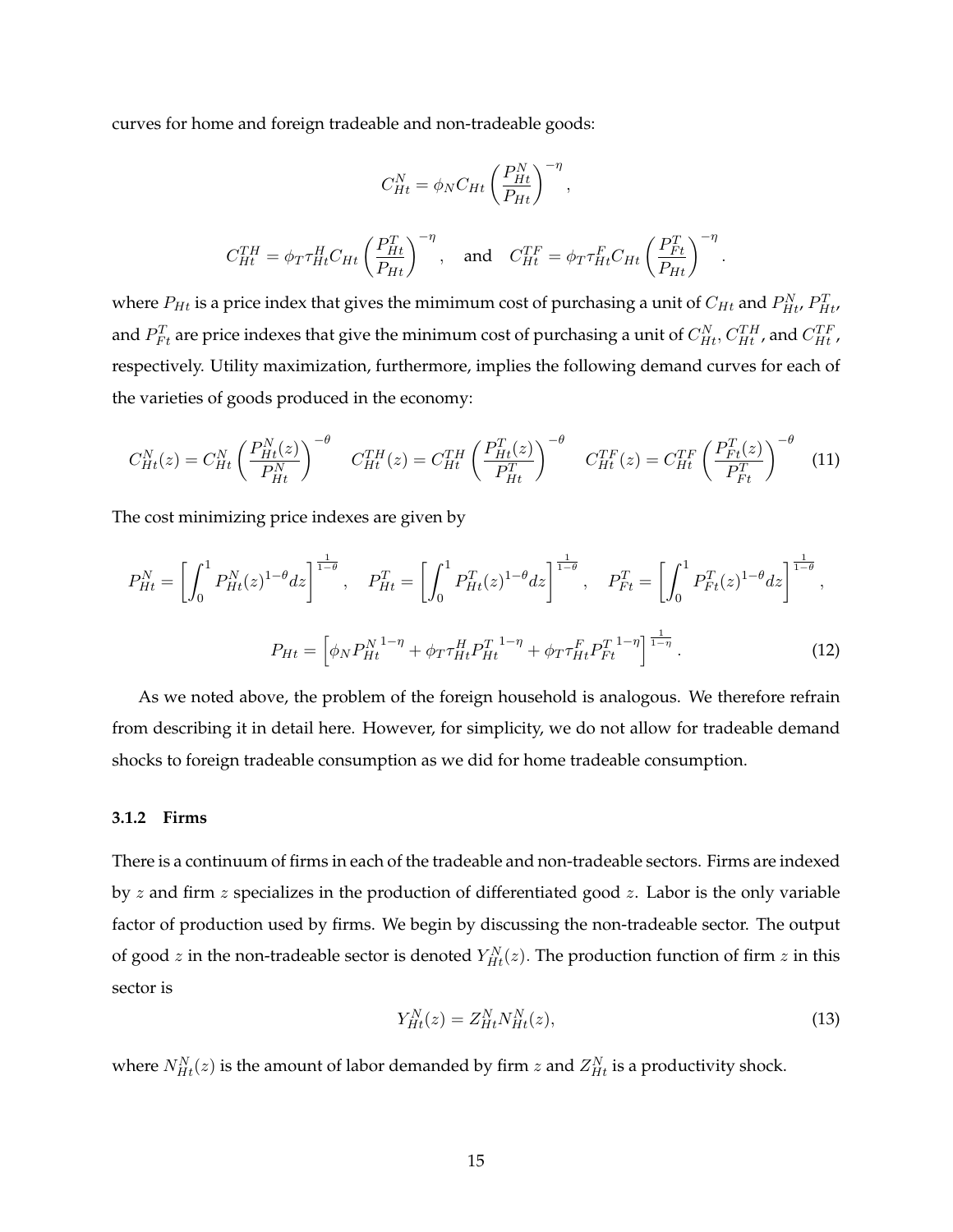Firm  $z$  in the non-tradable sector acts to maximize its value

$$
E_t \sum_{j=0}^{\infty} M_{Ht,t+j} \left[ P_{H,t+j}^N(z) Y_{H,t+j}^N(z) - W_{H,t+j} N_{H,t+j}^N(z) \right].
$$

Its demand is given by

$$
Y_{Ht}^N(z) = \zeta C_{Ht}^N \left(\frac{P_{Ht}^N(z)}{P_{Ht}^N}\right)^{-\theta}.
$$

The firm must satisfy demand. This implies that production must satisfy the constraint

$$
\zeta C_{Ht}^N \left( \frac{P_{Ht}^N(z)}{P_{Ht}^N} \right)^{-\theta} \le Z_{Ht}^N N_{Ht}^N(z).
$$

Firm  $z$  takes the wage  $W_{Ht}$  as given. Optimal choice of labor by the firm implies that

<span id="page-16-1"></span>
$$
W_{Ht} = S_{Ht}^N(z)Z_{Ht}^N,\tag{14}
$$

where  $S_{Ht}^{N}(z)$  is the firm's nominal marginal cost, i.e. the Lagrange multiplier on its output constraint. Firm z can reoptimize its price with probability  $1 - \alpha$  as in [Calvo](#page-67-10) [\(1983\)](#page-67-10). With probability  $\alpha$  it must keep its price unchanged. Optimal price setting by firm z in periods when it can change its price implies

<span id="page-16-0"></span>
$$
\sum_{k=0}^{\infty} \alpha^k E_t \left[ M_{Ht, t+k} Y_{H, t+k}^N(z) \left( P_{Ht}^{N*}(z) - \frac{\theta}{\theta - 1} S_{H, t+k}^N(z) \right) \right] = 0, \tag{15}
$$

where  $P_{Ht}^{N*}(z)$  is the price the firm chooses if it has the opportunity to reset its price in period t. Intuitively, the firm sets its price equal to a constant markup over a weighted average of current and expected future marginal cost.

Analogously to the non-tradeable sector, the output of firm  $z$  in the tradeable sector is denoted  $Y_{Ht}^{T}(z)$ . Its production function is

$$
Y_{Ht}^T(z) = Z_{Ht}^T N_{Ht}^T(z)
$$

where  $N_{Ht}^T(z)$  is the amount of labor demanded by the firm producing good  $z$  and  $Z_{Ht}^T$  is a productivity shock.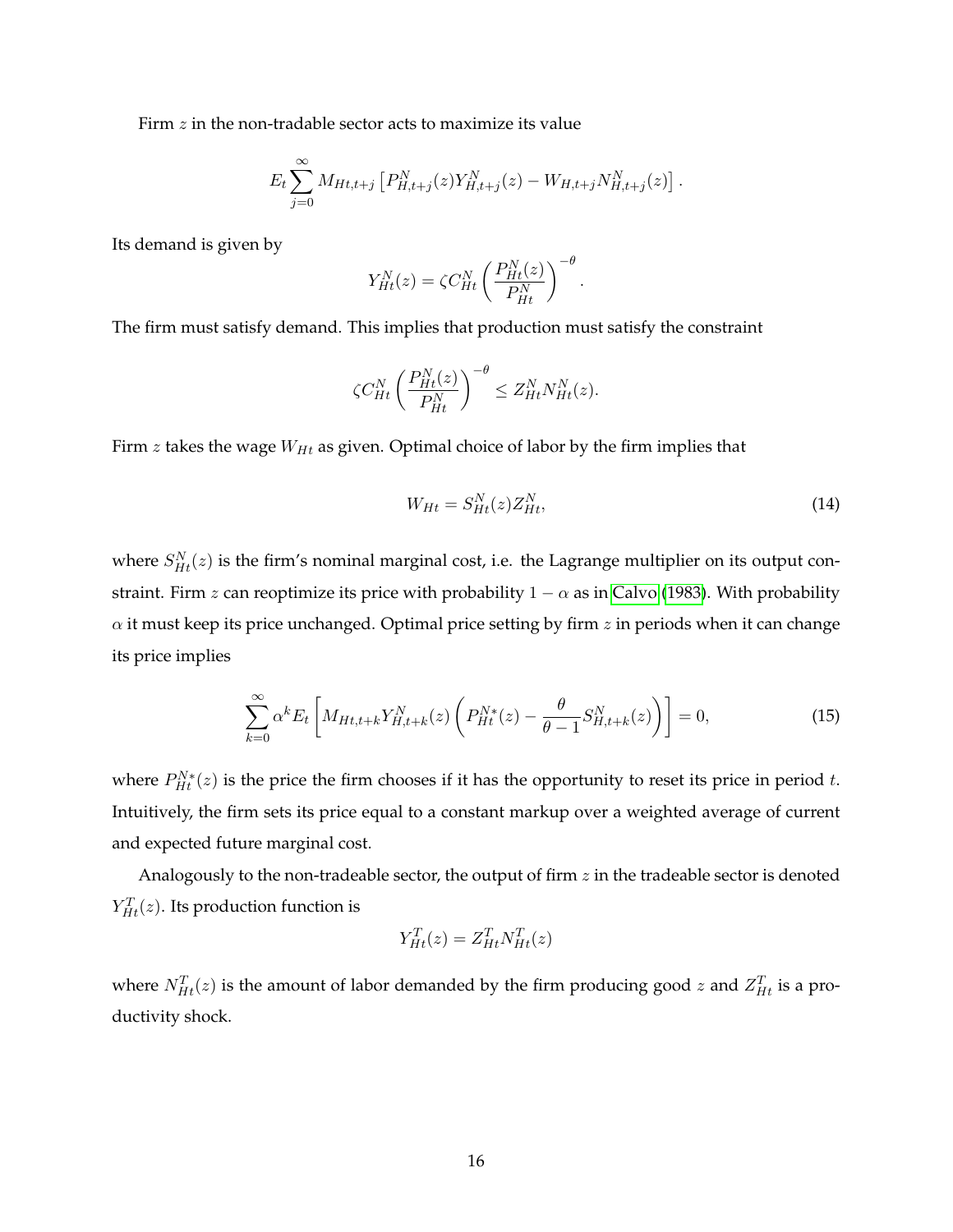Firm  $z$  maximizes its value given by

$$
E_t \sum_{j=0}^{\infty} M_{Ht,t+j} \left[ P_{H,t+j}^T(z) Y_{H,t+j}^T(z) - W_{H,t+j} N_{H,t+j}^T(z) \right].
$$

Demand for the output of firms in the tradeable sector comes from both the home and foreign regions. Firm z's demand is thus given by

$$
Y_{Ht}^{T}(z) = \left(\zeta C_{Ht}^{TH} + (1 - \zeta) C_{Ft}^{TH}\right) \left(\frac{P_{Ht}^{T}(z)}{P_{Ht}^{T}}\right)^{-\theta}
$$

.

The firm's optimal choice of labor implies that

$$
W_{Ht} = S_{Ht}^T(z) Z_{Ht}^T(z).
$$

where  $S_{Ht}^T(z)$  is the firm's nominal marginal cost. The tradeable goods firm also have an opportunity to change their price with probability  $1-\alpha$ . Optimal choice of a new reset price at these times implies

$$
\sum_{k=0}^{\infty} \alpha^k E_t \left[ M_{Ht,t+k} Y_{H,t+k}^T(z) \left( P_{Ht}^T(z) - \frac{\theta}{\theta - 1} S_{H,t+k}^T(z) \right) \right] = 0.
$$

The problems of foreign firms are analogous to those of home firms. For this reason, we do not detail them here.

#### **3.1.3 Government Policy and Equilibrium**

The federal government operates a common monetary policy for the two regions. This policy takes the form of the following interest rate rule

$$
\hat{r}_t^n = \varphi_\pi \left( \pi_t - \bar{\pi}_t \right) - \varphi_u \left( \hat{u}_t - \bar{u}_t \right) + \varepsilon_{rt},
$$

where, as elsewhere in the paper, hatted variables denote deviations from a zero inflation steady state and lower case variables are the logs of upper case variables. Economy-wide inflation  $\pi_t$  is a population weighted average of inflation in the two regions:  $\pi_t \equiv \zeta \pi_{Ht} + (1 - \zeta) \pi_{Ft}$ , where  $\pi_{Ht} = p_{Ht} - p_{H,t-1}$  is consumer price inflation in the home region and  $\pi_{Ft}$  is defined analogously for the foreign region. In our model, we define unemployment in the home region simply as  $u_{Ht} = 1 - N_{Ht}$ . We define foreign unemployment analogously. This implies that to a first order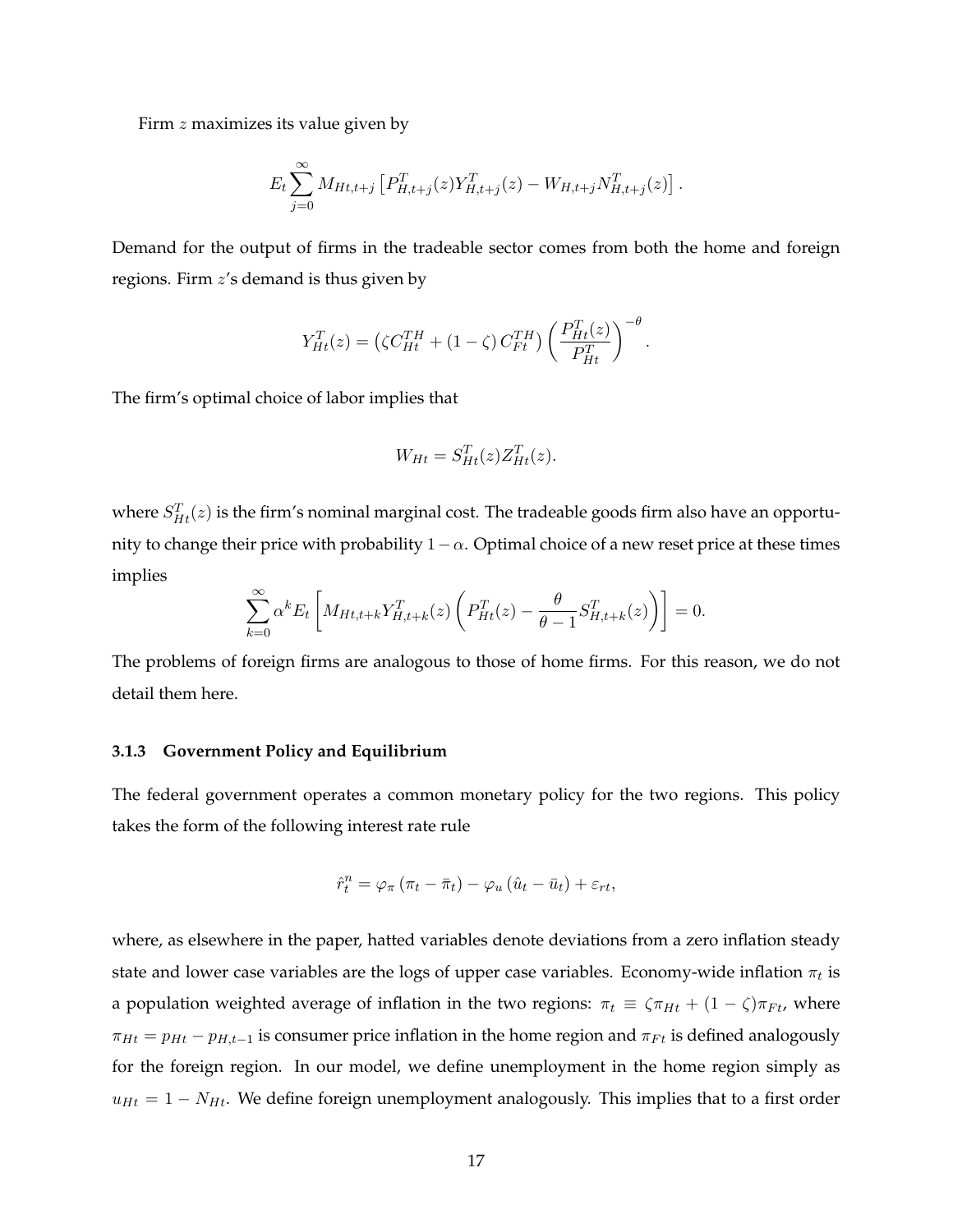$\hat{u}_{Ht} = -\hat{n}_{Ht}$  and  $\hat{u}_{Ft} = -\hat{n}_{Ft}$ . Economy-wide unemployment is a population weighted average of unemployment in the two regions, so  $\hat{u}_t = \zeta \hat{u}_{Ht} + (1 - \zeta)\hat{u}_{Ft}$ .

Importantly, we allow the monetary authority to have a time-varying inflation target  ${\bar \pi_t} .^9$  ${\bar \pi_t} .^9$  Since the long-run Phillips curve in our model is not vertical, variation in long-run inflation yields variation in long-run unemployment. We assume that the monetary authority targets an unemployment rate that is consistent with its long-run inflation target, i.e.,  $\bar{u}_t = (1 - \beta)\bar{\pi}_t/\kappa$ . We assume that  $\varphi_{\pi}$  and  $\varphi_u$  obey the Taylor principle, ensuring that the economy has a unique locally bounded equilibrium.  $\varepsilon_{rt}$  is a transitory monetary shock, which we assume follows an exogenous AR(1) process.

For simplicity, the government levies no taxes, engages in no spending, and issues no debt. In other words, there is no fiscal policy. The digital currency issued by the government is in zero net supply. The government's monetary policy, therefore, has no fiscal implications. An equilibrium in this economy is an allocation that satisfies household optimization, firm optimization, the government's interest rate rule, and market clearing. We focus on the unique locally bounded equilibrium of the model. Implicitly we rule out equilibria in which the inflation rate rises without bound using the trigger strategy argument presented in [Obstfeld and Rogoff](#page-69-9) [\(1983\)](#page-69-9).

#### <span id="page-18-3"></span>**3.2 Regional and Aggregate Phillips Curves**

Taking a log-linear approximation of the model presented in section [3.1](#page-12-1) around a zero-inflation steady state yields the following regional Phillips Curve for the inflation of non-tradeable goods:

<span id="page-18-1"></span>
$$
\pi_{Ht}^{N} = \beta E_{t} \pi_{H,t+1}^{N} - \kappa \hat{u}_{Ht} - \lambda \hat{p}_{Ht}^{N} + \nu_{Ht}^{N}, \tag{16}
$$

and aggregate Phillips Curve for overall inflation:

<span id="page-18-2"></span>
$$
\pi_t = \beta E_t \pi_{t+1} - \kappa \hat{u}_t + \nu_t,\tag{17}
$$

where  $\pi_{Ht}^N = p_{Ht}^N - p_{H,t-1}^N$  is home non-tradeable inflation,  $\hat{p}_{Ht}^N = P_{Ht}^N/P_{Ht} - 1$  is the percentage deviation of the home relative price of non-tradables from its steady state value of one,  $\nu_{Ht}^{N}$  is a non-tradeable home supply shock,  $\nu_t$  is a corresponding aggregate supply shock, and the parameter  $\kappa = \lambda \varphi^{-1}$ , where  $\lambda = (1 - \alpha)(1 - \alpha \beta)/\alpha$ . We provide a detailed derivation of these equations

<span id="page-18-0"></span><sup>&</sup>lt;sup>9</sup>Prior work that allows for a time-varying inflation target includes [Stock and Watson](#page-70-7) [\(2007\)](#page-68-14), [Ireland](#page-68-14) (2007) and [Cogley and Sbordone](#page-67-11) [\(2008\)](#page-67-11).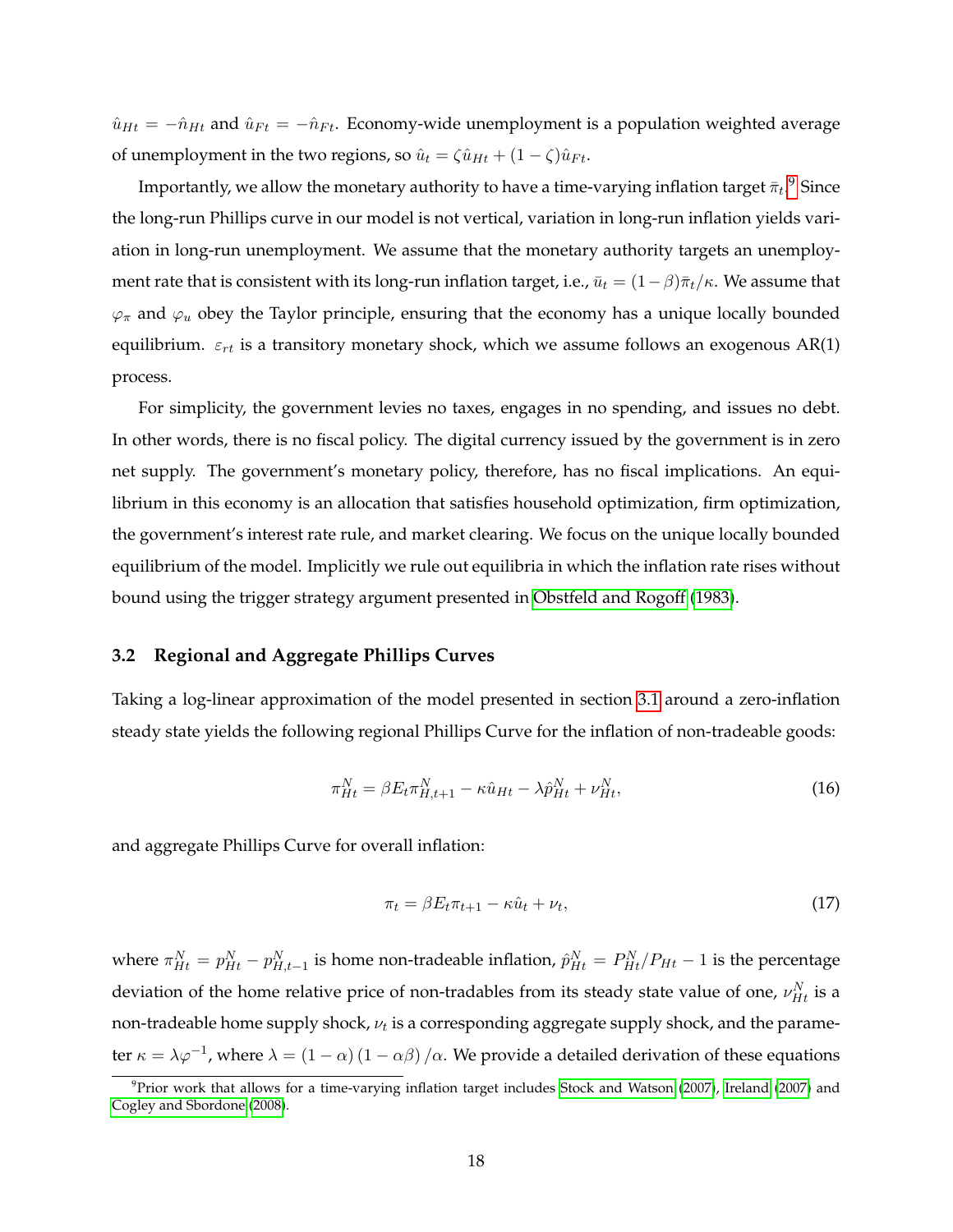in Appendix [A.1.](#page-42-0)

Equations [\(16\)](#page-18-1) and [\(17\)](#page-18-2) yield an important result: The slopes of the regional Phillips curve for non-tradeables and the aggregate Phillips curve are the same in our model. These slopes are both equal to κ. This result holds for the *non-tradeable* regional Phillips curve, but does not carry over to the regional Phillips curve for overall consumer price inflation—which includes both tradeable and non-tradeable inflation in the region. As we show in Appendix [A.2,](#page-53-0) the slope of the regional Phillips curve for overall consumer price inflation is smaller by a factor equal to the expenditure share on non-tradeable goods.

Intuitively, the difference in the slope between the non-tradeable and overall regional Phillips curves arises because all regions share the tradeable goods and these goods are priced nationally. The tradeable goods therefore don't contribute to difference in inflation across regions, which means that the regional CPI is made up partly of goods whose regional prices are insensitive to regional variation in unemployment. This makes the regional CPI less sensitive to regional unemployment than the aggregate CPI is to aggregate unemployment.

Our result that the slope of the non-tradeable regional Phillips curve is equal to the slope of the aggregate Phillips curve leads us to focus our cross-sectional empirical work on inflation for non-tradeable goods. Earlier research that has estimated regional Phillips curves has done so for overall consumer price inflation at the regional level (e.g., [Fitzgerald and Nicolini, 2014;](#page-68-2) [McLeay and Tenreyro, 2019\)](#page-69-3). Our model suggests that results from such analysis are less directly informative about the slope of the aggregate Phillips curve.

Our assumption that households have GHH preferences helps simplify the derivation of the regional and aggregate Phillips curves in our model—equations [\(16\)](#page-18-1) and [\(17\)](#page-18-2). GHH preferences imply that wealth effects on labor supply are zero, which eliminates the dependence of marginal costs on consumption. The absence of a consumption term in the Phillips curve plays a role in the derivation of our result that the non-tradeable regional Phillips curve and the aggregate Phillips curve have the same slope. We discuss this point at greater length in Appendix [A.3.](#page-54-0) The form of the Phillips curve in our model does not, however, depend on the structure of financial markets. We have assumed complete financial markets across regions, but the Phillips curve is the same in a model with incomplete markets across regions.

An important difference between equations [\(16\)](#page-18-1) and [\(17\)](#page-18-2) is the presence of the relative price of non-tradeables term  $\lambda \hat{p}^N_{Ht}$  in equation [\(16\)](#page-18-1). This term implies that inflation in the non-tradeables sector will be lower the higher is the relative price of non-tradeables. The reason for this is that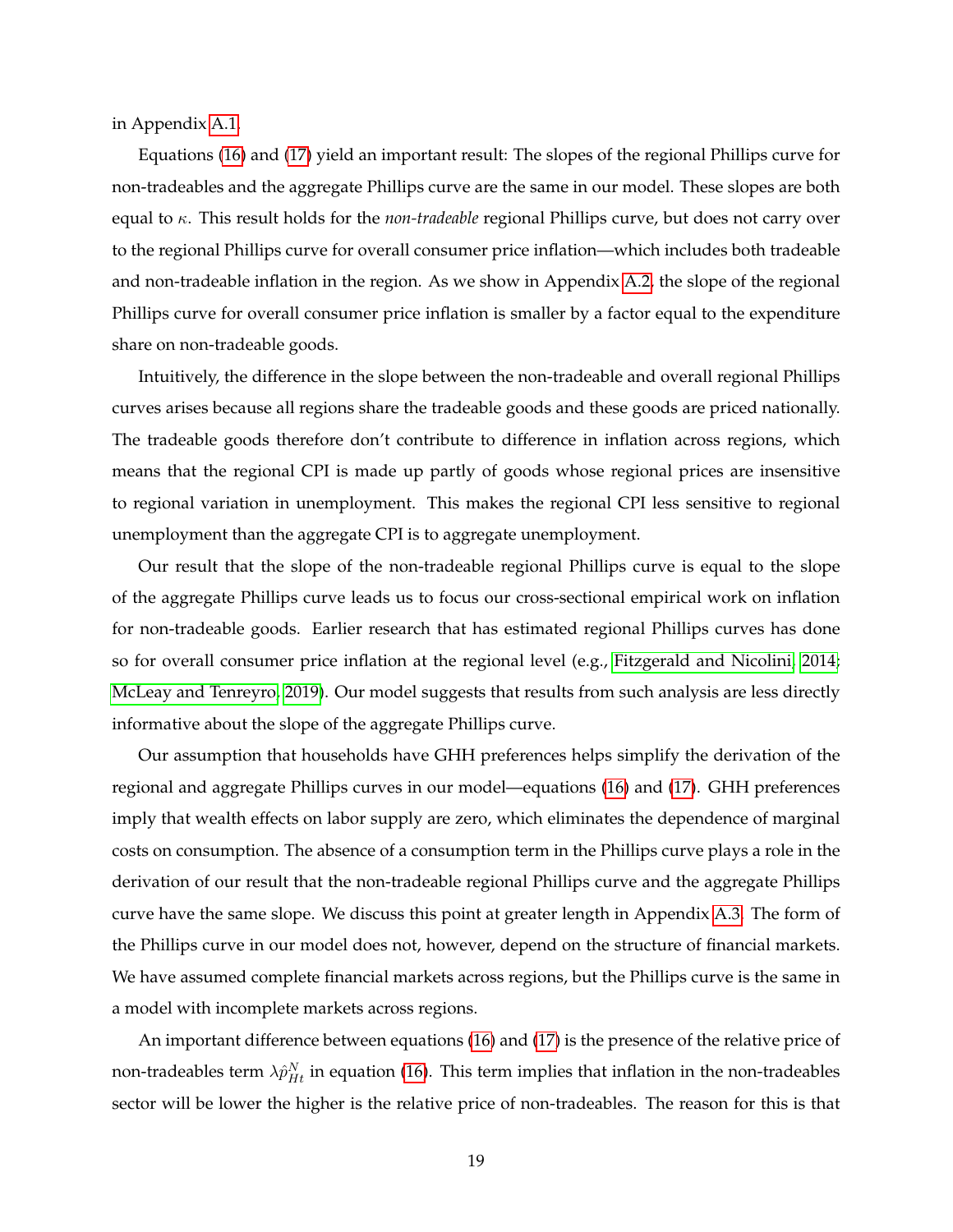the inflation rate for non-tradeable goods is driven by variation in the real wage deflated by nontradeable prices. Labor supply in the home region, however, is a function of the real wage deflated by the home consumer price index. The real marginal cost variable in the home non-tradeable Phillips curve therefore gives rise to an unemployment term and a relative price of non-tradeables term.

#### **3.3 Estimating the Slope of the Phillips Curve with Regional Data**

Next we solve the regional Phillips curve — equation  $(16)$  — forward to obtain

<span id="page-20-0"></span>
$$
\pi_{Ht}^N = -E_t \sum_{j=0}^{\infty} \beta^j \left( \kappa \tilde{u}_{H,t+j} + \lambda \hat{p}_{H,t+j}^N \right) + E_t \pi_{t+\infty} + \omega_{Ht}^N, \tag{18}
$$

where  $\tilde{u}_{Ht} = u_{Ht} - E_t u_{H,t+\infty}$  and  $\omega_{Ht}^N = E_t \sum_{j=0}^{\infty} \beta^j \nu_{H,t+j}^N$ . For expositional simplicity, we now introduce an approximation to the model presented above. We assume that both  $\tilde{u}_{Ht}$  and  $\hat{p}_{Ht}^{N}$ follow AR(1) processes with autocorrelation coefficients equal to  $\rho_u$  and  $\rho_{pN}$ , respectively. In this case, equation [\(18\)](#page-20-0) simplifies to

<span id="page-20-1"></span>
$$
\pi_{Ht}^N = -\psi \tilde{u}_{Ht} - \delta \hat{p}_{Ht}^N + E_t \pi_{t+\infty} + \omega_{Ht}^N, \tag{19}
$$

where  $\psi = \kappa/(1 - \beta \rho_u)$  and  $\delta = \lambda/(1 - \beta \rho_{pN})$ .

A major benefit of estimating the slope of the Phillips curve using regional data from a monetary union is that variation in long-run inflation expectations — the  $E_t \pi_{t+\infty}$  term in equation  $(19)$  — is constant across regions.<sup>[10](#page-20-2)</sup> This implies that we can adopt an empirical specification that replaces the  $E_t\pi_{t+\infty}$  term in equation [\(19\)](#page-20-1) with time fixed effects:

<span id="page-20-3"></span>
$$
\pi_{it}^N = \alpha_i - \psi u_{it} - \delta p_{it}^N + \gamma_t + \varepsilon_{it},\tag{20}
$$

where  $\pi_{it}^N$ ,  $u_{it}$ , and  $p_{it}^N$  are non-tradeable inflation, unemployment, and the relative price of nontradeable goods, respectively, for region i at time t,  $\alpha_i$  denotes a set of region fixed effects,  $\gamma_t$ denotes a set of time fixed effects, and  $\varepsilon_{it}$  is a regression residual.

Intuitively, while short-run inflation expectations  $(E_t \pi_{t+1})$  will differ across regions due to

<span id="page-20-2"></span> $10$ Our empirical specification actually allows for the possibility of a constant difference in inflation rates across regions (e.g., California becoming increasingly more expensive than Kansas for ever). Such a constant difference would be picked up by the state fixed effects.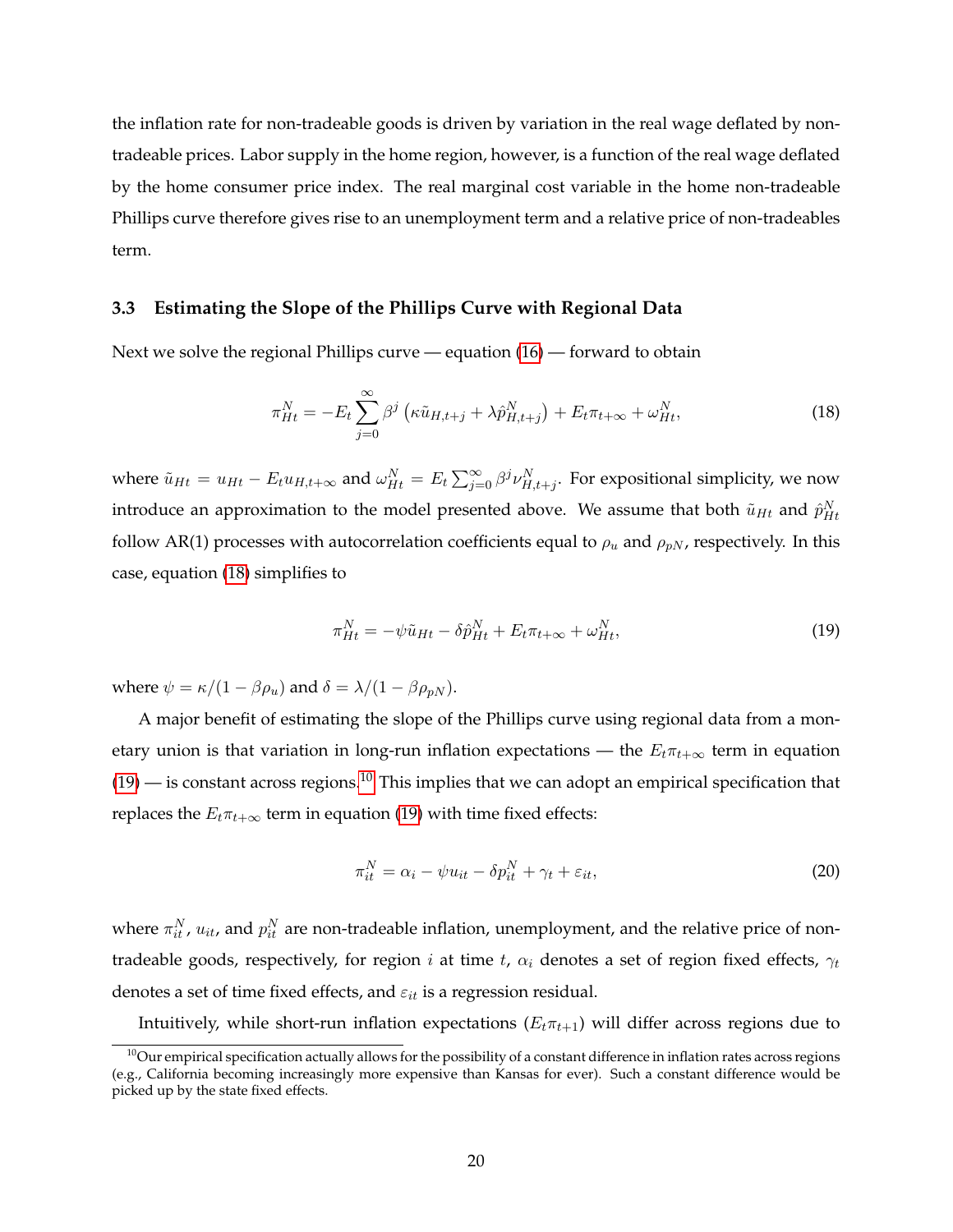differences in their economic circumstances, long-run inflation expectations ( $E_t\pi_{t+\infty}$ ) are independent of the current business cycle. They are determined solely by beliefs about the long-run monetary regimes. In a monetary union like the US, these beliefs will vary uniformly across regions. This means that these expectations are "differenced out" in a panel regression with time fixed effects. As we have discussed earlier in the paper, changes in the monetary regime over time that yield variation in long-run inflation expectations may confound estimates of the slope of the Phillips curve using aggregate variation.

In principle, researchers can control for inflation expectations when estimating the slope of the Phillips curve. This procedure, if successful, obviates the need to control for changes in the monetary regime with time fixed effects in a panel setting. Controlling well for inflation expectations may, however, be quite difficult. One strand of the literature makes a rational expectations assumption and instruments for realized future inflation using lagged variables. [Mavroeidis et al.](#page-69-2) [\(2014\)](#page-69-2) emphasize that this approach suffers from a weak instruments problem. Another strand of the literature uses survey measures of inflation expectations. But different measures differ substantially suggesting that they are imperfect indicators of inflation expectations.

A curious feature of the regional Phillips curve literature is that it has tended to yield larger estimates of the slope of the Phillips curve than more traditional estimation strategies based on aggregate data [\(Fitzgerald and Nicolini, 2014;](#page-68-2) [Babb and Detmeister, 2017;](#page-67-4) [McLeay and Tenreyro,](#page-69-3) [2019;](#page-69-3) [Hooper et al., 2019\)](#page-68-3). Comparing equations [\(16\)](#page-18-1) and [\(20\)](#page-20-3) provides a simple explanation for this discrepancy. The slope coefficient in equation [\(16\)](#page-18-1) is  $\kappa$ , while the slope coefficient in equation [\(20\)](#page-20-3) is  $\psi = \kappa/(1 - \beta \rho_u)$ . Since unemployment is quite persistent,  $\psi >> \kappa$ . However, our analysis highlights that under the simplifying assumption that unemployment follows an AR(1) it is relatively straightforward to convert estimates of  $\psi$  into estimates of  $\kappa$ . For this, one simply needs estimates (or assumptions) for  $\rho_u$  and  $\beta$ .

This same type of lack of comparability arises in some cases for different estimates based on aggregate data. Some researchers use longer-term inflation expectations, rather than one-period ahead inflation expectations, to proxy for  $E_t\pi_{t+1}$  when estimating the Phillips curve using aggregate data. Our analysis shows, however, that when researchers choose to use data on long-term inflation expectations, they (perhaps inadvertently) end up estimating  $\psi$ , not  $\kappa$ . To compare such estimates with those based on a specification that controls for one-period ahead expectations, one must translate between the two, e.g., by using the formula  $\psi = \kappa/(1 - \beta \rho_u)$  or a version of this formula appropriate for (say) 10-year ahead inflation expectations.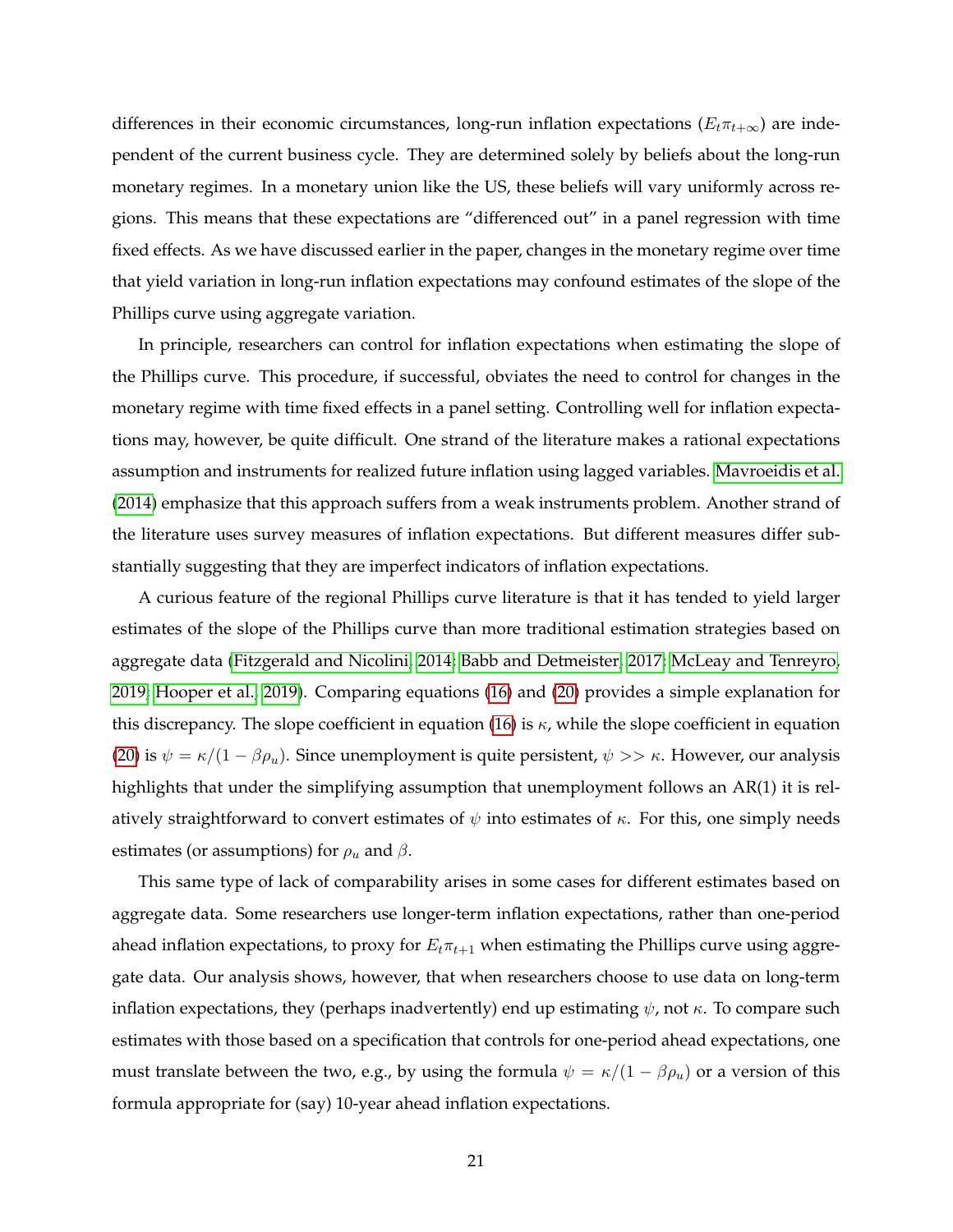The difference between  $\kappa$  and  $\psi$  arises due to the different ways equations [\(16\)](#page-18-1) and [\(20\)](#page-20-3) capture the effects of expected future unemployment on current inflation. In equation [\(16\)](#page-18-1), the effects of expected future unemployment on current inflation are captured by the inflation expectations term  $E_t \pi_{t+1}$  and the coefficient on current unemployment  $\kappa$  only reflects the effect of current unemployment on current inflation. In contrast, the slope coefficient in equation [\(20\)](#page-20-3) captures both the effect of current unemployment and the effect of expected future unemployment into the indefinite future on current inflation—i.e., the fact that high unemployment today forecasts high unemployment in future periods. $^{11}$  $^{11}$  $^{11}$ 

An additional advantage of estimating a specification such as equation [\(20\)](#page-20-3) rather than equation [\(16\)](#page-18-1) is that the identification of the slope coefficient is less sensitive to the exact timing of changes in inflation relative to inflation expectations. In Figure [3,](#page-10-0) we show that the difference between inflation and inflation expectations is quite sensitive to the exact measure of inflation. Furthermore, estimates of equation [\(16\)](#page-18-1) rely quite heavily on the exact timing of inflation and inflation expectations implied by the New Keynesian Phillips curve.

#### **3.4 Relaxing Full Information Rational Expectations**

We have so far manipulated the Phillips curve under the standard assumption of full-information rational expectations. However, the arguments we make above  $-$  i.e., solving the Phillips curve forward — rely only on the weaker assumption that the law of iterated expectations holds. Under this assumption, one can show that manipulating the aggregate Phillips curve — equation [\(17\)](#page-18-2) yields

$$
\pi_t = -\frac{\kappa}{1 - \rho_{\tilde{u}}^F \beta} \tilde{u}_t + F_t \pi_{t + \infty} + \tilde{\omega}_t,\tag{21}
$$

where  $F_t$  is agents' expectations conditional on information at time t,  $F_t\pi_{t+\infty}$  is the agent's subjective forecast about the inflation target,  $\tilde\omega_t\equiv F_t\sum_{j=0}^\infty\beta^j\nu_{t+j}$ , and  $\rho^F_{\tilde u}$  is agents' subjective belief about the autoregressive coefficient governing the persistence of fluctuations in unemployment. Notice that if  $\rho_{\tilde{u}}^F < \rho_{\tilde{u}}$ , the Phillips Curve is less forward looking than the rational expectations Phillips curve. Rational expectations is the special case where  $\rho_{\tilde{u}}^F = \rho_{\tilde{u}}$  and  $F_t\pi_{t+\infty} = E_t\pi_{t+\infty}$ . [Coibion and Gorodnichenko](#page-67-12) [\(2012,](#page-67-12) [2015a\)](#page-67-13) provide evidence consitent with the law of iterated expectations holding but full information rational expectations not holding. See [Adam and Padula](#page-67-14)

<span id="page-22-0"></span> $11$ [McLeay and Tenreyro](#page-69-3) [\(2019\)](#page-69-3) control for inflation expectations at the Census Region level when they estimate the regional Phillips curve. The variation across regions in these inflation expectations data is quite minimal. It may therefore be that the variation in this variable is quite attenuated relative to actual variation in inflation expectations across the MSA areas that form the regional units in their analysis.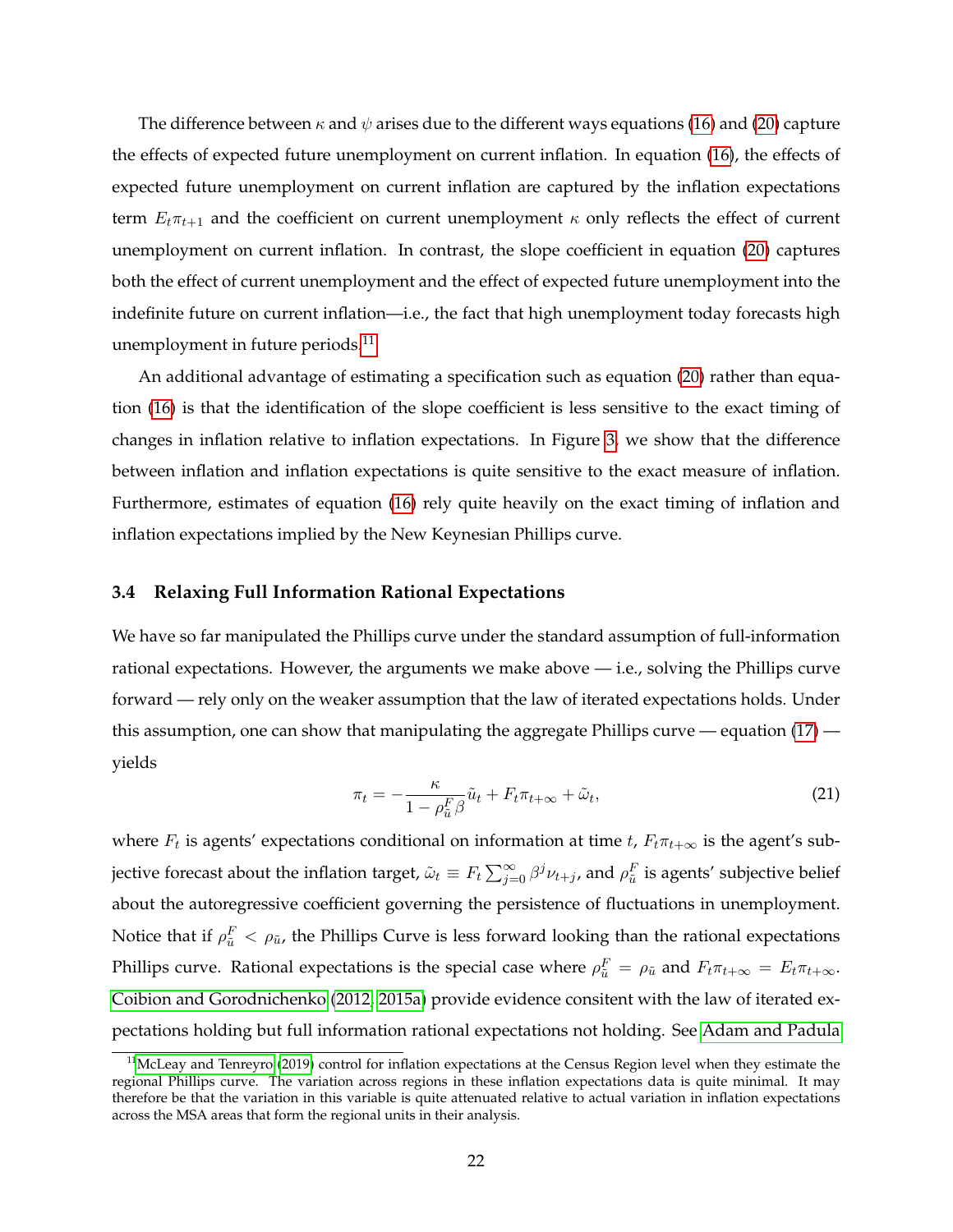[\(2011\)](#page-67-14), [Coibion and Gorodnichenko](#page-67-13) [\(2015a\)](#page-67-13), [Coibion, Gorodnichenko, and Kamdar](#page-68-15) [\(2018\)](#page-68-15) for further discussion of these issues.

## <span id="page-23-0"></span>**4 Data and Construction of State-Level Price Indexes**

The BLS does not publish state-level price indexes. Prior work has used metropolitan level BLS price indexes and cost of living estimates from the American Chamber of Commerce Realtors Association (ACCRA) to construct state-level price indexes (see, e.g., [Del Negro, 1998;](#page-68-16) [Nakamura](#page-69-10) [and Steinsson, 2014\)](#page-69-10). An important drawback of this approach is that the BLS imputes missing data using data from other regions. Recent work has used scanner price data to construct statelevel price indexes [\(Beraja, Hurst, and Ospina, 2019\)](#page-67-5). An important drawback of scanner data is the short sample period available.

We construct new state-level price indexes for the US based on the micro-price data the BLS collects for the purpose of constructing the CPI. Our sample period is 1978 to 2018 (with a 26 month gap in 1986-1988 due to missing micro-data). The micro-data that we base our price indexes on are available in the CPI Research Database at the BLS. The data for the period 1978-1987 were constructed by [Nakamura et al.](#page-69-11) [\(2018\)](#page-69-11). The micro-price data in the CPI Research Database cover thousands of individual goods and services, constituting about 70% of consumer expenditures. They are collected by BLS employees visiting outlets to collect prices. The database does not include the rent prices used to construct the shelter component of the database. For this reason, we analyze the behavior of rents separately. Prices are sampled in 87 geographical areas across the United States. In New York, Chicago, and Los Angeles, all prices are collected at a monthly frequency. In other locations, food and energy prices are collected monthly and the prices of other items are collected bimonthly. The CPI Research Database is described in more detail in [Nakamura](#page-69-12) [and Steinsson](#page-69-12) [\(2008\)](#page-69-12) and [Klenow and Kryvtsov](#page-69-13) [\(2008\)](#page-69-13).

### **4.1 State-Level Price Index Construction**

Our methodology for constructing price indexes is a simplified version of the procedure used by the BLS to construct the CPI. One key difference versus the BLS procedure, and a key reason why we do not simply employ the BLS's own price index software, is that we do not impute missing price observations using inflation rates calculated for other sectors or regions. We describe our procedure below.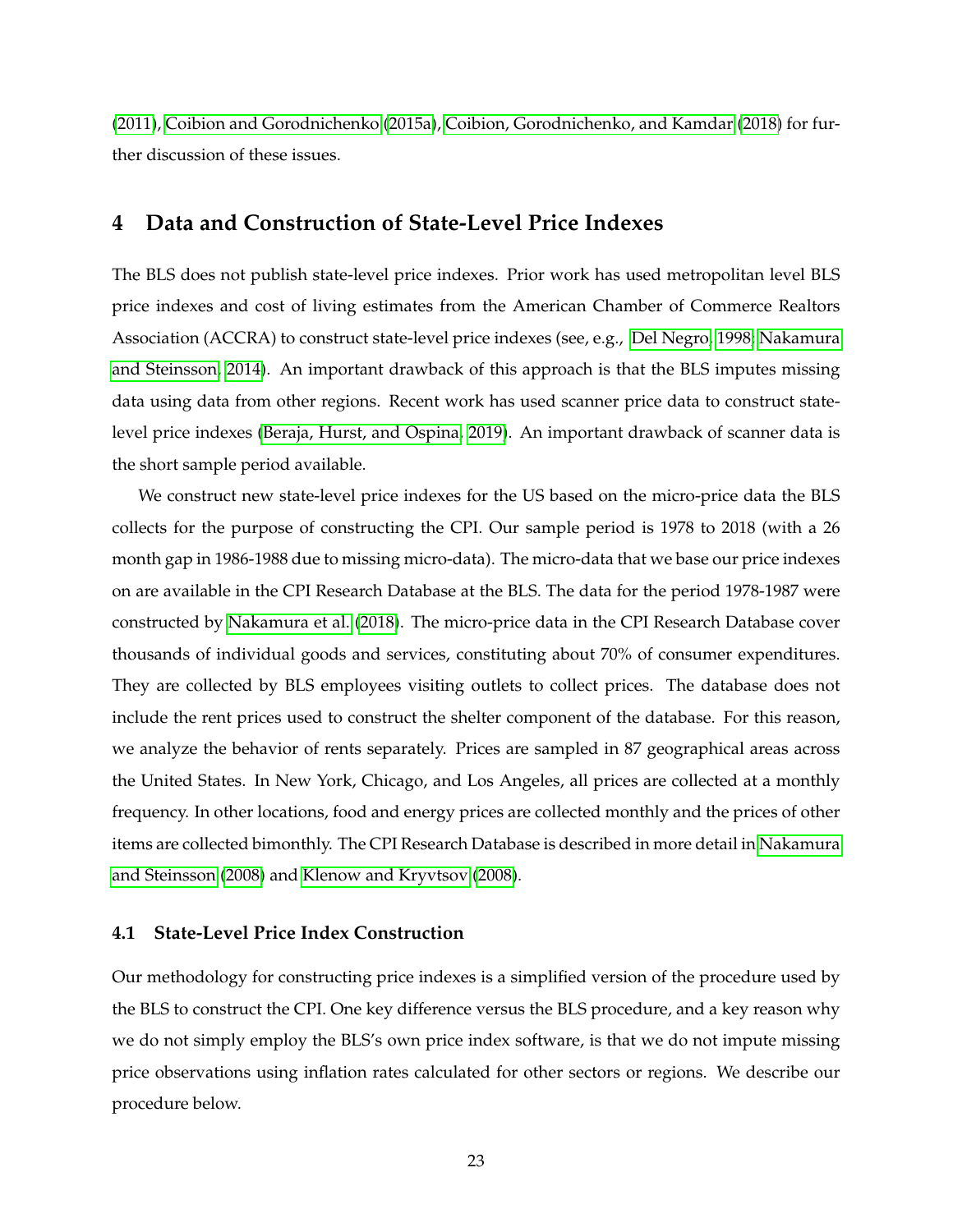We start by calculating price relatives for individual products. These are the fundamental building blocks of a matched-model price index. For product  $i$  at time  $t$ , the formula we use to calculate the price relative is

$$
r_{i,t} = \left(\frac{P_{i,t}}{P_{i,t-\tau}}\right)^{1/\tau}.\tag{22}
$$

where  $r_{i,t}$  denotes the price relative,  $P_{i,t}$  denote the effective price, and  $\tau$  denotes the number of months since the last time a price was collected for this product. Several details are important. First, it is important to use the effective price rather than the raw "collected price." The difference between the collected and effective prices is that the latter adjusts for changes in the number and size of the items being priced (e.g. a 2L bottle of Diet Coke vs. a two-pack of 2L bottles of Diet Coke).

Second, we define a product not only by its characteristics (e.g., 2L bottle of Diet Coke), but also by the location in which it is sold. To be precise, in the CPI Research Database, each product is indexed by outlet, quote, and version. The quote is a very narrowly described product, and the version is the exact specification of the item that the price collector identifies in the store. We hold all three of these parameters—outlet, quote, and version—fixed in constructing a product's price relative.

Third, we must decide what to do when prices are missing. Missing prices occur when the product is unavailable due to a temporary stockout, or as a consequence of the bimonthly pricing schedule used by the BLS for most products in most cities. Our procedure is to divide the price change evenly among the periods between successive price observations by taking the  $\tau$ -th root of the price change and applying this price relative to all  $\tau$  periods. This implies that  $r_{i,t} = ... =$  $r_{i,t-\tau+1}$  where again  $\tau$  is the number of periods between successive price changes. There are several other important details of our index construction procedure that we describe in Appendix [B.3.](#page-62-0)

We aggregate the price relatives in several steps. First, we compute an unweighted geometric average of the price relatives within each Entry Level Item ("ELI") product category and state. ELIs are relatively narrow product categories such as "Full Service Meals and Snacks" (restau-rants) and "Motorcycles" defined by the BLS for the purpose of calculating the CPI.<sup>[12](#page-24-0)</sup> We then calculate sectoral state-level price indexes by computing a weighted geometric average of the ELIstate indexes across the ELIs within that state and sector. We use weights from the Consumer

<span id="page-24-0"></span> $12$ See the appendix to [Nakamura and Steinsson](#page-69-12) [\(2008\)](#page-69-12) for a list of the ELIs used in the construction of the CPI.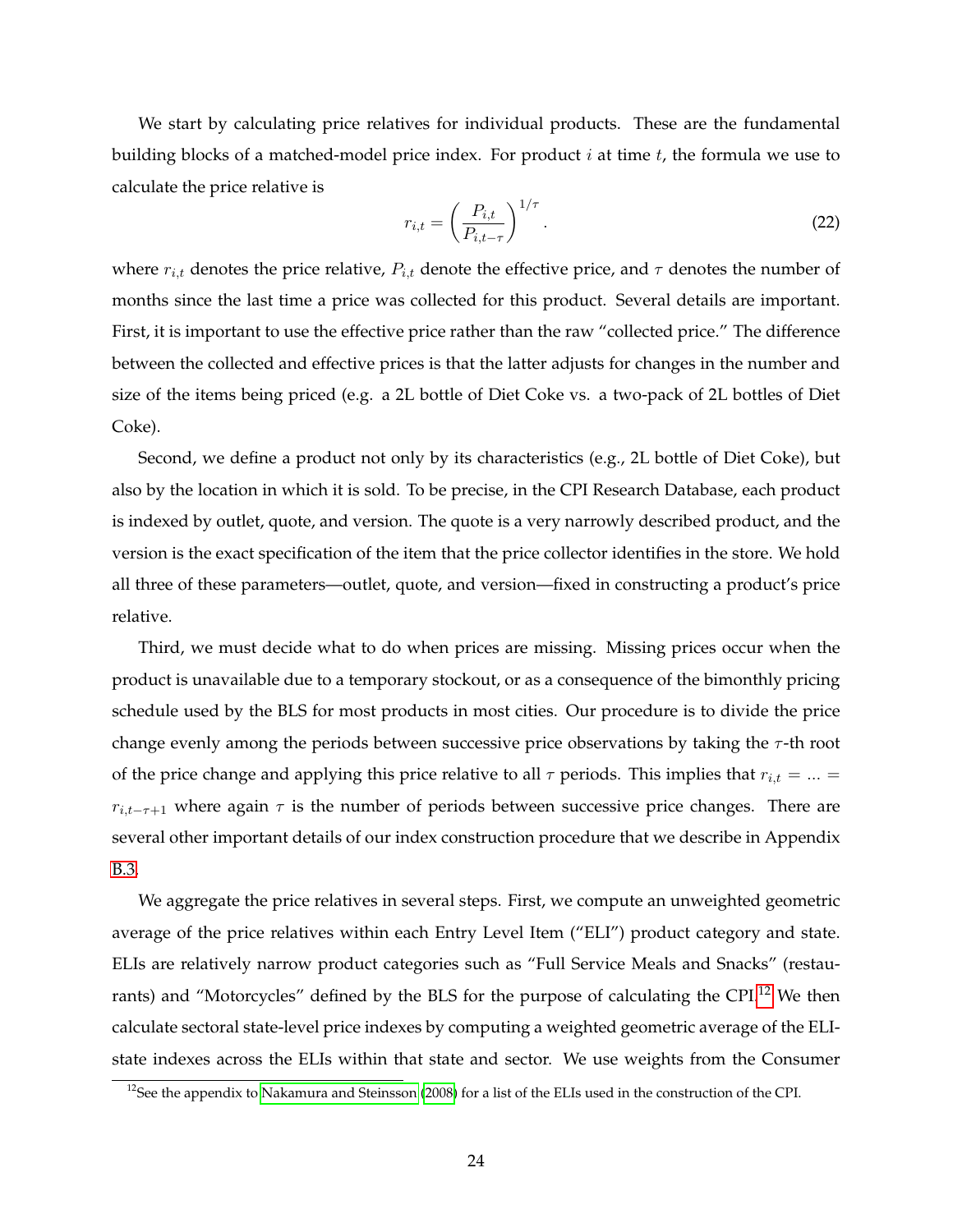Expenditure Survey (CEX) from 1998 to perform this aggregation.

Our empirical analysis focuses on non-tradeables but we also construct state-level price indexes for tradeables—which we simply define as the complement of non-tradeables—and overall state-level price indexes. We construct a price index for non-tradeables based on our own categorization of BLS's ELI product categories. In doing this, we attempt to be conservative in our definition of what constitutes a non-tradeable good, since including tradable goods could lead to attenuation of the slope of the Phillips curve if tradeable goods are priced nationally. In contrast, the main downside of excluding some non-tradeable goods is less precise estimates. The goods we classify as non-tradeables account for roughly 44% of non-housing consumer expenditures. Importantly, our index of non-tradeables does not include housing services or transportation goods (mainly airline tickets). Appendix [B.4](#page-63-0) provides a detailed list of which ELI categories we classify as non-tradeable.

We find that there is much more variablility across states in non-tradeable inflation than tradeable inflation. For non-tradeables, the first principal component of state-level inflation captures only about 37% of the variance in the underlying state-level series. In contract, for tradeables, the first principal component captures about 71% of the variance in the underlying state-level series. This pattern is consistent with our argument in section [3.2](#page-18-3) that many tradeable goods are priced nationally, and do not respond to regional marginal costs.<sup>[13](#page-25-0)</sup>

Our method for calculating state-level price indexes aims to approximate the non-shelter price index published by the BLS. Figure [4](#page-26-0) illustrates our ability to match the official BLS data by comparing the evolution of 12-month inflation at the aggregate level using our methodology with official CPI inflation excluding housing. The figure shows that we are able to approximate the official BLS data very closely. This is true even for the pre-1988 period when we rely on the micro-data recovered by [Nakamura et al.](#page-69-11) [\(2018\)](#page-69-11) which likely have greater measurement error.

## **4.2 Employment data**

The measure of unemployment that we use as our measure of labor market slack in the Phillips curve is the quarterly, seasonally adjusted, state unemployment rate from the Local Area Unemployment Statistics (LAUS) published by the BLS. We also make use of employment data in constructing our tradeable demand spillovers instrument discussed in section [5.](#page-27-0) This instrument

<span id="page-25-0"></span> $13$ In the present draft, we drop Arizona due to anomalous trends that we have not been able to investigate due Covid-19 related access restrictions at the BLS.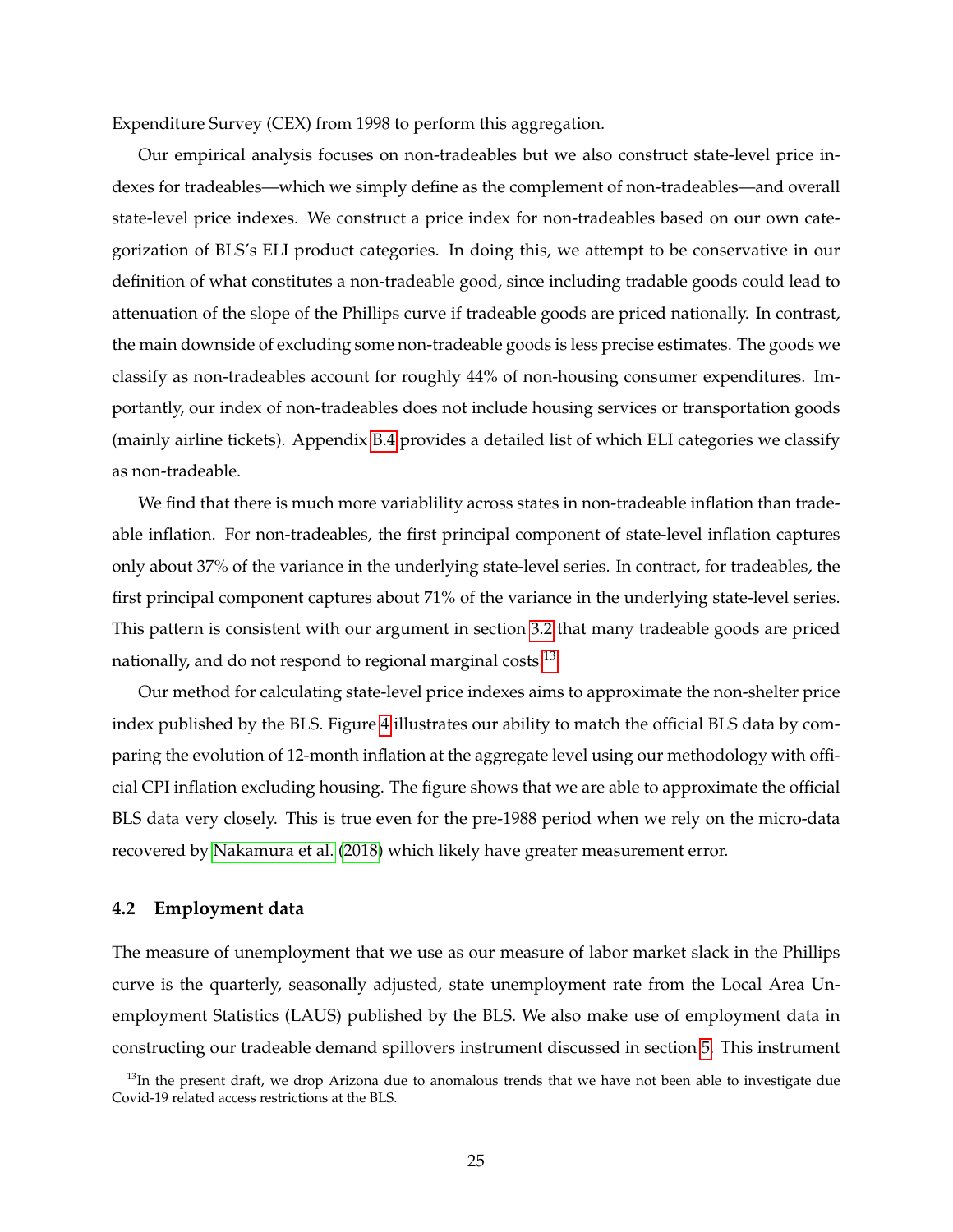<span id="page-26-0"></span>

*Note:* The figure plots the 12-month non-shelter inflation rate for the US published by the Bureau of Labor Statistics (official) as well as the corresponding inflation rate using our methods (replication).

is a shift-share instrument, similar to the one used in [Bartik](#page-67-15) [\(1991\)](#page-67-15). It is constructed using employment shares of individual industries at the state level. Industry-state employment data are available from the QCEW, at quarterly frequency for 2-digit SIC codes (1975-2000) and 3-digit NAICS codes (1990-2017). Before 1990 we use 2-digit SIC codes to define industry, whereas after 2000 we use 3-digit NAICS Code. For the period 1990-2000, when both the NAICS and SIC code classifications are available, we construct both versions of the instrument and use a simple average of the two. Finally, we seasonally adjust the resulting series by regressing it on an exponentially weighted moving average of its lags as well as state by quarter-of-year fixed effects. We use the variation not explained by the quarter-of-year dummies as our instrument.<sup>[14](#page-26-1)</sup>

We follow [Mian and Sufi](#page-69-14) [\(2014\)](#page-69-14) in defining the tradeable employment share as the share associated with the following sectors: "agriculture, forestry, fishing and hunting," "mining, quarrying, and oil and gas extraction," and manufacturing (SIC sectors A, B and D; and NAICS sectors 11, 21,

<span id="page-26-1"></span> $14$ Using the X-11 algorithm for seasonal adjustment yields virtually identical results.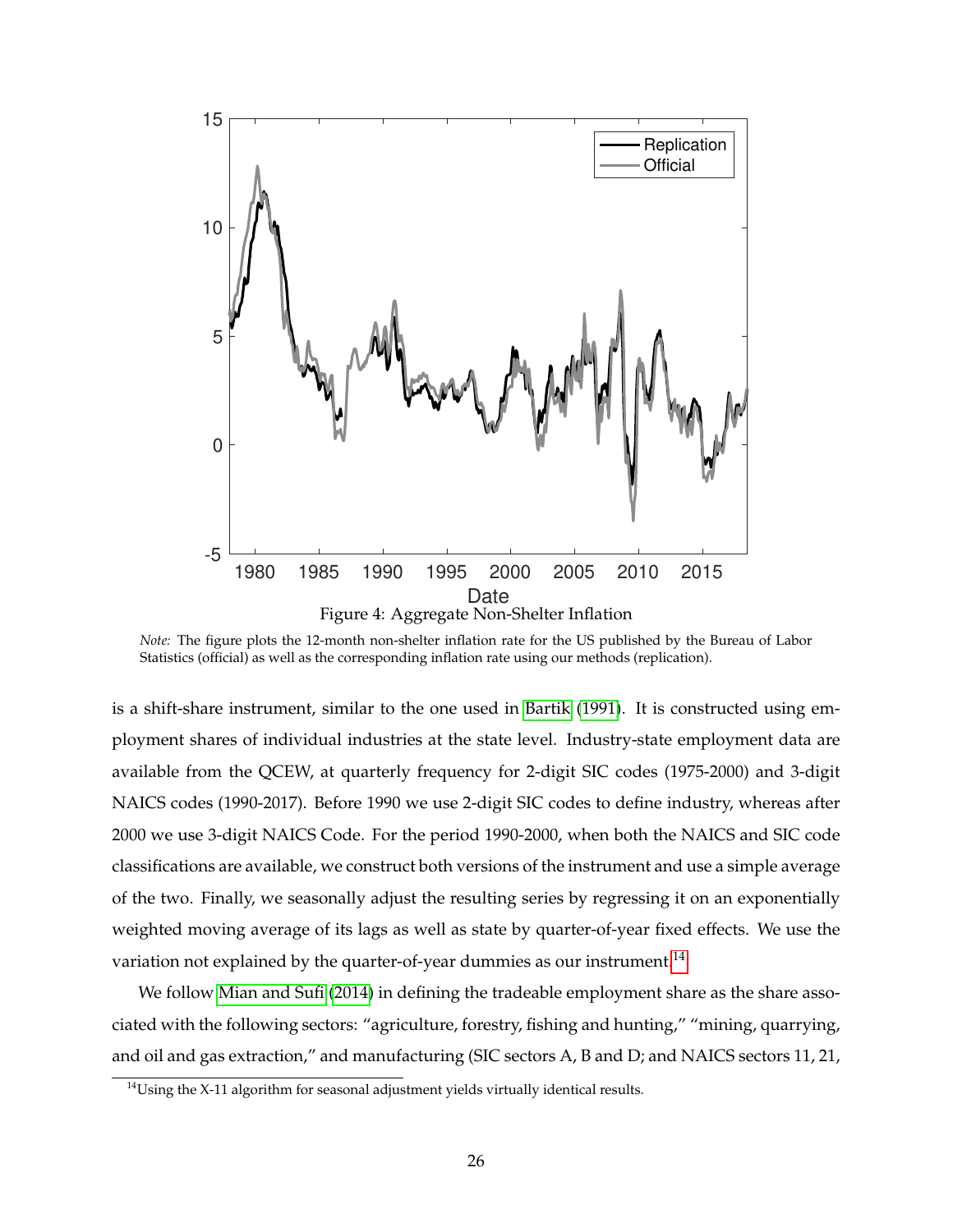and 31-33). The QCEW censors data if there are fewer than three establishments in the industrystate, or if one firm constitutes more than 80 percent of industry-state employment. 5% of NAICS 3 digit state-by-industry cells are censored, while 10% of SIC 2 digit state-by-industry cells are censored. If an industry-state observation is missing or censored in a given quarter, we assign it zero employment in that quarter.<sup>[15](#page-27-1)</sup>

## <span id="page-27-0"></span>**5 Empirical Results**

We now turn to our empirical results. We focus on estimating a regional Phillips curve for nontradeables for the reasons discussed in section [3.2.](#page-18-3) Our empirical specification is a slight variation on equation [\(20\)](#page-20-3):

<span id="page-27-2"></span>
$$
\pi_{it}^N = \alpha_i + \gamma_t - \psi u_{i,t-4} - \delta p_{i,t-4}^N + \varepsilon_{it}.
$$
\n
$$
(23)
$$

Here  $\pi_{it}^N=p_{it}^N-p_{i,t-4}^N$  is non-tradeable inflation over the previous 12 months,  $u_{i,t-4}$  is the unemployment rate lagged by four quarters, and  $p_{i,t-4}^N$  is the relative price of non-tradeable goods also lagged by four quarters. Studying inflation over four quarters allows us to reduce measurement error and eliminate seasonality. We use lagged unemployment as a regressor, instead of current unemployment, for consistency with previous studies such as [Ball and Mazumder](#page-67-6) [\(2019\)](#page-67-6).

Our panel data approach implies that we are relying on cross-state variation in unemployment to identify the slope of the Phillips curve. Figure [5](#page-28-0) depicts the evolution of the unemployment rate for three states, California, Texas and Pennsylvania, over our sample period. While there is certainly a great deal of comovement, this figure illustrates well that there is also substantial cross-state variation. One example is that both the 1991 and 2007-2009 recessions affected California much more than Texas and Pennsylvania. Another is that Texas experienced a recession in the mid-1980s (widely thought to stem from a dramatic fall in oil prices) while most other states experienced a continued fall in unemployment.

As we have emphasized throughout the paper,  $\psi$  in equation [\(23\)](#page-27-2) (and equation [\(3\)](#page-3-1)) is not the same object as  $\kappa$  in equation [\(1\)](#page-1-0). Making the simplifying assumption that the unemployment rate follows an AR(1), we have derived a simple formula for the relationship between these two concepts:  $\psi = \kappa/(1-\rho_u\beta)$ , where  $\rho_u$  is the first order autoregressive coefficient for unemployment.

<span id="page-27-1"></span><sup>15</sup>We did not find any transcription errors in the QCEW at the state level. [Chodorow-Reich and Wieland](#page-67-16) [\(2019\)](#page-67-16) discuss such errors at the county-industry level for the QCEW. Anthracite mining is discontinued after 1987 in the SIC. We drop this industry. We also drop observations from California before 1978, due to the exceptionally volatile share of agricultural employment in California during 1976-1978.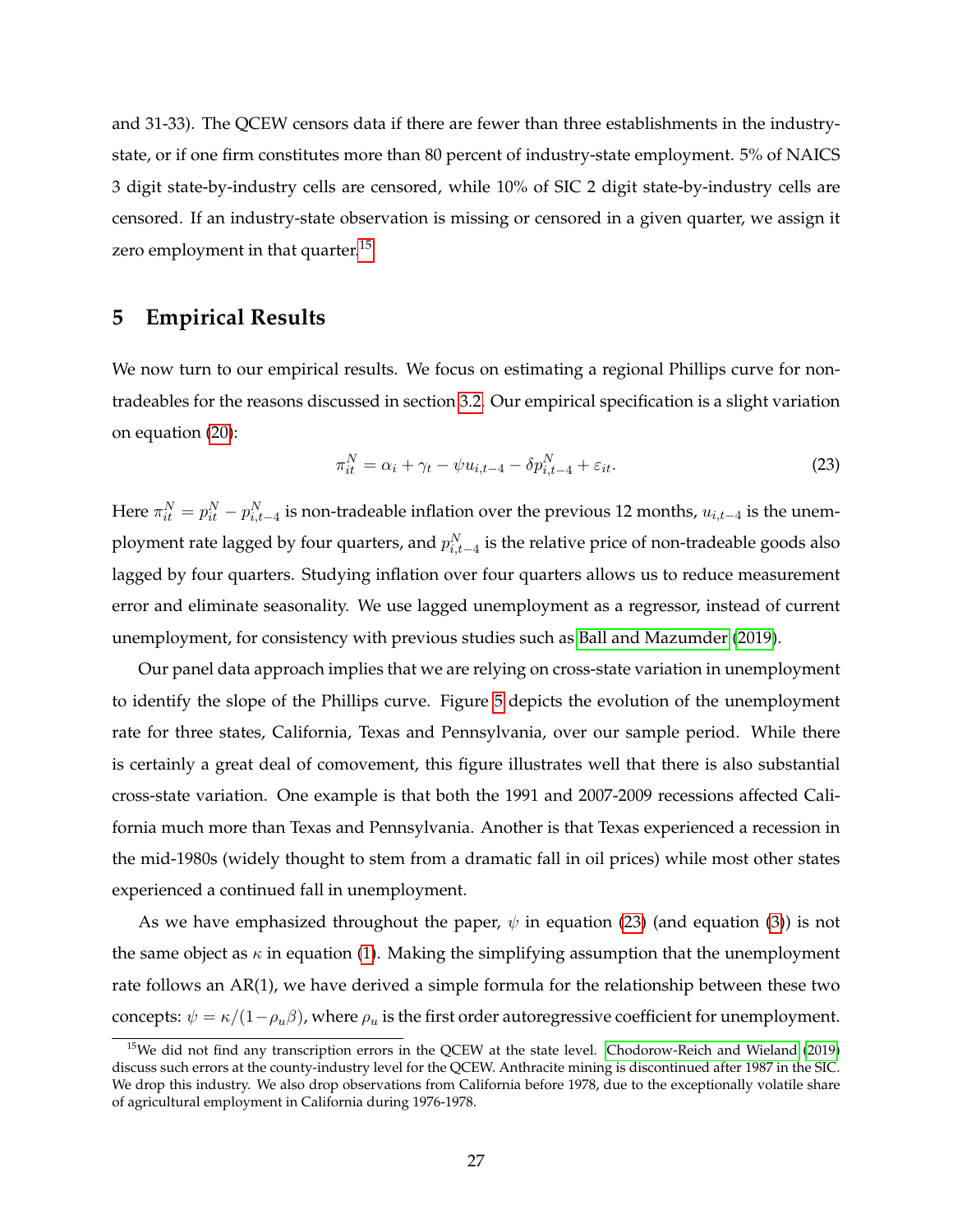<span id="page-28-0"></span>

Note: This figure plots the unemployment rate for California, Pennsylvania and Texas.

In reality, however, the dynamics of the US unemployment rate differ substantially from an AR(1) (see, e.g., Neftçi, 1984; [Sichel, 1993;](#page-70-8) [Dupraz, Nakamura, and Steinsson, 2020\)](#page-68-17). For this reason, we use a more direct approach to estimating the appropriate scaling factor for converting our estimate of  $\psi$  into an estimate of  $\kappa$ . We estimate the following regression

<span id="page-28-1"></span>
$$
\sum_{j=0}^{T} \beta^j u_{i,t+j} = \zeta u_{it} + \delta p_{it}^N + \alpha_i + \gamma_t + \epsilon_{it}.
$$
 (24)

We can then combine the estimate of  $\zeta$  from this regression with our estimate of  $\psi$  from equation [\(23\)](#page-27-2) to get an estimate of  $\kappa$ . In appendix [A.4,](#page-55-0) we show that

<span id="page-28-2"></span>
$$
\kappa = \frac{\psi}{4\zeta},\tag{25}
$$

under relatively mild assumptions about the dynamics of the unemployment rate. The appearance of 4 in the denominator accounts for time aggregation—the outcome variable in regression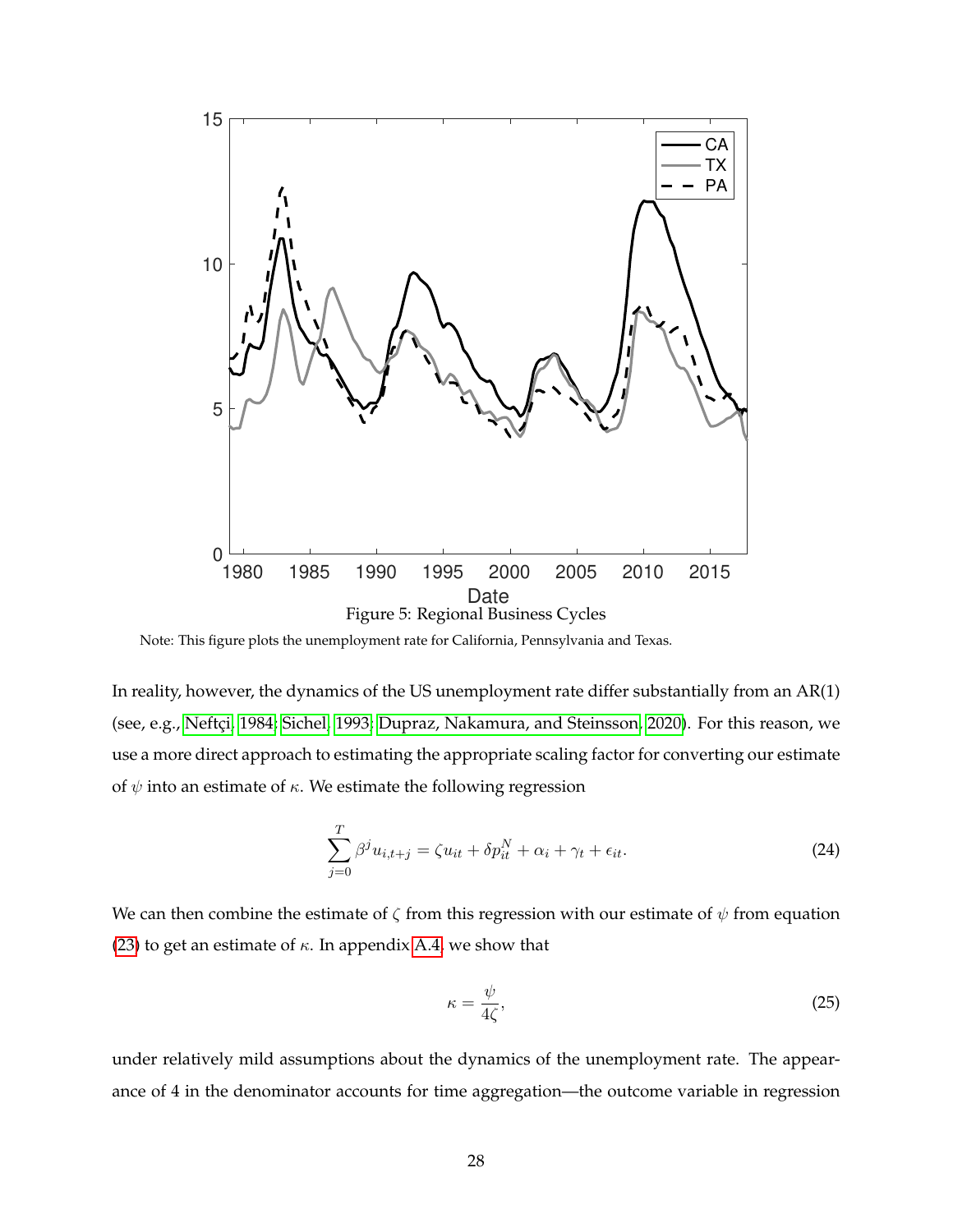equation [\(23\)](#page-27-2) is cumulative inflation over four quarters, but our benchmark model is specified at quarterly frequency. We discuss our choice of the truncation length  $T$  below. We calculate standard errors for  $\kappa$  under the simplifying assumption that  $\psi$  is random but  $\zeta$  is known.

The presence of supply shocks and cost push shocks  $(u_t^n$  and  $\eta_t$  in equation [\(1\)](#page-1-0)) is an important challenge to the identification of the slope of the Phillips curve. We present results for two alternative identifying assumptions regarding supply shocks. Our first approach is to estimate equation [\(23\)](#page-27-2) by OLS. The identifying assumption here is that when state A experiences a boom or bust relative to other state, it does not systematically experience non-tradeable supply shocks relative to other state. For example, when Texas experiences a recession relative to Illinois, this is not systematically correlated with changes in restaurant technology in Texas relative to Illinois.

Our second approach is to construct an instrumental variable that captures variation in demand. The idea behind our instrumental variable is the notion that national variation in demand for specific tradeable goods will differentially affect demand for non-tradeable goods in states that produce those tradeable goods. For example, an increase in oil prices will differentially affect the income of people in Texas (and other oil producing states). As a result, Texans will differentially increase their demand for non-tradeables (such as restaurant meals). Building on this idea, we construct a "tradeable demand spillovers" instrument as

<span id="page-29-1"></span>
$$
\text{Tradeable Demand}_{i,t} = \sum_{x} \bar{S}_{x,i} \times \log S_{-i,x,t},\tag{26}
$$

where  $\bar{S}_{x,i}$  is the average employment share of industry  $x$  in state  $i$  over time, and  $\log S_{-i,x,t}$  is the national employment share of industry  $x$  at time  $t$  excluding state  $i$ . This shift-share instrument builds on [Bartik](#page-67-15) [\(1991\)](#page-67-15) and more closely on [Nguyen](#page-69-5) [\(2014\)](#page-69-5). The identifying assumption in this case is that there are no supply factors that are both correlated with the shifts  $\log S_{-i,x,t}$  in the time series and correlated with the shares  $\bar{S}_{x,i}$  in the cross section. For example, costs will increase as a result of an increase in oil prices. But if such cost increases are no larger on average for restaurants in Texas than Illinois they will be uncorrelated with our instrument.<sup>[16](#page-29-0)</sup>

<span id="page-29-0"></span> $16$ In a related approach, [McLeay and Tenreyro](#page-69-3) [\(2019\)](#page-69-3) use identified demand shocks from government spending to estimate the slope of the regional Phillips Curve.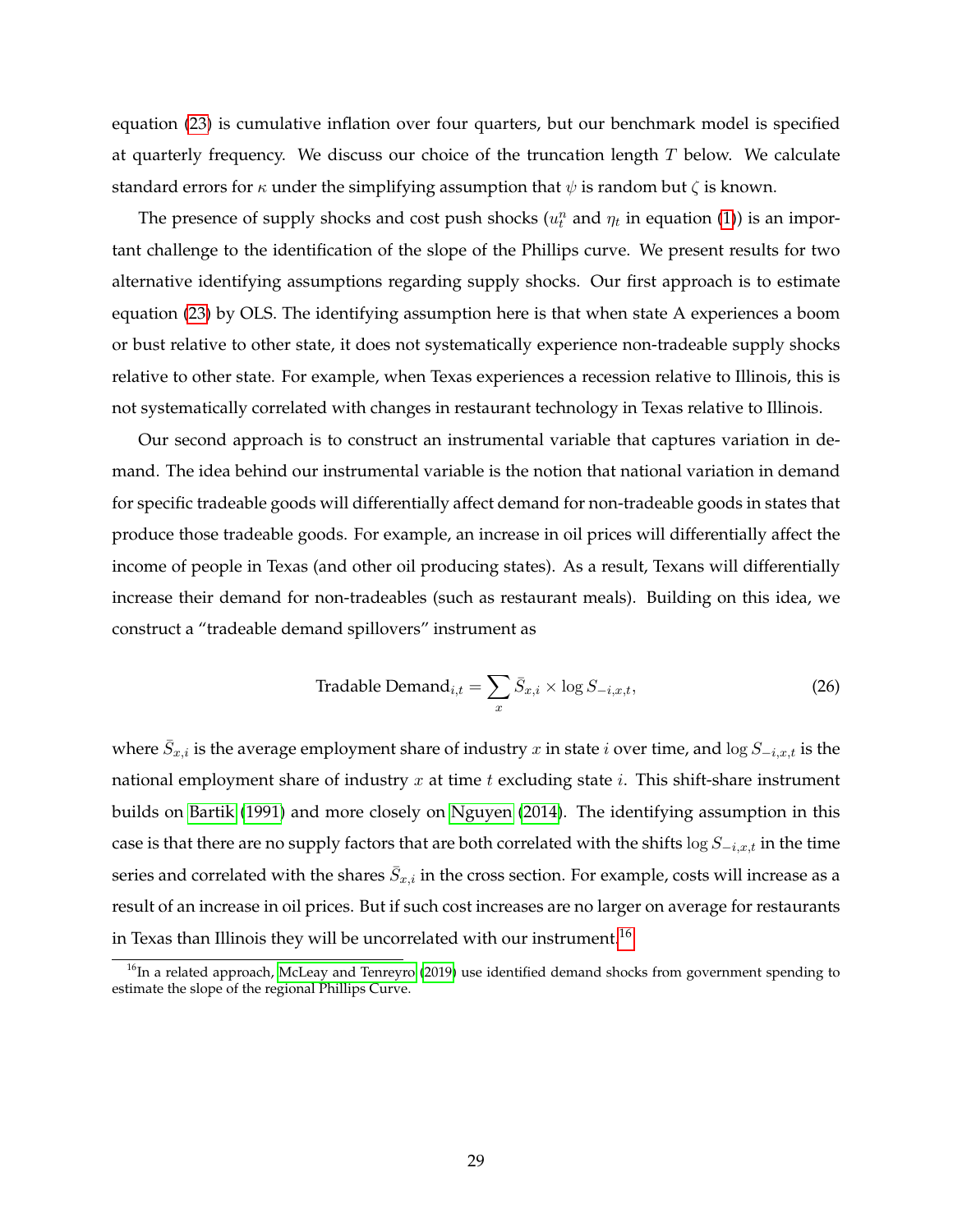<span id="page-30-0"></span>

|                      |                     | <b>THERE IS SHOPLE OF THE INCRPT IS THE PROPERTY.</b>   |                 |                       |
|----------------------|---------------------|---------------------------------------------------------|-----------------|-----------------------|
|                      | No Fixed<br>Effects | No Time<br>Effects                                      | <b>Baseline</b> | No Rel.<br>Price Term |
|                      | (1)                 | (2)                                                     | (3)             | (4)                   |
|                      |                     | Panel A: Estimates of $\psi$ from equation (23)         |                 |                       |
| $\psi$               | $-0.103$            | 0.017                                                   | 0.112           | 0.155                 |
|                      | (0.044)             | (0.048)                                                 | (0.056)         | (0.066)               |
|                      |                     | <i>Panel B:</i> Estimates of $\zeta$ from equation (24) |                 |                       |
|                      | 10.06               | 7.48                                                    | 8.99            | 9.02                  |
|                      | (0.72)              | (0.75)                                                  | (0.48)          | (0.46)                |
|                      |                     | Panel C: Estimates of $\kappa$ from equation (25)       |                 |                       |
| $\kappa$             | $-0.0026$           | 0.0006                                                  | 0.0031          | 0.0043                |
|                      | (0.0011)            | (0.0016)                                                | (0.0016)        | (0.0018)              |
| <b>State Effects</b> |                     |                                                         |                 |                       |
| Time Effects         |                     |                                                         |                 |                       |
| $p_{i,t-4}^N$        |                     |                                                         |                 |                       |
|                      |                     |                                                         |                 |                       |

Table 1: Slope of the Regional Phillips Curve: OLS

Note: The table presents OLS estimates of  $\psi$ ,  $\zeta$  and  $\kappa$ . In Panel A, the outcome variable is cumulative nontradeable inflation over four quarters, measured in percentage points. The regressor of interest is the fourth lag of quarterly state unemployment, measured in percentage points. In panel B, the outcome variable is the present value of unemployment, truncated at 20 quarters. The regressor of interest is quarterly state unemployment. In panel C, we report estimates of  $\kappa = \psi/4\zeta$ . In all panels, the sample period is 1978-2018. Standard errors are reported in parentheses. These are two-way clustered by state and time. Controls for each column are reported at the bottom of the table. All regressions are unweighted. The number of observations is 4490 in panel A, 4400 in panel B, and 3916 in panel C.

## **5.1 Main Results**

Table [1](#page-30-0) presents estimates of  $\psi$ ,  $\zeta$ , and  $\kappa$  based on OLS regressions of equations [\(23\)](#page-27-2) - [\(25\)](#page-28-2) for our full sample period of 1978-2018. Let's start by considering the estimates of  $\psi$  in Panel A. When we estimate equation [\(23\)](#page-27-2) without fixed effects, our estimate has "wrong" sign, i.e., higher unemployment is associated with higher rather than lower inflation ( $\psi = -0.103$ ). Adding state fixed effects raises the estimate of  $\psi$  to 0.017. This implies that states with persistently high unemployment had lower average inflation rates over our sample period. Adding time fixed effects further raises the estimate of  $\psi$  to 0.112. This implies that supply shocks that result in "stagflation" were an important driver of inflation at the national level over sample period. Finally, dropping the relative price of non-tradeables control raises our estimate of  $\psi$  modestly to 0.155.

Panel B of Table [1](#page-30-0) presents estimates of the scaling factor  $\zeta$  from equation [\(24\)](#page-28-1). For the baseline case with state and time fixed effects and including the control for the relative price of non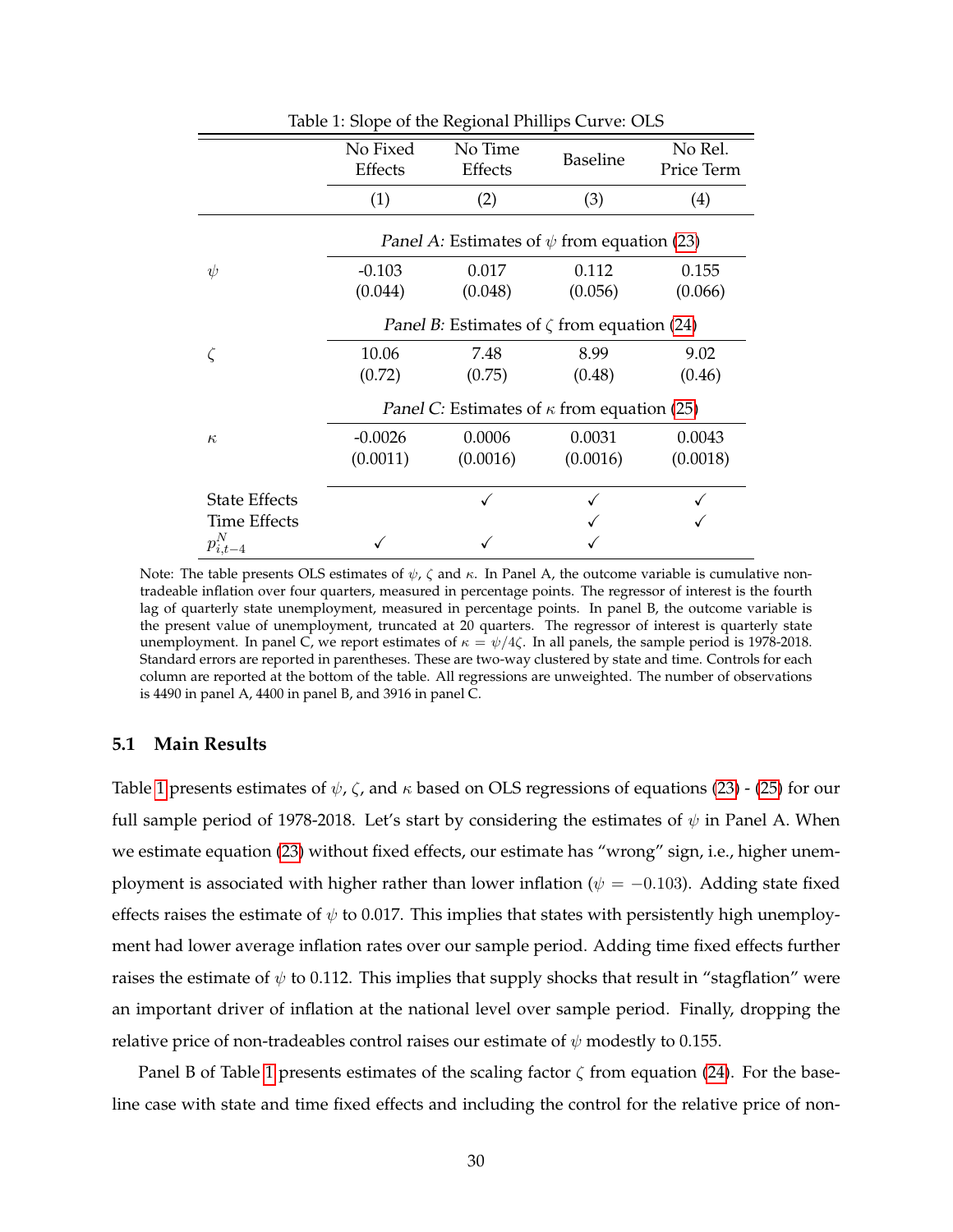tradeables, our estimate of  $\zeta$  is 8.99. We truncate the discounted sum of future unemployment rates on the left-hand-side of equation [\(24\)](#page-28-1) at  $T = 20$  quarters. We have explored truncating at other horizons. If we truncate at  $T = 10$ , we get substantially smaller estimates of  $\zeta$ . This reflects the fact that the shorter sum does not capture the full dynamic effect of changes in unemployment. If we, instead, truncate at  $T=30$ , we get quite similar values for  $\zeta^{.17}$  $\zeta^{.17}$  $\zeta^{.17}$ 

In Panel C of Table [1,](#page-30-0) we then combine our estimates of  $\psi$  and  $\zeta$  using equation [\(25\)](#page-28-2) to arrive at estimates of  $\kappa$ . Focusing on the baseline case in column (3), we divide our estimate of  $\psi = 0.112$  by 4x8.99 to arrive at an estimate for  $\kappa$  of 0.0031. Intuitively,  $\psi$  captures the effect not only of current unemployment, but also future unemployment, while  $\kappa$  is an estimate of the effect of current unemployment alone.

Table [2](#page-32-0) presents IV estimates of  $\psi$ ,  $\zeta$ , and  $\kappa$  for three different versions of our tradeable demand spillovers instrument: the level of tradeable, a three-year difference, and a five-year difference. These IV specifications yield substantially larger estimates of both  $\psi$  and  $\kappa$  than OLS. The IV estimates of  $\psi$  range from 0.339 to 0.525. The IV estimates of  $\zeta$  are also larger, ranging from 12.3 to 14.04. Combining these yields estimates of  $\kappa$  ranging from 0.0060 to 0.0105. The fact that our IV estimates of  $\kappa$  are substantially larger than our estimates of  $\kappa$  based on OLS suggests that IV strategy excludes variation due to supply shocks that confounds our OLS estimates. We take the estimate using the three-year difference instrument of 0.0075 as our baseline IV estimate of  $\kappa^{18}$  $\kappa^{18}$  $\kappa^{18}$ 

#### **5.2 Subsample Analysis**

We next analyze to what extent the Phillips curve has flattened over our sample period. In particular, we investigate to what extent the Phillips curve was steeper during the period of the Volcker disinflation than in subsequent years. Table [3](#page-33-0) presents OLS estimates of  $\psi$  and  $\kappa$  for the periods 1978-1990 and 1991-2018. We present these estimates for a specification with time fixed effects and

<span id="page-31-0"></span><sup>&</sup>lt;sup>17</sup>If we truncate at  $T = 40$  or higher values, we also get smaller values of  $\zeta$ . For these very high values of T, the discounted sum on the left-hand-side of equation [\(24\)](#page-28-1) starts getting substantially influenced by the subsequent business cycle since business cycles during our sample period last less than a decade. Our interpretation of this is that our sample is too short to reliably estimate equation  $(24)$  with values of T as high as 40. We have also explored modelling the unemployment rate as an AR(p) to avoid the truncation above, and we have estimated an impulse response for unemployment using a lag-augmented local projection [\(Montiel Olea and Plagborg-Moller, 2020\)](#page-69-16). Modelling the unemployment rate as an AR(p) yields results that are highly sensitive to the chosen lag length. In particular, when we estimate such a model with many lags (say 8), our estimates indicate that the unemployment rate is non-stationary. In contrast, the impulse response we estimate using a lag-augmented local projection does not suggest a unit root. These results suggest that AR models are unable to accurately capture the dynamics of the unemployment rate.

<span id="page-31-1"></span> $18$ The level instrument has stronger trends than the differenced instruments and results based on this instrument are more sensitive to small changes in the regression specification. This leads us to favor results based on the differenced instruments.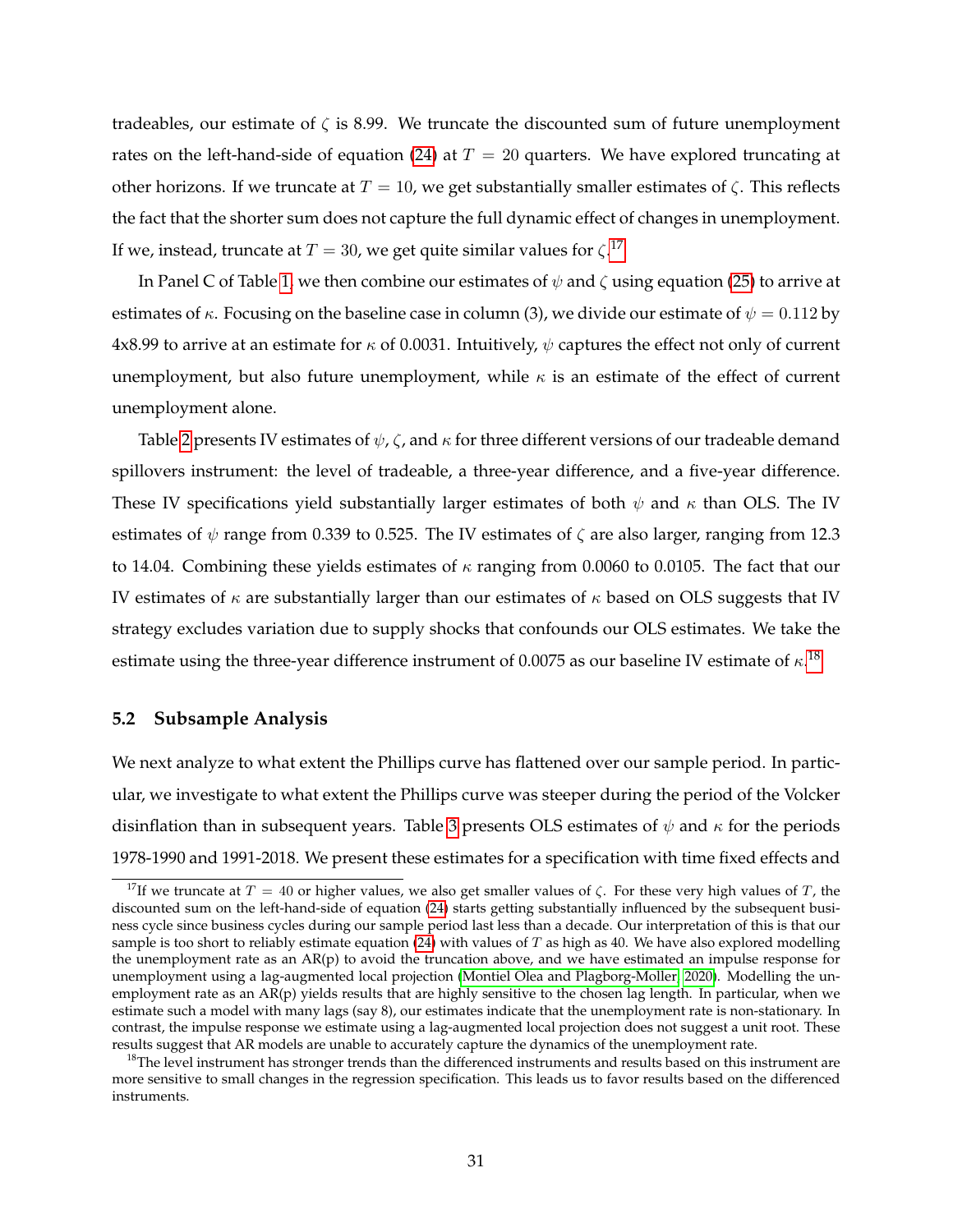<span id="page-32-0"></span>

|                   | Ŧ.<br>Ō                                                 | Ŧ.       |          |
|-------------------|---------------------------------------------------------|----------|----------|
| Instrument:       | Level                                                   | 3Y Diff  | 5Y Diff  |
|                   | (1)                                                     | (2)      | (3)      |
|                   | <i>Panel A:</i> Estimates of $\psi$ from equation (23)  |          |          |
| $\psi$            | 0.525                                                   | 0.369    | 0.339    |
|                   | (0.184)                                                 | (0.142)  | (0.124)  |
| 1st. Stage F Stat | 28.7                                                    | 30.7     | 45.5     |
|                   | <i>Panel B:</i> Estimates of $\zeta$ from equation (24) |          |          |
|                   | 12.50                                                   | 12.30    | 14.04    |
|                   | (1.87)                                                  | (2.24)   | (1.50)   |
| 1st. Stage F Stat | 23.4                                                    | 37.8     | 58.7     |
|                   | Panel C: Estimates of $\kappa$ from equation (25)       |          |          |
| $\kappa$          | 0.0105                                                  | 0.0075   | 0.0060   |
|                   | (0.0037)                                                | (0.0029) | (0.0022) |
|                   |                                                         |          |          |

Table 2: Slope of the Regional Phillips Curve: IV

Note: The table presents IV estimates of  $\psi$ ,  $\zeta$  and  $\kappa$ . Tradeable demand is defined in equation [\(26\)](#page-29-1). We instrument for unemployment with several instruments based on tradeable demand. Column (1) instruments with the level of tradeable demand. Column (2) uses the three-year difference of tradeable demand. Column (3) uses the five-year difference. In Panel A, the outcome variable is cumulative non-tradeable inflation over four quarters, measured in percentage points. The regressor is the fourth lag of quarterly state unemployment, measured in percentage points. In panel B, the outcome variable is the present value of unemployment, truncated at 20 quarters. The regressor is quarterly state unemployment. In panel C, we report estimates of  $\kappa = \psi/4\zeta$ . All specifications include state and time fixed effects and a control for the relative price of nontradeables. The sample period is 1978-2018. Standard errors are reported in parentheses. These are two-way clustered by state and time. All regressions are unweighted. The number of observations in the first column is 4490 in panel A, 4400 in panel B, and 3916 in panel C. The number of observations is slightly smaller in the second and third columns due to the differencing in the instrument.

a specification without time fixed effects. Both specifications include state fixed effects and control for the relative price of non-tradeables.

Consider first the specification without time fixed effects reported in columns (1) - (2). This specification yields a sharp drop in the estimated values of  $\psi$  and  $\kappa$  between the early part of the sample and the later part of the sample. For the pre-1990 sample,  $\psi$  is estimated to be 0.449, while  $\kappa$  is estimated to be 0.0150. In sharp contrast, for the post-1990 sample,  $\psi$  is estimated to be 0.009 and  $\kappa$  is estimated to be 0.0003. The difference across samples is roughly a factor of 50. In other words, aggregate inflation became much less sensitive to unemployment after 1990 than it was during the Volcker disinflation.

Contrast this with the results in columns (3) - (4) where time fixed effects are included in the regressions. In this case, the estimated values of  $\psi$  and  $\kappa$  fall only modestly between the early part of the sample and the later part of the sample. For the pre-1990 sample,  $\psi$  is estimated to be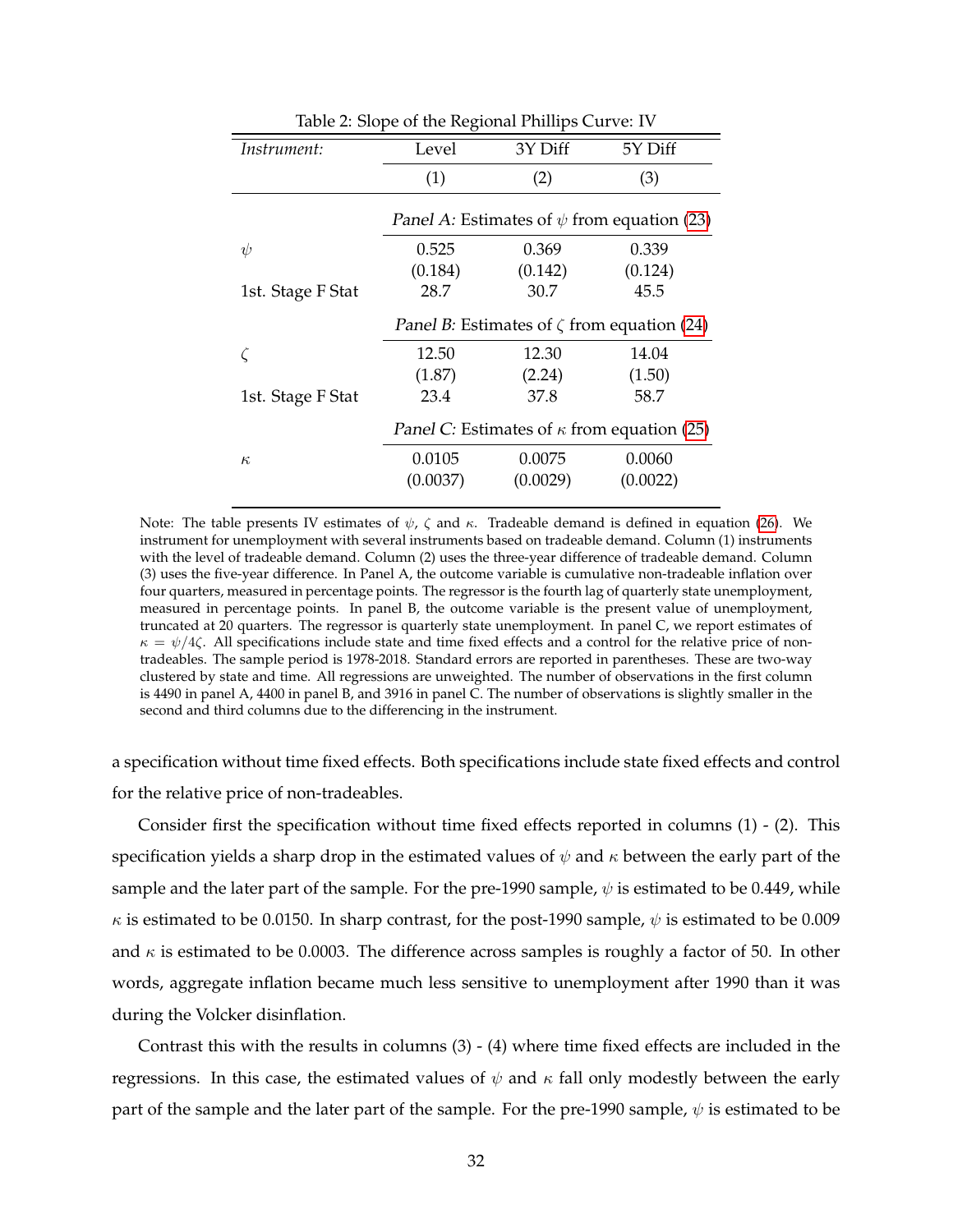<span id="page-33-0"></span>

|          | Without Time Fixed Effect                                                                     |                                                 | With Time Fixed Effect |                                |  |
|----------|-----------------------------------------------------------------------------------------------|-------------------------------------------------|------------------------|--------------------------------|--|
|          | Pre-1990<br>(1)                                                                               | Post-1990<br>(2)                                |                        | Post-1990<br>$\left( 4\right)$ |  |
|          |                                                                                               | Panel A: Estimates of $\psi$ from equation (23) |                        |                                |  |
| $\psi$   | 0.449                                                                                         | 0.009                                           | 0.198                  | 0.090                          |  |
|          | (0.073)<br>(0.043)<br>(0.057)<br>(0.106)<br>Panel B: Estimates of $\kappa$ from equation (25) |                                                 |                        |                                |  |
|          |                                                                                               |                                                 |                        |                                |  |
| $\kappa$ | 0.0150                                                                                        | 0.0003                                          | 0.0055                 | 0.0025                         |  |
|          | (0.0024)                                                                                      | (0.0014)                                        | (0.0029)               | (0.0016)                       |  |
|          |                                                                                               |                                                 |                        |                                |  |

Table 3: Has the Phillips Curve Flattened? – OLS

Note: The table presents OLS estimates of  $\psi$  and  $\kappa$  for subsamples. Columns (1) and (3) present results for the sample period 1978-1990, and columns (2) and (4) for the sample period 1991-2018. The specifications in columns (1)-(2) include state fixed effects and control for the relative price of non-tradeables. The specifications in columns (3)-(4) include time fixed effects as well. In Panel A, the outcome variable is cumulative non-tradeable inflation over four quarters, measured in percentage points. The regressor is the fourth lag of quarterly state unemployment, measured in percentage points. Standard errors are reported in parentheses. These are two-way clustered by state and time. In panel B, we report estimates of  $\kappa = \psi/4\zeta$ . To estimate  $\kappa$ , we fix the value of  $\zeta$  while  $\psi$  varies by subsample. Columns (1)-(2) use the estimate of  $\zeta$  from column (2) of Table [1,](#page-30-0) estimated over the full sample 1978-2018. Columns (3)-(4) use the estimate of ζ from column (3) of Table [1,](#page-30-0) again estimated over the full sample. All regressions are unweighted.

0.198 and  $\kappa$  is estimated to be 0.0055. For the post-1990 sample,  $\psi$  is estimated to be 0.090 and  $\kappa$ is estimated to be 0.0025. The difference across samples is a little less than a factor of two and is marginally statistically significant.

As we emphasize in section [2,](#page-8-0) estimates of the Phillips curve based on time-series variation such as the estimates without time fixed effects in Table  $3$  — are likely to be heavily influenced by time-series variation in long-run inflation expectations  $E_t\pi_{t+\infty}$ . In contract, the specifications in Table [3](#page-33-0) that include time fixed effects difference out the influence of long-run inflation expectations. The results in Table [3](#page-33-0) therefore suggest that the apparent flattening of the Phillips curve in the time series is really due to inflationary expectations becoming more firmly anchored over time. In the early part of the sample, inflationary expectations shifted a great deal and these shifts were negatively correlated with the unemployment rate, which meant that shifts in inflationary expectations masqueraded as a steep Phillips curve. The cross-sections results in columns (3) - (4) of Table [3](#page-33-0) reveal that in fact the Phillips curve has always been quite flat (or at least since 1978).

Figure [6](#page-34-0) provides a visual representation of the results in Table [3.](#page-33-0) In the left panel, we plot a binned scatterplot of state-level non-tradeable inflation against state-level unemployment after removing state fixed effects and the effects of the relative price of non-tradeables (but not time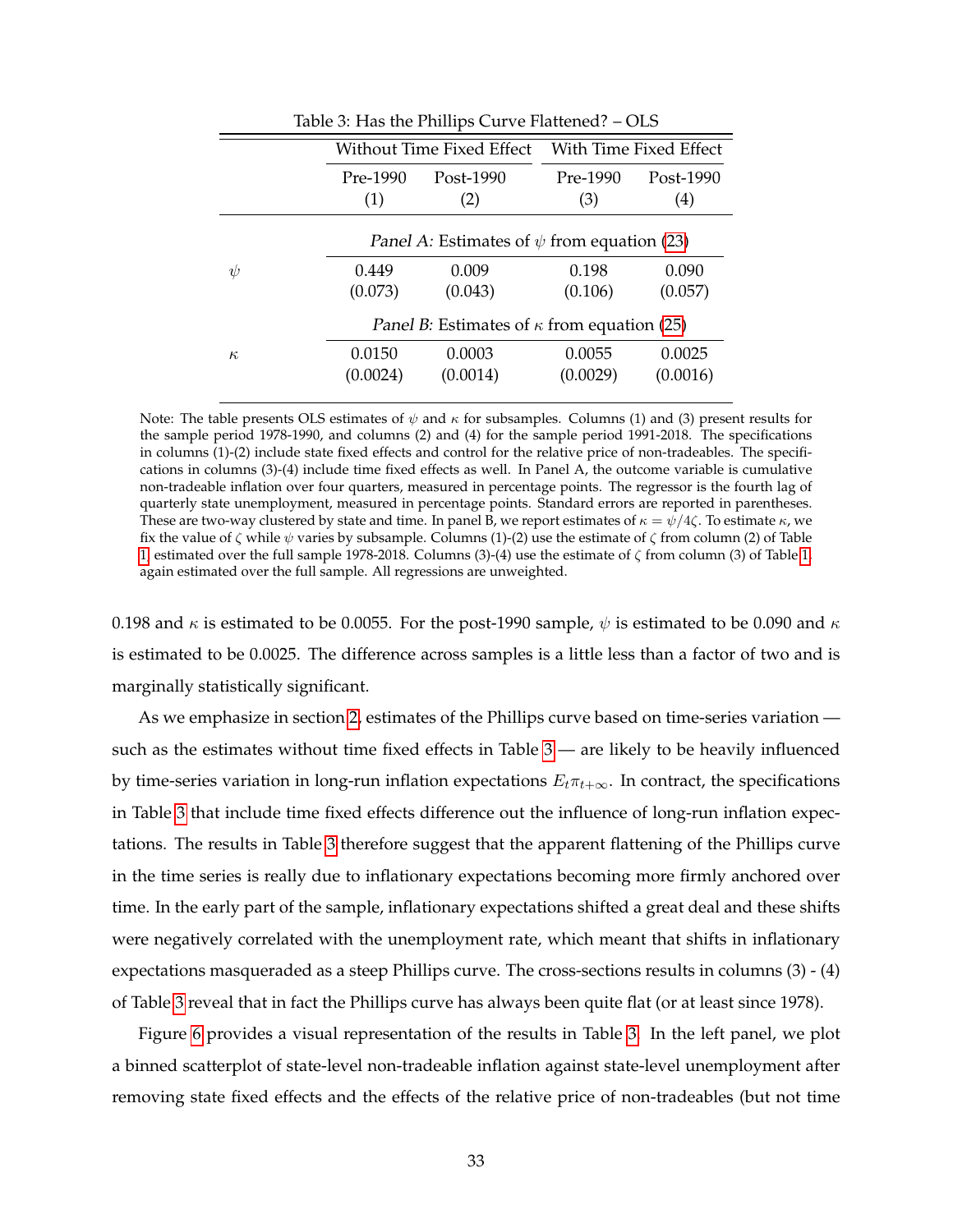<span id="page-34-0"></span>

Note: in the the left hand size panel we residualize state non-tradeable inflation and unemployment against state fixed effects and the relative price of non-tradeables, before and after 1990. We then plot residualized inflation and unemployment, before and after 1990, grouped by 20 bins of state unemployment. The right hand side panel carries out the same exercise after further residualizing against time fixed effects. In both panels inflation is cumulated over the previous four quarters and unemployment is lagged by four quarters.

fixed effects). We plot the data separately for the period 1978-1990 and 1991-2018. The plot also includes regression lines for each subsample. The data in this panel does not account for time fixed effects and therefore includes aggregate time-series variation. As a consequence, we see a huge flattening of the Phillips curve in this case.

Contrast this with the right panel in Figure [6.](#page-34-0) This is an analogous figure to the left panel except that we also demean by time fixed effects. These data therefore only reflect regional variation in inflation. In this case, the difference in the slope of the Phillips curve between the early sample and the late sample is modest.

Tables [4](#page-35-0) reports an analogous set of results to the results in columns (3) - (4) of Table [3](#page-33-0) but based on IV regressions using the tradeable demand instruments discussed above. As with the full sample results, using our IV strategy over subsamples yield larger estimates of  $\psi$  and  $\kappa$  than does OLS. However, the time pattern of the results are quite similar to those in Table [3.](#page-33-0) When we use the of three-year difference in tradeable demand as our instrument, the estimate of  $\kappa$  for the period prior to 1990 is 0.0106. This estimate falls to 0.0059 for the post-1990 sample. As in the case of OLS, the flattening of the Phillips curve is a factor of about 1.8. The results when the five-year difference in tradeable demand is used as an instrument are similar. The modest flattening of the Phillips curve that we find over our sample seems consistent with the fact that the frequency of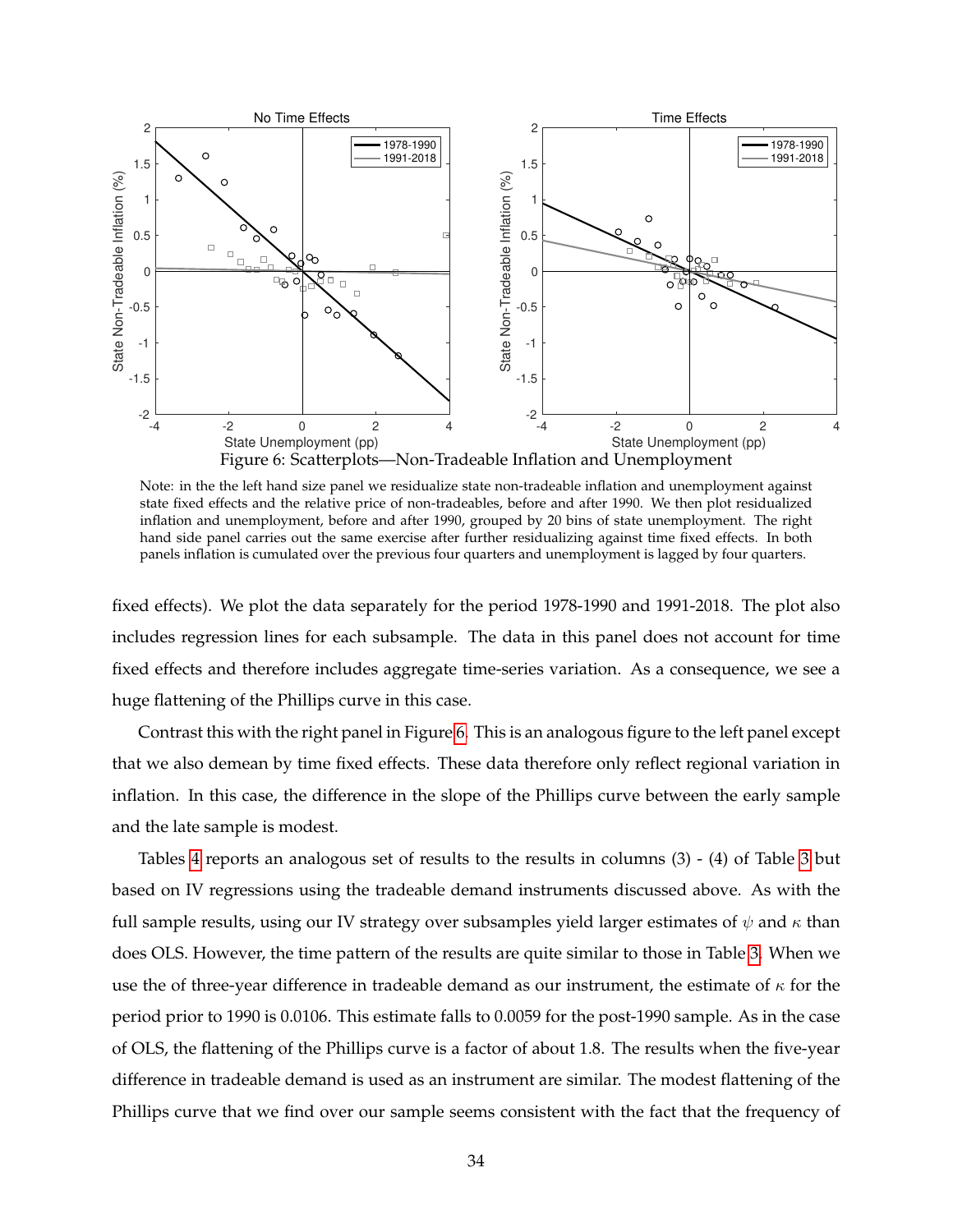<span id="page-35-0"></span>

| Table 4: Has the Phillips Curve Flattened? – IV |                                                        |           |          |           |
|-------------------------------------------------|--------------------------------------------------------|-----------|----------|-----------|
| Instrument:                                     | 3Y Diff<br>5Y Diff                                     |           |          |           |
|                                                 | Pre-1990                                               | Post-1990 | Pre-1990 | Post-1990 |
|                                                 | (1)                                                    | (2)       | (3)      | (4)       |
|                                                 | <i>Panel A:</i> Estimates of $\psi$ from equation (23) |           |          |           |
| $\psi$                                          | 0.522                                                  | 0.292     | 0.422    | 0.332     |
|                                                 | (0.212)                                                | (0.185)   | (0.206)  | (0.155)   |
| 1st. Stage F Stat                               | 14.1                                                   | 23.9      |          | 39        |
|                                                 | Panel B: Estimates of $\kappa$ from equation (25)      |           |          |           |
| $\kappa$                                        | 0.0106                                                 | 0.0059    | 0.0075   | 0.0059    |
|                                                 | (0.0043)                                               | (0.0038)  | (0.0037) | (0.0028)  |
|                                                 |                                                        |           |          |           |

Notes: the table presents IV estimates of  $\psi$  and  $\kappa$  by subsample. Columns (1) and (3) present results for the sample period 1978-1990, columns (2) and (4) for the sample period 1991-2018. We instrument for unemployment with several instruments based on tradeable demand. Columns (1)-(2) instruments with the three year difference of tradeable demand, lagged by four quarters. Columns (3)-(4) uses the five-year difference of tradeable demand. All columns include state and time fixed effects and control for the relative price of non-tradeables. In Panel A, the outcome variable is cumulative non-tradeable inflation over four quarters, measured in percentage points. The regressor of interest is the fourth lag of quarterly state unemployment, measured in percentage points. Standard errors are reported in parentheses. These are two-way clustered by state and time. In panel B, we report estimates of  $\kappa = \psi/4\zeta$ . To estimate  $\kappa$ , we fix the value of  $\zeta$  while  $\psi$  varies by subsample. Columns (1)-(2) use the estimate of  $\zeta$  from column (2) of Table [2,](#page-32-0) estimated over the full sample 1978-2018. Columns (3)-(4) use the estimate of ζ from column (3) of Table [2,](#page-32-0) again estimated over the full sample. All regressions are unweighted.

price change in the U.S. has declined by about 40% as inflation has fallen since the early 1980's [\(Nakamura et al., 2018\)](#page-69-11).

#### **5.3 How Do Our Estimates Compare to Prior Work?**

It is instructive to compare our estimate of  $\kappa$  to values of  $\kappa$  arrived at by means of structural estimation or calibration of New Keynesian models. Table [5](#page-36-0) reports three such estimates from [Rotemberg and Woodford](#page-69-17) [\(1997\)](#page-69-17), [Gali](#page-68-18) [\(2008\)](#page-68-18), and [Nakamura and Steinsson](#page-69-10) [\(2014\)](#page-69-10). In all cases, we have adjusted the reported value of  $\kappa$  in these papers by the elasticity of output with respect to employment in the models used in these papers. As is well known, the value of  $\kappa$  in a New Keynesian model is highly dependent on both the degree of nominal rigidities assumed and the degree of real rigidities assumed. The values for  $\kappa$  used in these papers ranged from about an order of magnitude larger than our estimated value to a value roughly equal to our estimated value. The main difference between Gali's relatively high value and the much lower values in [Rotemberg](#page-69-17) [and Woodford](#page-69-17) [\(1997\)](#page-69-17) and [Nakamura and Steinsson](#page-69-10) [\(2014\)](#page-69-10) lies in the degree of real rigidity that the models used in these papers imply. Gali's model is a relatively simple (textbook) version of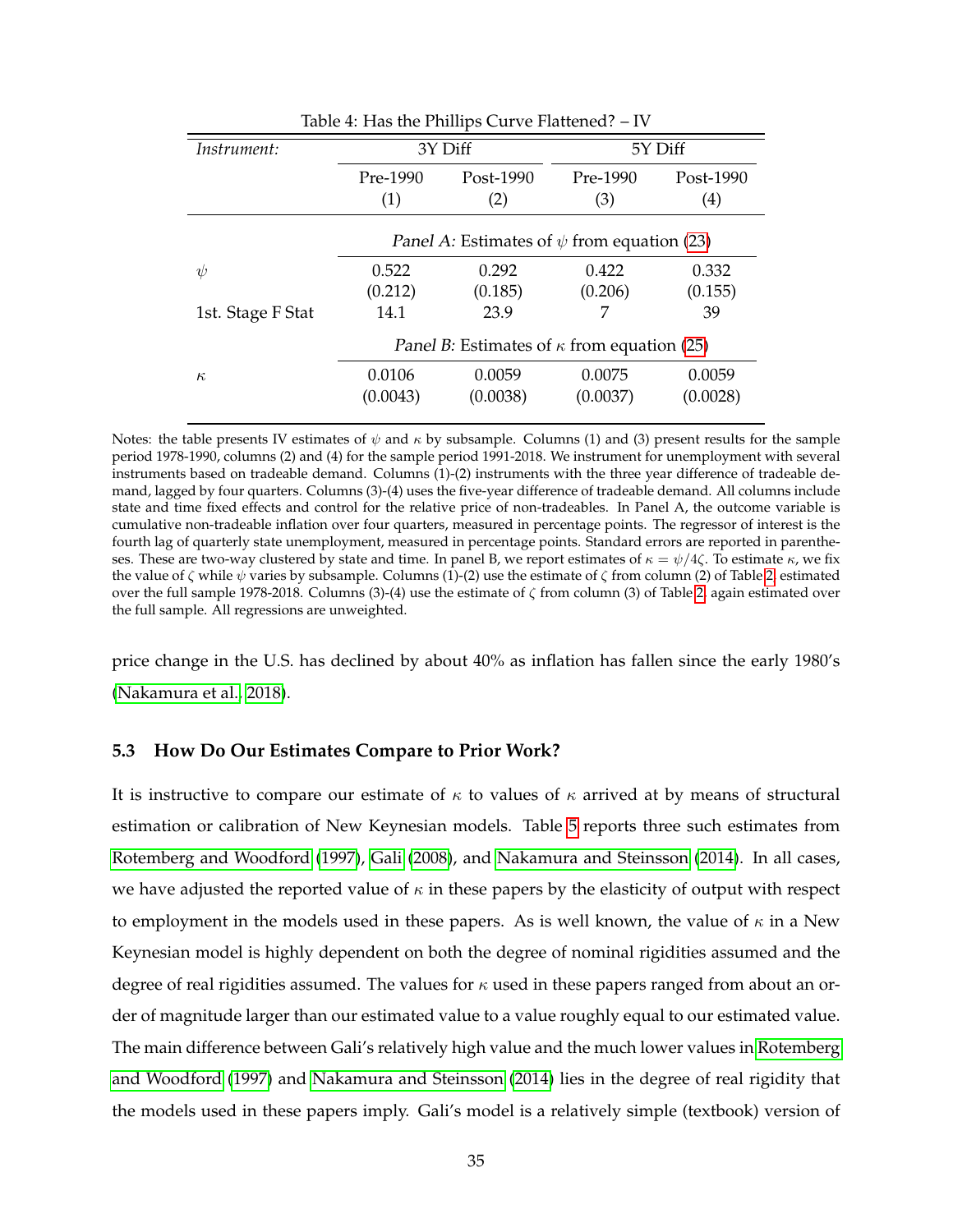<span id="page-36-0"></span>

|                                                                               | $\kappa$                 |
|-------------------------------------------------------------------------------|--------------------------|
| Rotemberg and Woodford (1997)<br>Gali (2008)<br>Nakamura and Steinsson (2014) | 0.019<br>0.085<br>0.0077 |
| <b>Our Estimate</b>                                                           |                          |
| <b>Full Sample IV Estimate</b>                                                | 0.0075                   |

Table 5: Our Estimates Compared to Prior Work

Note: We adjust the estimates from [Rotemberg and Woodford](#page-69-17) [\(1997\)](#page-69-17), [Gali](#page-68-18) [\(2008\)](#page-68-18), and [Naka](#page-69-10)[mura and Steinsson](#page-69-10) [\(2014\)](#page-69-10) by the elasticity of output with respect to employment in the model in these papers. For [Nakamura and Steinsson](#page-69-10) [\(2014\)](#page-69-10), we use the calibration with GHH preferences.

the New Keynesian model, which does not incorporate strong sources of real rigidity. [Rotemberg](#page-69-17) [and Woodford](#page-69-17) [\(1997\)](#page-69-17) and [Nakamura and Steinsson](#page-69-10) [\(2014\)](#page-69-10) use models with heterogeneous labor markets, which yields a much larger amount of real rigidity. In both cases, the large amount of real rigidity helps these authors match moments that they target in their analysis. Similarly, our estimates imply that the data we have analyzed is also more consistent with New Keynesian models that incorporate a large amount of real rigidity.

#### **5.4 Aggregate Implications**

A question that naturally arises regarding our cross-sectional estimates of  $\kappa$  is whether they can explain the aggregate time-series variation in inflation over our sample. A number of researchers and commentators have suggested that the stability of inflation at the aggregate level in the U.S. has been surprising over the past 25 years ("missing disinflation" during the Great Recession and "missing reinflation" during the late 1990s and late 2010s). Some researcher have recently argued that cross-sectional variation suggests a steeper Phillips curve than time-series variation for the past few decades. Here, we assess whether this is the case for our estimates.

We start with the solved-forward aggregate Phillips curve—equation [\(6\)](#page-8-4). Our first step is to estimate a scaling factor  $\zeta$  for the aggregate unemployment rate analogous to the scaling factor we use in our cross-sectional analysis—equations [\(24\)](#page-28-1) and [\(25\)](#page-28-2). We do this using the following specification

<span id="page-36-1"></span>
$$
\sum_{j=0}^{T} \beta^j \tilde{u}_{t+j} = \zeta \tilde{u}_t + \alpha + \epsilon_t.
$$
\n(27)

The series we use for  $\tilde{u}_t$  in this regression is the difference between the aggregate unemployment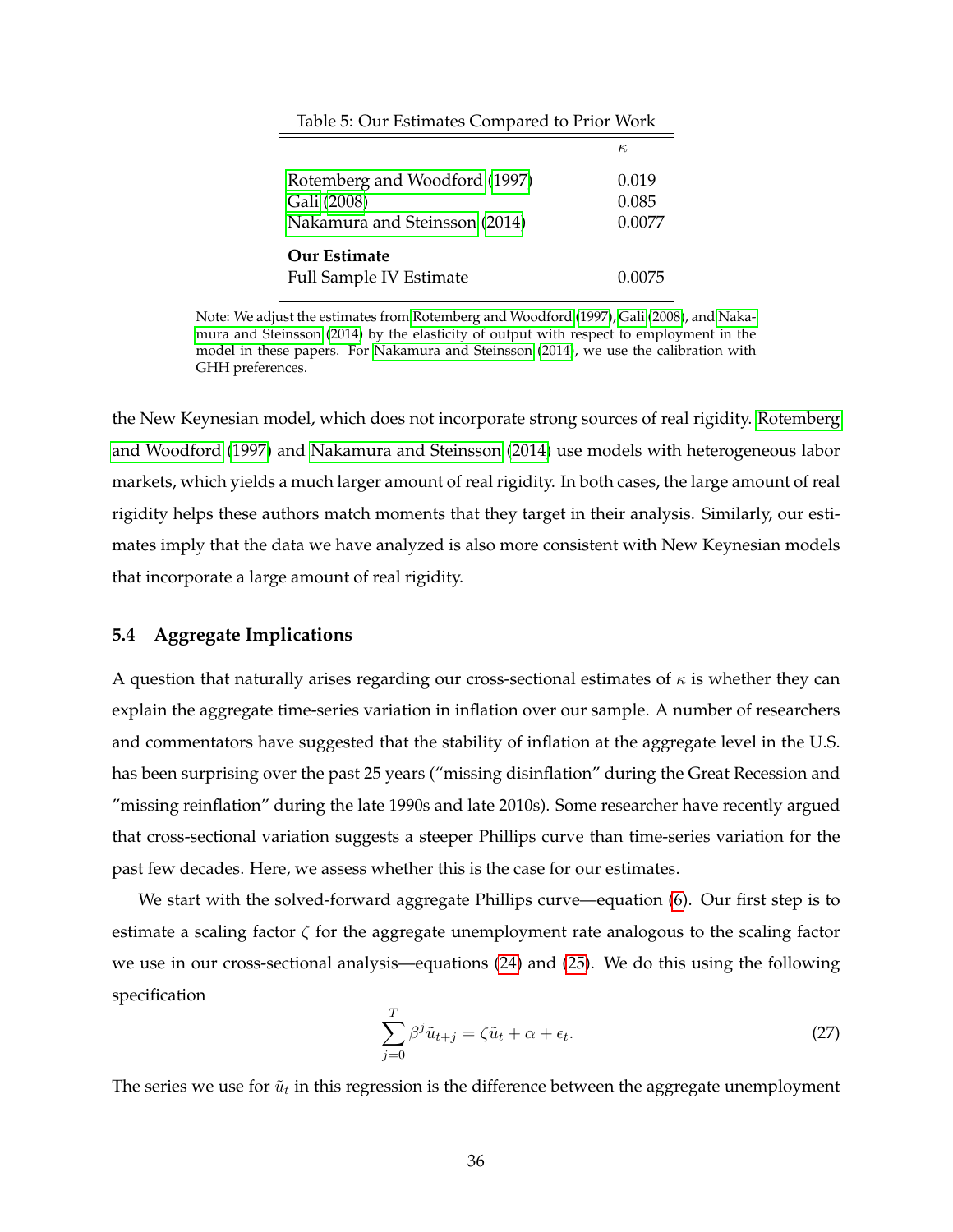<span id="page-37-0"></span>

|                      | Ŧ.<br>Ō             | ш                  |                                                         |
|----------------------|---------------------|--------------------|---------------------------------------------------------|
|                      | No Fixed<br>Effects | No Time<br>Effects | Baseline                                                |
|                      | (1)                 | (2)                | (3)                                                     |
|                      |                     |                    | <i>Panel A:</i> Estimates of $\psi$ from equation (23)  |
| $\psi$               | 0.268               | 0.356              | 0.603                                                   |
|                      | (0.041)             | (0.044)            | (0.124)                                                 |
|                      |                     |                    | <i>Panel B:</i> Estimates of $\zeta$ from equation (24) |
|                      | 10.06               | 7.46               | 9.03                                                    |
|                      | (0.72)              | (0.76)             | (0.46)                                                  |
|                      |                     |                    | Panel C: Estimates of $\kappa$ from equation (25)       |
| $\kappa$             | 0.0067              | 0.0119             | 0.0167                                                  |
|                      | (0.0010)            | (0.0015)           | (0.0034)                                                |
| <b>State Effects</b> |                     |                    |                                                         |
| Time Effects         |                     |                    |                                                         |

Table 6: Slope of the Regional Phillips Curve: Rents

Note: The table presents OLS estimates of  $\psi$ ,  $\zeta$  and  $\kappa$  for rents. In Panel A, the dependent variable is the state-level annual rent inflation rate, measured in percentage points from the American Community Survey for the years 2001 to 2017. The regressor of interest is the lag of annual state unemployment, measured in percentage points. In panel B, the outcome variable is the present value of unemployment, truncated at 20 quarters. The regressor of interest is quarterly state unemployment. In panel C, we report estimates of  $\kappa = \psi/4\zeta$ . Standard errors are reported in parentheses. These are two-way clustered by state and time. Controls for each column are reported at the bottom of the table. All regressions are unweighted. The number of observations is 850 in panel A, 4400 in panel B, and 850 in panel C.

rate in the U.S. and the CBO's estimate of the natural rate of unemployment at each point in time. We run this regression for the sample period 1979Q4-2017Q4. This yields an estimate of  $\zeta$  for aggregate variation in the unemployment rate of 6.16 with a standard error of 0.87.

Our cross-sectional estimates of  $\kappa$  are for non-tradeables excluding housing services. As we emphasize in section [2,](#page-8-0) the treatment of housing services has important implications for the be-havior of inflation. Table [6](#page-37-0) presents estimates of  $\psi$  and  $\kappa$  using state-level annual rent inflation data from the American Community Survey for the years 2001 to 2017. For our baseline specification with state and time fixed effects, we estimate  $\kappa$  to be 0.0167. This estimate of  $\kappa$  is roughly two and a half times larger than our post-1990 IV estimate of  $\kappa$  for non-housing non-tradeable goods reported in Table [4](#page-35-0) and about twice as large as our full-sample IV estimate reported in Table [2](#page-32-0) (using the three-year difference instrument). We account for this difference below by taking a weighted average of our  $\kappa$  estimate for non-tradeables and this  $\kappa$  estimate for housing services.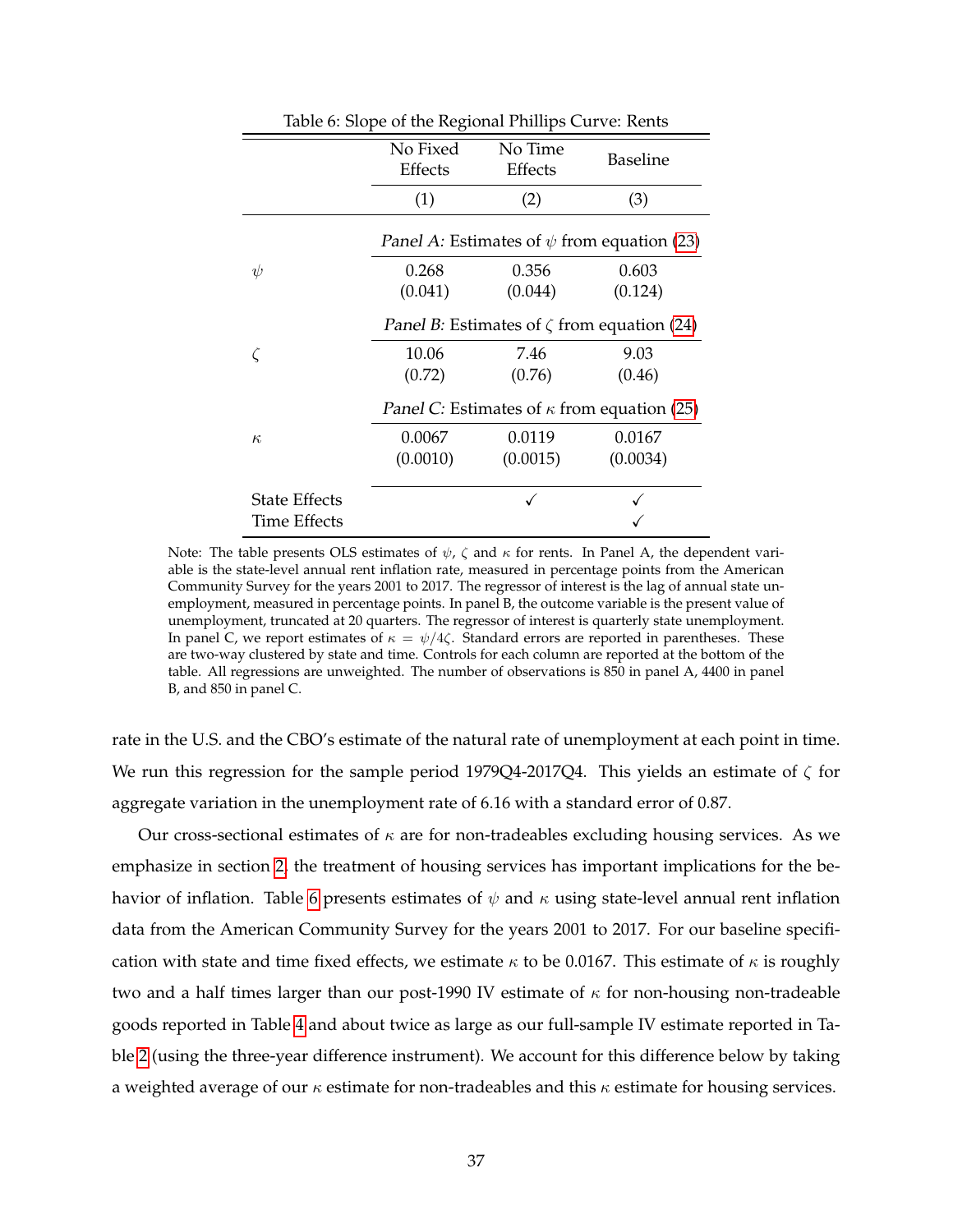<span id="page-38-0"></span>

Note: The figure shows the fit of the aggregate Phillips curve for core inflation (left panel) and core inflation excluding shelter (right panel). The fit curves use the estimates for  $\kappa$  from the IV specifications, and convert them to estimates of  $\psi$  using the persistence of cyclical unemployment. For the case of core inflation including housing, we compute a weighted average of  $\psi$  using our estimates for non-tradeable goods excluding housing, and the coefficient from rents from Table [6.](#page-37-0)

Using equation [\(27\)](#page-36-1), we can rewrite equation [\(6\)](#page-8-4) as

<span id="page-38-1"></span>
$$
\pi_t - E_t \pi_{t+\infty} = -\kappa \zeta \tilde{u}_t + \omega_t. \tag{28}
$$

To assess whether our cross-sectional estimates of  $\kappa$  implies a missing disinflation during the Great Recession and missing reinflation during the late 2010s and the later 1990s, Figure [7](#page-38-0) plots the lefthand side or equation [\(28\)](#page-38-1) against the first term on the right-hand side of equation [\(28\)](#page-38-1) using our full-sample estimates of  $\kappa$  and  $\zeta$  from above. The left panel in Figure [7](#page-38-0) does this for core inflation, while the right panel does it for core inflation excluding shelter. For both indices, we use the 10 year ahead inflation expectation for the CPI gathered from the Survey of Professional Forecasters as our measure of long-term inflation expectations.

Consider first the left panel in Figure [7.](#page-38-0) The black line is core CPI inflation using the BLS's research series less 10-year inflation expectations from the Survey of Professional Forecasters. The gray line is the demand-induced variation in inflation predicted by our estimates. Specifically, we multiply the unemployment gap — U.S. unemployment rate less the CBO's estimate of the natural rate of unemployment — by our aggregate estimate of  $\zeta$  (6.16) times a weighted average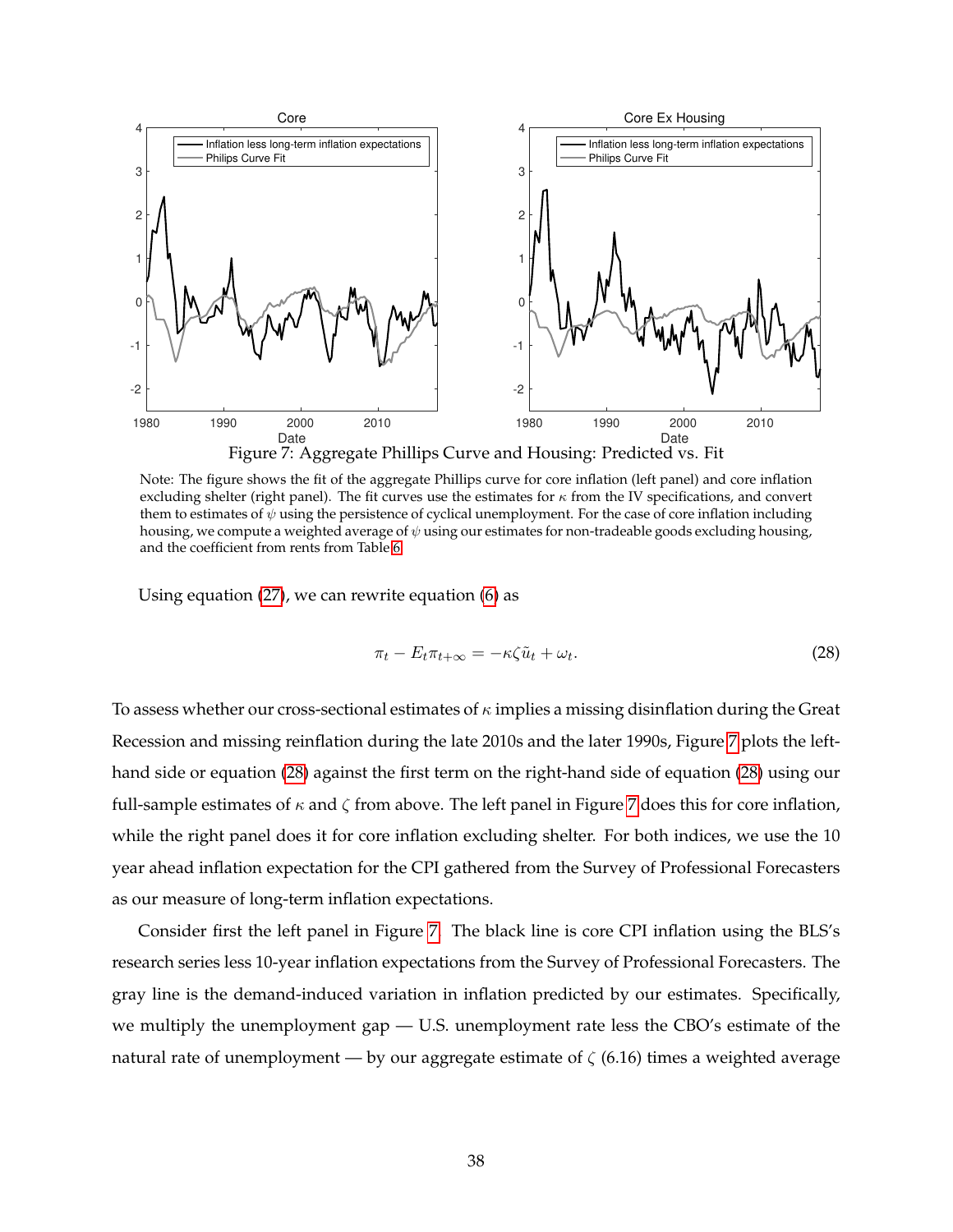of our IV estimate of  $\kappa$  for non-shelter (0.0081) and our estimate of  $\kappa$  for shelter (0.0167).<sup>[19](#page-39-0)</sup> The figure indicates that the amplitude of inflation fluctuations over the last few business cycles has been roughly in line with what our cross-sectional estimates of  $\kappa$  suggest. The disinflation during the Great Recession and reinflation during the 2010s was about 0.5 percentage point smaller than our  $\kappa$  would imply. The rise in inflation during the second half of the 1990s was very comparable to what our estimate implies. The fall in inflation during the 1991 and 2001 recessions somewhat exceed what our estimates imply. Overall, the fitted value explains inflation dynamics for the post-1985 period fairly well, even though the slope of the Phillips curve is estimated using the full sample. By this metric, there is very little missing disinflation or missing reinflation. These findings echo the results of [Ball and Mazumder](#page-67-6) [\(2019\)](#page-67-6).

A more substantial deviation arises between the actual and fitted values is for the pre-1985 period, when actual inflation lies far above the fitted value. While the conventional view is that the Phillips curve has broken down after 1990, we are finding the opposite: a poor fit of our crosssectional estimate of the Phillips curve when applied to aggregate inflation dynamics over the Volcker period. The reason for this finding is straightforward. Figure [3](#page-10-0) shows clearly that core inflation was *above* not below long-term inflation expectations during the Volcker disinflation, despite the high unemployment during this period. A natural interpretation of this phenomenon is the presence of adverse supply shocks, for example, associated with the oil price shocks associate with the Iranian Revolution and the Iran-Iraq War.<sup>[20](#page-39-1)</sup> More generally, the deviations between the black line and the gray line in Figure [3](#page-10-0) indicate that supply shocks played a non-trivial role in inflation dynamics throughout our sample period.

It is important to recognize, however, that a disproportionate share of the systematic variation in inflation and the fitted value predicted by our model comes from the housing services (rent) component of the index. The right panel of Figure [7](#page-38-0) is analogous to the left panel except that the inflation series is core inflation excluding housing services and the  $\kappa$  used in the construction of the grey line does not put weight on our estimated  $\kappa$  for housing services. We see that core inflation excluding housing services varies much less systematically than core inflation including housing services.

Finally, we consider the quantitative significance of the flattening of the Phillips curve that we estimate. Figure [8](#page-40-0) compares the right-hand side of equation [\(28\)](#page-38-1) using our pre-1990  $\kappa$  estimate

<span id="page-39-1"></span><span id="page-39-0"></span><sup>&</sup>lt;sup>19</sup>We use the shelter and non-shelter expenditure weights in the core CPI. These are 0.42 and 0.58, respectively.

 $20$ An alternative explanation is some form of intrinsic inflation persistence arising other sources than inflation expectations.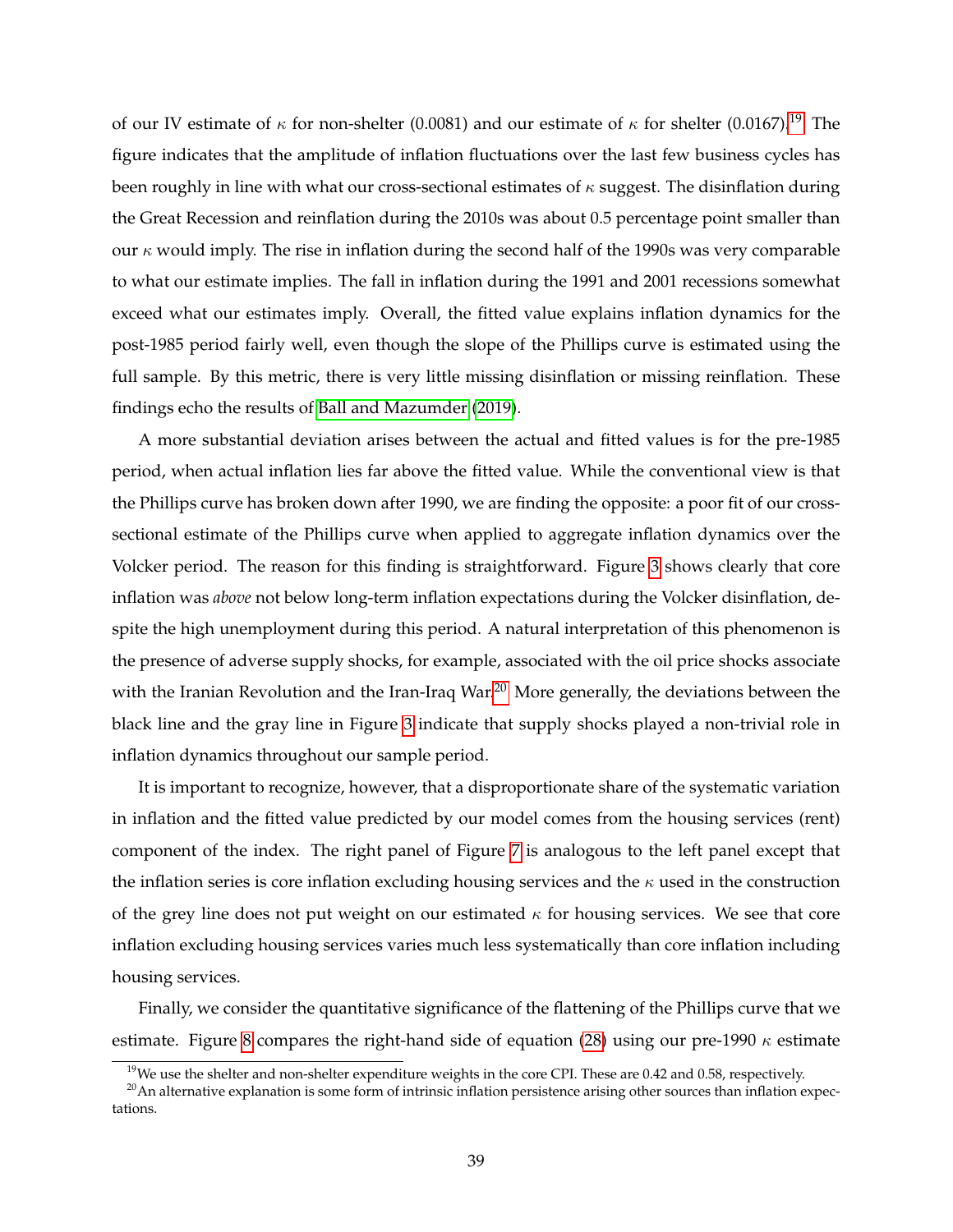<span id="page-40-0"></span>

Note: In this figure we compute the variation in inflation caused by the  $-\kappa\zeta\tilde{u}_t$  term in the Phillips curve using our estimates for  $κ$  and  $ζ$ . We report to cases, using our pre-1990 and post-1990 estimates of  $κ$ . We combine estimates of  $\kappa$  for the non-shelter component of goods and services from Table [4](#page-35-0) with our estimate of  $\kappa$  for shelter. We translate our estimates for  $\kappa$  into estimates of  $\psi$  at the aggregate level using the persistence of the the aggregate unemployment gap. See the text for more detail.

and using our post-1990  $\kappa$  estimate. In both cases, we take a weighted average of our non-shelter  $κ$  and our  $κ$  for shelter. Since we do not have a pre-1990  $κ$  for shelter, we rescale our post-1990  $\kappa$  for shelter assuming the same flattening occurred for shelter as non-shelter. These calculations yield an overall pre-1990  $\kappa = 0.01867$  and an overall post-1990  $\kappa = 0.01039$ . Applying our  $\zeta$  for aggregate variation in the unemployment gap (6.16), we get a pre-1990  $\psi = 0.4605$  and a post-1990  $\psi = 0.2563$ . Using these values, Figure [8](#page-40-0) shows that the roughly five percentage point increase in the unemployment gap in the early 1980s causes a roughly 2.3 percentage point reduction in inflation over time. Had the Phillips curve instead been as flat as we estimate in for the post-1990 period, this same increase in unemployment would have led to a 1.3 percentage point reduction in inflation. The message of the figure is that a very flat Phillips curve can't get much flatter in levels even if it flattens substantially in proportional terms.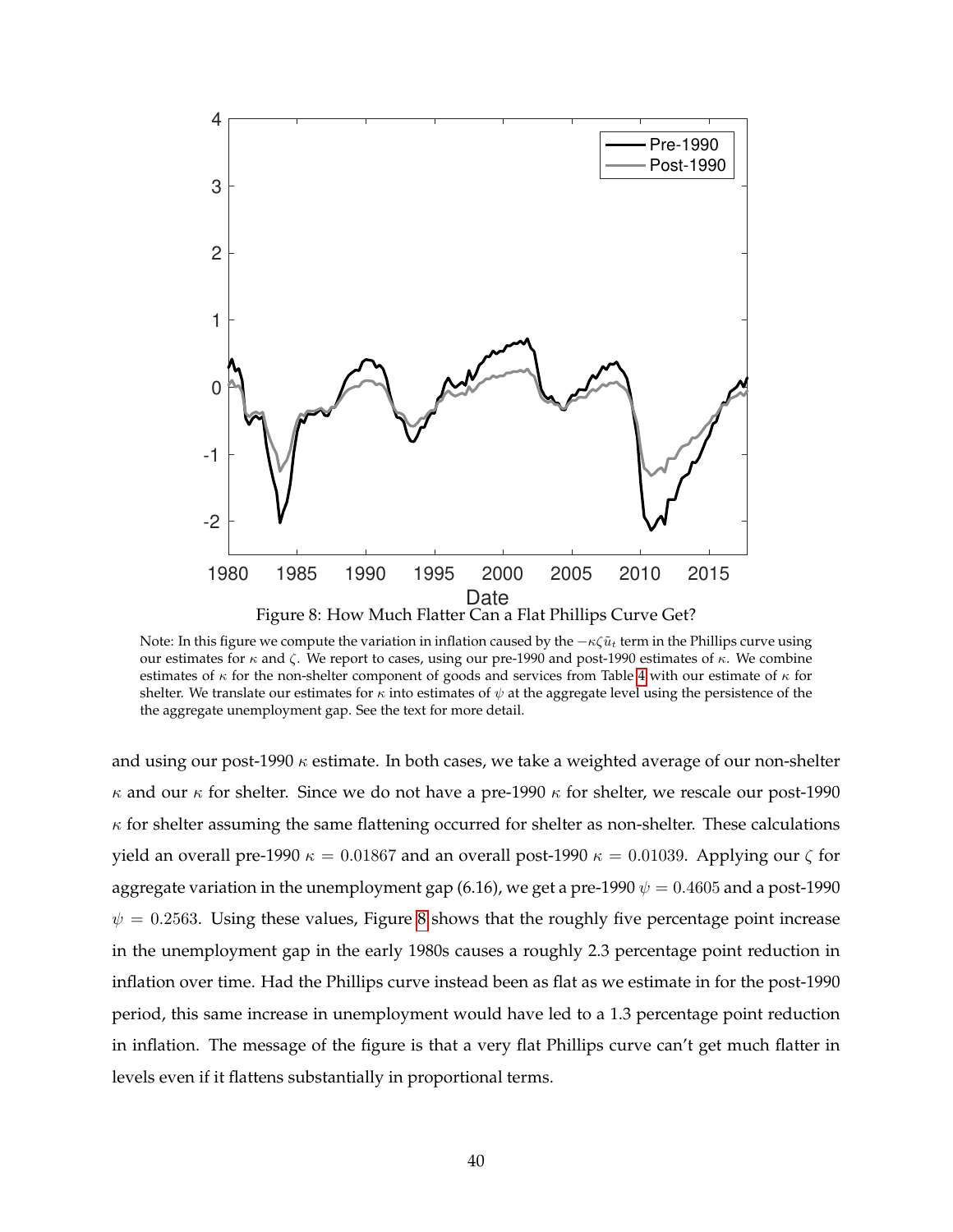## <span id="page-41-0"></span>**6 Conclusion**

This paper provides new estimates of the slope of the Phillips curve? We estimate that the Phillips curve is very flat, and was very flat even during the Volcker disinflation of the early 1980s. Our results indicate that shifts in expectations about the conduct of monetary policy explain much of the drop of inflation in the early 1980s and more firmly anchored inflation expectations explain the stability of inflation since the mid-1990s. Our estimates are consistent with the insensitivity of inflation to unemployment during the both the Great Recession and during the low unemployment periods of the late 1990s and late 2010s.

To reach these conclusions, we estimate the Phillips curve in the cross-section of U.S. states. We use newly constructed state-level price indexes for non-tradeable goods starting in 1978. We map from our regional estimates to the slope of the aggregate Phillips curve using a multi-region New Keynesian model. The model clarifies that the slope of the aggregate Phillips curve is equal to the slope of the regional Phillips curve for non-tradeable goods. We also use the model to show that regional data "difference out" the effects of the long-run monetary regime, which otherwise confound estimates of the slope of the Phillips curve. Guided by the model, we show that the conventional empirical specification used to estimate regional Phillips curves must be scaled by a factor relating to the persistence of unemployment fluctuations to yield an estimate of the slope of the Phillips curve. Finally, we develop a new "tradeable demand spillover" instrument that allows for flexible patterns of supply shocks at the local level.

An important lesson from our analysis is that when it comes to managing inflation, the elephant in the room is long-run inflation expectations. This view contrasts sharply with the conventional view that managing inflation is about moving up and down a steep Phillips curve. A crucial question for inflation dynamics is why long-run inflation expectations are sometimes so firmly anchored but at other times move sharply? Beliefs about inflation in the long run are governed by beliefs about the long-run behavior of the monetary authority and ultimately the political process that shapes the long-run behavior of the monetary authority. Since this is fundamentally a very low-frequency phenomenon, it is not easily pinned down by half a century or so of data from a single country. While much interesting research has sought to understand the behavior of long-run inflation expectations, we believe it is still not sufficiently well understood and its crucial importance for the conduct of monetary policy implies that even more research should focus on this question.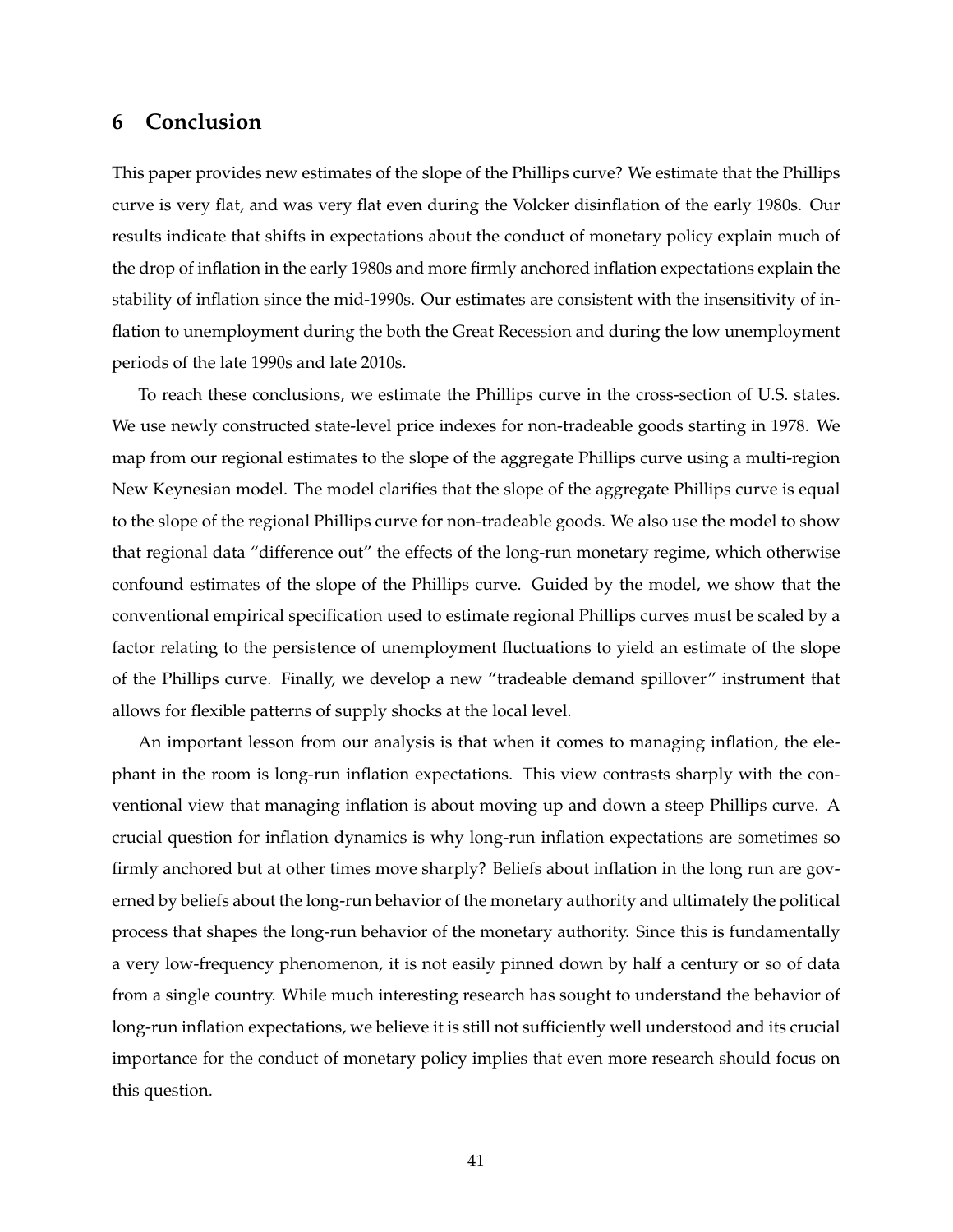# **A Theory Appendix**

## <span id="page-42-0"></span>**A.1 Model Derivation**

This subsection presents the complete set of equations characterizing the log-linear dynamics of the model, and derives them.

#### **A.1.1 Log-Linearized Equations of the Model**

• Parameters:

$$
- \sigma_c = \sigma \left( 1 - \mu^{-1} \left( 1 + \varphi^{-1} \right)^{-1} \right)
$$

$$
- \kappa = \lambda \varphi^{-1}
$$

$$
- \lambda = \left( 1 - \alpha \right) \left( 1 - \alpha \beta \right) / \alpha
$$

$$
- \mu = \theta / \left( \theta - 1 \right)
$$

$$
- \tau_H^H = \tau_F^H = \zeta
$$

• The law of motion for tradeable demand is as follows. Define  $\hat{\xi}_{Ht} = \log \tau_{Ht} - \log \tau_H$  and  $\hat{\xi}_{Ft} = \log \tau_{Ft} - \log \tau_F$ . Then

$$
\hat{\xi}_{Ht} = \rho_{\xi} \hat{\xi}_{Ht} + \varepsilon_t
$$

and

$$
\hat{\xi}_{Ft} = -\frac{\zeta}{1-\zeta} \hat{\xi}_{Ht}.
$$

• The home non-tradeable Phillips Curve is:

$$
\pi_{Ht}^N = \beta E_t \pi_{H,t+1}^N - \kappa \hat{u}_{Ht} - \lambda \hat{p}_{Ht}^N + \nu_{Ht}^N
$$

• The home tradeable Phillips Curve is:

$$
\pi_{Ht}^T = \beta E_t \pi_{H,t+1}^T - \kappa \hat{u}_{Ht} - \lambda \hat{p}_{Ht}^T + \nu_{Ht}^T
$$

and  $\hat{p}^T_{Ht} \equiv P^T_{Ht}/P_{Ht}-1$  is the percentage deviation of the price of home produced tradeables, relative to the home consumer price level, from its steady state value of 1.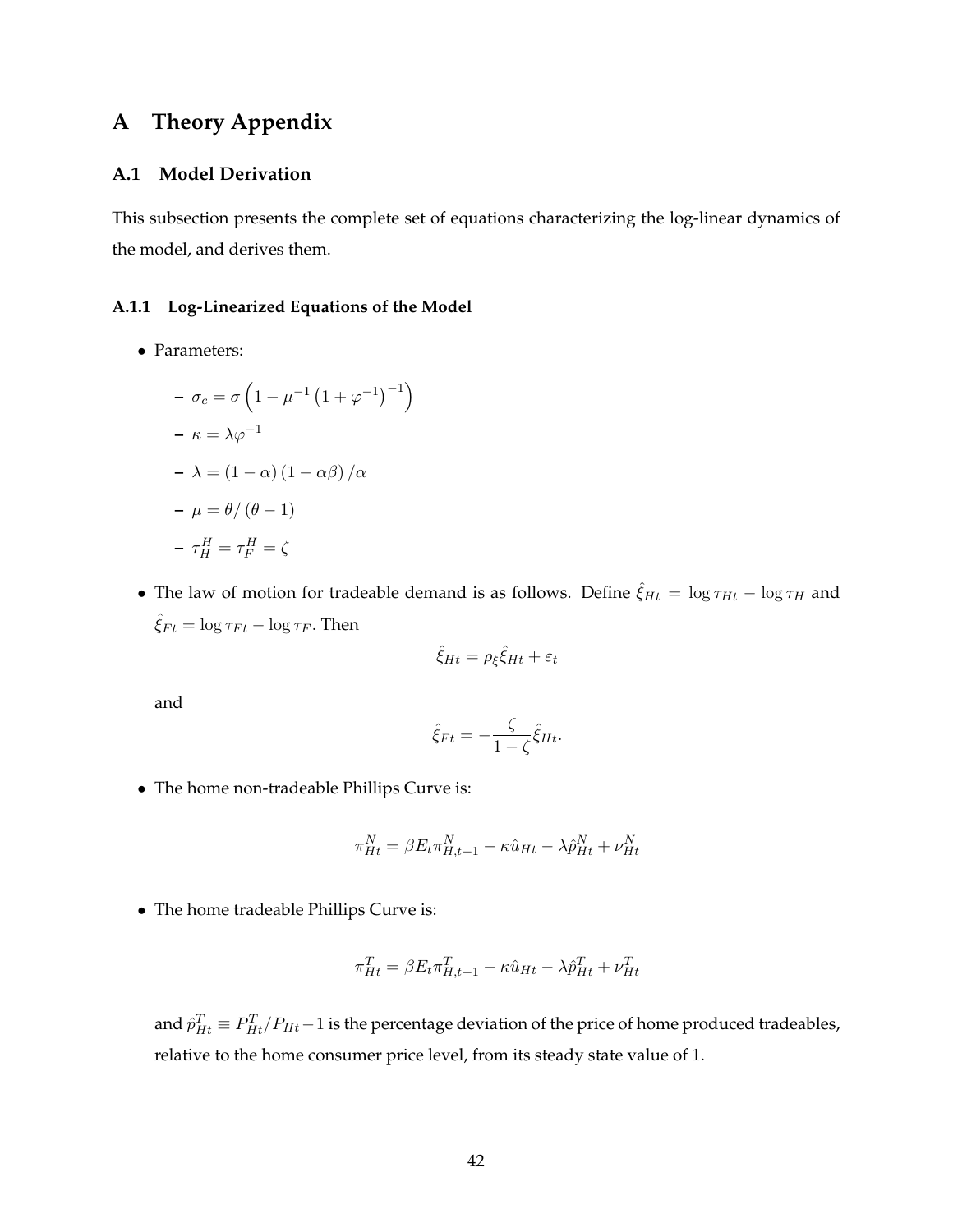• The home Euler equation is:

$$
\hat{c}_{Ht} - \mu^{-1} \hat{n}_{Ht} = E_t \left[ \hat{c}_{H,t+1} - \mu^{-1} \hat{n}_{H,t+1} \right] - \sigma_c \left( \hat{r}_t^n - E_t \pi_{H,t+1} \right)
$$

• The Backus-Smith condition is:

$$
\hat{c}_{Ht} - \mu^{-1} \hat{n}_{Ht} = \hat{c}_{Ft} - \mu^{-1} \hat{n}_{Ft} + \sigma_c (p_{Ft} - p_{Ht})
$$

• The foreign non-tradeable Phillips Curve is:

$$
\pi_{Ft}^N = \beta E_t \pi_{F,t+1}^N + \kappa \hat{n}_{Ft} - \lambda \hat{p}_{Ft}^N + \nu_{Ft}^N
$$

• The foreign tradeable Phillips Curve is:

$$
\pi_{Ft}^T = \beta E_t \pi_{F,t+1}^T + \kappa \hat{n}_{Ft} - \lambda \hat{p}_{Ft}^T + \nu_{Ft}^T
$$

• Definitions of inflation:

$$
\pi_{Ht} = p_{Ht} - p_{H,t-1}
$$
\n
$$
\pi_{Ft} = p_{Ft} - p_{F,t-1}
$$
\n
$$
\pi_{Ht}^{N} = p_{Ht}^{N} - p_{H,t-1}^{N}
$$
\n
$$
\pi_{Ht}^{T} = p_{Ht}^{T} - p_{H,t-1}^{T}
$$
\n
$$
\pi_{Ft}^{N} = p_{Ft}^{N} - p_{F,t-1}^{N}
$$
\n
$$
\pi_{Ft}^{T} = p_{Ft}^{T} - p_{F,t-1}^{T}
$$
\n
$$
\pi_{Ht} = \phi_N \pi_{Ht}^{N} + \phi_T \tau_{H}^{H} \pi_{Ht}^{T} + \phi_T \tau_{H}^{F} \pi_{Ft}^{T}
$$
\n
$$
\pi_{Ft} = \phi_N \pi_{Ft}^{N} + \phi_T \tau_{F}^{H} \pi_{Ht}^{T} + \phi_F \tau_{F}^{F} \pi_{Ft}^{T}
$$

• The home resource constraint in the non-tradeable sector is:

$$
\hat{n}_{Ht}^N = \hat{c}_{Ht} - \eta \left( p_{Ht}^N - p_{Ht} \right)
$$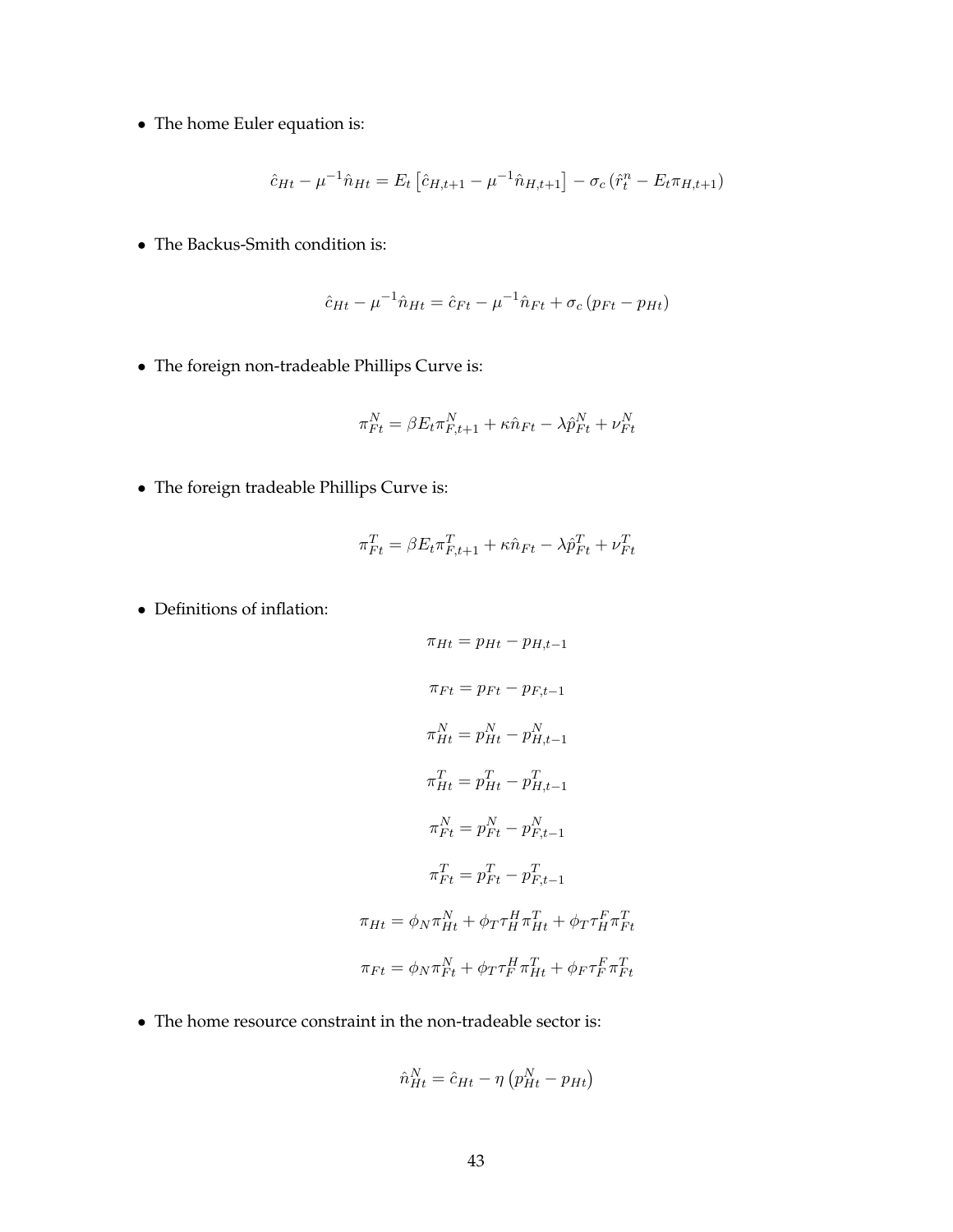• The foreign resource constraint in the non-tradeable sector is:

$$
\hat{n}_{Ft}^N = \hat{c}_{Ft} - \eta \left( p_{Ft}^N - p_{Ft} \right)
$$

• The home resource constraint in the tradeable sector is:

$$
\hat{n}_{Ht}^{T} = \zeta \left[ \hat{c}_{Ht} - \eta \left( p_{Ht}^{T} - p_{Ht} \right) + \hat{\xi}_{Ht} \right] + (1 - \zeta) \left[ \hat{c}_{Ft} - \eta \left( p_{Ht}^{T} - p_{Ft} \right) \right]
$$

• The foreign resource constraint in the tradeable sector is:

$$
\hat{n}_{Ft}^T = \zeta \left[ \hat{c}_{Ht} - \eta \left( p_{Ft}^T - p_{Ht} \right) + \hat{\xi}_{Ft} \right] + (1 - \zeta) \left[ \hat{c}_{Ft} - \eta \left( p_{Ft}^T - p_{Ft} \right) \right]
$$

• Define total labor in the non-tradeable and tradeable sectors, in the home region, as  $N_{Ht}^N \equiv$  $\int_0^1 N_{Ht}^N(z) dz$  and  $N_{Ht}^T \equiv \int_0^1 N_{Ht}^T(z) dz$  respectively. Aggregate labor in the home region then satisfies the log-linear equations.

$$
\hat{n}_{Ht} = \phi_N \hat{n}_{Ht}^N + \phi_T \hat{n}_{Ht}^T
$$

• Aggregate labor in the foreign region satisfies

$$
\hat{n}_{Ft} = \phi_N \hat{n}_{Ft}^N + \phi_T \hat{n}_{Ft}^T
$$

• Monetary policy is

$$
\hat{r}_t^n = \varphi_\pi (\pi_t - \bar{\pi}_t) + \varphi_n (\hat{n}_t - \bar{n}_t) + \varepsilon_{rt}
$$

• Aggregate employment satisfies

$$
\hat{n}_t = \zeta \hat{n}_{Ht} + (1 - \zeta) \hat{n}_{Ft}
$$

• Aggregate inflation satisfies

$$
\hat{\pi}_t = \zeta \hat{\pi}_{Ht} + (1 - \zeta) \hat{\pi}_{Ft}
$$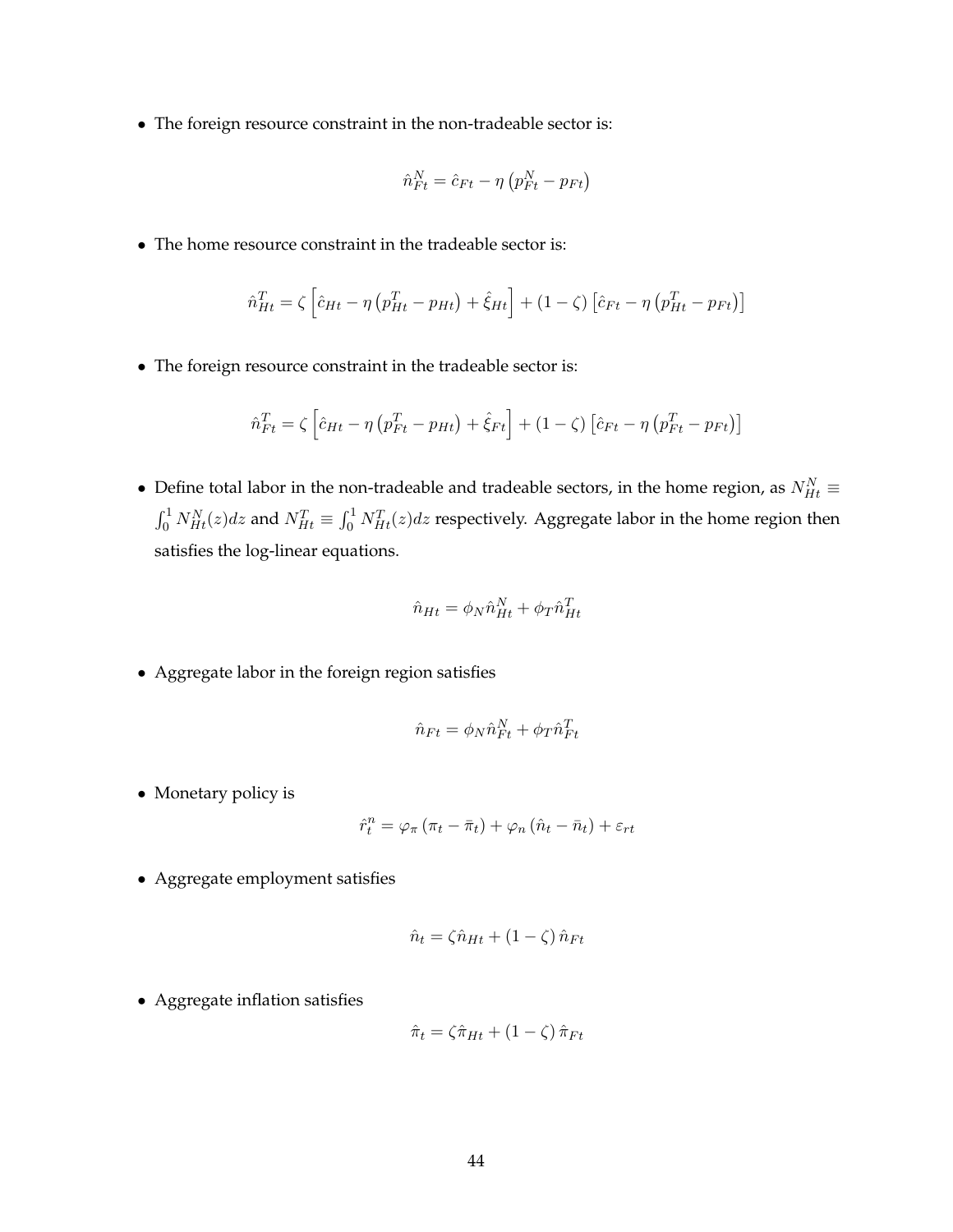• The deviation of unemployment from its steady state value is

$$
\hat{u}_t = -\hat{n}_t
$$

We simulate the model in Dynare.

#### **A.1.2 Regional Phillips Curve Derivation**

One can rewrite equation [\(15\)](#page-16-0) around the zero inflation and balanced trade steady state as

<span id="page-45-0"></span>
$$
\sum_{k=0}^{\infty} \alpha^k E_t \left[ M_{Ht, t+k} Y_{H, t+k}^N(z) \left( \frac{P_{Ht}^{N*}(z)}{P_{H, t-1}^N} - \frac{\theta}{\theta - 1} M C_{H, t+k}^N(z) \frac{P_{H, t+k}^N}{P_{H, t-1}^N} \right) \right] = 0,
$$
\n(29)

where  $MC_{H,t+k}^N(z) = S_{H,t+k}^N(z)/P_{H,t+k}^N$  is real marginal cost in the non-tradeable sector. A first order expansion of equation [\(29\)](#page-45-0) around the zero inflation and balanced trade steady state yields

<span id="page-45-1"></span>
$$
p_{Ht}^{N*}(z) - p_{H,t-1}^{N} = (1 - \alpha \beta) \sum_{k=0}^{\infty} (\alpha \beta)^k E_t \left[ \widehat{mc}_{H,t+k}^{N}(z) - (p_{H,t+k}^{N} - p_{H,t-1}^{N}) \right],
$$
 (30)

where  $mc_H^N=-\mu$  and  $\mu=\log\left(\theta/\left(\theta-1\right)\right)$  . Rearranging equation [\(30\)](#page-45-1) yields

<span id="page-45-2"></span>
$$
p_{Ht}^{N*}(z) - p_{H,t-1}^N = \alpha \beta E_t \left[ p_{H,t+1}^{N*}(z) - p_{Ht}^N \right] + (1 - \alpha \beta) \widehat{mc}_{Ht}^N + \pi_{Ht}^N. \tag{31}
$$

Then note that to a first order approximation around the zero inflation and balanced trade steady state, we have

<span id="page-45-3"></span>
$$
\pi_{Ht}^{N} = (1 - \alpha) \left( p_{Ht}^{N*}(z) - p_{H,t-1}^{N} \right). \tag{32}
$$

Substituting equations [\(31\)](#page-45-2) and [\(32\)](#page-45-3) yields

$$
\pi_{Ht}^N = \beta E_t \pi_{H,t+1}^N + \lambda \widehat{mc}_{Ht}^N
$$

where

$$
\lambda = \frac{(1 - \alpha) (1 - \alpha \beta)}{\alpha}.
$$

By an analogous series of steps, we have

$$
\pi_{Ht}^T = \beta E_t \pi_{H,t+1}^T + \lambda \widehat{mc}_{Ht}^T,\tag{33}
$$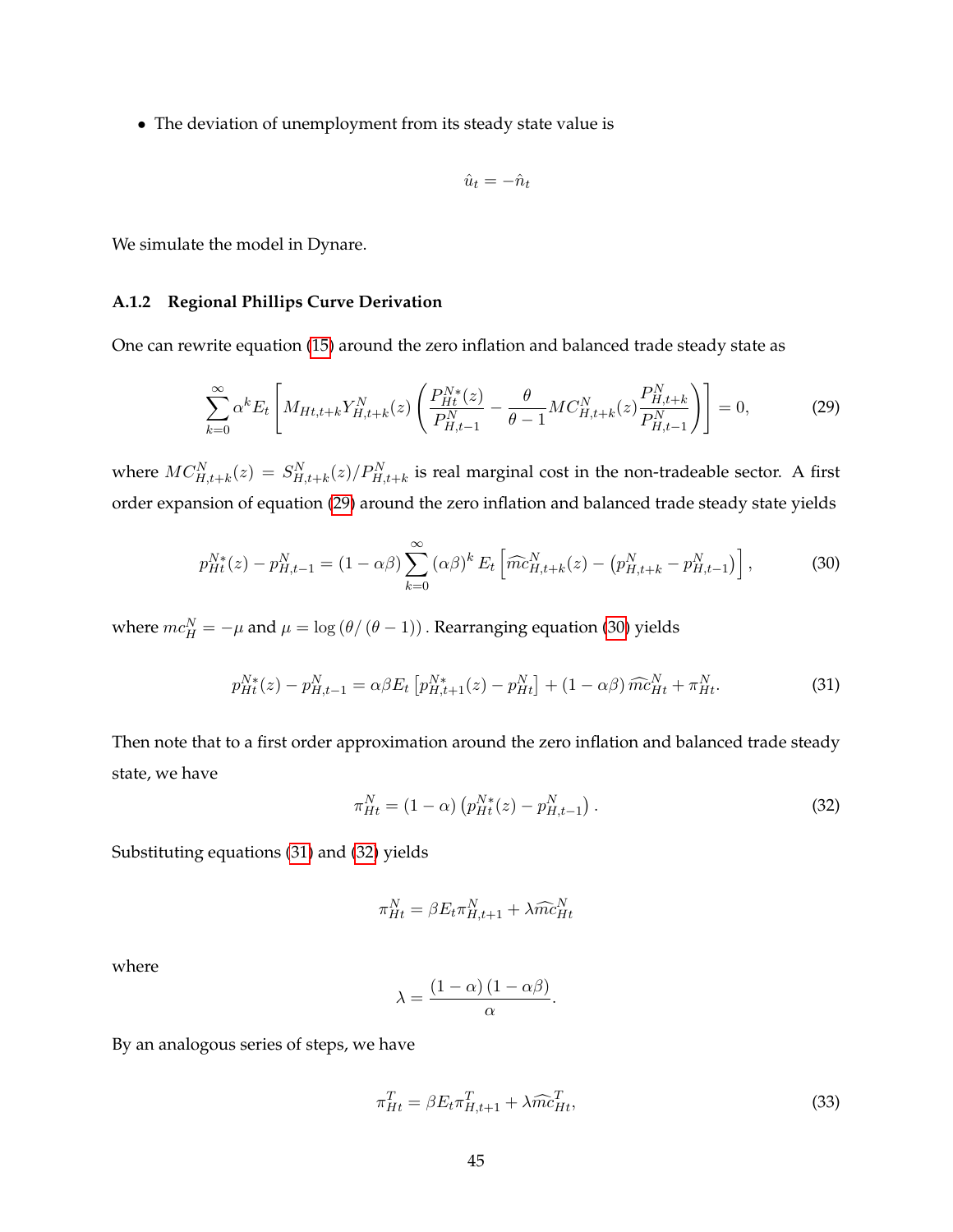where  $\pi_{Ht}^T = p_{Ht}^T - p_{H,t-1}^T$  is producer price inflation in the home tradeable sector.

Then from equation [\(14\)](#page-16-1) we have

$$
mc_{Ht}^{N} = w_{Ht} - p_{Ht}^{N} - z_{Ht}^{N}
$$
\n(34)

$$
= (w_{Ht} - p_{Ht}) + (p_{Ht} - p_{Ht}^N) - z_{Ht}^N
$$
\n(35)

$$
= \varphi^{-1} n_{Ht} + (p_{Ht} - p_{Ht}^N) - z_{Ht}^N
$$
\n(36)

where in the third line we use the labor supply curve [\(9\)](#page-14-0) and the definition of home CPI [\(12\)](#page-15-0). Therefore

$$
\pi_{Ht}^{N} = \beta E_{t} \pi_{H,t+1}^{N} + \lambda \widehat{m} c_{Ht}^{N}
$$
\n
$$
= \beta E_{t} \pi_{H,t+1}^{N} + \lambda \left( \varphi^{-1} \hat{n}_{Ht} - \hat{p}_{Ht}^{N} - z_{Ht}^{N} \right)
$$
\n
$$
= \beta E_{t} \pi_{H,t+1}^{N} + \lambda \varphi^{-1} \hat{n}_{Ht} - \lambda \hat{p}_{Ht}^{N} - \lambda z_{Ht}^{N}
$$
\n
$$
= \beta E_{t} \pi_{H,t+1}^{N} + \kappa \hat{n}_{Ht} - \lambda \hat{p}_{Ht}^{N} + \nu_{Ht}^{N}
$$
\n(37)

where  $\nu^N_{Ht}=-\lambda z^N_{Ht}, \kappa=\lambda\varphi^{-1}.$  Equation [\(37\)](#page-46-0) is the regional non-tradeable Phillips Curve.

Next, from equation

<span id="page-46-0"></span>
$$
\pi_{Ht}^T = \beta E_t \pi_{H,t+1}^T + \lambda \widehat{mc}_{Ht}^T
$$

and

$$
mc_{Ht}^{T} = w_{Ht} - p_{Ht}^{T} - z_{Ht}^{T}
$$
  
=  $(w_{Ht} - p_{Ht}) + (p_{Ht} - p_{Ht}^{T}) - z_{Ht}^{T}$   
=  $\varphi^{-1}n_{Ht} + (p_{Ht} - p_{Ht}^{T}) - z_{Ht}^{T}$ 

again using the labor supply curve [\(9\)](#page-14-0). Therefore

$$
\pi_{Ht}^{T} = \beta E_t \pi_{H,t+1}^{T} + \lambda \widehat{m} c_{Ht}^{T}
$$

$$
= \beta E_t \pi_{H,t+1}^{T} + \lambda \left( \varphi^{-1} \hat{n}_{Ht} - \hat{p}_{Ht}^{T} - z_{Ht}^{T} \right)
$$

$$
= \beta E_t \pi_{H,t+1}^{T} + \kappa \hat{n}_{Ht} - \lambda \hat{p}_{Ht}^{T} + \nu_{Ht}^{T}
$$

where  $\nu_{Ht}^T = -\lambda z_{Ht}^T$ .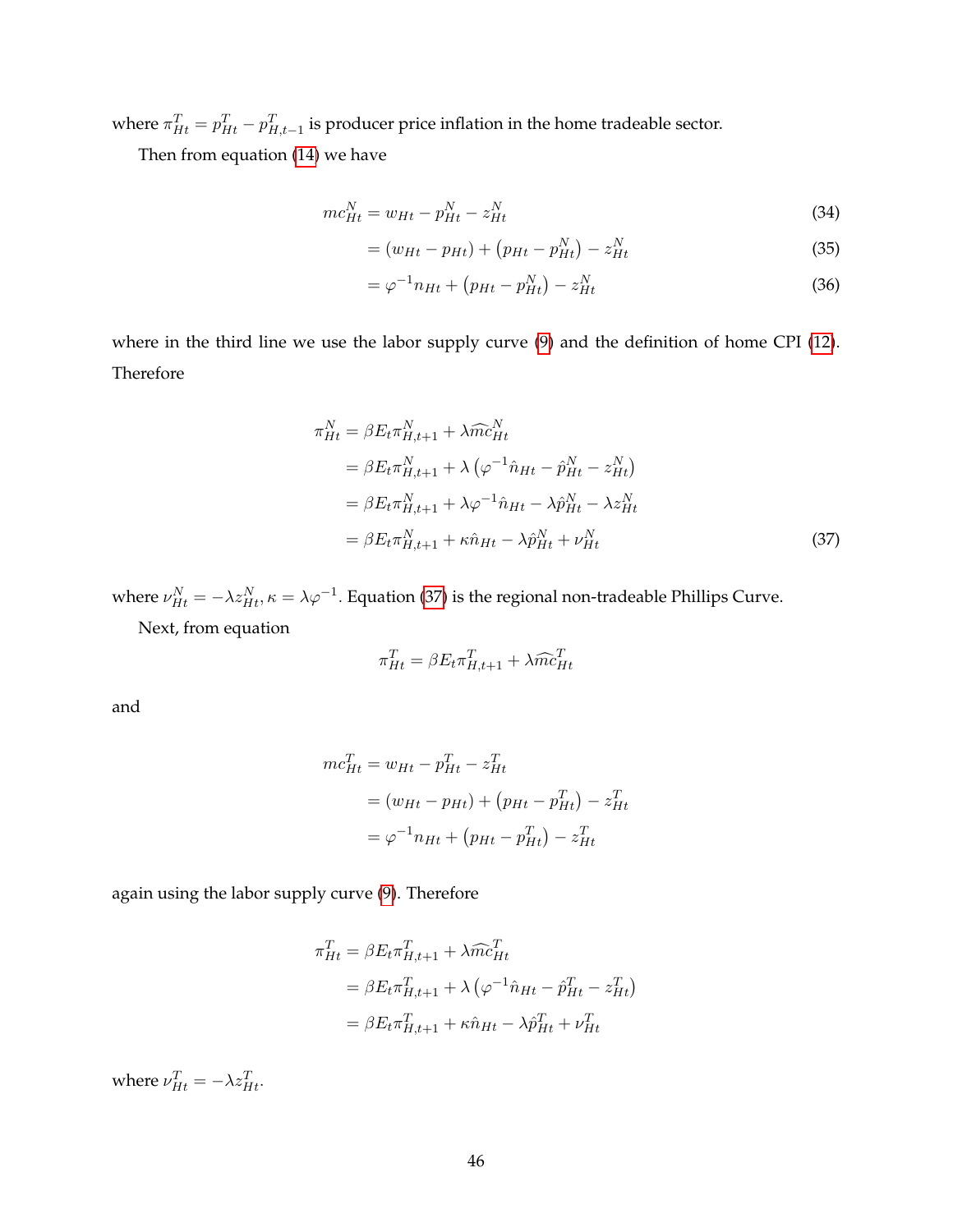## **A.1.3 Aggregate Phillips Curve Derivation**

Therefore aggregate non-tradeable inflation  $\pi^N_t = \zeta \pi^N_{Ht} + (1-\zeta) \, \pi^N_{Ft}$  satisfies

$$
\pi_t^N = \zeta \left( \beta E_t \pi_{H,t+1}^N + \kappa \hat{n}_{Ht} - \lambda \hat{p}_{Ht}^N + \nu_{Ht}^N \right)
$$

$$
+ (1 - \zeta) \left( \beta E_t \pi_{F,t+1}^N + \kappa \hat{n}_{Ft} - \lambda \hat{p}_{Ft}^N + \nu_{Ft}^N \right)
$$

$$
= \beta E_t \pi_{t+1}^N + \kappa \hat{n}_t + \nu_t^N - \lambda \left[ \zeta \hat{p}_{Ht}^N + (1 - \zeta) \hat{p}_{Ft}^N \right]
$$

and aggregate tradeable inflation satisfies

$$
\pi_t^T = \zeta \left( \beta E_t \pi_{H,t+1}^T + \kappa \hat{n}_{Ht} - \lambda \hat{p}_{Ht}^T + \nu_{Ht}^T \right)
$$

$$
+ (1 - \zeta) \left( \beta E_t \pi_{F,t+1}^T + \kappa \hat{n}_{Ft} - \lambda \hat{p}_{Ft}^T + \nu_{Ft}^T \right)
$$

$$
= \beta E_t \pi_{t+1}^T + \kappa \hat{n}_t + \nu_t^T - \lambda \left[ \zeta \hat{p}_{Ht}^T + (1 - \zeta) \hat{p}_{Ft}^T \right].
$$

Then aggregate inflation satisfies

$$
\pi_t = \phi_N \pi_t^N + \phi_T \pi_t^T
$$
  
\n
$$
= \phi_N \left( \beta E_t \pi_{t+1}^N + \kappa \hat{n}_t + \nu_t^N - \lambda \left[ \zeta \hat{p}_{Ht}^N + (1 - \zeta) \hat{p}_{Ft}^N \right] \right)
$$
  
\n
$$
+ \phi_T \left( \beta E_t \pi_{t+1}^T + \kappa \hat{n}_t + \nu_t^T - \lambda \left[ \zeta \hat{p}_{Ht}^T + (1 - \zeta) \hat{p}_{Ft}^T \right] \right)
$$
  
\n
$$
= \beta E_t \pi_{t+1} + \kappa \hat{n}_t + \nu_t
$$
  
\n
$$
- \lambda \left( \left[ \zeta \hat{p}_{Ht}^N + (1 - \zeta) \hat{p}_{Ft}^N \right] + \left[ \zeta \hat{p}_{Ht}^T + (1 - \zeta) \hat{p}_{Ft}^T \right] \right)
$$

where  $\nu_t \equiv \phi_N \nu^N_t + \phi_T \nu^T_t$ . Then it is easy to verify that

$$
\left[\zeta \hat{p}_{Ht}^N + (1 - \zeta) \hat{p}_{Ft}^N\right] + \left[\zeta \hat{p}_{Ht}^T + (1 - \zeta) \hat{p}_{Ft}^T\right] = 0
$$

so aggregate inflation satisfies

$$
\pi_t = \beta E_t \pi_{t+1} + \kappa \hat{n}_t + \nu_t.
$$

## **A.1.4 Steady State Equations**

At the steady state the real wage is

$$
\frac{W}{P} = \frac{\theta - 1}{\theta}.
$$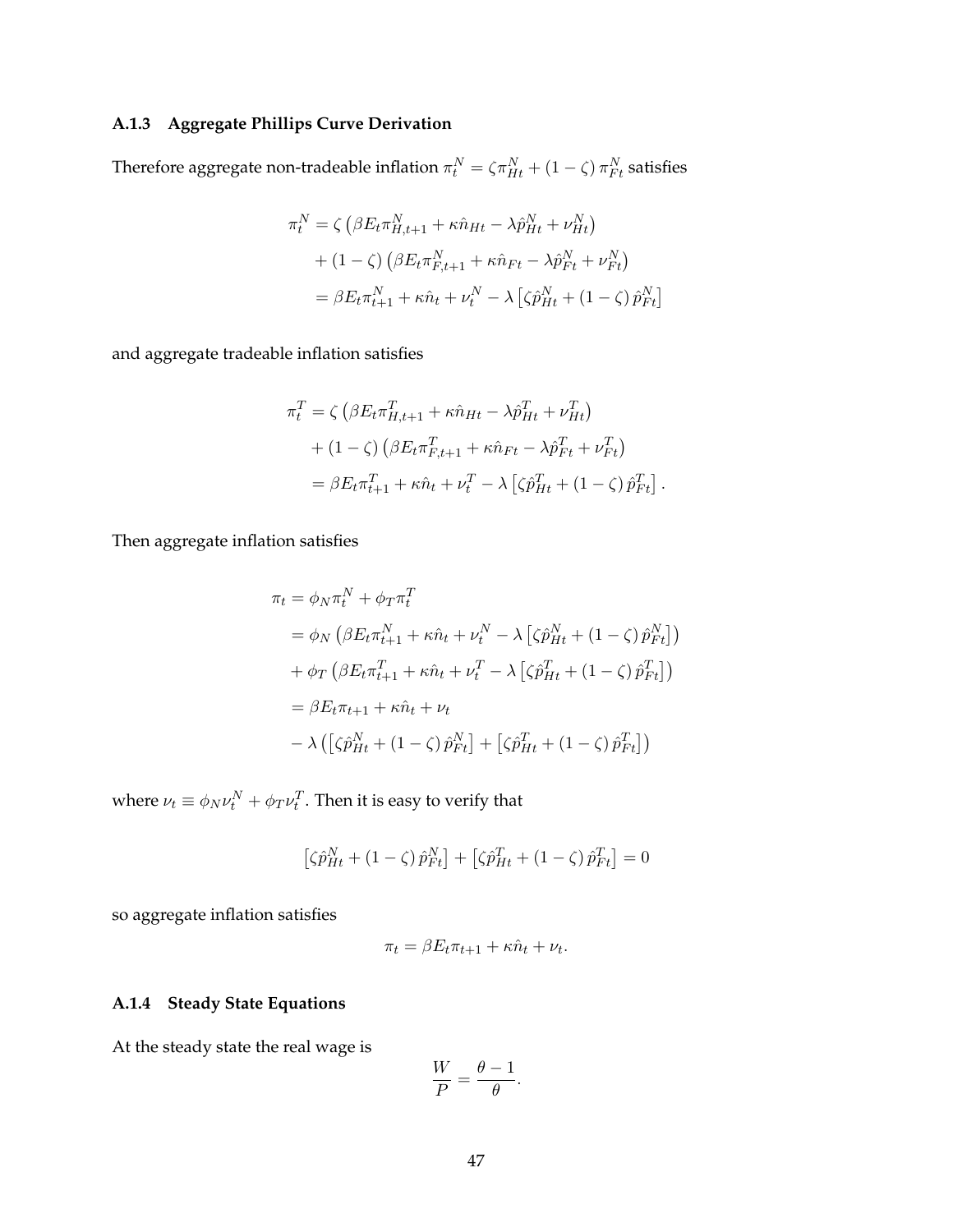Note that, although the price level is not stationary and does not have a well defined value at the steady state, the real wage is stationary, so we omit time subscripts on the real wage.

Then

$$
C_H^N = \phi_N C_H
$$

$$
C_H^{TH} = \phi_T \tau_H^H C_H
$$

$$
C_H^{TF} = \phi_T \tau_H^F C_H
$$

and

$$
N_H^N = \zeta C_H^N = \zeta \phi_N C
$$
  

$$
N_H^T = \zeta C_H^{TH} + (1 - \zeta) C_F^{TH}
$$

$$
\implies N_H^T = \zeta \phi_T \tau_H^H C_H + (1 - \zeta) \phi_T \tau_F^H C_F
$$
\n
$$
\implies N_H^T = \zeta \phi_T C \left( \tau_H^H + \frac{1 - \zeta}{\zeta} \tau_F^H \right)
$$
\n
$$
\implies N_H^T = \zeta \phi_T C \left( \zeta + \frac{1 - \zeta}{\zeta} \zeta \right)
$$
\n
$$
\implies N_H^T = \zeta \phi_T C,
$$

using  $C_F = C_H = C$ .

#### **A.1.5 Deriving the Other Log-Linearized Equations**

From now on, we set supply shocks to zero: the only shock is to tradeable demand for home production. The  $dll$  [·] operator denotes taking the log deviation from the steady state.

The home Euler equation is

$$
E_t\left[\beta \frac{u_c(C_{H,t+1}, N_{H,t+1})}{u_c(C_{Ht}, N_{Ht})} \frac{P_{Ht}}{P_{H,t+1}}\right] = \frac{1}{R_t^n}.
$$

Then log-linearising yields

$$
E_t\left[dll\left[u_c(C_{H,t+1}, N_{H,t+1})\right] - dll\left[u_c(C_{Ht}, N_{Ht})\right] + dll\left[\frac{P_{Ht}}{P_{H,t+1}}\right]\right] = -dll\left[R_t^n\right]
$$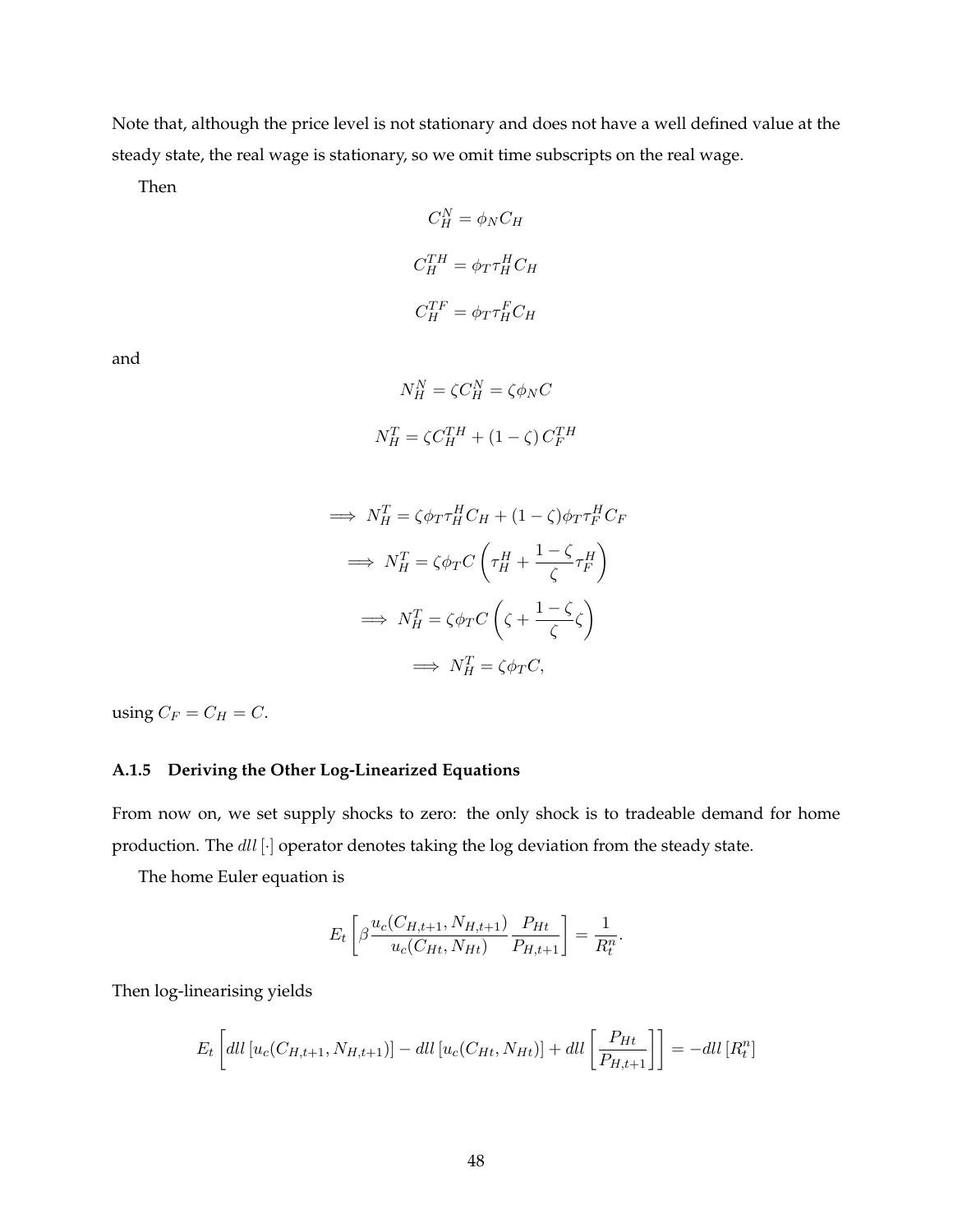$$
\Rightarrow E_t \left[ \left[ \frac{u_{cc}C}{u_c} \hat{c}_{H,t+1} + \frac{u_{cn}N}{u_c} \hat{n}_{H,t+1} \right] - \left[ \frac{u_{cc}C}{u_c} \hat{c}_{Ht} + \frac{u_{cn}N}{u_c} \hat{n}_{Ht} \right] - \pi_{H,t+1} \right] = -\hat{r}_t^n
$$
  
\n
$$
\Rightarrow \frac{u_{cc}C}{u_c} \hat{c}_{Ht} + \frac{u_{cn}N}{u_c} \hat{n}_{Ht} = E_t \left[ \frac{u_{cc}C}{u_c} \hat{c}_{H,t+1} + \frac{u_{cn}N}{u_c} \hat{n}_{H,t+1} \right] + \hat{r}_t^n - E_t \pi_{H,t+1}
$$
  
\n
$$
\Rightarrow \hat{c}_{Ht} + \frac{u_{cn}N}{u_{cc}C} \hat{n}_{Ht} = E_t \left[ \hat{c}_{H,t+1} + \frac{u_{cn}N}{u_{cc}C} \hat{n}_{H,t+1} \right] + \frac{u_c}{u_{cc}C} (\hat{r}_t^n - E_t \pi_{H,t+1})
$$
  
\n
$$
\Rightarrow \hat{c}_{Ht} + \frac{u_{cn}}{u_{cc}} \hat{n}_{Ht} = E_t \left[ \hat{c}_{H,t+1} + \frac{u_{cn}}{u_{cc}} \hat{n}_{H,t+1} \right] + \frac{u_c}{u_{cc}C} (\hat{r}_t^n - E_t \pi_{H,t+1}).
$$

Next, we have

$$
\frac{u_{cc}C}{u_c} = \frac{-\sigma^{-1}C\left(C - \chi^{\frac{N^{1+\varphi^{-1}}}{1+\varphi^{-1}}}\right)^{-\sigma^{-1}-1}}{\left(C - \chi^{\frac{N^{1+\varphi^{-1}}}{1+\varphi^{-1}}}\right)^{-\sigma^{-1}}}
$$
\n
$$
= -\sigma^{-1}C\left(C - \chi^{\frac{N^{1+\varphi^{-1}}}{1+\varphi^{-1}}}\right)^{-1}
$$
\n
$$
= -\sigma^{-1}\left(C^{-1}\left(C - \chi^{\frac{N^{1+\varphi^{-1}}}{1+\varphi^{-1}}}\right)\right)^{-1}
$$
\n
$$
= -\sigma^{-1}\left(1 - C^{-1}\chi N^{1+\varphi^{-1}}\left(1 + \varphi^{-1}\right)^{-1}\right)^{-1}
$$
\n
$$
= -\sigma^{-1}\left(1 - \left(\frac{C}{N}\right)^{-1}\chi N^{\varphi^{-1}}\left(1 + \varphi^{-1}\right)^{-1}\right)^{-1}
$$
\n
$$
= -\sigma^{-1}\left(1 - \left(\frac{C}{N}\right)^{-1}\mu^{-1}\left(1 + \varphi^{-1}\right)^{-1}\right)^{-1}
$$
\n
$$
= -\sigma^{-1}\left(1 - \mu^{-1}\left(1 + \varphi^{-1}\right)^{-1}\right)^{-1}
$$

where we use the steady state condition from labor supply that

$$
\chi N^{\varphi^{-1}} = \mu^{-1} \quad \mu = \frac{\theta}{\theta - 1}.
$$

Then

$$
u_{cn} = -\sigma^{-1} \left( C - \chi \frac{N^{1+\varphi^{-1}}}{1+\varphi^{-1}} \right)^{-\sigma^{-1}-1} \times -\frac{\chi}{1+\varphi^{-1}} \left( 1+\varphi^{-1} \right) N^{\varphi^{-1}}
$$
  
=  $-u_{cc} \chi N^{\varphi^{-1}}$   
=  $-u_{cc} \mu^{-1}$ .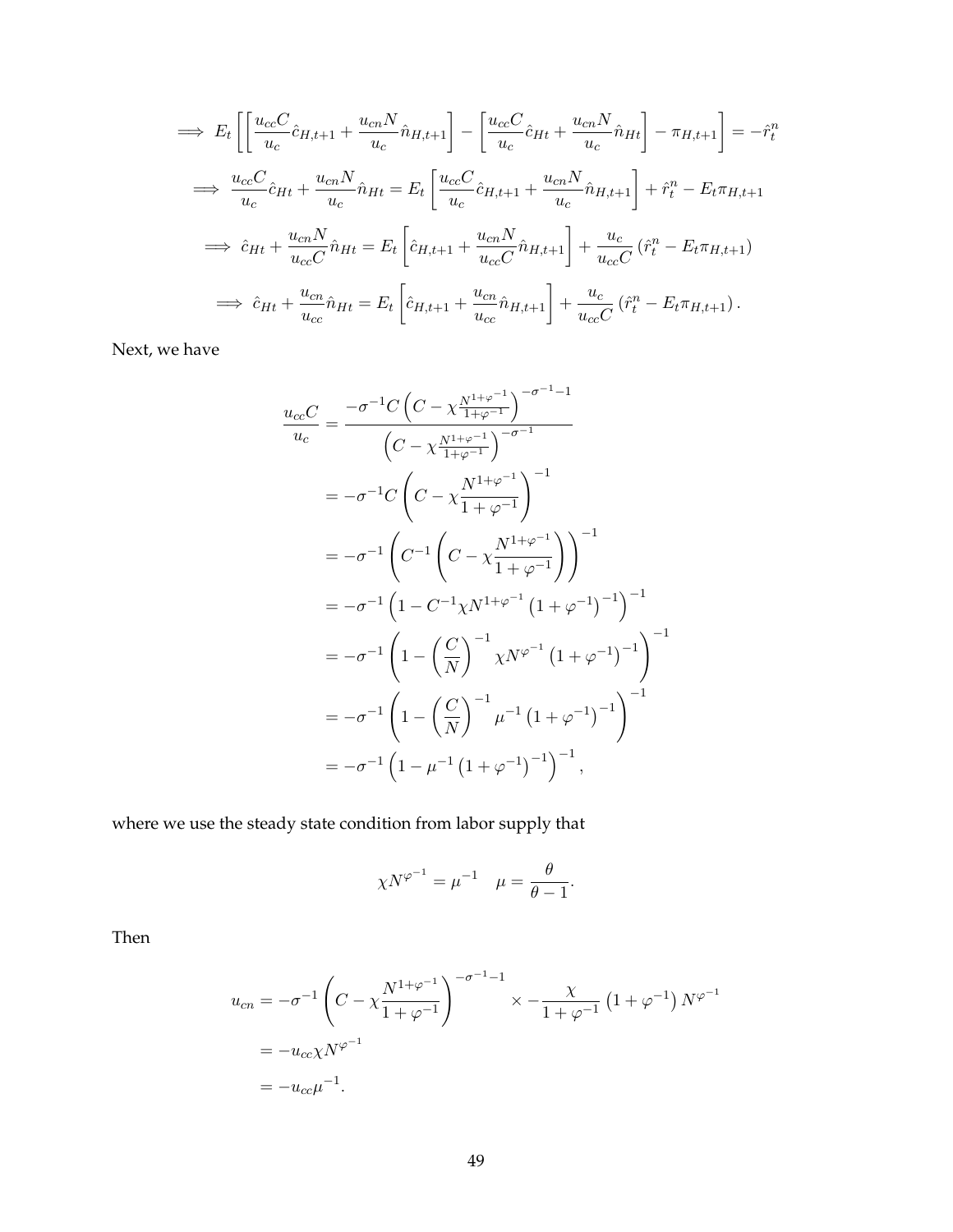Therefore

$$
\hat{c}_{Ht} - \frac{u_{cc}\mu^{-1}}{u_{cc}} \hat{n}_{Ht} = E_t \left[ \hat{c}_{H,t+1} - \frac{u_{cc}\mu^{-1}}{u_{cc}} \hat{n}_{H,t+1} \right] + \left( \frac{u_{cc}C}{u_c} \right)^{-1} (\hat{r}_t^n - E_t \pi_{H,t+1})
$$
\n
$$
\implies \hat{c}_{Ht} - \mu^{-1} \hat{n}_{Ht} = E_t \left[ \hat{c}_{H,t+1} - \mu^{-1} \hat{n}_{H,t+1} \right] - \sigma \left( 1 - \mu^{-1} \left( 1 + \varphi^{-1} \right)^{-1} \right) (\hat{r}_t^n - E_t \pi_{H,t+1})
$$
\n
$$
\implies \hat{c}_{Ht} - \mu^{-1} \hat{n}_{Ht} = E_t \left[ \hat{c}_{H,t+1} - \mu^{-1} \hat{n}_{H,t+1} \right] - \sigma_c (\hat{r}_t^n - E_t \pi_{H,t+1})
$$

where  $\sigma_c = \sigma \left( 1 - \mu^{-1} \left( 1 + \varphi^{-1} \right)^{-1} \right)$  . Solving forward the Euler equation yields

$$
\hat{c}_{Ht} - \mu^{-1}\hat{n}_{Ht} = -\sigma_c E_t \sum_{j=0}^{\infty} (\hat{r}_{t+j}^n - E_t \pi_{H,t+1+j})
$$
  
\n
$$
= -\sigma_c E_t \sum_{j=0}^{\infty} \hat{r}_{t+j}^n + \sigma_c E_t \sum_{j=0}^{\infty} \pi_{H,t+1+j}
$$
  
\n
$$
= -\sigma_c E_t \sum_{j=0}^{\infty} \hat{r}_{t+j}^n + \sigma_c E_t \sum_{j=0}^{\infty} (p_{H,t+1+j} - p_{H,t+j})
$$
  
\n
$$
= -\sigma_c E_t \sum_{j=0}^{\infty} \hat{r}_{t+j}^n - \sigma_c p_{Ht}.
$$

Similarly, for foreign households we have

$$
\hat{c}_{Ft} - \mu^{-1}\hat{n}_{Ft} = -\sigma_c E_t \sum_{j=0}^{\infty} \hat{r}_{t+j}^n - \sigma_c p_{Ft}
$$
  
\n
$$
\implies \hat{c}_{Ht} - \mu^{-1}\hat{n}_{Ht} + \sigma_c p_{Ht} = \hat{c}_{Ft} - \mu^{-1}\hat{n}_{Ft} + \sigma_c p_{Ft}
$$
  
\n
$$
\implies \hat{c}_{Ht} - \mu^{-1}\hat{n}_{Ht} = \hat{c}_{Ft} - \mu^{-1}\hat{n}_{Ft} + \sigma_c (p_{Ft} - p_{Ht}),
$$

which is the Backus-Smith condition.

Next, we have the consumer demand functions and prices

$$
\hat{c}_{Ht}^{N} = \hat{c}_{Ht} - \eta \left( p_{Ht}^{N} - p_{Ht} \right)
$$

$$
\hat{c}_{Ht}^{T} = \hat{\xi}_{Ht} + \hat{c}_{Ht} - \eta \left( p_{Ht}^{T} - p_{Ht}^{T} \right)
$$

$$
\hat{c}_{Ft}^{T} = \hat{\xi}_{Ft} + \hat{c}_{Ht} - \eta \left( p_{Ft}^{T} - p_{Ht}^{T} \right)
$$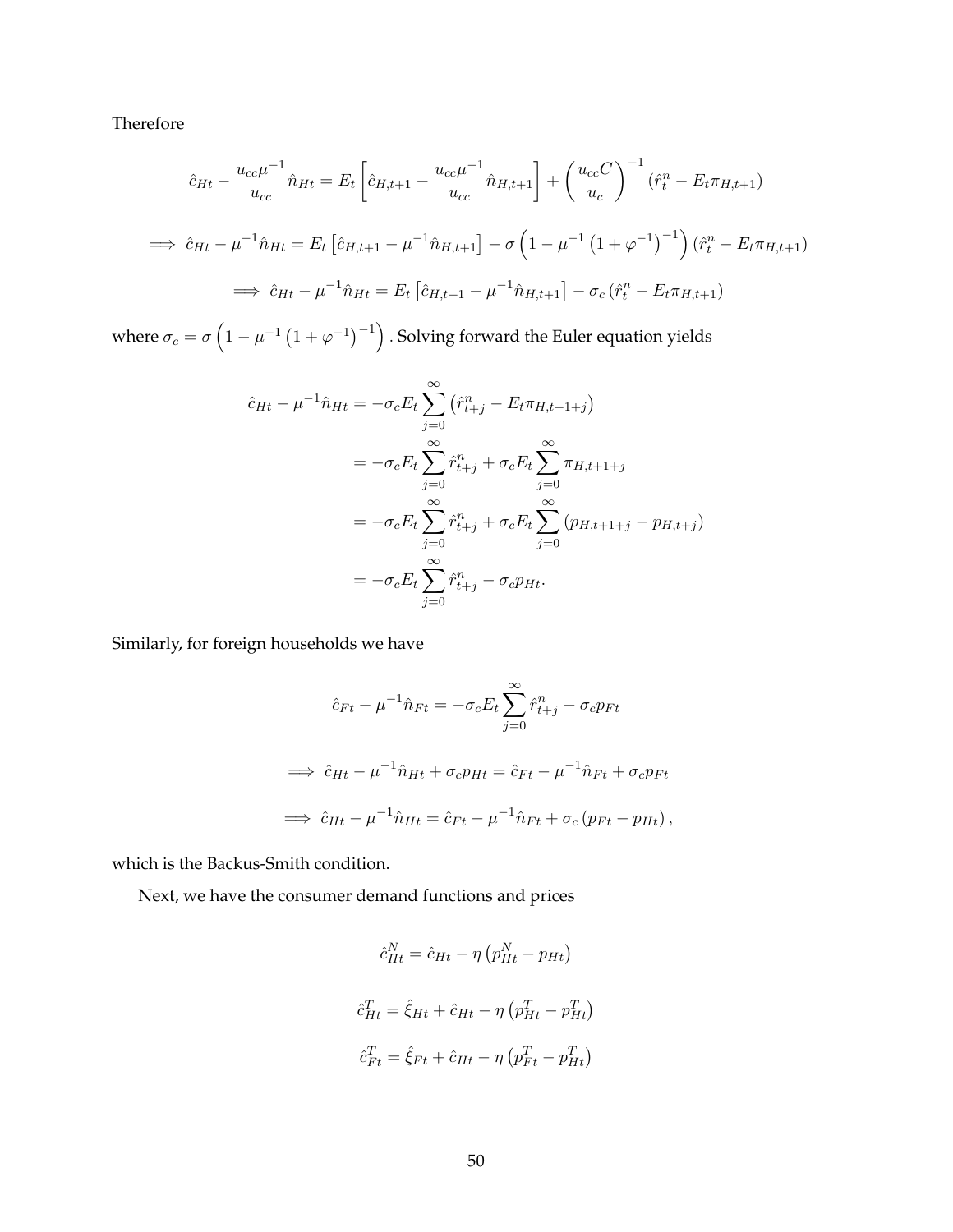and

$$
\hat{c}_{Ft}^{N} = \hat{c}_{Ft} - \eta (p_{Ft}^{N} - p_{Ft})
$$
\n
$$
\hat{c}_{Ft}^{TH} = \hat{c}_{Ft} - \eta (p_{Ht}^{T} - p_{Ft})
$$
\n
$$
\hat{c}_{Ft}^{TF} = \hat{c}_{Ft} - \eta (p_{Ft}^{T} - p_{Ft}).
$$

Note that

$$
\tau_{Ht} + \tau_{Ft} = 1
$$

$$
\implies \hat{\xi}_{Ht}\tau_H^H + \hat{\xi}_{Ft}\tau_H^F = 0
$$

$$
\implies \hat{\xi}_{Ft} = -\frac{\tau_H^H}{\tau_H^F}\hat{\xi}_{Ht}
$$

$$
\implies \hat{\xi}_{Ft} = -\frac{\zeta}{1-\zeta}\hat{\xi}_{Ht}.
$$

Also

$$
\pi_{Ht} = \phi_N \pi_{Ht}^N + \phi_T \tau_H^H \pi_{Ht}^T + \phi_T \tau_H^F \pi_{Ft}^T
$$

and similarly

$$
\pi_{Ft} = \phi_N \pi_{Ft}^N + \phi_T \tau_F^H \pi_{Ht}^T + \phi_T \tau_H^F \pi_{Ft}^T.
$$

Note that without supply shocks

$$
Y_{Ht}^{N} = N_{Ht}^{N}
$$

$$
Y_{Ht}^{T} = N_{Ht}^{T}
$$

$$
Y_{Ft}^{N} = N_{Ft}^{N}
$$

$$
Y_{Ft}^{T} = N_{Ft}^{T}.
$$

Then we have

$$
\zeta N_{Ht} = N_{Ht}^N + N_{Ht}^T,
$$

that is, total labor supplied by households in the home region equals total labor demanded by firms (the  $\zeta$  term reflects that  $N_{Ht}$  is household labor supply). So,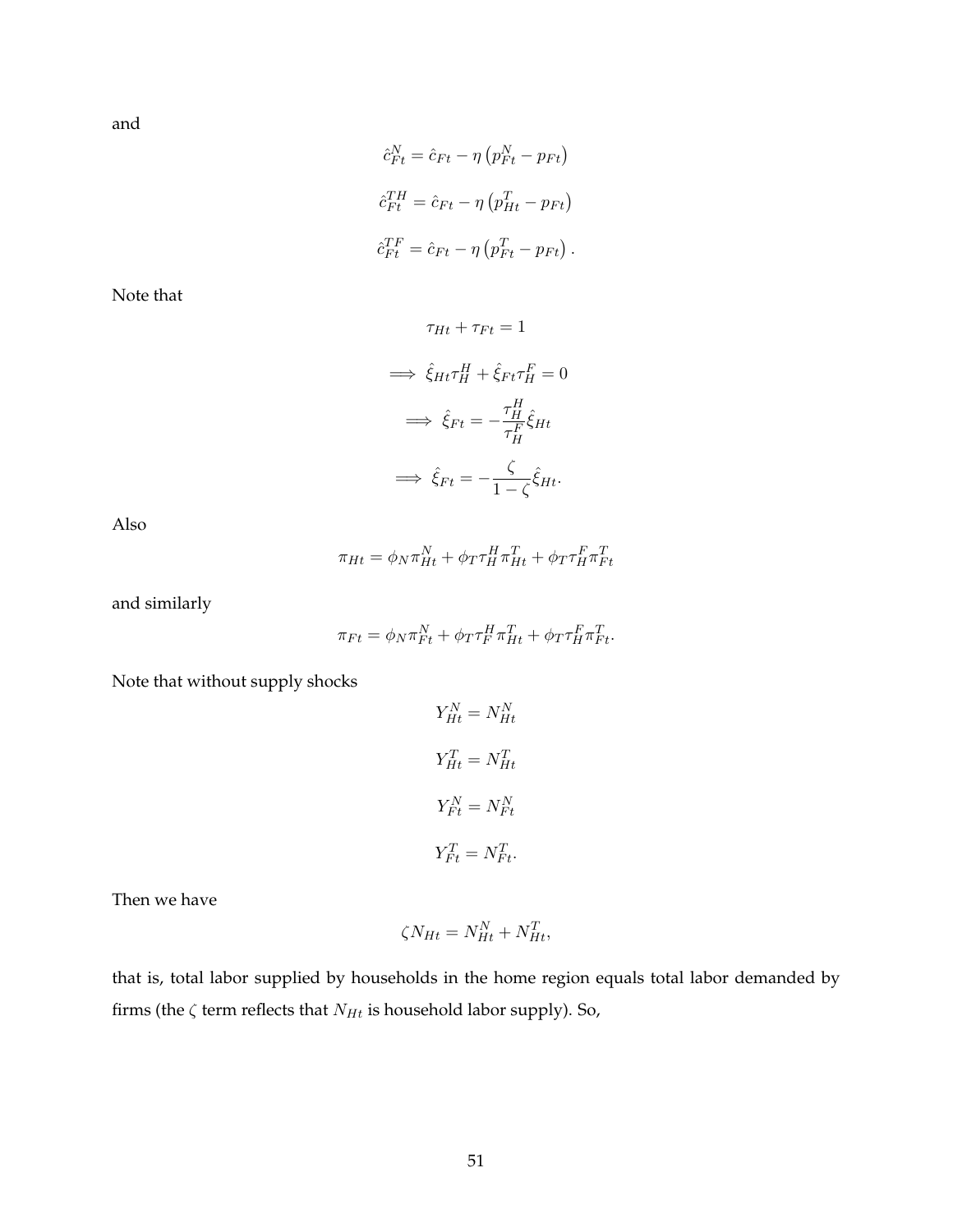$$
\hat{n}_{Ht} = \frac{N^N}{N^N + N^T} \hat{n}_{Ht}^N + \frac{N^T}{N^N + N^T} \hat{n}_{Ht}^T
$$

$$
= \phi_N \hat{n}_{Ht}^N + \phi_T \hat{n}_{Ht}^T
$$

and

$$
\hat{n}_{Ft} = \phi_N \hat{n}_{Ft}^N + \phi_T \hat{n}_{Ft}^T.
$$

Aggregate employment is

$$
N_t = \zeta N_{Ht} + (1 - \zeta) N_{Ft}
$$

$$
\implies \hat{n}_t = \frac{\zeta N}{\zeta N + (1 - \zeta) N} \hat{n}_{Ht} + \frac{(1 - \zeta) N}{\zeta N + (1 - \zeta) N} \hat{n}_{Ft}
$$

$$
= \zeta \hat{n}_{Ht} + (1 - \zeta) \hat{n}_{Ft}.
$$

where  $N$  is steady state household labor supply, equal across the two regions at the symmetric steady state. We have market clearing conditions in the non-tradeable sector

$$
N_{Ht}^{N} = \zeta C_{Ht}^{N}
$$

$$
\hat{n}_{Ht}^{N} = \hat{c}_{Ht}^{N}
$$

$$
\implies \hat{n}_{Ht}^{N} = \hat{c}_{Ht} - \eta \left(\hat{p}_{Ht}^{N} - \hat{p}_{Ht}\right)
$$

and

$$
N_{Ft}^{N} = \zeta C_{Ft}^{N}
$$

$$
\implies \hat{n}_{Ft}^{N} = \hat{c}_{Ft}^{N}
$$

$$
\implies \hat{n}_{Ft}^{N} = \hat{c}_{Ft} - \eta (p_{Ft}^{N} - p_{Ft})
$$

and in the tradeable sector we have

$$
N_{Ht}^{T} = \zeta C_{Ht}^{TH} + (1 - \zeta) C_{Ft}^{TH}
$$
  
=  $\zeta \phi_T \tau_{Ht}^H C_{Ht} \left(\frac{P_{Ht}^T}{P_{Ht}}\right)^{-\eta} + (1 - \zeta) \phi_T \tau_{Ft}^H C_{Ft} \left(\frac{P_{Ft}^T}{P_{Ft}}\right)^{-\eta}$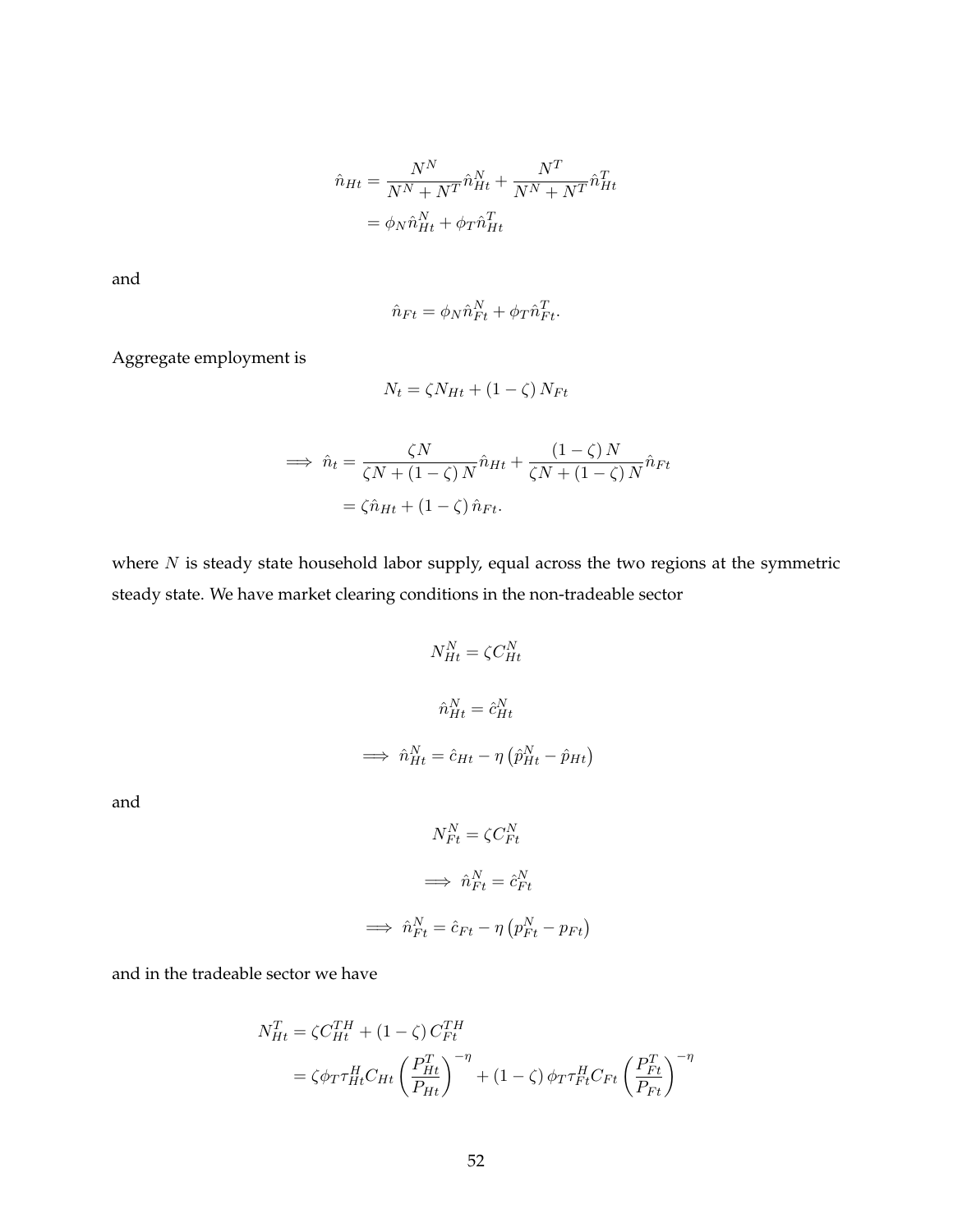and so

$$
\hat{n}_{Ht}^T = \zeta \left[ \hat{c}_{Ht} - \eta \left( p_{Ht}^T - p_{Ht} \right) + \hat{\xi}_{Ht} \right] + (1 - \zeta) \left[ \hat{c}_{Ft} - \eta \left( p_{Ht}^T - p_{Ft} \right) \right].
$$

Similarly

$$
\hat{n}_{Ft}^T = \zeta \left[ \hat{c}_{Ht} - \eta \left( p_{Ft}^T - p_{Ht} \right) + \hat{\xi}_{Ft} \right] + (1 - \zeta) \left[ \hat{c}_{Ft} - \eta \left( p_{Ft}^T - p_{Ft} \right) \right].
$$

We also have

$$
\hat{n}_{Ht} = \log N_{Ht} - \log N_H \approx (N_{Ht} - 1) - (N_H - 1) = -(u_{Ht} - u_H) = -\hat{u}_{Ht}.
$$

## <span id="page-53-0"></span>**A.2 The Importance of Non-Tradeable Inflation**

Here, we show that the slope of the regional Phillips Curve for overall regional consumer price inflation is smaller than the slope of the aggregate Phillips Curve, by a factor equal to the expenditure share on non-tradeable goods. For simplicity, we present this derivation with all supply shocks  $\nu_t$  set to zero.

Consider the Phillips curves for home non-tradeables, home tradeables, and foreign tradeables:

$$
\pi_{Ht}^N = \beta E_t \pi_{H,t+1}^N - \kappa \hat{u}_{Ht} - \lambda \hat{p}_{Ht}^N
$$

$$
\pi_{Ht}^T = \beta E_t \pi_{H,t+1}^T - \kappa \hat{u}_{Ht} - \lambda \hat{p}_{Ht}^T
$$

$$
\pi_{Ft}^T = \beta E_t \pi_{F,t+1}^T - \kappa \hat{u}_{Ft} - \lambda \hat{p}_{Ft}^T.
$$

Substituting these three equations into the definition for home consumer price inflation

$$
\pi_{Ht} = \phi_N \pi_{Ht}^N + \phi_T \tau_H^H \pi_{Ht}^T + \phi_T \tau_H^F \pi_{Ft}^T
$$

yields

$$
\pi_{Ht} = \beta E_t \pi_{H,t+1} - \left(\phi_N + \phi_T \tau_H^H\right) \kappa \hat{u}_{Ht} - \lambda \left(\phi_N \hat{p}_{Ht}^N + \phi_T \tau_H^H \hat{p}_{Ht}^T\right) - \phi_T \tau_H^F \kappa \hat{u}_{Ft} - \lambda \phi_T \tau_H^F \hat{p}_{Ft}^T.
$$

An analogous derivation yields the following Phillips curve for foreign consumer prices

$$
\pi_{Ft} = \beta E_t \pi_{F,t+1} - \left(\phi_N + \phi_T \tau_F^F\right) \kappa \hat{u}_{Ft} - \lambda \left(\phi_N \hat{p}_{Ft}^N + \phi_T \tau_F^F \hat{p}_{Ft}^T\right) - \phi_T \tau_F^H \kappa \hat{u}_{Ht} - \lambda \phi_T \tau_F^H \hat{p}_{Ht}^T.
$$

Subtracting the second of these last two equations from the first (and using the fact that  $\tau_H^H =$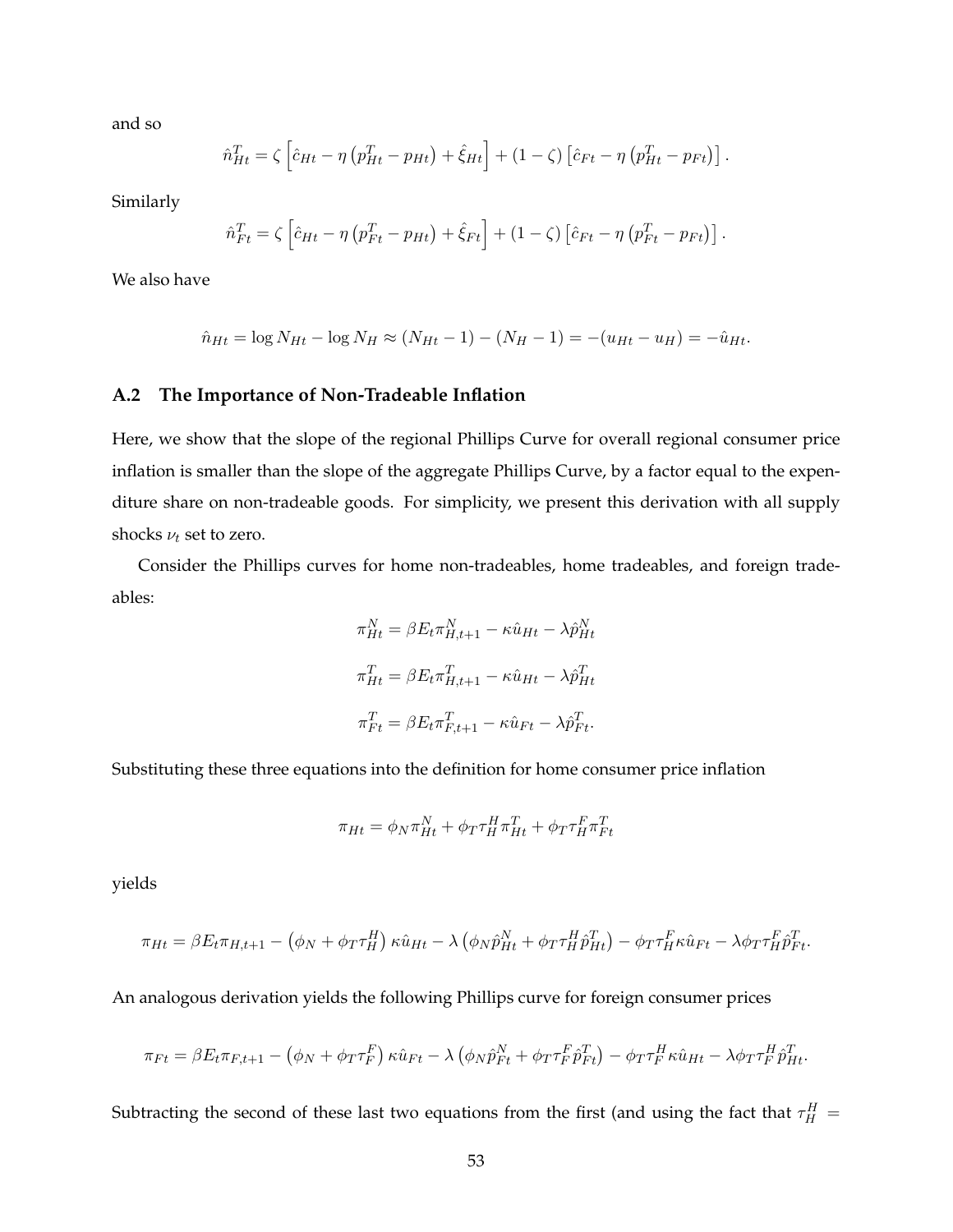$\tau_F^H = \zeta$ ) yields

$$
\pi_{Ht} - \pi_{Ft} = \beta \left( E_t \pi_{H, t+1} - E_t \pi_{F, t+1} \right) - \phi_N \kappa \left( \hat{u}_{Ht} - \hat{u}_{Ft} \right) - \phi_N \lambda \left( \hat{p}_{Ht}^N - \hat{p}_{Ft}^N \right). \tag{38}
$$

The coefficient in a regional panel regression corresponds to the coefficient in a differenced equation like this one. Notice that the coefficient on unemployment is  $\phi_N \kappa$  rather than  $\kappa$ . In other words, the coefficient differs from the coefficient in the aggregate Phillips curve by the factor  $\phi_N$ .

## <span id="page-54-0"></span>**A.3 The Role of GHH Preferences**

The key feature of GHH preferences that we exploit is that, with GHH preferences, there are no wealth effects on labor supply either at the aggregate or the regional level. In contrast, with separable preferences, wealth effects on labor supply are an important determinant of marginal cost and therefore influence the Phillips curve.

To see this more clearly, consider the non-tradeable regional Phillips curve under separable preferences:

$$
\pi_{Ht}^N = \beta E_t \pi_{H,t+1}^N - \kappa \hat{u}_{Ht} + \lambda \sigma^{-1} \hat{c}_{Ht} - \lambda \hat{p}_{Ht}^N + \nu_{Ht}^N, \tag{39}
$$

and the aggregate Phillips Curve under separable preferences:

<span id="page-54-1"></span>
$$
\pi_t = \beta E_t \pi_{t+1} - \kappa \hat{u}_t + \lambda \sigma^{-1} \hat{c}_t + \nu_t. \tag{40}
$$

Relative to the GHH case, both the non-tradeable regional Phillips curve and aggregate Phillips curve include a consumption term. These terms appear because of wealth effects on labor supply affect marginal cost in this model. These wealth effects complicate the comparison between the regional and aggregate Phillips curve because the relationship between employment and consumption is different at the aggregate level than at the regional level. At the aggregate level,  $\hat{c}_t = \hat{n}_t + z_t$ . This implies that we can replace the  $\hat{c}_t$  term with  $\hat{n}_t + z_t$  in equation [\(40\)](#page-54-1) and get a consolidated coefficient of  $\kappa + \lambda \sigma^{-1}$  on unemployment. At the regional level, however, this is not possible because risk-sharing across regions implies that  $\hat{c}_{Ht} \neq \hat{n}_{Ht} + z_{Ht}$ . This difference implies that the slope of the non-tradeable regional Phillips curve will differ from the slope of the aggregate Phillips curve when preferences are separable.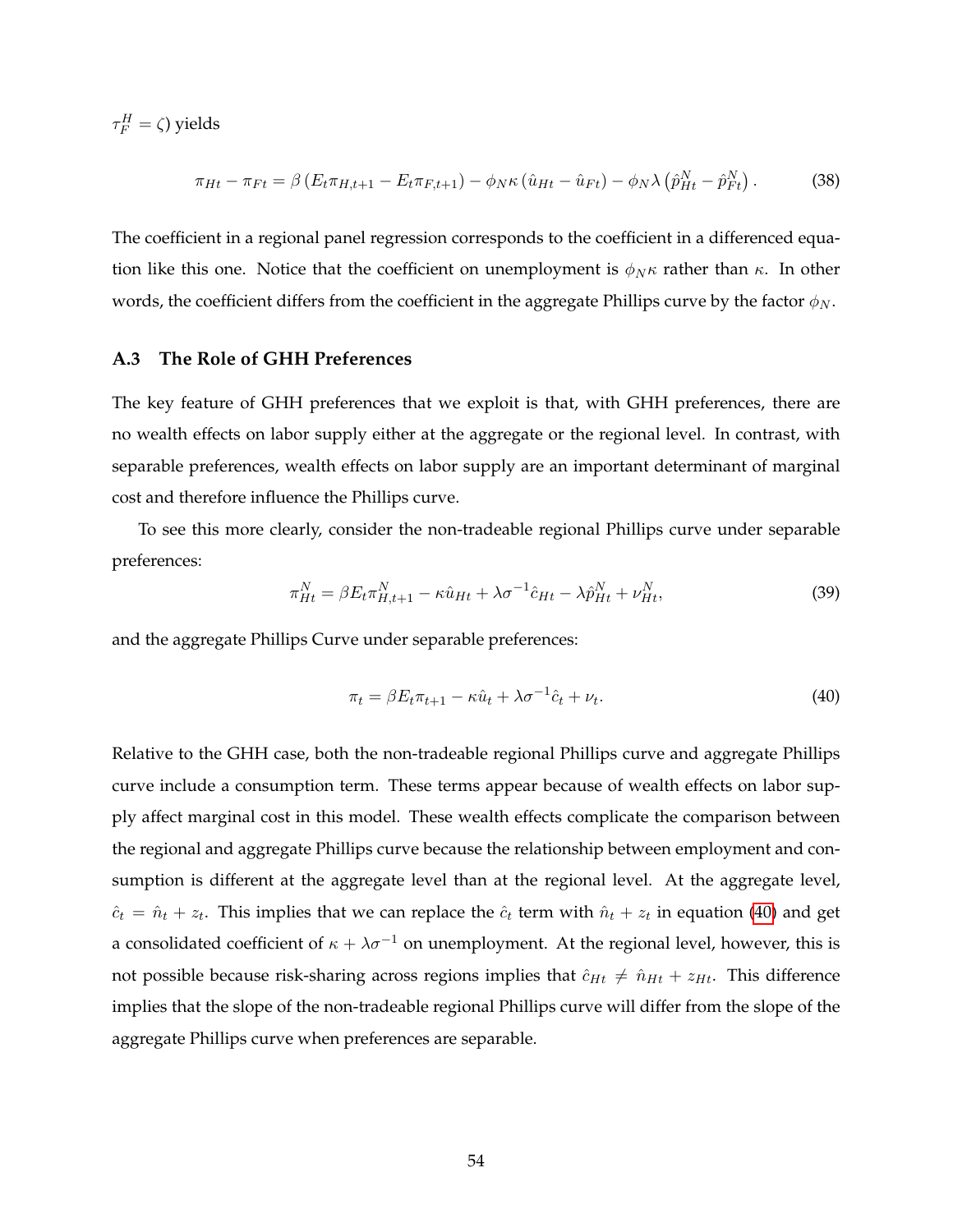## <span id="page-55-0"></span>**A.4 Time Aggregation**

Here, we derive equation [\(25\)](#page-28-2). In particular, we show how time aggregation results in the factor of 4 showing up in the denominator of that equation. Recall that our empirical specification involves cumulative inflation over four quarters, while our model is written in terms of quarterly inflation.

Consider the non-tradeable regional Phillips Curve—equation [\(18\)](#page-20-0) from the main text:

$$
\pi_{Ht}^N = -E_t \sum_{j=0}^{\infty} \beta^j \left( \kappa \tilde{u}_{H,t+j} + \lambda \hat{p}_{H,t+j}^N \right) + E_t \pi_{t+\infty}, \tag{41}
$$

where for simplicity we have set the supply shock  $\omega_{Ht}^N$  equal to zero. We start by approximating  $\hat{p}^N_{Ht}$  by a driftless AR(1) with autoregressive coefficient  $\rho_{\hat{p}^N_H}.$  This yields

$$
\pi_{Ht}^N = -\kappa E_t \sum_{j=0}^{\infty} \beta^j \tilde{u}_{H,t+j} - \frac{\lambda}{1 - \beta \rho_{\hat{p}_H^N}} \hat{p}_{Ht}^N + E_t \pi_{t+\infty}
$$

or equivalently

$$
p_{Ht}^N - p_{H,t-1}^N = -\kappa E_t \sum_{j=0}^{\infty} \beta^j \tilde{u}_{H,t+j} - \frac{\lambda}{1 - \beta \rho_{\hat{p}_H^N}} \hat{p}_{Ht}^N + E_t \pi_{t+\infty}.
$$

We can write this equation out for four consecutive periods

$$
p_{Ht}^{N} - p_{H,t-1}^{N} = -\kappa E_{t} \sum_{j=0}^{\infty} \beta^{j} \tilde{u}_{H,t+j} - \frac{\lambda}{1 - \beta \rho_{\hat{p}^{N}}} \hat{p}_{Ht}^{N} + E_{t} \pi_{t+\infty}
$$
  
\n
$$
p_{H,t-1}^{N} - p_{H,t-2}^{N} = -\kappa E_{t-1} \sum_{j=0}^{\infty} \beta^{j} \tilde{u}_{H,t+j-1} - \frac{\lambda}{1 - \beta \rho_{\hat{p}^{N}}} \hat{p}_{H,t-1}^{N} + E_{t-1} \pi_{t+\infty}
$$
  
\n
$$
p_{H,t-2}^{N} - p_{H,t-3}^{N} = -\kappa E_{t-2} \sum_{j=0}^{\infty} \beta^{j} \tilde{u}_{H,t+j-2} - \frac{\lambda}{1 - \beta \rho_{\hat{p}^{N}}} \hat{p}_{H,t-2}^{N} + E_{t-2} \pi_{t+\infty}
$$
  
\n
$$
p_{H,t-3}^{N} - p_{H,t-4}^{N} = -\kappa E_{t-3} \sum_{j=0}^{\infty} \beta^{j} \tilde{u}_{H,t+j-3} - \frac{\lambda}{1 - \beta \rho_{\hat{p}^{N}}} \hat{p}_{H,t-3}^{N} + E_{t-3} \pi_{t+\infty}
$$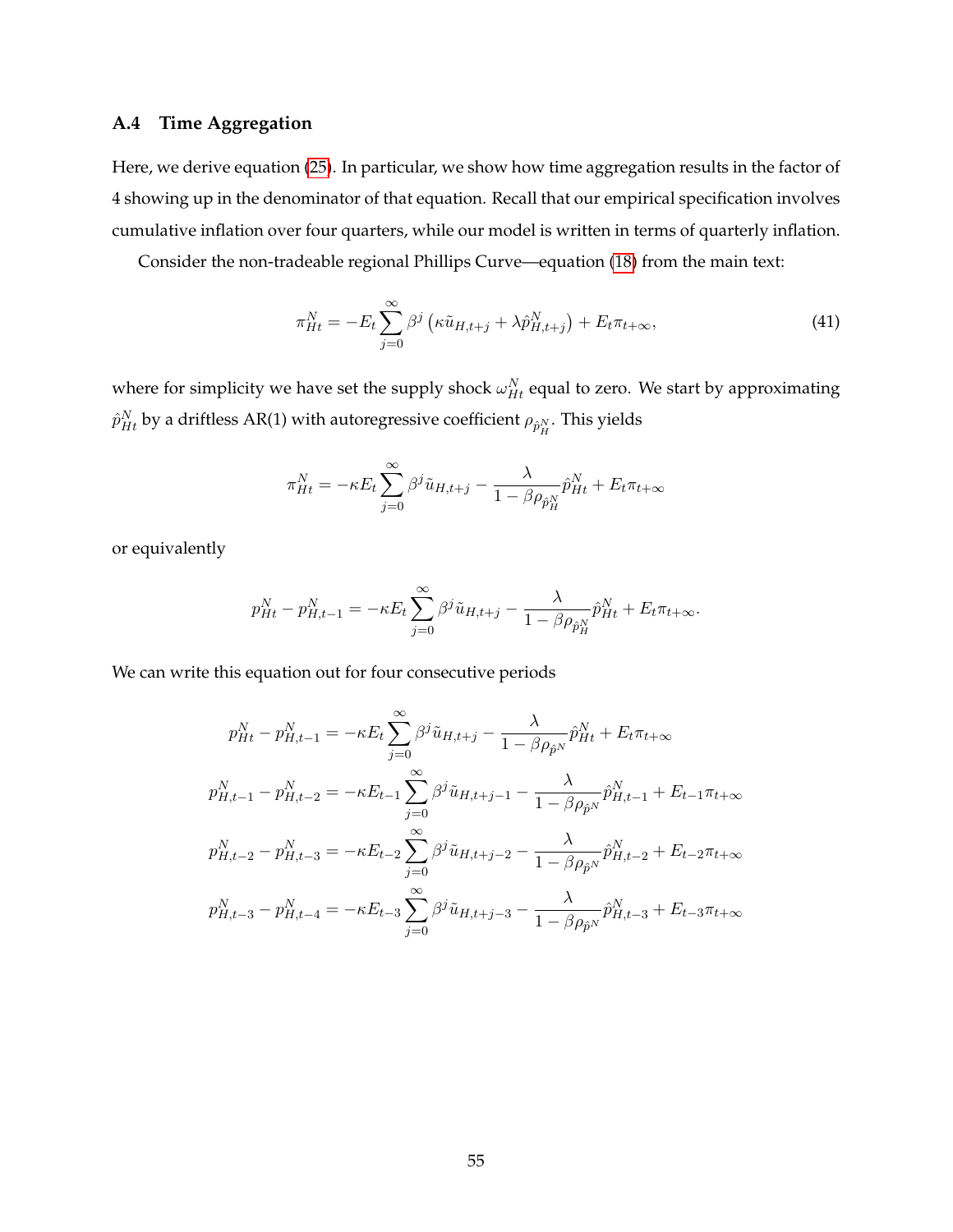Summing the preceding four equations together yields

$$
p_{Ht}^{N} - p_{H,t-4}^{N} = -\kappa (E_{t} \sum_{j=0}^{\infty} \beta^{j} \tilde{u}_{H,t+j} + E_{t-1} \sum_{j=0}^{\infty} \beta^{j} \tilde{u}_{H,t+j-1}
$$
  
+  $E_{t-2} \sum_{j=0}^{\infty} \beta^{j} \tilde{u}_{H,t+j-2} + E_{t-3} \sum_{j=0}^{\infty} \beta^{j} \tilde{u}_{H,t+j-3})$   
-  $\frac{\lambda}{1 - \beta \rho_{\hat{p}^{N}}}$   $(\hat{p}_{Ht}^{N} - \hat{p}_{H,t-1}^{N} - \hat{p}_{H,t-2}^{N} - \hat{p}_{H,t-3}^{N})$   
+  $E_{t} \pi_{t+\infty} + E_{t-1} \pi_{t+\infty} + E_{t-2} \pi_{t+\infty} + E_{t-3} \pi_{t+\infty}.$ 

Taking expectations at time  $t - 4$  then yields

$$
E_{t-4}p_{Ht}^{N} - p_{H,t-4}^{N} = -\kappa (E_{t-4} \sum_{j=0}^{\infty} \beta^{j} \tilde{u}_{H,t+j} + E_{t-4} \sum_{j=0}^{\infty} \beta^{j} \tilde{u}_{H,t+j-1} + E_{t-4} \sum_{j=0}^{\infty} \beta^{j} \tilde{u}_{H,t+j-2} + E_{t-4} \sum_{j=0}^{\infty} \beta^{j} \tilde{u}_{H,t+j-3}) - \frac{\lambda}{1 - \beta \rho_{\hat{p}^{N}}} E_{t-4} [\hat{p}_{Ht}^{N} - \hat{p}_{H,t-1}^{N} - \hat{p}_{H,t-2}^{N} - \hat{p}_{H,t-3}^{N}] + 4E_{t-4} \pi_{t+\infty}.
$$

Adding and subtracting  $p^{N}_{Ht}$  yields

<span id="page-56-0"></span>
$$
p_{Ht}^{N} - p_{H,t-4}^{N} = -\kappa (E_{t-4} \sum_{j=0}^{\infty} \beta^{j} \tilde{u}_{H,t+j} + E_{t-4} \sum_{j=0}^{\infty} \beta^{j} \tilde{u}_{H,t+j-1} + E_{t-4} \sum_{j=0}^{\infty} \beta^{j} \tilde{u}_{H,t+j-2} + E_{t-4} \sum_{j=0}^{\infty} \beta^{j} \tilde{u}_{H,t+j-3}) - \frac{\lambda}{1 - \beta \rho_{\hat{p}^{N}}} \left( \rho_{\hat{p}^{N}}^{4} + \rho_{\hat{p}^{N}}^{3} + \rho_{\hat{p}^{N}}^{2} + \rho_{\hat{p}^{N}} \right) \hat{p}_{H,t-4}^{N} + 4E_{t-4} \pi_{t+\infty} - \left( E_{t-4} p_{Ht}^{N} - p_{Ht}^{N} \right).
$$
\n(42)

Comparing equation [\(42\)](#page-56-0) to equation [\(23\)](#page-27-2), both equations have cumulative inflation over four quarters on the left hand side. We can see that:

- 1. The third line of equation [\(42\)](#page-56-0) corresponds to the  $\hat{p}^N_{H,t-4}$  term in equation [\(23\)](#page-27-2).
- 2. The first term in the fourth line of equation [\(42\)](#page-56-0) corresponds to the time fixed effect in equation [\(23\)](#page-27-2)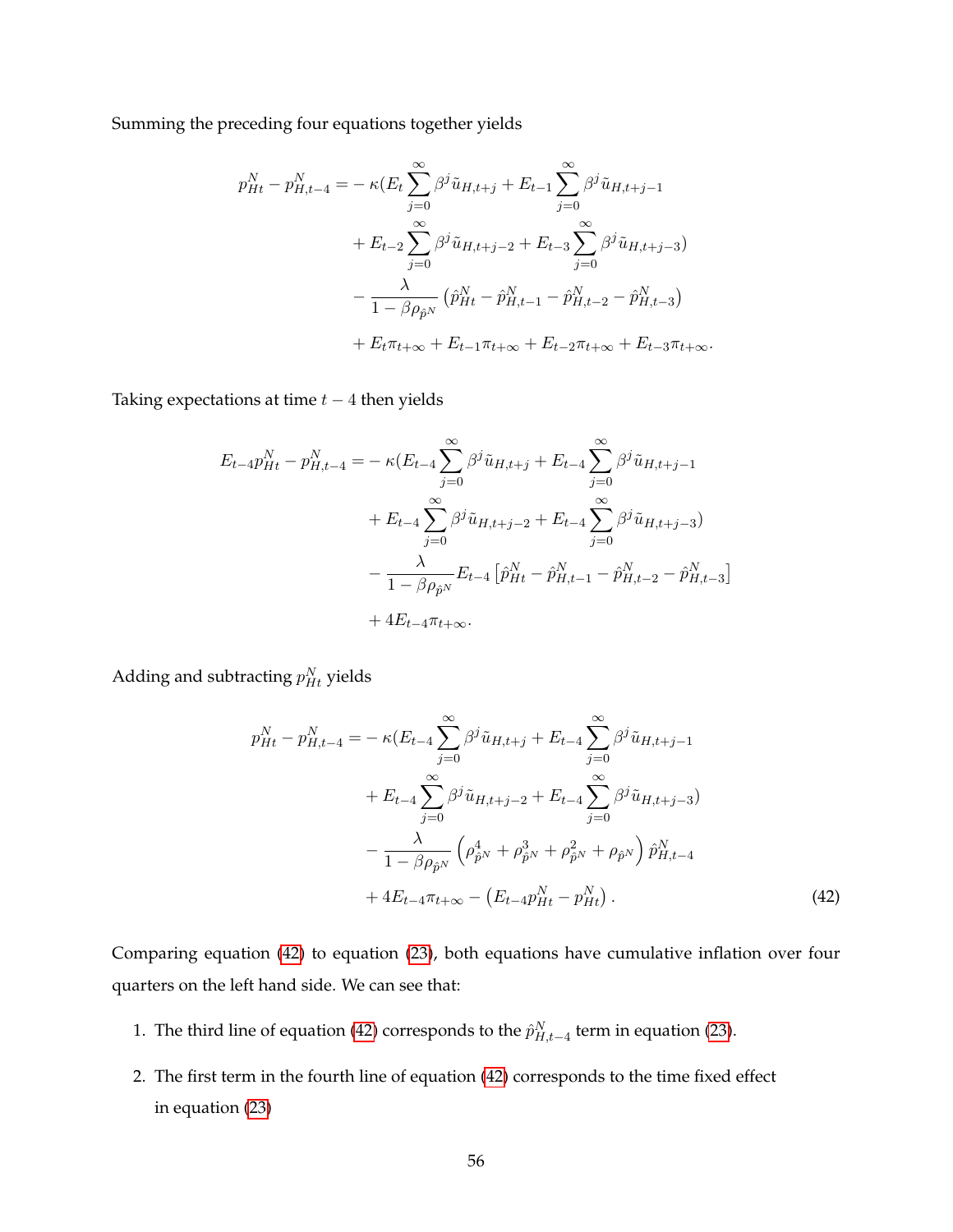3. The second term in the fourth line of equation [\(42\)](#page-56-0) is an expectational error, uncorrelated with  $u_{H,t-4}$  by the law of iterated expectations.

This implies that  $\psi$  in equation [\(23\)](#page-27-2) is given by

$$
\psi = \kappa \text{Cov}(E_{t-4} \sum_{j=0}^{\infty} \beta^j \tilde{u}_{H,t+j} + E_{t-4} \sum_{j=0}^{\infty} \beta^j \tilde{u}_{H,t+j-1} + E_{t-4} \sum_{j=0}^{\infty} \beta^j \tilde{u}_{H,t+j-2} + E_{t-4} \sum_{j=0}^{\infty} \beta^j \tilde{u}_{H,t+j-3}, \tilde{u}_{H,t-4}), \quad (43)
$$

where the covariance is conditional on the variables in the third and fourth lines of equation [\(42\)](#page-56-0). To simplify this expression, we make the following simplifying assumption:

<span id="page-57-1"></span>
$$
E_{t-4} \sum_{j=0}^{\infty} \beta^j \tilde{u}_{H,t+j} = \sum_{j=0}^{\infty} \beta^j \tilde{u}_{H,t+j-4}.
$$

This approximation is accurate if  $\sum_{j=0}^{\infty}\beta^j\tilde{u}_{H,t+j}$  has similar dynamics to a driftless random walk. We present empirical evidence supporting this in section [A.4.1](#page-57-0) below. With this approximation, equation [\(43\)](#page-57-1) simplifies to

$$
\psi = 4\kappa \text{Cov}\left[\sum_{j=0}^{\infty} \beta^j \tilde{u}_{H,t+j-4}, \tilde{u}_{H,t-4}\right].
$$

Finally, we make the approximation that

$$
\sum_{j=0}^{\infty} \beta^j \tilde{u}_{H,t+j-4} = \sum_{j=0}^{T} \beta^j \tilde{u}_{H,t+j-4}
$$

for a sufficiently large  $T$ . In this case, we have that

$$
\kappa = \frac{\psi}{4\zeta},
$$

since  $\zeta$  is the coefficient from a regression of  $\sum_{j=0}^{T} \beta^j \tilde{u}_{H,t+j-4}$  on  $\tilde{u}_{H,t-4}$ .

## <span id="page-57-0"></span>**A.4.1 Studying the Dynamics of the Present Value of Unemployment**

The relationship between  $\kappa$ ,  $\zeta$ , and  $\psi$  derived above made the simplifying assumption that  $\sum_{j=0}^{\infty} \beta^j \tilde{u}_{H,t+j}$  follows a driftless random walk. We can assess the accuracy of this assumption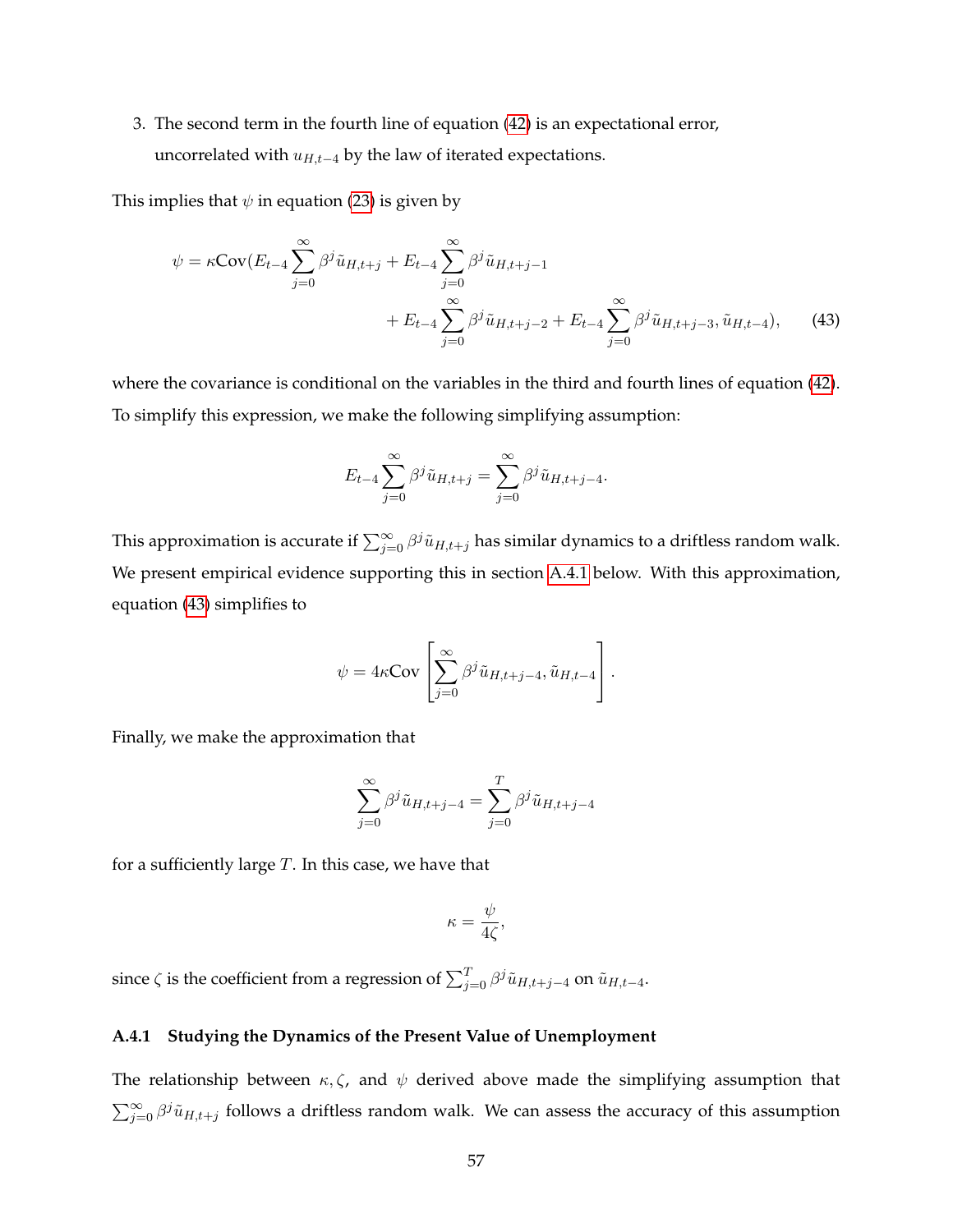|                                             | No Fixed<br>Effects | No Time<br>Effects | <b>Baseline</b>  |
|---------------------------------------------|---------------------|--------------------|------------------|
|                                             | $\left( 1\right)$   | (2)                | (3)              |
| Lagged Present Value                        | 0.997<br>(0.003)    | 0.996<br>(0.005)   | 0.994<br>(0.003) |
| <b>State Effects</b><br><b>Time Effects</b> |                     |                    |                  |

<span id="page-58-0"></span>Table A.1: Is the Present Value of State Unemployment a Random Walk?

Note: We regress  $\sum_{j=0}^T \beta^j \tilde{u}_{i,t+j}$  on its lag, where  $\tilde{u}_{i,t}$  is unemployment in state  $i$  in quarter  $t.$ The sample period is 1978-2018. We set  $T = 20$ . Unemployment is in percentage points. The regression is unweighted. Standard errors are in parentheses. These are two-way clustered by date and state. The number of observations is 7378.

by running the following regression

$$
\sum_{j=0}^{T} \beta^{j} \tilde{u}_{i,t+j} = \alpha_{i} + \gamma_{t} + \theta \sum_{j=0}^{T} \beta^{j} \tilde{u}_{i,t+j-1} + \epsilon_{i,t}.
$$

As in the main text, we truncate the infinite sum at  $T = 20$ . Table [A.1](#page-58-0) presents results for this regression. The coefficient on the first lag is very close to 1 in all specification. This is the case, despite the [Nickell](#page-69-18) [\(1981\)](#page-69-18) downward bias for autoregressive coefficients in finite samples.

#### **A.4.2 Procedure for Obtaining Correct Standard Errors for** κ

Next, we outline a simple procedure to obtain correct the standard errors for  $\kappa$ , using two stage least squares. The reduced form equation is equation [\(23\)](#page-27-2) from the main text:

$$
\pi_{it} = \alpha_i + \gamma_t - \psi u_{i,t-4} - \delta p_{i,t-4}^N + \varepsilon_{it}.
$$

The first stage equation is equation [\(24\)](#page-28-1) from the main text:

$$
\sum_{j=0}^{T} \beta^{j} u_{i,t+j-4} = \zeta u_{i,t-4} + \delta p_{i,t-4}^{N} + \alpha_{i} + \gamma_{t} + \nu_{i,t-4}.
$$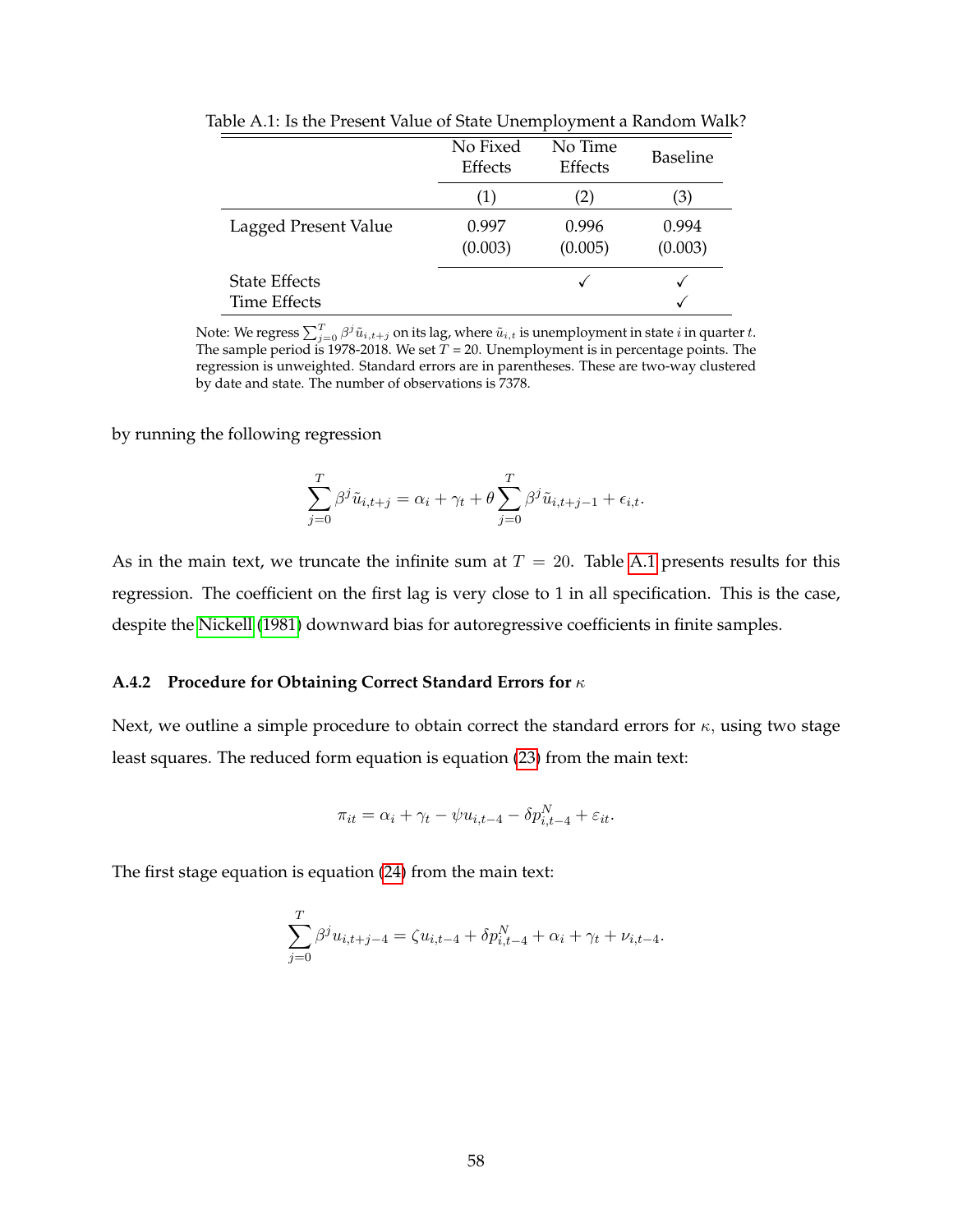The second stage equation, adapted from equation [\(42\)](#page-56-0), is

$$
\pi_{it} = -\kappa (E_{t-4} \sum_{j=0}^{T} \beta^{j} u_{i,t+j} + E_{t-4} \sum_{j=0}^{T} \beta^{j} u_{i,t+j-1} \n+ E_{t-4} \sum_{j=0}^{T} \beta^{j} u_{i,t+j-2} + E_{t-4} \sum_{j=0}^{T} \beta^{j} u_{i,t+j-3}) \n- \delta \hat{p}_{H,t-4}^{N} + \alpha_{i} + \gamma_{t} + \eta_{it} \n= -4\kappa \sum_{j=0}^{T} \beta^{j} u_{i,t+j-4} - \delta \hat{p}_{H,t-4}^{N} + \alpha_{i} + \gamma_{t} + \eta_{it},
$$

where  $\pi_{it}$  is cumulative inflation over four quarters. So,  $-4\kappa$  can be readily estimated by two stage least squares, yielding the correct standard errors. In practice, to obtain a value of  $\kappa$ , one can divide the outcome variable by -4.

# **B Data Appendix**

#### <span id="page-59-0"></span>**B.1 Sensitivity of the Phillips Curve Slope using Aggregate Data**

Table [B.1](#page-60-1) presents estimates of the slope of the Phillips curve using aggregate data for several different measures of inflation. We present estimates separately for the period 1978-1990 and 1991-2018. In each case, we run the regression

$$
\pi_t - E_t \pi_{t+\infty} = \alpha + \psi \tilde{u}_{t-4} + \epsilon_t, \tag{44}
$$

with 10-year ahead inflation expectations from the Survey of Professional Forecasters serving as a proxy for  $E_t \pi_{t+\infty}$ , and the 4 quarter moving average of the CBO unemployment gap serving as a proxy for  $\tilde{u}_t$ . We present results for six measures of inflation: the Core CPI, the Median CPI produced by the Federal Reserve Bank of Cleveland, the CPI for shelter, the PCE, the Core CPI less shelter, and the Core CPI research series. These regressions are run on quarterly data.

The results in [B.1](#page-60-1) show that the slope of the Phillips curve estimated using aggregate data is highly sensitive to seemingly minor changes in the inflation measure used. This is particularly the case in the pre-1990 sample where the slope estimates vary by roughly a factor of 10 from 0.182 to 1.624. The estimates for the post-1990 sample also vary a great deal, but somewhat less than the pre-1990 estimates.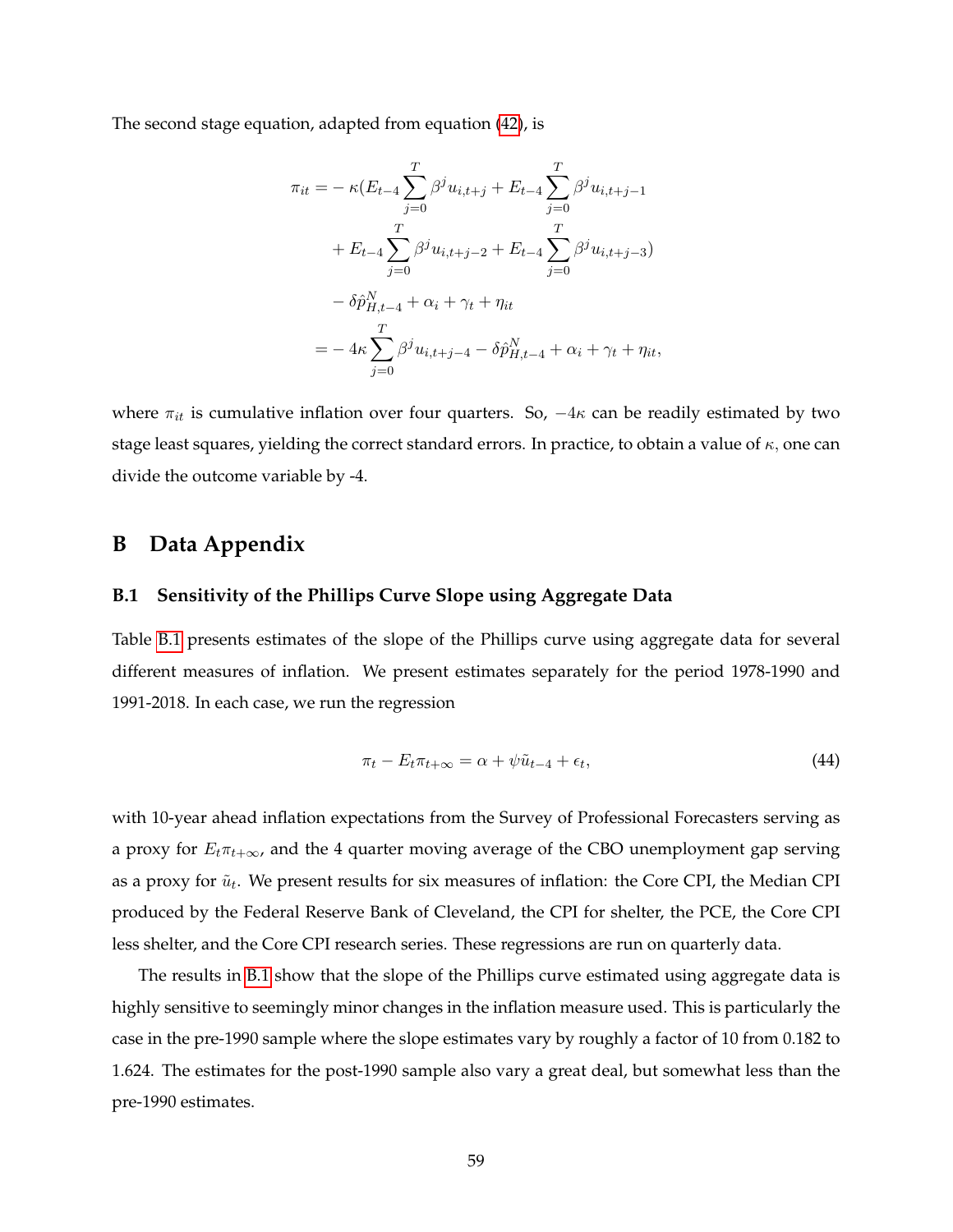<span id="page-60-1"></span>

| Ŧ.                    | ◡◡<br>ັ  | л.        |
|-----------------------|----------|-----------|
|                       | Pre-1990 | Post-1990 |
|                       | (1)      | (2)       |
| Core CPI              | 0.796    | 0.111     |
|                       | (0.120)  | (0.027)   |
| Median CPI            | 0.386    | 0.250     |
|                       | (0.136)  | (0.032)   |
| <b>Shelter CPI</b>    | 1.624    | 0.396     |
|                       | (0.350)  | (0.050)   |
| PCE                   | 0.416    | 0.034     |
|                       | (0.078)  | (0.021)   |
| Core less Shelter CPI | 0.221    | $-0.084$  |
|                       | (0.103)  | (0.028)   |
| Core CPI RS           | 0.182    | 0.150     |
|                       | (0.108)  | (0.028)   |
|                       |          |           |

Table B.1: Slope of the Aggregate Phillips Curve

Table [B.1](#page-60-1) also illustrates that inference about the degree to which the Phillips curve flattens based on aggregate data is highly sensitive to the inflation measure used. For some measures, the Phillips curve flattens a great deal (e.g., Core CPI and CPI for shelter). But for others it does not flatten much at all (e.g., median CPI and Core CPI research series).

There has been extensive discussion in the literature behind this. [Stock and Watson](#page-70-0) [\(2019\)](#page-70-0) discuss how certain sub-indices — such as shelter — are more cyclical than others. [Ball and](#page-67-6) [Mazumder](#page-67-6) [\(2019\)](#page-67-6) argue that the Median CPI has advantages arising from the elimination of large fluctuations in certain components of the CPI. The difference between CPI inflation and PCE inflation arises to a significant degree from differences in the treatment of housing services in the early 1980s and the fact that the BLS does not revise the CPI, while the PCE is revised.

## <span id="page-60-0"></span>**B.2 CPI Inflation Using Pre- and Post-1983 Housing Methodology**

The BLS made a significant change to the methods used to calculate inflation for owner-occupied housing in 1983. This was important given the sizable weight of owner-occupied housing in the CPI (22.8%). Before 1983, the component of the CPI having to do with owner-occupied housing was constructed from a weighted average of changes in house prices and mortgage costs (i.e., interest rates). More specifically, it was made up of home purchases (9.9 percentage points); mort-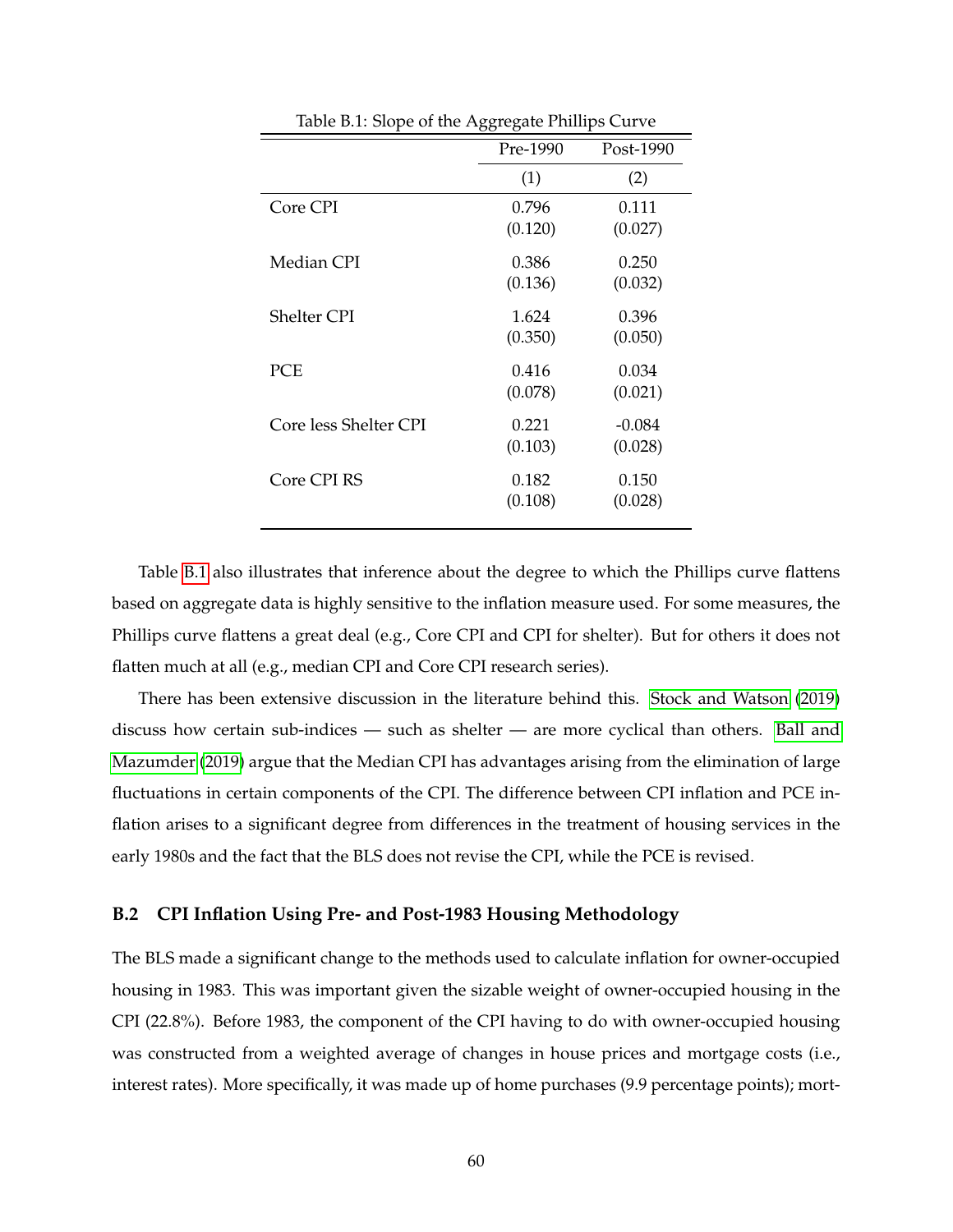<span id="page-61-0"></span>

*Note*: This figure plots overall CPI inflation in the US (gray line) and our attempt at estimating what CPI inflation would have been had the BLS not changed the methodology for calculating the shelter component in 1983 (black line). We present these results for the sample period 1972 to 2018. The difference between the gray and the black line before 1983 gives a sense for how accurately we can replicate the BLS's pre-1983 methodology.

gage interest cost (6.5 percentage points), other financing, taxes and insurance (2.7 percentage points); and maintenance and repairs (3.7 percentage points). For further discussion, see [Bureau](#page-67-17) [of Labor Statistics](#page-67-17) [\(1982\)](#page-67-17) and [Poole, Ptacek, and Verbrugge](#page-69-19) [\(2005\)](#page-69-19).

In 1983, the BLS shifted to using changes in rents as a proxy for inflation of owner occupied housing. Figure [B.1](#page-61-0) plots CPI inflation from 1972 to 2018 (gray line). It also plots our attempt at estimating what CPI inflation would have been had the BLS not changed the methodology for calculating the shelter component in 1983 (black line). Evidently, the pre-1983 methodology yields a much more variable (and cyclical) measure of inflation over the last few decades. The difference between the gray line and the black line in Figure [B.1](#page-61-0) prior to 1983 gives a sense for how accurately we can replicate the BLS's pre-1983 methodology.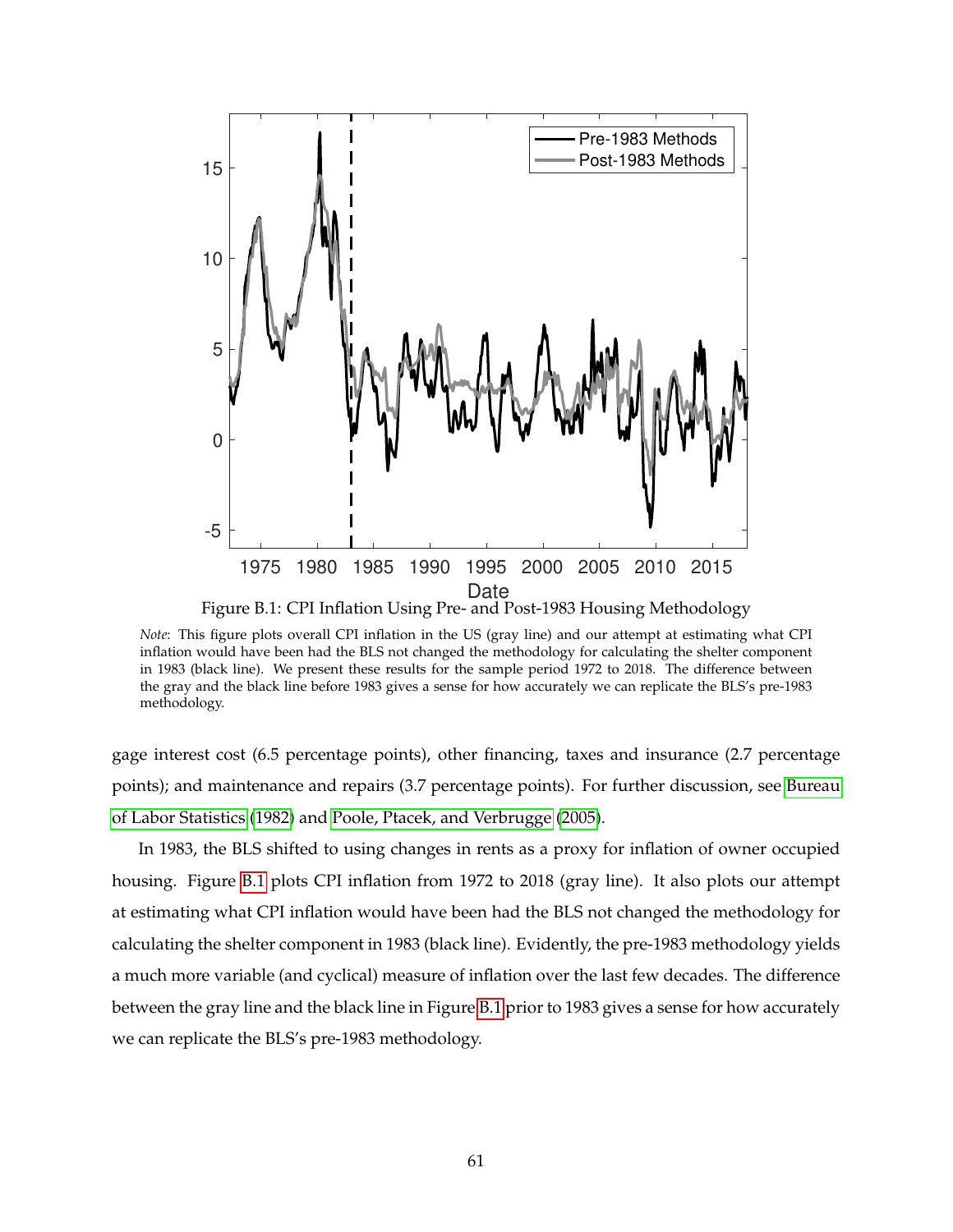#### <span id="page-62-0"></span>**B.3 Price Index Construction**

Here we discuss several details of our procedure for constructing state-level price indexes.

#### **B.3.1 Sample Restrictions**

We restrict the sample we use in several ways. First, we exclude from our sample price relatives involving a product replacement when the size of the new product is unobserved. This reduces sampling error in our price indexes. Second, we Winsorize price relatives that are larger than 10 or smaller than 0.1. Third, we drop quote lines that include collected prices that are smaller than a tenth of a cent. A quote line includes all versions of a particular "quote-outlet" pair. Recall that a "quote-outlet" pair represents a specific product in a specific location, such as a 2L bottle of Diet Coke from the Westside Market at 110th Street in New York City.

Fourth, we drop observations associated with clearance sales at the end of a quote line. Intuitively, if products systematically go on sale, and then disappear from the data, this can lead to a sharply declining price index (e.g., for women's dresses) unless the product that exits is linked with a new comparable product (next season's similar women's dress). To be precise, we drop observations when they are flagged as on temporary sale and are not observed with a regular price afterwards. In contrast, if we observe a price for the same quote line at a later point following the sale, we will include the sale observations even if there has been a version change. In the case of a version change, we compute the effective price change by adjusting for quality as in equation [\(45\)](#page-63-1) below.

#### **B.3.2 Quality Adjustments**

When a BLS price collector identifies a version change of a particular product (e.g., a new version of the same rain coat), they determine whether the substitution is "comparable." If they deem it to be comparable, they assess whether a quality adjustment is necessary. Specifically, the price collector uses the code CP for a comparable substitution, the code QC for a substitution that is considered comparable after quality adjustment, and SR for non-comparable substitutions. For observations that are considered QC, the analyst will record a quality adjustment factor. This information is then used in the construction of the price relative for that product.

We follow an analogous procedure. We include price relatives at the time of version changes in our index construction only if the version change is comparable (i.e., CP or QC). In the case of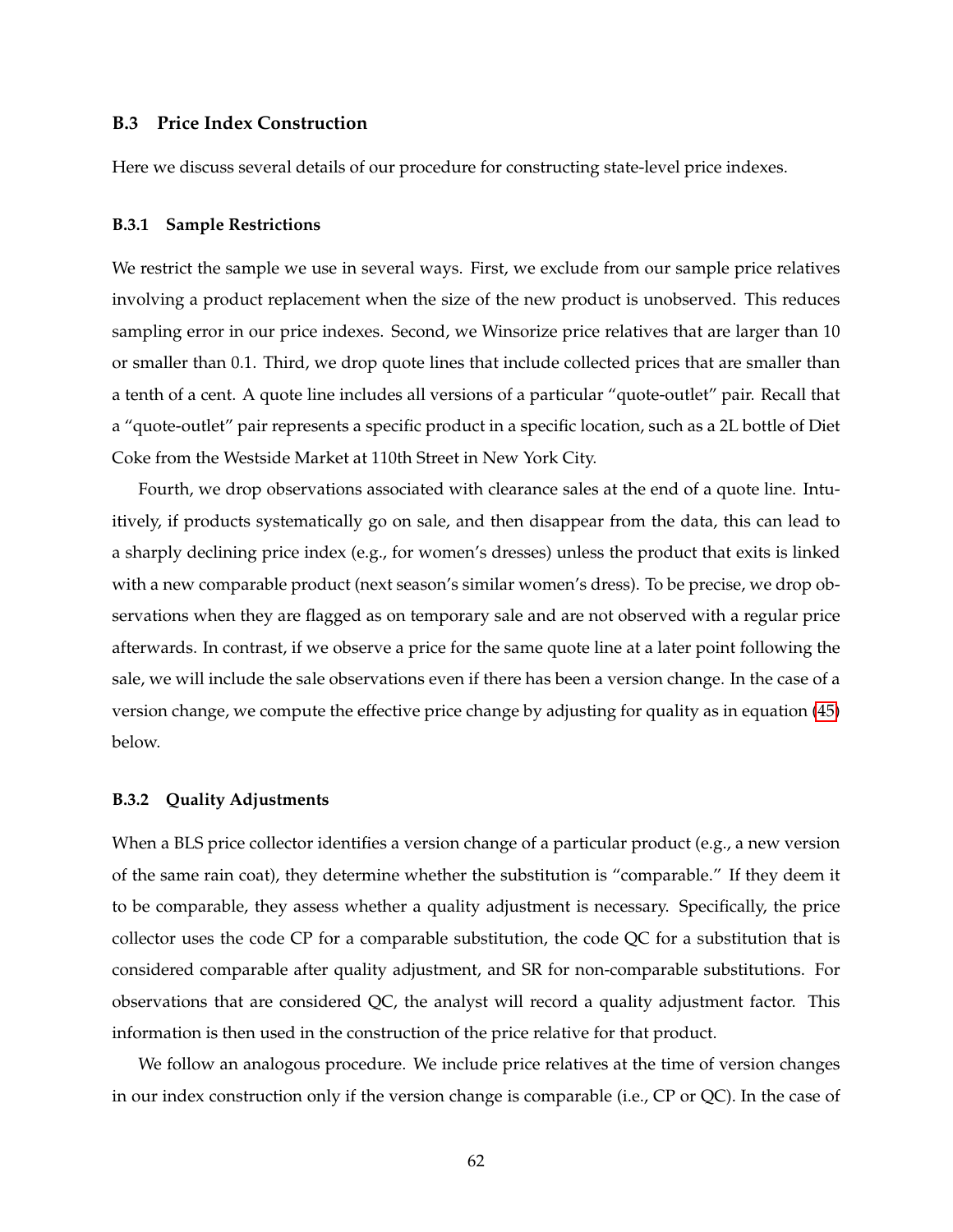QC substitutions, we make use of the reported quality adjustment using the formula

<span id="page-63-1"></span>
$$
r_{it} = \left(\frac{P_{it}}{P_{i,t-\tau} + QA_{i,t-\tau,t}}\right)^{1/\tau},
$$
\n(45)

where  $QA_{i,t-\tau,t}$  is the quality adjustment entered for the substitution.

#### **B.3.3 Aggregation**

Armed with these price relatives, we first aggregate to the product category level (ELI) within each state using a simple geometric average

$$
R_{j,x,t} = \prod_{i \in j,x} r_{i,t},
$$

where  $j$  is an ELI and  $x$  is a state.

Finally, we aggregate the ELI price relatives  $R_{j,x,t}$  within sectors in each state using a weighted geometric average

$$
R_{s,x,t} = \prod \left[ (R_{j,x,t})^{W_j/\sum_{m \in s,x} W_m} \right],
$$

where  $s$  denotes sector, and  $W_j$  is the expenditure weight of each ELI. These sectors can be defined broadly as all of non-tradeables or even the entire non-shelter CPI. We use expenditure weights that are constant across states and time. Specifically, we use the CPI expenditure weights for 1998.

#### <span id="page-63-0"></span>**B.4 Definition of Non-Tradeables Inflation**

Below we list the ELIs that we categorize as non-tradeables. We define non-tradeables in a relatively conservative manner since including tradeable goods in our definition of what constitutes a non-tradeable good can lead to attenuation in the slope of the Phillips curve (if tradeable goods are price nationally). Our definition of non-tradeables is similar to the BLS service aggregation. It differs in two ways. First, we include ELIs in the Food Away from Home category as non-tradeables. Second we exclude several ELIs in Transportation Services, Utilities, and Truck Rentals. An important example is airline tickets. These have highly variable prices and are collected using a different procedure than other services in the CPI Research Database. See [Nakamura and Steinsson](#page-69-12) [\(2008\)](#page-69-12) for more discussion of the behavior of transportation services prices.

• education services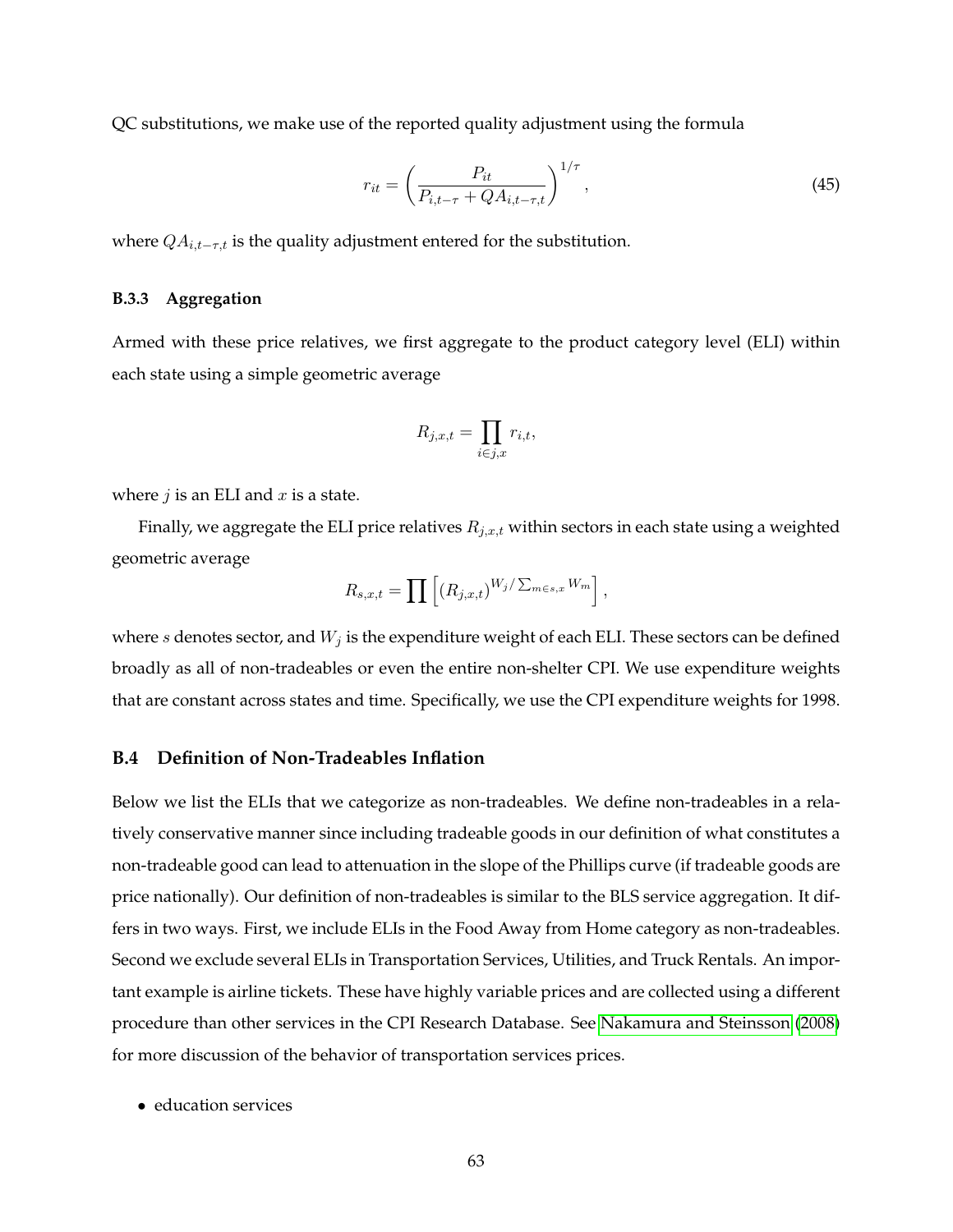- **–** college tuition and fixed fees
- **–** elementary and high school tuition and fixed fees
- **–** day care and nursery school
- **–** technical and business school tuition and fixed fees
- telephone services
	- **–** main station charges
	- **–** interstate telephone services
- food away from home
	- **–** lunch
	- **–** dinner
	- **–** candy, gum, etc.
	- **–** breakfast or brunch
	- **–** full service meals and snacks
	- **–** limited service meals and snacks
	- **–** food at employee sites and schools
	- **–** food from vending machines and mobile vendors
	- **–** board, catered events, and other food away from home
	- **–** beer, ale, and other alcoholic malt beverages away from home
- other personal services
	- **–** beauty parlor services for females
	- **–** legal fees
	- **–** funeral expenses
	- **–** household laundry and dry cleaning, excluding coin-operated
	- **–** shoe repair and other shoe services
	- **–** clothing rental
	- **–** replacement of setting for women's rings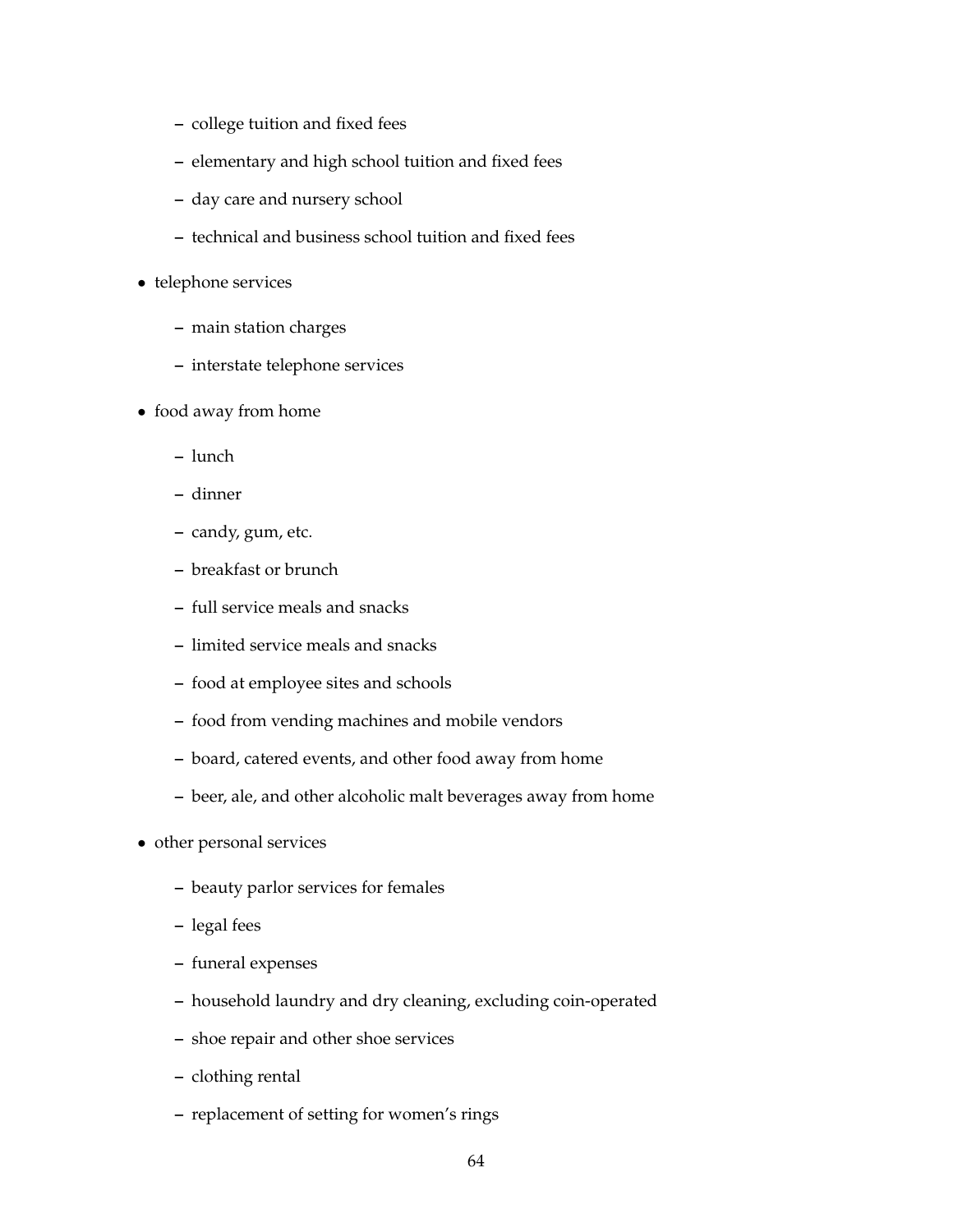- **–** safe deposit box rental
- **–** ax return preparation and other accounting fees
- **–** care of invalids, elderly and convalescents in the home
- housing services
	- **–** housing at school, excluding board
	- **–** lodging while out of town
	- **–** tenants' insurance
	- **–** electricity
	- **–** utility natural gas service
	- **–** residential water and sewer service
	- **–** garbage/trash collection
	- **–** gardening or lawn care services
	- **–** moving, storage, freight express
	- **–** repair of household appliance
	- **–** reupholstery of furniture
	- **–** inside painting and/or papering
- medical services
	- **–** general medical practice
	- **–** dentures, bridges, crowns, implants
	- **–** optometrists/opticians
	- **–** services by other medical professionals
	- **–** hospital room inpatient
	- **–** nursing and convalescent home care
- recreational services
	- **–** community antenna or cable tv
	- **–** prerecorded video tapes and discs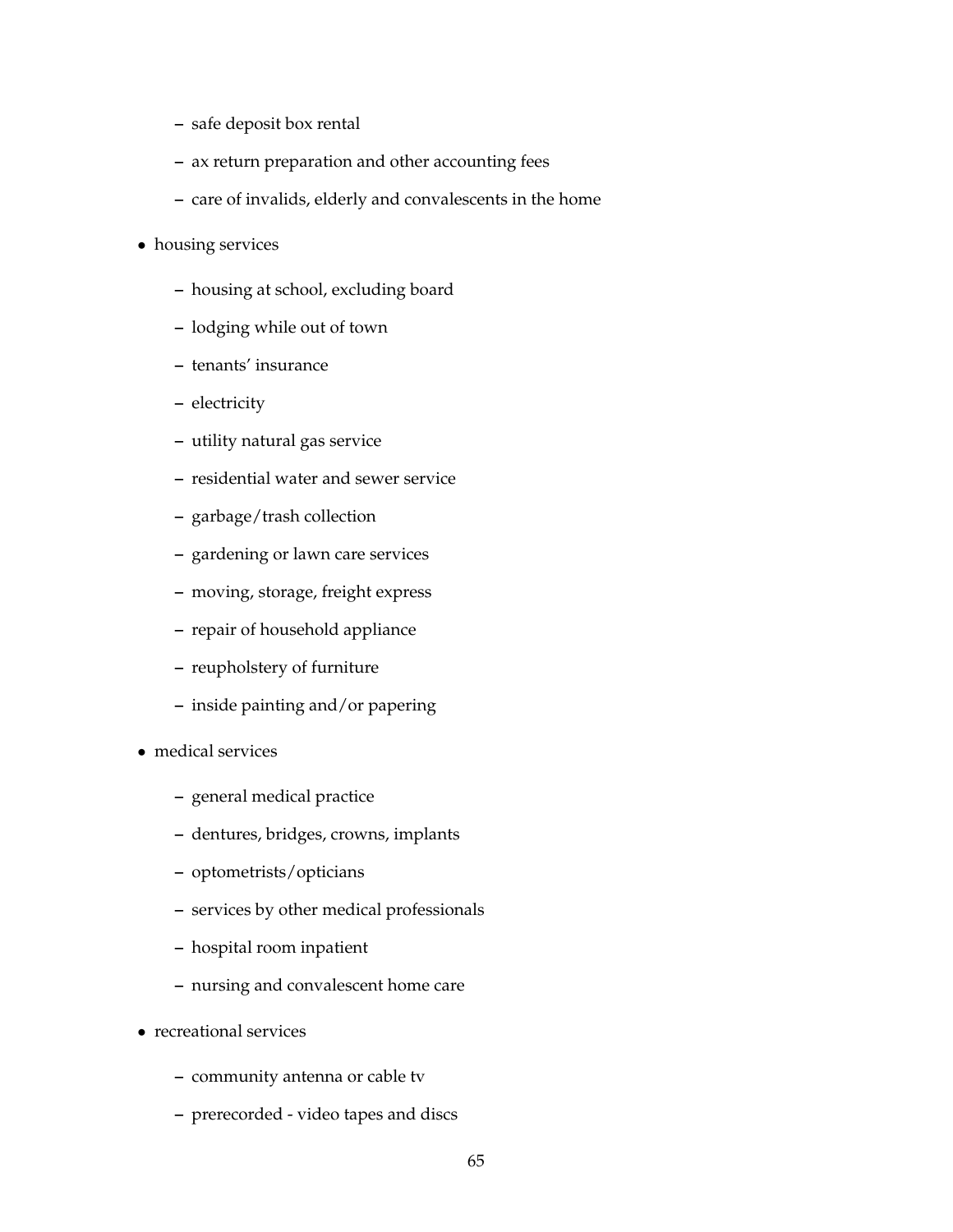- **–** other entertainment services
- **–** pet services
- **–** veterinarian services
- **–** photographer's fees
- **–** film processing
- **–** fees for participant sports
- **–** admission to movies, theaters, and concerts
- **–** admission to sporting events
- **–** fees for lessons or instructions
- transportation services
	- **–** used cars
	- **–** truck rental
	- **–** other vehicle rental
	- **–** painting entire automobile
	- **–** vehicle inspection
	- **–** automotive brake work
	- **–** automobile insurance
	- **–** drivers license
	- **–** local automobile registration
	- **–** vehicle tolls
	- **–** automobile service clubs
	- **–** intercity bus fare
	- **–** intercity train fare
	- **–** passenger ship fares
	- **–** intracity mass transit
	- **–** taxi fare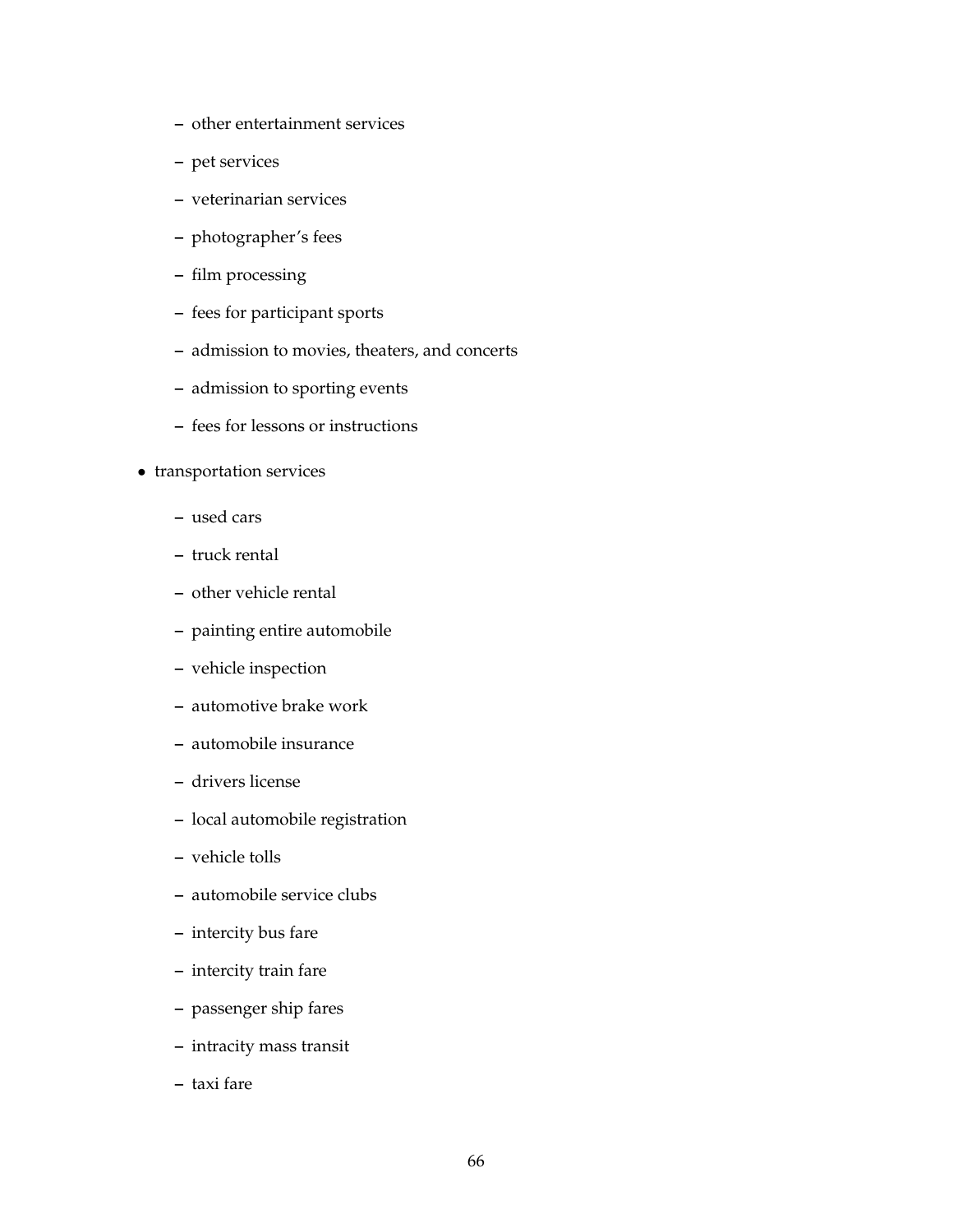# **References**

- <span id="page-67-14"></span>ADAM, K. AND M. PADULA (2011): "Inflation Dynamics and Subjective Expectations in the United States," *Economic Inquiry*, 49, 13–25.
- <span id="page-67-4"></span>BABB, N. AND A. K. DETMEISTER (2017): "Nonlinearities in the Phillips Curve for the United States: Evidence Using Metropolitan Data," Finance and Economics Discussion Series 2017-070. Washington: Board of Governors of the Federal Reserve System.
- <span id="page-67-0"></span>BALL, L. AND S. MAZUMDER (2011): "Inflation Dynamics and the Great Recession," *Brookings Papers on Economic Activity*, 2011, 337–381.
- <span id="page-67-6"></span>— (2019): "A Phillips Curve with Anchored Expectations and Short-Term Unemployment," *Journal of Money, Credit and Banking*, 51, 111–137.
- <span id="page-67-8"></span>BARNICHON, R. AND G. MESTERS (2019): "Identifying Modern Macro Equations with Old Shocks," *Quarterly Journal of Economics*, forthcoming.
- <span id="page-67-15"></span>BARTIK, T. J. (1991): "Who Benefits from State and Local Economic Development Policies?" WE Upjohn Institute for Employment Research.
- <span id="page-67-5"></span>BERAJA, M., E. HURST, AND J. OSPINA (2019): "The Aggregate Implications of Regional Business Cycles," *Econometrica*, 87, 1789–1833.
- <span id="page-67-2"></span>BERNANKE, B. S. (2007): "Inflation Expectations and Inflation Forecasting," speech given at the NBER Summer Institute, July 2007.
- <span id="page-67-3"></span>BIANCHI, F. AND C. ILUT (2017): "Monetary/Fiscal Policy Mix and Agents' Beliefs," *Review of Economic Dynamics*, 26, 113–139.
- <span id="page-67-1"></span>BLANCHARD, O. (2016): "The Phillips Curve: Back to the '60s?" *American Economic Review: Papers and Proceedings*, 106, 31–34.
- <span id="page-67-17"></span>BUREAU OF LABOR STATISTICS (1982): *BLS Handbook of Methods*, no. v. 1-2 in BLS Handbook of Methods, U.S. Department of Labor, Bureau of Labor Statistics.
- <span id="page-67-10"></span>CALVO, G. A. (1983): "Staggered Prices in a Utility-Maximizing Framework," *Journal of Monetary Economics*, 12, 383–398.
- <span id="page-67-16"></span>CHODOROW-REICH, G. AND J. WIELAND (2019): "Secular Labor Reallocation and Business Cycles," *Journal of Political Economy*, forthcoming.
- <span id="page-67-9"></span>CHRISTIANO, L., M. EICHENBAUM, AND M. TRABANDT (2015): "Understanding the Great Recession," *American Economic Journal: Macroeconomics*, 7, 110–167.
- <span id="page-67-11"></span>COGLEY, T. AND A. M. SBORDONE (2008): "Trend inflation, Indexation, and Inflation Persistence in the New Keynesian Phillips curve," *American Economic Review*, 98, 2101–26.
- <span id="page-67-13"></span><span id="page-67-12"></span>COIBION, O. AND Y. GORODNICHENKO (2012): "What Can Survey Forecasts Tell Us about Information Rigidities?" *Journal of Political Economy*, 120, 116–159.
	- ——— (2015a): "Information Rigidity and the Expectations Formation Process: A Simple Framework and New Facts," *American Economic Review*, 105, 2644–78.

<span id="page-67-7"></span>- (2015b): "Is the Phillips Curve Alive and Well After All? Inflation Expectations and the Missing Disinflation," *American Economic Journal: Macroeconomics*, 7, 197–232.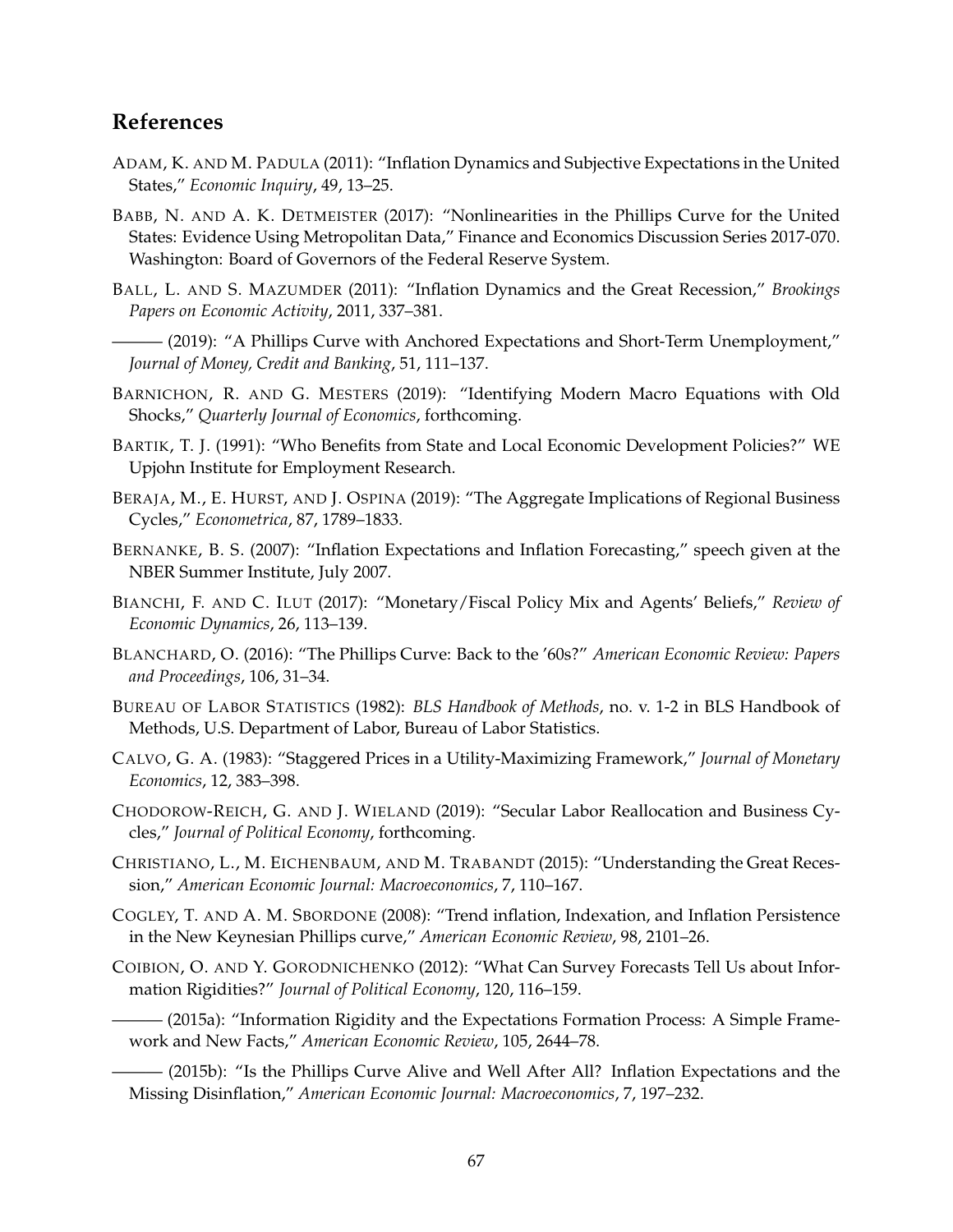- <span id="page-68-15"></span>COIBION, O., Y. GORODNICHENKO, AND R. KAMDAR (2018): "The Formation of Expectations, Inflation, and the Phillips curve," *Journal of Economic Literature*, 56, 1447–91.
- <span id="page-68-16"></span>DEL NEGRO, M. (1998): "Aggregate Risk Sharing Across US States and Across European Countries," Working Paper, Yale University.
- <span id="page-68-11"></span>DEL NEGRO, M., M. P. GIANNONI, AND F. SCHORFHEIDE (2015): "Inflation in the Great Recession and New Keynesian Models," *American Economic Journal: Macroeconomics*, 7, 168–196.
- <span id="page-68-10"></span>DEL NEGRO, M., M. LENZA, G. E. PRIMICERI, AND A. TAMBALOTTI (2020): "What's Up With the Phillips Curve," *Brookings Papers on Economic Activity*, forthcoming.
- <span id="page-68-17"></span>DUPRAZ, S., E. NAKAMURA, AND J. STEINSSON (2020): "A Plucking Model of the Business Cycle," Working Paper, University of California, Berkeley.
- <span id="page-68-0"></span>ERCEG, C. J. AND A. T. LEVIN (2003): "Imperfect Credibility and Inflation Persistence," *Journal of Monetary Economics*, 50, 915–944.
- <span id="page-68-2"></span>FITZGERALD, T. J. AND J. P. NICOLINI (2014): "Is There a Stable Relationship between Unemployment and Future Inflation? Evidence from US Cities," Working Paper, Federal Reserve Bank of Minneapolis.
- <span id="page-68-5"></span>FRIEDMAN, M. (1968): "The Role of Monetary Policy," *American Economic Review*, 58, 1–17.
- <span id="page-68-7"></span>FUHRER, J. C. AND G. MOORE (1995): "Inflation Persistence," *Quarterly Journal of Economics*, 110, 127–159.
- <span id="page-68-18"></span>GALI, J. (2008): *Monetary Policy, Inflation, and the Business Cycle*, Princeton, NJ: Princeton University Press.
- <span id="page-68-8"></span>GALI, J. AND M. GERTLER (1999): "Inflation Dynamics: A Structural Econometrics Analysis," *Journal of Monetary Economics*, 44, 195–222.
- <span id="page-68-9"></span>GEEROLF, F. (2019): "The Phillips Curve: A Relation between Real Exchange Rate Growth and Unemployment," Working Paper, UCLS.
- <span id="page-68-12"></span>GILCHRIST, S., R. SCHOENLE, J. SIM, AND E. ZAKRAJŠEK (2017): "Inflation dynamics during the financial crisis," *American Economic Review*, 107, 785–823.
- <span id="page-68-1"></span>GOODFRIEND, M. AND R. G. KING (2005): "The Incredible Volcker Disinflation," *Journal of Monetary Economics*, 52, 981–1015.
- <span id="page-68-6"></span>GORDON, R. (1982): "Inflation, Flexible Exchange Rates, and the Natural Rate of Unemployment," in *Workers, Jobs, and Inflation*, ed. by M. N. Baily, Washington, DC: Brookings Institute, 89–158.
- <span id="page-68-13"></span>GREENWOOD, J., Z. HERCOWITZ, AND G. W. HUFFMAN (1988): "Investment, Capacity Utilization, and the Real Business Cycle," *American Economic Review*, 78, 402–417.
- <span id="page-68-3"></span>HOOPER, P., F. S. MISHKIN, AND A. SUFI (2019): "Prospects for Inflation in a High Pressure Economy: Is the Phillips Curve Dead or is It Just Hibernating?" NBER Working Paper No. 25792.
- <span id="page-68-14"></span>IRELAND, P. N. (2007): "Changes in the Federal Reserve's Inflation Target: Causes and Consequences," *Journal of Money, Credit and Banking*, 39, 1851–1882.
- <span id="page-68-4"></span>JORGENSEN, P. L. AND K. J. LANSING (2019): "Anchored Inflation Expectations and the Flatter Phillips Curve," Working Paper, Federal Reserve Bank of San Francisco.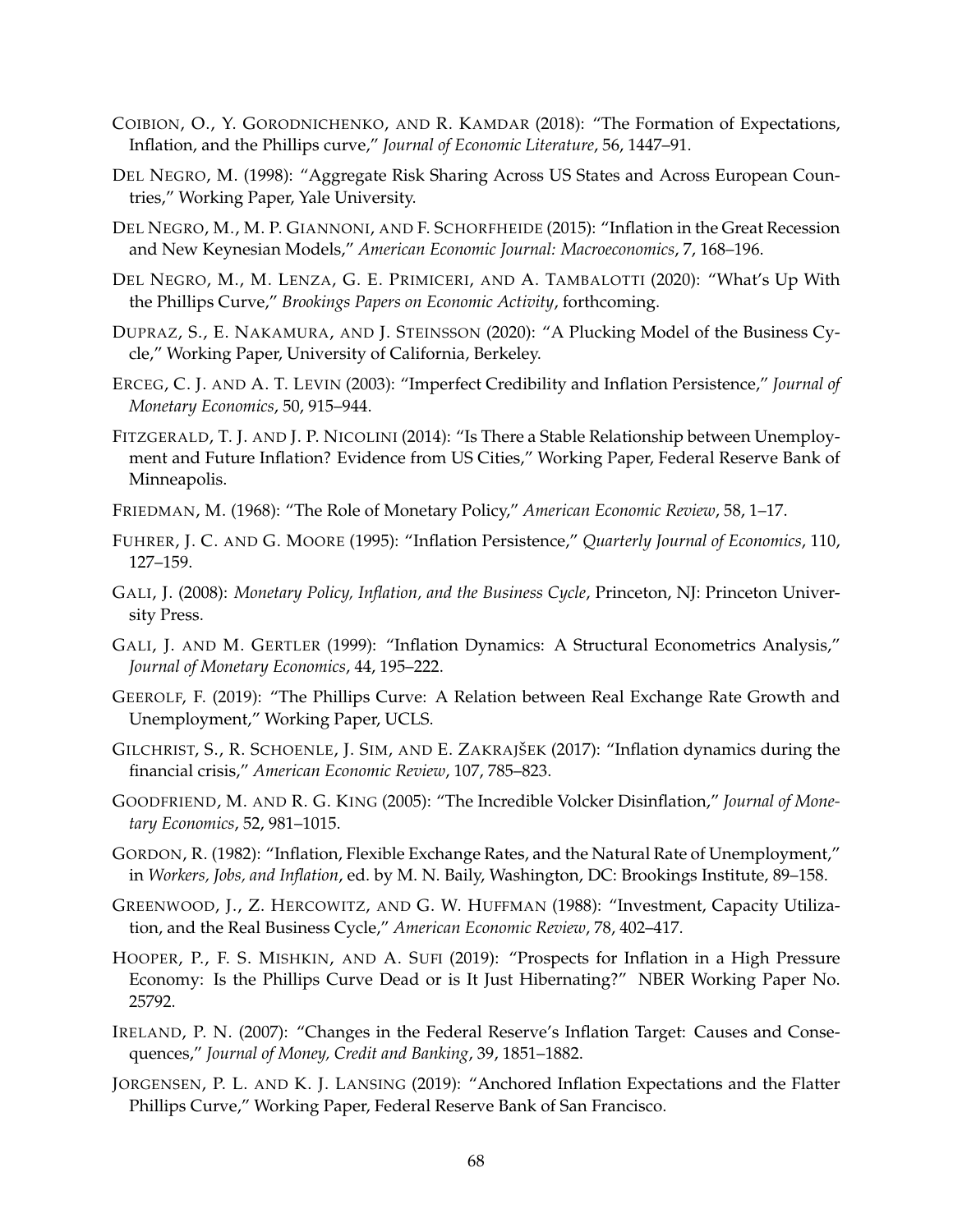- <span id="page-69-0"></span>KILEY, M. T. (2015): "Low Inflation in the United States: A Summary of Recent Research," FEDS Notes, Board of Governors of the Federal Reserve System.
- <span id="page-69-13"></span>KLENOW, P. J. AND O. KRYVTSOV (2008): "State-Dependent or Time-Dependent Pricing: Does It Matter for Recent U.S. Inflation," *Quarterly Journal of Economics*, 123, 863–904.
- <span id="page-69-2"></span>MAVROEIDIS, S., M. PLAGBORG-MØLLER, AND J. H. STOCK (2014): "Empirical Evidence on Inflation Expectations in the New Keynesian Phillips Curve," *Journal of Economic Literature*, 52, 124–88.
- <span id="page-69-3"></span>MCLEAY, M. AND S. TENREYRO (2019): "Optimal Inflation and the Identification of the Phillips Curve," *NBER Macroeconomics Annual*, 34, 199–255.
- <span id="page-69-14"></span>MIAN, A. AND A. SUFI (2014): "What Explains the 2007–2009 Drop in Employment?" *Econometrica*, 82, 2197–2223.
- <span id="page-69-1"></span>MISHKIN, F. S. (2007): "Inflation Dynamics," *International Finance*, 10, 317–334.
- <span id="page-69-16"></span>MONTIEL OLEA, J. L. AND M. PLAGBORG-MOLLER (2020): "Local Projection Inference is Simpler and More Robust Than You Think," Working Paper, Columbia University.
- <span id="page-69-12"></span>NAKAMURA, E. AND J. STEINSSON (2008): "Five Facts About Prices: A Reevaluation of Menu Cost Models," *Quarterly Journal of Economics*, 123, 1415–1464.
- <span id="page-69-10"></span>——— (2014): "Fiscal Stimulus in a Monetary Union: Evidence from US Regions," *American Economic Review*, 104, 753–92.
- <span id="page-69-11"></span>NAKAMURA, E., J. STEINSSON, P. SUN, AND D. VILLAR (2018): "The Elusive Costs of Inflation: Price Dispersion during the US Great Inflation," *Quarterly Journal of Economics*, 133, 1933–1980.
- <span id="page-69-15"></span>NEFTCI, S. (1984): "Are Economic Time Series Asymmetric over the Business Cycle?" *Journal of Political Economy*, 92, 307–328.
- <span id="page-69-5"></span>NGUYEN, H. (2014): "Demand-Driven Propagation: Evidence from the Great Recession," Working Paper, World Bank.
- <span id="page-69-18"></span>NICKELL, S. (1981): "Biases in Dynamic Models with Fixed Effects," *Econometrica*, 49, 1417–1426.
- <span id="page-69-4"></span>NISHIZAKI, K. AND T. WATANABE (2000): "Output-Inflation Trade-Off at Near-Zero Inflation Rates," *Journal of the Japanese and International Economies*, 14, 304–326.
- <span id="page-69-9"></span>OBSTFELD, M. AND K. ROGOFF (1983): "Speculative Hyperinflations in Maximizing Models: Can We Rule Them Out?" *Journal of Political Economy*, 91, 675–687.
- <span id="page-69-7"></span>PHELPS, E. S. (1967): "Phillips Curves, Expectations of Inflaiton and Optimal Unemployment over Time," *Economica*, 34, 254–281.
- <span id="page-69-6"></span>PHILLIPS, A. W. (1958): "The Relation between Unemployment and the Rate of Change of Money Wage Rates in the United Kingdom, 1861-1957," *Economica*, 25, 283–299.
- <span id="page-69-19"></span>POOLE, R., F. PTACEK, AND R. VERBRUGGE (2005): "Treatment of Owner-Occupied Housing in the CPI," Working Paper, Bureau of Labor Statistics.
- <span id="page-69-8"></span>ROBERTS, J. M. (1995): "New Keynesian Economics and the Phillips Curve," *Journal of Money, Credit and Banking*, 27, 975–984.
- <span id="page-69-17"></span>ROTEMBERG, J. J. AND M. WOODFORD (1997): "An Optimization-Based Econometric Framework